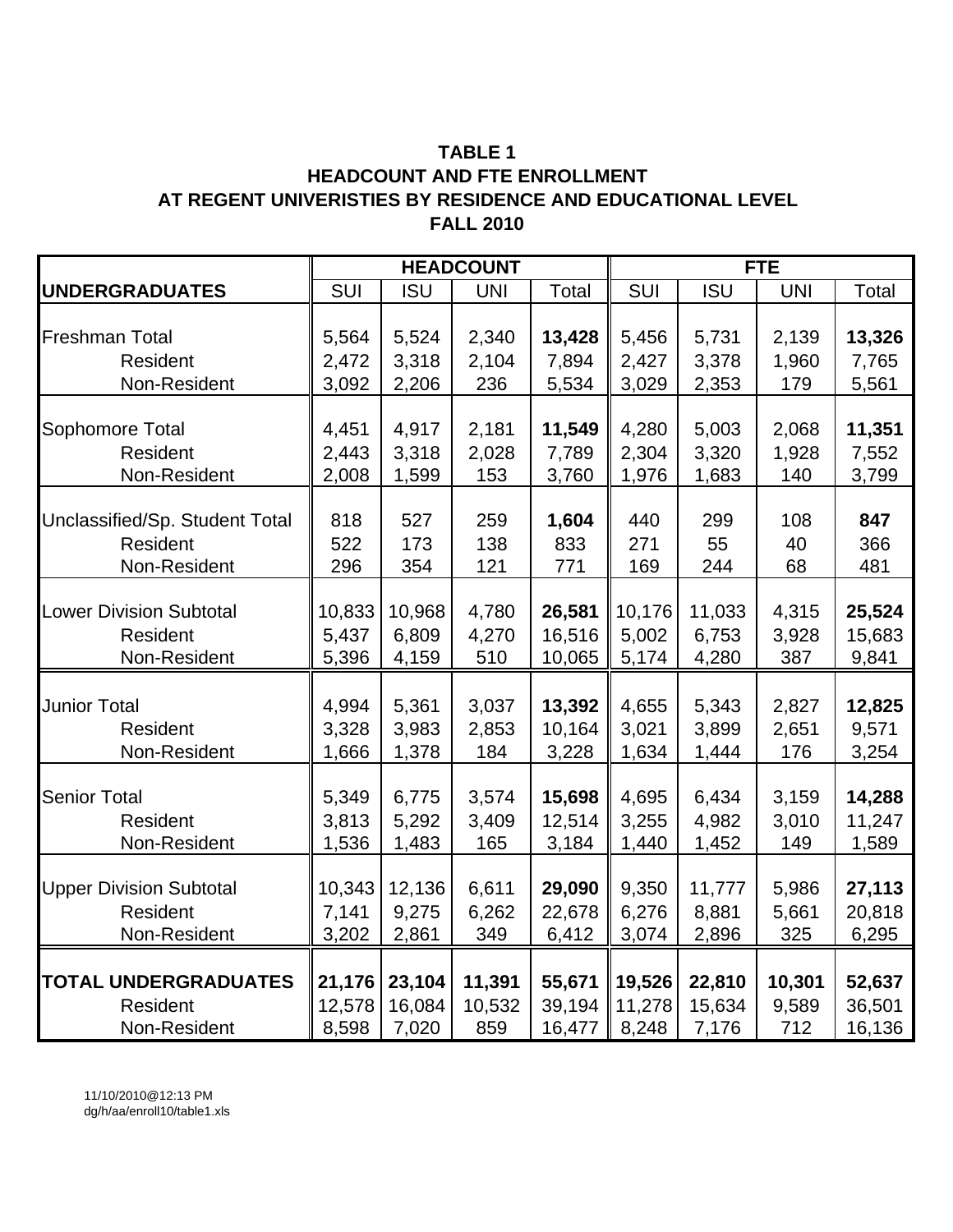### **AT REGENT UNIVERISTIES BY RESIDENCE AND EDUCATIONAL LEVEL FALL 2010 TABLE 1 HEADCOUNT AND FTE ENROLLMENT**

|                           |            |            | <b>HEADCOUNT</b> |        |                    |            | <b>FTE</b> |        |
|---------------------------|------------|------------|------------------|--------|--------------------|------------|------------|--------|
|                           | <b>SUI</b> | <b>ISU</b> | UNI              | Total  | <b>SUI</b>         | <b>ISU</b> | <b>UNI</b> | Total  |
|                           |            |            |                  |        |                    |            |            |        |
| <b>TOTAL PROFESSIONAL</b> | 4,012      | 587        | <b>NA</b>        | 4,599  | 3,824              | 587        | <b>NA</b>  | 4,411  |
| Resident                  | 2,814      | 265        |                  | 3,079  | 2,592              | 265        |            | 2,857  |
| Non-Resident              | 1,198      | 322        |                  | 1,520  | 1,232              | 322        |            | 1554   |
|                           |            |            |                  |        |                    |            |            |        |
| <b>TOTAL GRADUATES</b>    | 5,637      | 4,991      | 1,810            | 12,438 | 5,002              | 4,424      | 1,380      | 10,806 |
| Resident                  | 2,208      | 2,099      | 1,446            | 5,753  | 1,948              | 1,694      | 1,015      | 4,657  |
| Non-Resident              | 3,429      | 2,892      | 364              | 6,685  | 3,054              | 2,730      | 365        | 6,149  |
|                           |            |            |                  |        |                    |            |            |        |
| <b>GRAND TOTAL</b>        | 30,825     | 28,682     | 13,201           | 72,708 | $\parallel$ 28,352 | 27,821     | 11,681     | 67,854 |
| Resident                  | 17,600     | 18,448     | 11,978           | 48,026 | 15,818             | 17,593     | 10,604     | 44,015 |
| Non-Resident              | 13,225     | 10,234     | 1,223            | 24,682 | 12,534             | 10,228     | 1,077      | 23,839 |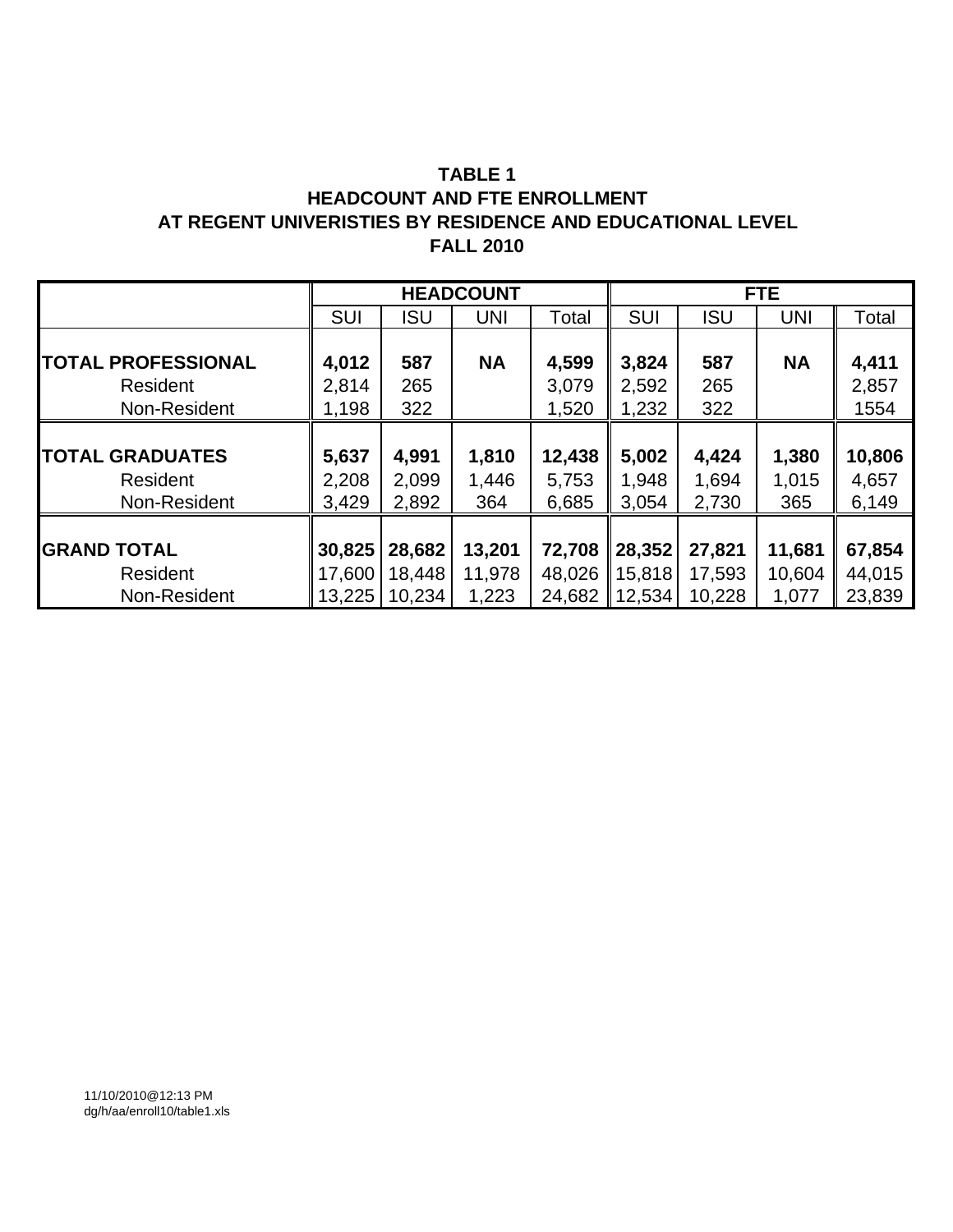## **TABLE 2 FULL-TIME/PART-TIME STUDENT HEADCOUNT ENROLLMENT AT REGENT UNIVERSITIES BY EDUCATIONAL LEVEL AND GENDER FALL 2010**

|              | <b>SUI</b> |           |        |       |           |       |        |              |        |
|--------------|------------|-----------|--------|-------|-----------|-------|--------|--------------|--------|
|              |            | Full-Time |        |       | Part-Time |       |        | <b>TOTAL</b> |        |
|              | Male       | Female    | Total  | Male  | Female    | Total | Male   | Female       | Total  |
|              |            |           |        |       |           |       |        |              |        |
| <b>New</b>   | 2,053      | 2,404     | 4,457  | 46    | 54        | 100   | 2,099  | 2,458        | 4,557  |
| Freshmen     | 45.1%      | 52.8%     | 97.8%  | 1.0%  | 1.2%      | 2.2%  | 46.1%  | 53.9%        | 14.8%  |
|              |            |           |        |       |           |       |        |              |        |
| Undergrad.   | 9,218      | 9,870     | 19,088 | 960   | 1,128     | 2,088 | 10,178 | 10,998       | 21,176 |
|              | 43.5%      | 46.6%     | 90.1%  | 4.5%  | 5.3%      | 9.9%  | 48.1%  | 51.9%        | 68.7%  |
|              |            |           |        |       |           |       |        |              |        |
| Prof.        | 1,723      | 1,384     | 3,107  | 587   | 318       | 905   | 2,310  | 1,702        | 4,012  |
|              | 42.9%      | 34.5%     | 77.4%  | 14.6% | 7.9%      | 22.6% | 57.6%  | 42.4%        | 13.0%  |
|              |            |           |        |       |           |       |        |              |        |
| Graduate     | 1,503      | 1,769     | 3,272  | 932   | 1,433     | 2,365 | 2,435  | 3,202        | 5,637  |
|              | 26.7%      | 31.4%     | 58.0%  | 16.5% | 25.4%     | 42.0% | 43.2%  | 56.8%        | 18.3%  |
|              |            |           |        |       |           |       |        |              |        |
| <b>TOTAL</b> | 12,444     | 13,023    | 25,467 | 2,479 | 2,879     | 5,358 | 14,923 | 15,902       | 30,825 |
|              | 40.4%      | 42.2%     | 82.6%  | 8.7%  | 9.3%      | 17.4% | 48.4%  | 51.6%        | 100.0% |

|              |        |           |        |       | ISU       |       |        |              |        |
|--------------|--------|-----------|--------|-------|-----------|-------|--------|--------------|--------|
|              |        | Full-Time |        |       | Part-Time |       |        | <b>TOTAL</b> |        |
|              | Male   | Female    | Total  | Male  | Female    | Total | Male   | Female       | Total  |
|              |        |           |        |       |           |       |        |              |        |
| <b>New</b>   | 2,450  | 2,078     | 4,528  | 17    | 7         | 24    | 2,467  | 2,085        | 4,552  |
| Freshmen     | 53.8%  | 45.7%     | 99.5%  | 0.4%  | 0.2%      | 0.5%  | 54.2%  | 45.8%        | 15.9%  |
|              |        |           |        |       |           |       |        |              |        |
| Undergrad.   | 11,717 | 9,162     | 20,879 | 1,289 | 936       | 2,225 | 13,006 | 10,098       | 23,104 |
|              | 50.7%  | 39.7%     | 90.4%  | 5.6%  | 4.1%      | 9.6%  | 56.3%  | 43.7%        | 80.6%  |
|              |        |           |        |       |           |       |        |              |        |
| Prof.        | 162    | 417       | 579    | 3     | 5         | 8     | 165    | 422          | 587    |
|              | 27.6%  | 71.0%     | 98.6%  | 0.5%  | 0.9%      | 1.4%  | 28.1%  | 71.9%        | 2.0%   |
|              |        |           |        |       |           |       |        |              |        |
| Graduate     | 2,252  | 1,601     | 3,853  | 693   | 445       | 1,138 | 2,945  | 2,046        | 4,991  |
|              | 45.1%  | 32.1%     | 77.2%  | 13.9% | 8.9%      | 22.8% | 59.0%  | 41.0%        | 17.4%  |
|              |        |           |        |       |           |       |        |              |        |
| <b>TOTAL</b> | 14,131 | 11,180    | 25,311 | 1,985 | 1,386     | 3,371 | 16,116 | 12,566       | 28,682 |
|              | 49.3%  | 39.0%     | 88.2%  | 7.4%  | 4.8%      | 11.8% | 56.2%  | 43.8%        | 100.0% |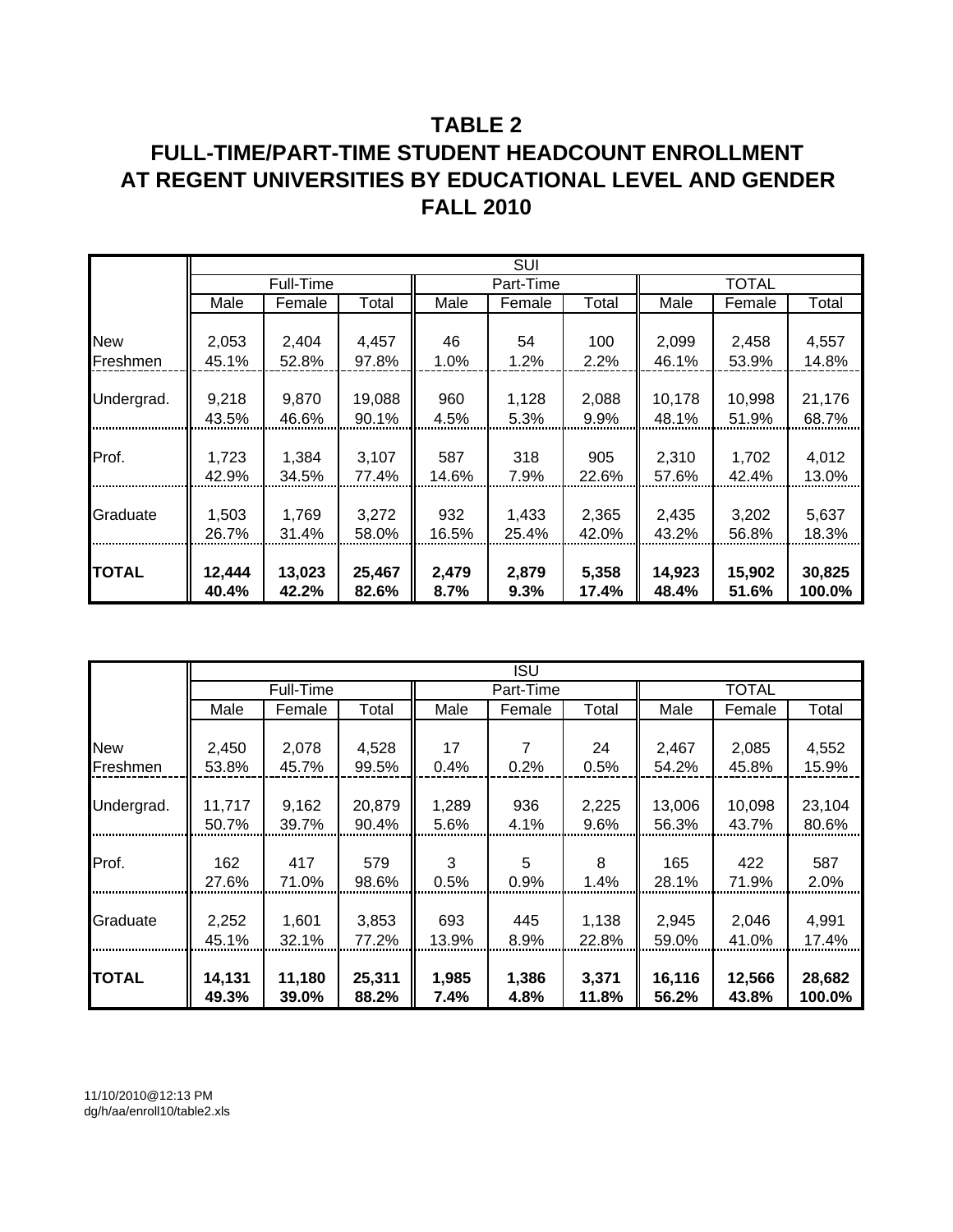## **TABLE 2 FULL-TIME/PART-TIME STUDENT HEADCOUNT ENROLLMENT AT REGENT UNIVERSITIES BY EDUCATIONAL LEVEL AND GENDER FALL 2010**

|            | UNI   |           |        |       |           |       |       |              |        |
|------------|-------|-----------|--------|-------|-----------|-------|-------|--------------|--------|
|            |       | Full-Time |        |       | Part-Time |       |       | <b>TOTAL</b> |        |
|            | Male  | Female    | Total  | Male  | Female    | Total | Male  | Female       | Total  |
|            |       |           |        |       |           |       |       |              |        |
| <b>New</b> | 723   | 1,219     | 1,942  | 21    | 15        | 36    | 744   | 1,234        | 1,978  |
| Freshmen   | 36.6% | 61.6%     | 98.2%  | 1.1%  | 0.8%      | 1.8%  | 37.6% | 62.4%        | 15.0%  |
|            |       |           |        |       |           |       |       |              |        |
| Undergrad. | 4,429 | 5,949     | 10,378 | 517   | 496       | 1,013 | 4,946 | 6,445        | 11,391 |
|            | 38.9% | 52.2%     | 91.1%  | 4.5%  | 4.4%      | 8.9%  | 43.4% | 56.6%        | 86.3%  |
|            |       |           |        |       |           |       |       |              |        |
| Prof.      |       |           |        |       |           |       |       |              |        |
|            |       |           |        |       |           |       |       |              |        |
|            |       |           |        |       |           |       |       |              |        |
| Graduate   | 234   | 536       | 770    | 294   | 746       | 1,040 | 528   | 1,282        | 1,810  |
|            | 12.9% | 29.6%     | 42.5%  | 16.2% | 41.2%     | 57.5% | 29.2% | 70.8%        | 13.7%  |
|            |       |           |        |       |           |       |       |              |        |
| TOTAL      | 4,663 | 6,485     | 11,148 | 811   | 1,242     | 2,053 | 5,474 | 7,727        | 13,201 |
|            | 35.3% | 49.1%     | 84.4%  | 6.5%  | 9.4%      | 15.6% | 41.5% | 58.5%        | 100.0% |

|               |        |           |        |       | <b>TOTAL</b> |        |        |              |        |
|---------------|--------|-----------|--------|-------|--------------|--------|--------|--------------|--------|
|               |        | Full-Time |        |       | Part-Time    |        |        | <b>TOTAL</b> |        |
|               | Male   | Female    | Total  | Male  | Female       | Total  | Male   | Female       | Total  |
|               |        |           |        |       |              |        |        |              |        |
| <b>New</b>    | 5,226  | 5,701     | 10,927 | 84    | 76           | 160    | 5,310  | 5,777        | 11,087 |
| Freshmen      | 47.1%  | 51.4%     | 98.6%  | 0.8%  | 0.7%         | 1.4%   | 47.9%  | 52.1%        | 15.2%  |
|               |        |           |        |       |              |        |        |              |        |
| Undergrad.    | 25,364 | 24,981    | 50,345 | 2,766 | 2,560        | 5,326  | 28,130 | 27,541       | 55,671 |
|               | 45.6%  | 44.9%     | 90.4%  | 5.0%  | 4.6%         | 9.6%   | 50.5%  | 49.5%        | 76.6%  |
|               |        |           |        |       |              |        |        |              |        |
| Prof.         | 1,885  | 1,801     | 3,686  | 590   | 323          | 913    | 2,475  | 2,124        | 4,599  |
|               | 41.0%  | 39.2%     | 80.1%  | 12.8% | 7.0%         | 19.9%  | 53.8%  | 46.2%        | 6.3%   |
|               |        |           |        |       |              |        |        |              |        |
| Graduate      | 3,989  | 3,906     | 7,895  | 1,919 | 2,624        | 4,543  | 5,908  | 6,530        | 12,438 |
|               | 32.1%  | 31.4%     | 63.5%  | 15.4% | 21.1%        | 36.5%  | 47.5%  | 52.5%        | 17.1%  |
|               |        |           |        |       |              |        |        |              |        |
| <b>ITOTAL</b> | 31,238 | 30,688    | 61,926 | 5,275 | 5,507        | 10,782 | 36,513 | 36,195       | 72,708 |
|               | 43.0%  | 42.2%     | 85.2%  | 7.8%  | 7.6%         | 14.8%  | 50.2%  | 49.8%        | 100.0% |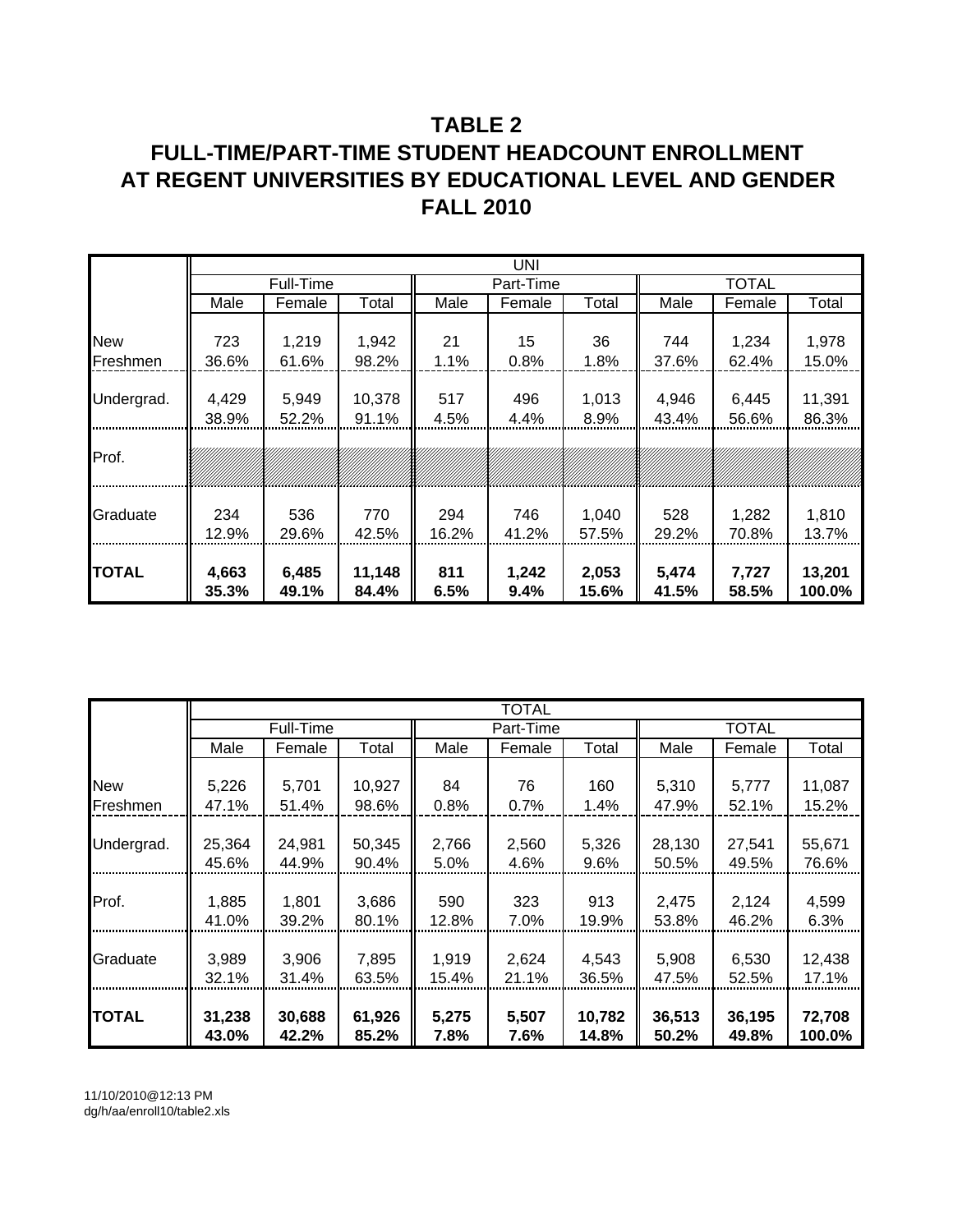|                                               |                | <b>Fall 2009</b> |                |                  | <b>Fall 2010</b> |              |
|-----------------------------------------------|----------------|------------------|----------------|------------------|------------------|--------------|
|                                               | Male           | Female           | Total          | <b>Male</b>      | <b>Female</b>    | <b>Total</b> |
| <b>UNDERGRADUATE ENROLLMENT</b>               |                |                  |                |                  |                  |              |
|                                               |                |                  |                |                  |                  |              |
| <b>COLLEGE OF BUSINESS</b>                    | 1,490          | 784              | 2,274          | 1,402            | 835              | 2,237        |
| <b>Seniors</b>                                | 625            | 323              | 948            | 588              | 320              | 908          |
| <b>Juniors</b>                                | 453            | 233              | 686            | 446              | 230              | 676          |
| Sophomores                                    | 258            | 129              | 387            | 235              | 167              | 402          |
| Freshmen                                      | 98             | 68               | 166            | 89               | 74               | 163          |
| Unclassified                                  | 56             | 31               | 87             | 44               | 44               | 88           |
|                                               |                |                  |                |                  |                  |              |
| <b>COLLEGE OF DENTISTRY</b>                   | $\overline{0}$ | $\mathbf 0$      | $\mathbf 0$    | $\boldsymbol{0}$ | $\bf{0}$         | $\bf{0}$     |
| <b>Oral Health Science</b>                    | $\overline{0}$ | $\mathbf 0$      | $\overline{0}$ | $\overline{0}$   | $\overline{0}$   | $\mathbf 0$  |
| <b>COLLEGE OF EDUCATION</b>                   | 133            | 420              | 553            | 128              | 442              | 570          |
| <b>Seniors</b>                                | 83             | 277              | 360            | 86               | 298              | 384          |
| Juniors                                       | 24             | 115              | 139            | 20               | 113              | 133          |
| Sophomores                                    | $\overline{2}$ | 17               | 19             | $\overline{2}$   | 17               | 19           |
| Unclassified                                  | 24             | 11               | 35             | 20               | 14               | 34           |
|                                               |                |                  |                |                  |                  |              |
| <b>COLLEGE OF ENGINEERING</b>                 | 1,143          | 269              | 1,412          | 1,259            | 314              | 1,573        |
| <b>Seniors</b>                                | 223            | 48               | 271            | 223              | 63               | 286          |
| <b>Juniors</b>                                | 252            | 62               | 314            | 242              | 66               | 308          |
| Sophomores                                    | 274            | 74               | 348            | 309              | 73               | 382          |
| Freshmen                                      | 388            | 83               | 471            | 480              | 111              | 591          |
| Unclassified                                  | 6              | $\overline{2}$   | 8              | 5                | 1                | 6            |
|                                               |                |                  |                |                  |                  |              |
| <b>COLLEGE OF LIBERAL ARTS &amp; SCIENCES</b> | 7,073          | 8,447            | 15,520         | 7,249            | 8,647            | 15,896       |
| <b>Seniors</b>                                | 1,597          | 1,807            | 3,404          | 1,584            | 1,845            | 3,429        |
| Juniors                                       | 1,717          | 1,998            | 3,715          | 1,698            | 1,912            | 3,610        |
| Sophomores                                    | 1,571          | 1,878            | 3,449          | 1,656            | 1,928            | 3,584        |
| Freshmen                                      | 2,020          | 2,432            | 4,452          | 2,103            | 2,655            | 4,758        |
| Unclassified                                  | 137            | 191              | 328            | 164              | 200              | 364          |
| Off-campus non-degree seekers                 | 31             | 141              | 172            | 44               | 107              | 151          |
| <b>COLLEGE OF MEDICINE</b>                    | 41             | 125              | 166            | 39               | 110              | 149          |
| <b>Medical Technology</b>                     | 8              | 54               | 62             | 13               | 52               | 65           |
| <b>Certificate Programs</b>                   | 24             | 58               | 82             | 19               | 49               | 68           |
| Unclassified                                  | 9              | 13               | 22             | $\overline{7}$   | 9                | 16           |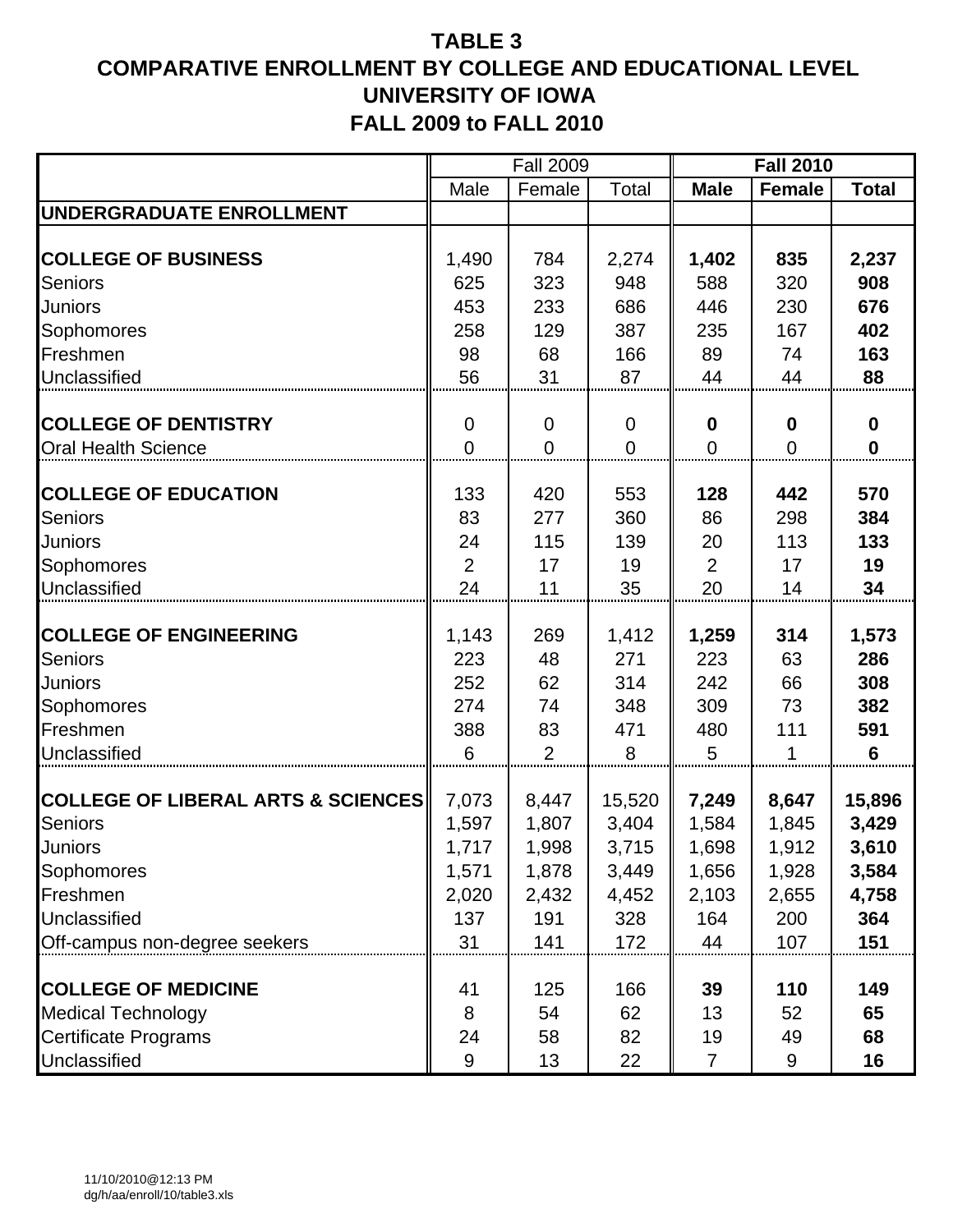|                                        |                | <b>Fall 2009</b> |                |                  | <b>Fall 2010</b> |                  |
|----------------------------------------|----------------|------------------|----------------|------------------|------------------|------------------|
|                                        | Male           | Female           | Total          | <b>Male</b>      | <b>Female</b>    | <b>Total</b>     |
| UNDERGRADUATE ENROLLMENT               |                |                  |                |                  |                  |                  |
|                                        |                |                  |                |                  |                  |                  |
| <b>COLLEGE OF NURSING</b>              | 54             | 594              | 648            | 52               | 532              | 584              |
| <b>Seniors</b>                         | 38             | 360              | 398            | 27               | 245              | 272              |
| <b>Juniors</b>                         | 9              | 101              | 110            | 10               | 146              | 156              |
| Sophomores                             | $\overline{2}$ | 53               | 55             | 6                | 58               | 64               |
| Freshmen                               | $\overline{2}$ | 38               | 40             |                  | 51               | 52               |
| Unclassified                           | 3              | 42               | 45             | 8                | 32               | 40               |
|                                        |                |                  |                |                  |                  |                  |
| <b>COLLEGE OF PUBLIC HEALTH</b>        | $\mathbf 0$    | 1                | 1              | $\boldsymbol{0}$ | $\boldsymbol{2}$ | $\boldsymbol{2}$ |
| Unclassified                           | $\overline{0}$ | 1                | 1              | $\overline{0}$   | $\overline{2}$   | $\overline{2}$   |
|                                        |                |                  |                |                  |                  |                  |
| UNIVERSITY COLLEGE                     | $\mathbf 0$    | 0                | $\mathbf 0$    | 49               | 116              | 165              |
| <b>Seniors</b>                         | $\mathbf 0$    | $\mathbf 0$      | $\mathbf 0$    | 16               | 38               | 54               |
| <b>Juniors</b>                         | $\overline{0}$ | $\mathbf 0$      | $\mathbf 0$    | 33               | 78               | 111              |
| Sophomores                             | $\overline{0}$ | $\overline{0}$   | $\overline{0}$ | $\Omega$         | $\Omega$         | $\mathbf 0$      |
|                                        |                |                  |                |                  |                  |                  |
| UNDERGRADUATE TOTAL                    | 9,934          | 10,640           | 20,574         | 10,178           | 10,998           | 21,176           |
|                                        |                |                  |                |                  |                  |                  |
| <b>PROFESSIONAL COLLEGE ENROLLMENT</b> |                |                  |                |                  |                  |                  |
| <b>TIPPIE SCHOOL OF MANAGEMENT</b>     | 675            | 333              | 1,008          | 716              | 315              | 1,031            |
| <b>MBA Students</b>                    | 554            | 260              | 814            | 592              | 246              | 838              |
|                                        | 121            | 73               | 194            | 124              | 69               | 193              |
| <b>Evening MBA Students</b>            |                |                  |                |                  |                  |                  |
| <b>COLLEGE OF DENTISTRY</b>            | 202            | 136              | 338            | 197              | 140              | 337              |
| <b>Seniors</b>                         | 44             | 34               | 78             | 44               | 34               | 78               |
| <b>Juniors</b>                         | 45             | 34               | 79             | 48               | 30               | 78               |
| Sophomores                             | 48             | 30               | 78             | 46               | 30               | 76               |
| Freshmen                               | 49             | 32               | 81             | 42               | 41               | 83               |
| <b>Residents and Fellows</b>           |                | 1                | $\overline{2}$ | 1                | 0                |                  |
| Unclassified                           | 15             | 5                | 20             | 16               | 5                | 21               |
|                                        |                |                  |                |                  |                  |                  |
| <b>COLLEGE OF LAW</b>                  | 331            | 271              | 602            | 320              | 262              | 582              |
| <b>Seniors</b>                         | 121            | 91               | 212            | 91               | 80               | 171              |
| <b>Juniors</b>                         | 99             | 87               | 186            | 108              | 93               | 201              |
| Freshmen                               | 109            | 86               | 195            | 119              | 85               | 204              |
| Master of Law                          | 2              | 6                | 8              | $\overline{2}$   | $\overline{2}$   | 4                |
| Unclassified                           | 0              |                  | 1              | $\mathbf 0$      | $\overline{2}$   | $\mathbf{2}$     |
|                                        |                |                  |                |                  |                  |                  |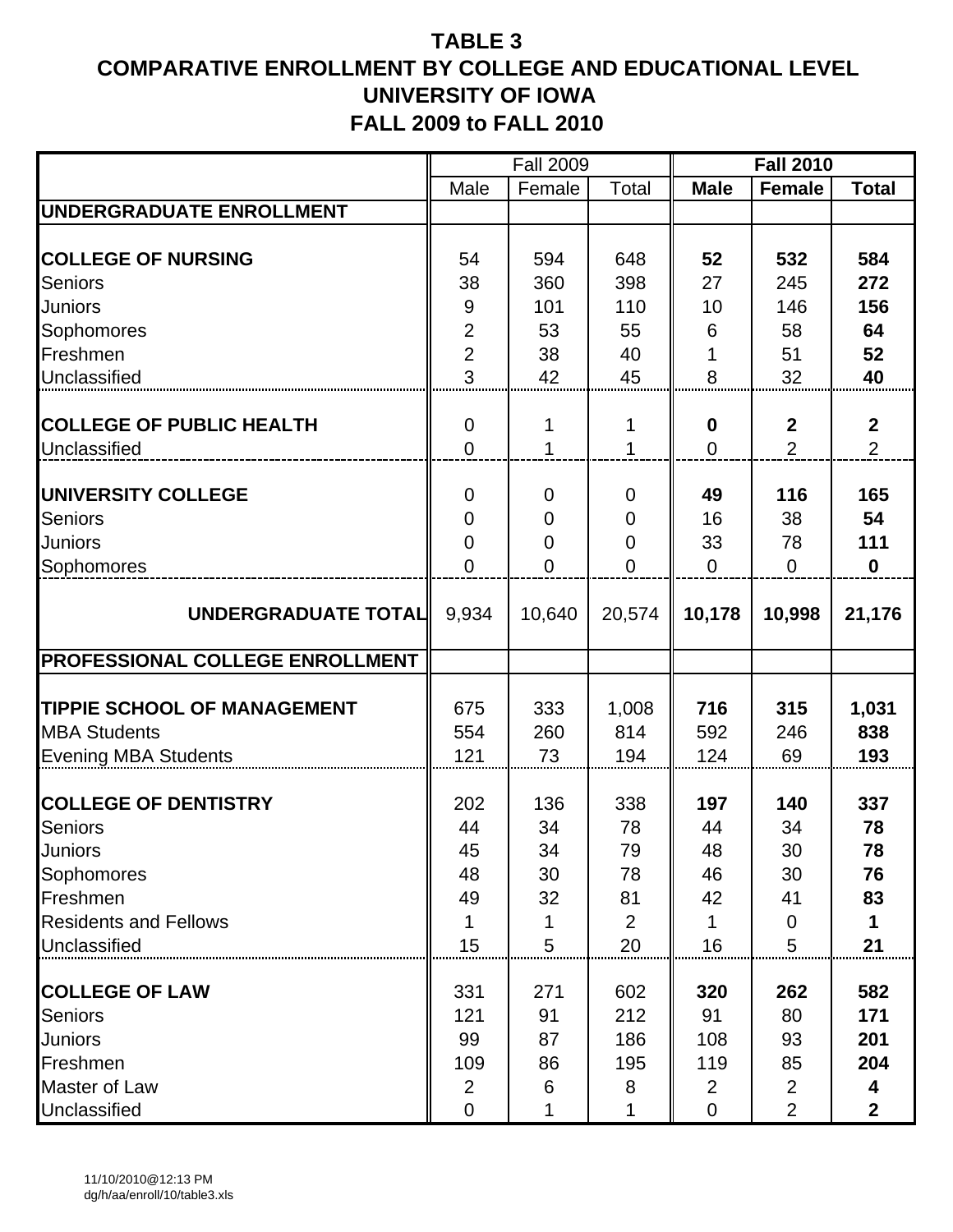|                                             |                | <b>Fall 2009</b> |                |                | <b>Fall 2010</b> |              |
|---------------------------------------------|----------------|------------------|----------------|----------------|------------------|--------------|
|                                             | Male           | Female           | Total          | <b>Male</b>    | <b>Female</b>    | <b>Total</b> |
| PROFESSIONAL COLLEGE ENROLLMENT             |                |                  |                |                |                  |              |
| <b>COLLEGE OF MEDICINE</b>                  | 926            | 719              | 1,645          | 920            | 698              | 1,618        |
| <b>Seniors</b>                              | 65             | 69               | 134            | 97             | 83               | 180          |
| Juniors                                     | 86             | 87               | 173            | 77             | 79               | 156          |
| Sophomores                                  | 85             | 77               | 162            | 73             | 66               | 139          |
| Freshmen                                    | 79             | 77               | 156            | 91             | 71               | 162          |
| <b>Residents and Fellows</b>                | 607            | 405              | 1,012          | 576            | 396              | 972          |
| Unclassified                                | $\overline{4}$ | 4                | 8              | 6              | 3                | 9            |
| <b>COLLEGE OF PHARMACY</b>                  | 160            | 281              | 441            | 157            | 287              | 444          |
| <b>Seniors</b>                              | 40             | 64               | 104            | 46             | 62               | 108          |
| <b>Juniors</b>                              | 46             | 62               | 108            | 32             | 80               | 112          |
| Sophomores                                  | 33             | 80               | 113            | 40             | 70               | 110          |
| Freshmen                                    | 40             | 70               | 110            | 37             | 71               | 108          |
| <b>Residents and Fellows</b>                |                | 5                | 6              | 2              | 4                | 6            |
| Off-campus non-degree seekers               | $\overline{0}$ | $\overline{0}$   | $\overline{0}$ | $\overline{0}$ | $\overline{0}$   | $\mathbf 0$  |
| <b>PROFESSIONAL COLLEGE TOTAL</b>           | 2,294          | 1,740            | 4,034          | 2,310          | 1,702            | 4,012        |
| <b>GRADUATE ENROLLMENT</b>                  |                |                  |                |                |                  |              |
| <b>College of Business Administration</b>   | 102            | 64               | 166            | 94             | 59               | 153          |
| <b>College of Dentistry</b>                 | 22             | 25               | 47             | 16             | 29               | 45           |
| <b>College of Education</b>                 | 209            | 460              | 669            | 212            | 440              | 652          |
| College of Engineering                      | 245            | 109              | 354            | 301            | 110              | 411          |
| <b>College of Liberal Arts and Sciences</b> | 1,038          | 1,283            | 2,321          | 1,033          | 1,243            | 2,276        |
| College of Medicine                         | 125            | 192              | 317            | 125            | 186              | 311          |
| <b>College of Nursing</b>                   | 35             | 328              | 363            | 36             | 333              | 369          |
| College of Pharmacy                         | 50             | 41               | 91             | 53             | 40               | 93           |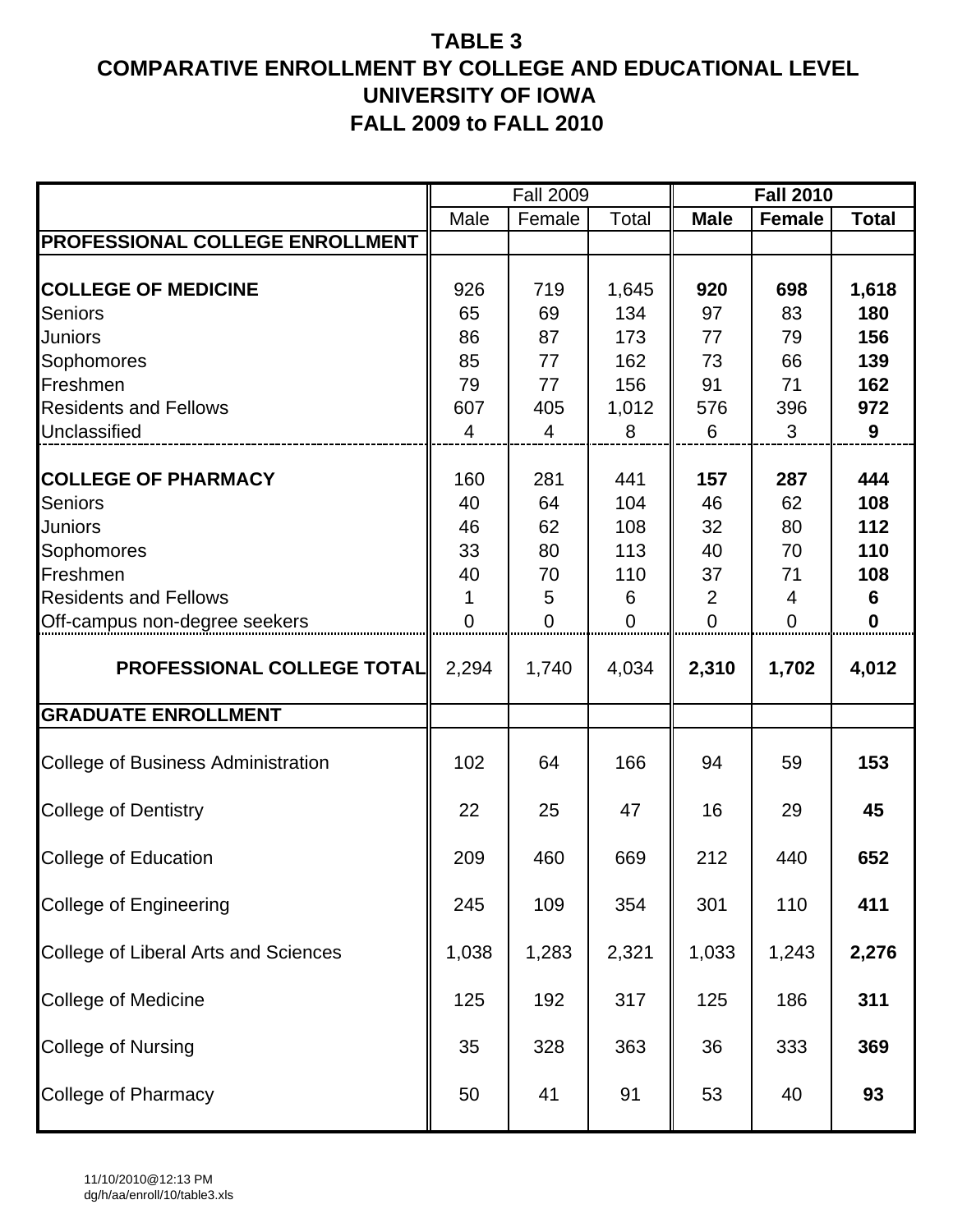|                                                 |        | <b>Fall 2009</b> |        |             | <b>Fall 2010</b> |        |
|-------------------------------------------------|--------|------------------|--------|-------------|------------------|--------|
|                                                 | Male   | Female           | Total  | <b>Male</b> | Female           | Total  |
| <b>PROFESSIONAL COLLEGE ENROLLMENT (cont'd)</b> |        |                  |        |             |                  |        |
| College of Public Health                        | 113    | 206              | 319    | 109         | 202              | 311    |
| <b>Graduate College</b>                         | 293    | 458              | 751    | 252         | 436              | 688    |
| Post-Doctoral                                   | 195    | 127              | 322    | 204         | 124              | 328    |
| <b>GRADUATE TOTAL</b>                           | 2,427  | 3,293            | 5,720  | 2,435       | 3,202            | 5,637  |
| <b>UNIVERSITY TOTAL</b>                         | 14,655 | 15,673           | 30,328 | 14,923      | 15,902           | 30,825 |

Note: Off-campus degree seekers are included in the counts for the respective colleges.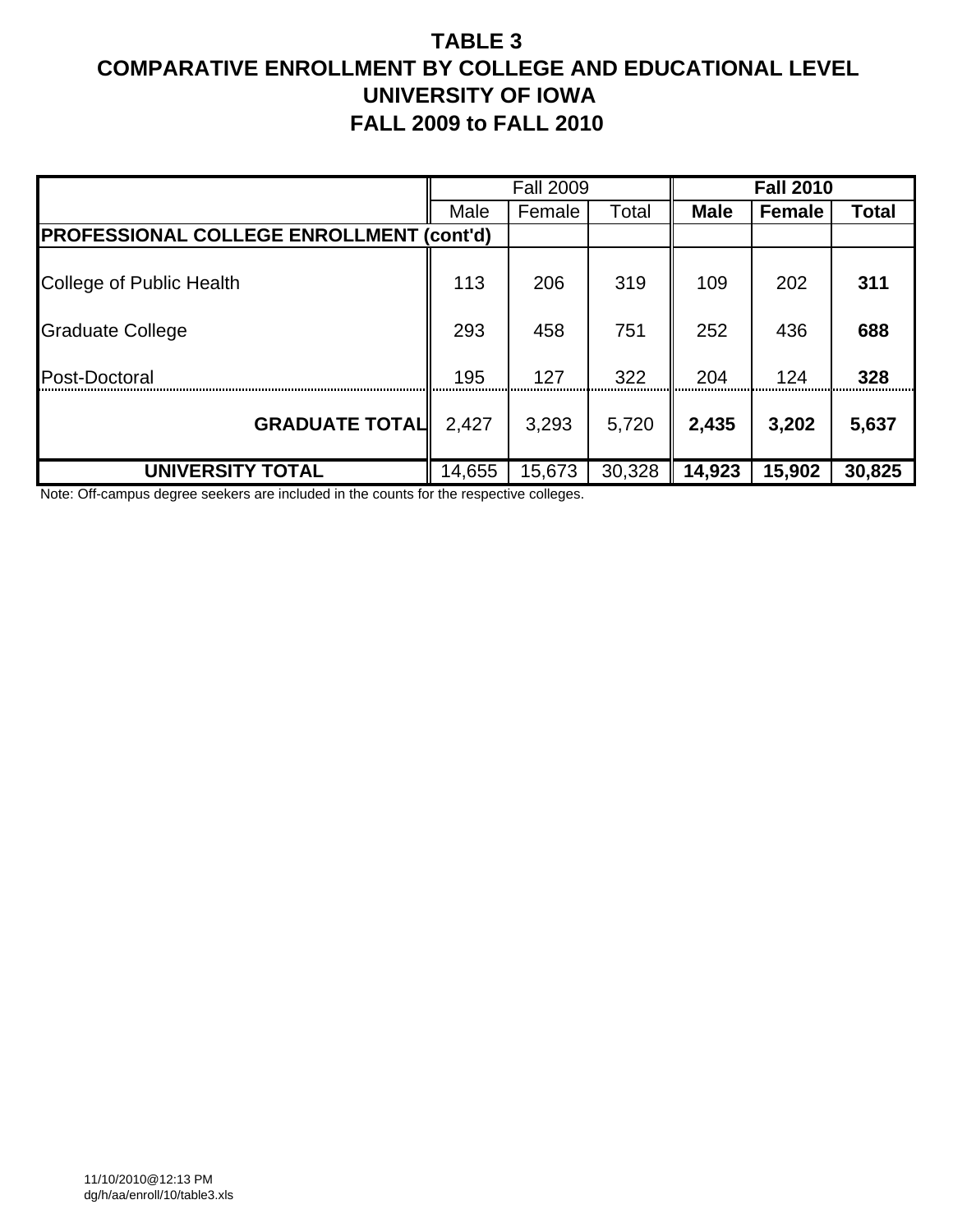|                                                   |                | <b>Fall 2009</b> |       |                | <b>Fall 2010</b> |              |
|---------------------------------------------------|----------------|------------------|-------|----------------|------------------|--------------|
|                                                   | Male           | Female           | Total | <b>Male</b>    | <b>Female</b>    | <b>Total</b> |
| UNDERGRADUATE ENROLLMENT                          |                |                  |       |                |                  |              |
|                                                   |                |                  |       |                |                  |              |
| <b>COLLEGE OF AGRICULTURE &amp; LIFE SCIENCES</b> | 1,685          | 1,397            | 3,082 | 1,763          | 1,535            | 3,298        |
| <b>Seniors</b>                                    | 548            | 407              | 955   | 566            | 428              | 994          |
| Juniors                                           | 452            | 306              | 758   | 462            | 364              | 826          |
| Sophomores                                        | 336            | 298              | 634   | 365            | 329              | 694          |
| Freshmen                                          | 327            | 364              | 691   | 328            | 394              | 722          |
| <b>Specials</b>                                   | 22             | 22               | 44    | 42             | 20               | 62           |
|                                                   |                |                  |       |                |                  |              |
| <b>COLLEGE OF BUSINESS</b>                        | 2,204          | 1,266            | 3,470 | 2,058          | 1,182            | 3,240        |
| <b>Seniors</b>                                    | 711            | 381              | 1,092 | 670            | 392              | 1,062        |
| Juniors                                           | 585            | 296              | 881   | 565            | 274              | 839          |
| Sophomores                                        | 470            | 299              | 769   | 445            | 286              | 731          |
| Freshmen                                          | 427            | 282              | 709   | 368            | 224              | 592          |
| <b>Specials</b>                                   | 11             | 8                | 19    | 10             | 6                | 16           |
|                                                   |                |                  |       |                |                  |              |
| <b>COLLEGE OF DESIGN</b>                          | 847            | 915              | 1,762 | 818            | 935              | 1,753        |
| <b>Seniors</b>                                    | 240            | 266              | 506   | 259            | 273              | 532          |
| Juniors                                           | 169            | 176              | 345   | 172            | 183              | 355          |
| Sophomores                                        | 220            | 210              | 430   | 174            | 210              | 384          |
| Freshmen                                          | 216            | 257              | 473   | 209            | 257              | 466          |
| <b>Specials</b>                                   | $\overline{2}$ | 6                | 8     | $\overline{4}$ | 12               | 16           |
| <b>COLLEGE OF ENGINEERING</b>                     | 4,272          | 758              | 5,030 | 4,609          | 839              | 5,448        |
| <b>Seniors</b>                                    | 1,241          | 213              | 1,454 | 1,239          | 241              | 1,480        |
| Juniors                                           | 841            | 152              | 993   | 970            | 158              | 1,128        |
| Sophomores                                        | 910            | 151              | 1,061 | 996            | 195              | 1,191        |
| Freshmen                                          | 1,254          | 235              | 1,489 | 1,368          | 234              | 1,602        |
| <b>Specials</b>                                   | 26             | $\overline{7}$   | 33    | 36             | 11               | 47           |
|                                                   |                |                  |       |                |                  |              |
| <b>COLLEGE OF HUMAN SCIENCES</b>                  | 623            | 2,408            | 3,031 | 674            | 2,512            | 3,186        |
| Seniors                                           | 198            | 771              | 969   | 214            | 810              | 1,024        |
| Juniors                                           | 167            | 588              | 755   | 208            | 648              | 856          |
| Sophomores                                        | 141            | 546              | 687   | 133            | 554              | 687          |
| Freshmen                                          | 106            | 459              | 565   | 115            | 464              | 579          |
| Specials                                          | 11             | 44               | 55    | 4              | 36               | 40           |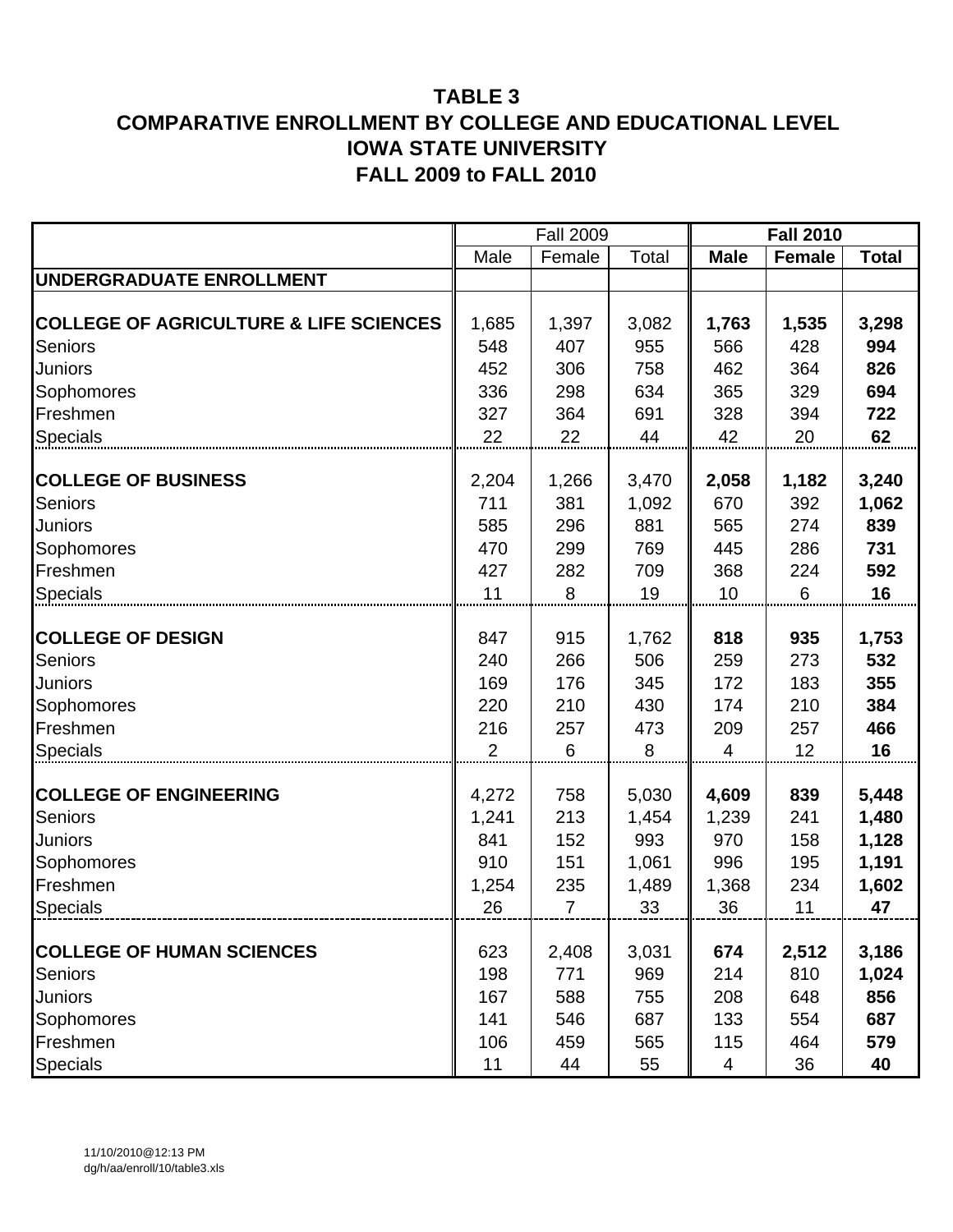|                                               |          | <b>Fall 2009</b> |        |             | <b>Fall 2010</b> |              |
|-----------------------------------------------|----------|------------------|--------|-------------|------------------|--------------|
|                                               | Male     | Female           | Total  | <b>Male</b> | Female           | <b>Total</b> |
| <b>IUNDERGRADUATE ENROLLMENT</b>              |          |                  |        |             |                  |              |
|                                               |          |                  |        |             |                  |              |
| <b>COLLEGE OF LIBERAL ARTS &amp; SCIENCES</b> | 3,100    | 3,046            | 6,146  | 3,084       | 3,095            | 6,179        |
| <b>Seniors</b>                                | 807      | 788              | 1,595  | 849         | 834              | 1,683        |
| <b>Juniors</b>                                | 652      | 653              | 1,305  | 695         | 662              | 1,357        |
| Sophomores                                    | 634      | 624              | 1,258  | 613         | 617              | 1,230        |
| Freshmen                                      | 770      | 815              | 1,585  | 725         | 838              | 1,563        |
| <b>Specials</b>                               | 237      | 166              | 403    | 202         | 144              | 346          |
|                                               |          |                  |        |             |                  |              |
| UNDERGRADUATE TOTAL                           | 12,731   | 9,790            | 22,521 | 13,006      | 10,098           | 23,104       |
|                                               |          |                  |        |             |                  |              |
| <b>PROFESSIONAL COLLEGE ENROLLMENT</b>        |          |                  |        |             |                  |              |
|                                               |          |                  |        |             |                  |              |
| <b>COLLEGE OF VETERINARY MEDICINE</b>         | 151      | 413              | 564    | 165         | 422              | 587          |
| <b>Fourth Year</b>                            | 29       | 92               | 121    | 34          | 110              | 144          |
| <b>Third Year</b>                             | 34       | 111              | 145    | 39          | 107              | 146          |
| <b>Second Year</b>                            | 33       | 88               | 121    | 48          | 97               | 145          |
| <b>First Year</b>                             | 55       | 121              | 176    | 44          | 108              | 152          |
| <b>Specials</b>                               | $\Omega$ | 1                | 1      | 0           | $\Omega$         | $\bf{0}$     |
| PROFESSIONAL COLLEGE TOTAL                    | 151      | 413              | 564    | 165         | 422              | 587          |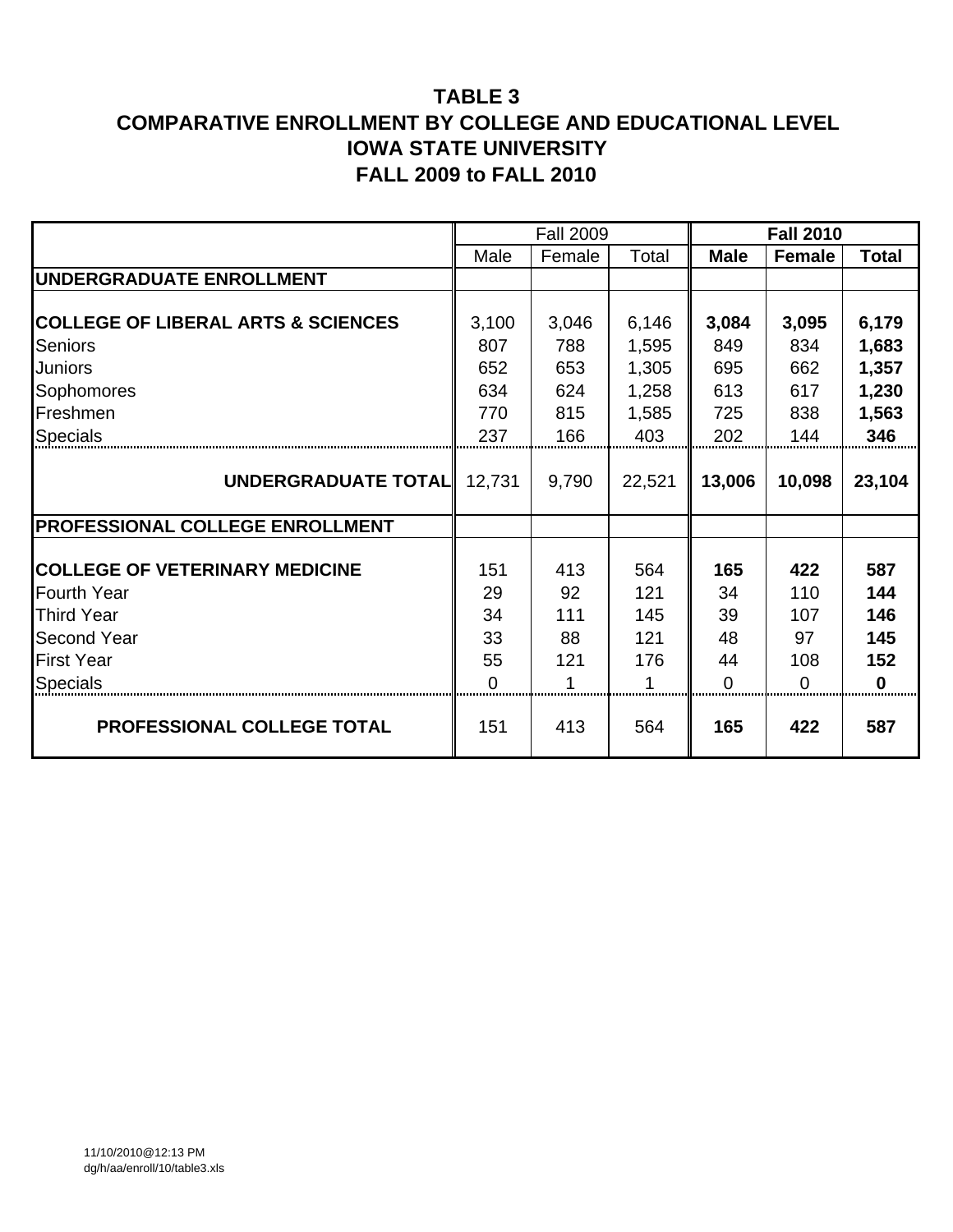|                                        |        | <b>Fall 2009</b> |        |             | <b>Fall 2010</b> |              |
|----------------------------------------|--------|------------------|--------|-------------|------------------|--------------|
|                                        | Male   | Female           | Total  | <b>Male</b> | <b>Female</b>    | <b>Total</b> |
| <b>GRADUATE ENROLLMENT</b>             |        |                  |        |             |                  |              |
| College of Agriculture & Life Sciences | 426    | 280              | 706    | 417         | 286              | 703          |
| <b>College of Business</b>             | 172    | 108              | 280    | 167         | 106              | 273          |
| College of Design                      | 59     | 85               | 144    | 82          | 92               | 174          |
| College of Engineering                 | 797    | 199              | 996    | 846         | 223              | 1069         |
| College of Human Sciences              | 240    | 489              | 729    | 249         | 491              | 740          |
| College of Liberal Arts and Sciences   | 737    | 515              | 1,252  | 750         | 533              | 1,283        |
| <b>College of Veterinary Medicine</b>  | 62     | 41               | 103    | 69          | 50               | 119          |
| Interdepartment and Undeclared         | 353    | 297              | 650    | 365         | 265              | 630          |
| <b>GRADUATE TOTAL</b>                  | 2,846  | 2,014            | 4,860  | 2,945       | 2,046            | 4,991        |
| UNIVERSITY TOTAL                       | 15,728 | 12,217           | 27,945 | 16,116      | 12,566           | 28,682       |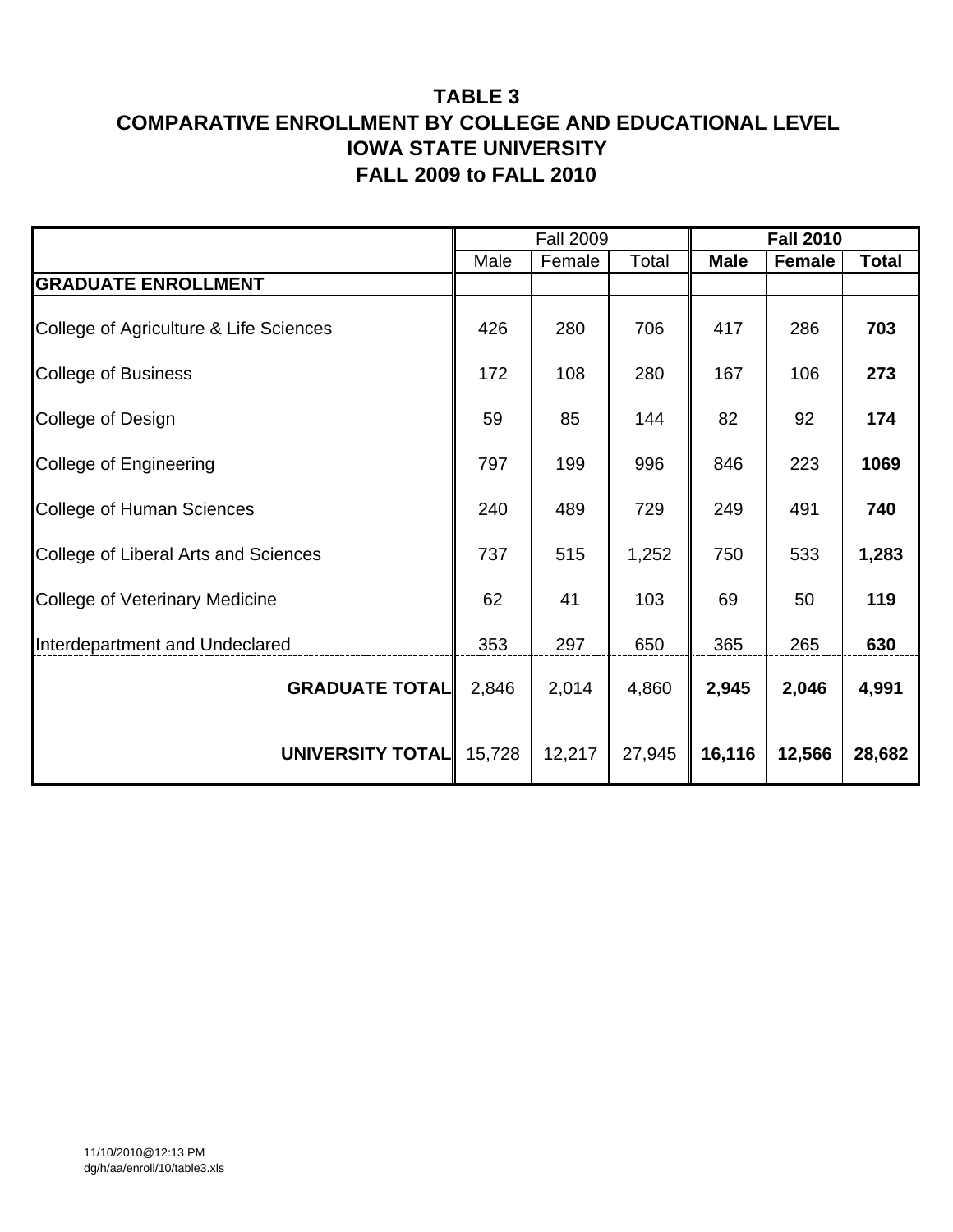|                                                |              | <b>Fall 2009</b> |              |              | <b>Fall 2010</b> |              |
|------------------------------------------------|--------------|------------------|--------------|--------------|------------------|--------------|
|                                                | Male         | Female           | Total        | <b>Male</b>  | <b>Female</b>    | <b>Total</b> |
| UNDERGRADUATE ENROLLMENT                       |              |                  |              |              |                  |              |
|                                                |              |                  |              |              |                  |              |
| <b>COLLEGE OF BUSINESS ADMINISTRATION</b>      | 1,428        | 922              | 2,350        | 1,410        | 914              | 2,324        |
| Seniors                                        | 454          | 309              | 763          | 424          | 329              | 753          |
| Juniors                                        | 429          | 267              | 696          | 449          | 238              | 687          |
| Sophomores                                     | 282          | 174              | 456          | 264          | 170              | 434          |
| Freshmen                                       | 263          | 172              | 435          | 273          | 177              | 450          |
|                                                |              |                  |              |              |                  |              |
| <b>COLLEGE OF EDUCATION</b>                    | 551          | 1,745            | 2,296        | 609          | 1,772            | 2,381        |
| <b>Seniors</b>                                 | 192          | 629              | 821          | 224          | 656              | 880          |
| Juniors                                        | 164          | 458              | 622          | 162          | 490              | 652          |
| Sophomores                                     | 109          | 335              | 444          | 134          | 312              | 446          |
| Freshmen                                       | 86           | 323              | 409          | 89           | 314              | 403          |
|                                                |              |                  |              |              |                  |              |
| <b>COLLEGE OF HUMANITIES &amp; FINE ARTS</b>   | 601          | 1,275            | 1,876        | 641          | 1,252            | 1,893        |
| <b>Seniors</b>                                 | 194          | 432              | 626          | 223          | 420              | 643          |
| Juniors                                        | 172          | 342              | 514          | 177          | 322              | 499          |
| Sophomores                                     | 107          | 254              | 361          | 124          | 268              | 392          |
| Freshmen                                       | 128          | 247              | 375          | 117          | 242              | 359          |
| <b>COLLEGE OF NATURAL SCIENCES</b>             |              | 678              |              |              | 680              |              |
| <b>Seniors</b>                                 | 1,140<br>363 | 164              | 1,818<br>527 | 1,125<br>367 | 203              | 1,805<br>570 |
| Juniors                                        | 315          | 177              | 492          | 335          | 181              | 516          |
| Sophomores                                     | 235          | 157              | 392          | 222          | 151              | 373          |
| Freshmen                                       | 227          | 180              | 407          | 201          | 145              | 346          |
|                                                |              |                  |              |              |                  |              |
| <b>COLLEGE OF SOCIAL &amp; BEHAVIORAL SCI.</b> | 716          | 1,087            | 1,803        | 748          | 1,115            | 1,863        |
| Seniors                                        | 237          | 377              | 614          | 258          | 357              | 615          |
| Juniors                                        | 235          | 315              | 550          | 244          | 362              | 606          |
| Sophomores                                     | 140          | 207              | 347          | 134          | 221              | 355          |
| Freshmen                                       | 104          | 188              | 292          | 112          | 175              | 287          |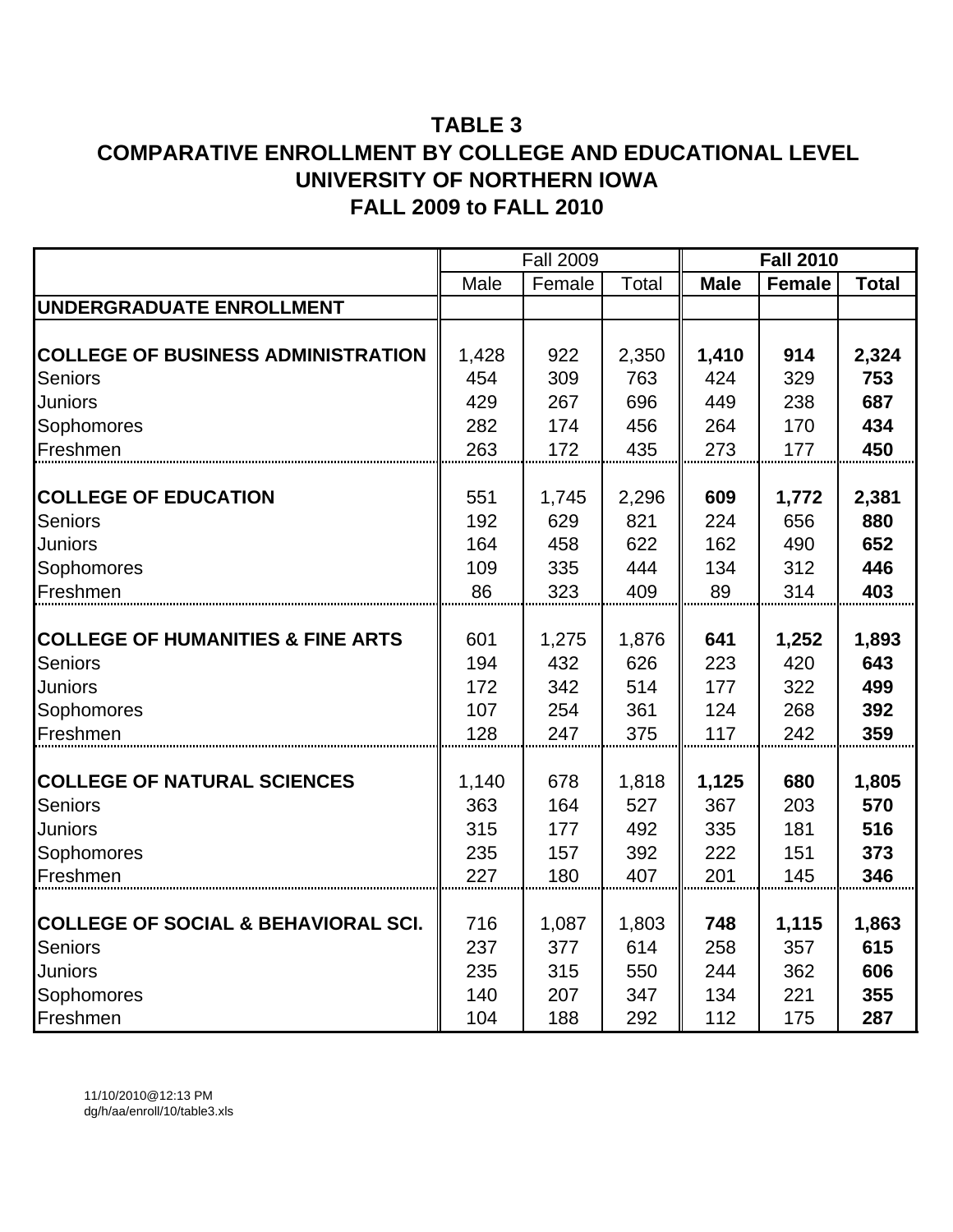|                                                  |          | <b>Fall 2009</b> |              | <b>Fall 2010</b> |               |              |  |  |
|--------------------------------------------------|----------|------------------|--------------|------------------|---------------|--------------|--|--|
|                                                  | Male     | Female           | <b>Total</b> | <b>Male</b>      | <b>Female</b> | <b>Total</b> |  |  |
| UNDERGRADUATE ENROLLMENT                         |          |                  |              |                  |               |              |  |  |
| NO SP. COLLEGE (Sp. Prog., Undec., etc.)         | 470      | 681              | 1,151        | 413              | 712           | 1,125        |  |  |
| <b>Seniors</b>                                   | 81       | 50               | 131          | 55               | 58            | 113          |  |  |
| <b>Juniors</b>                                   | 54<br>69 | 43               | 97           | 35<br>52         | 42            | 77           |  |  |
| Sophomores<br>Freshmen                           | 168      | 145<br>292       | 214<br>460   | 173              | 129<br>322    | 181<br>495   |  |  |
| Unclassified                                     | 98       | 151              | 249          | 98               | 161           | 259          |  |  |
|                                                  |          |                  |              |                  |               |              |  |  |
| UNDERGRADUATE TOTAL                              | 4,906    | 6,388            | 11,294       | 4,946            | 6,445         | 11,391       |  |  |
| <b>GRADUATE ENROLLMENT</b>                       |          |                  |              |                  |               |              |  |  |
| <b>College of Business Administration</b>        | 60       | 25               | 85           | 42               | 23            | 65           |  |  |
| <b>College of Education</b>                      | 212      | 455              | 667          | 175              | 389           | 564          |  |  |
| <b>College of Humanities and Fine Arts</b>       | 56       | 218              | 274          | 58               | 245           | 303          |  |  |
| <b>College of Natural Sciences</b>               | 98       | 93               | 191          | 98               | 80            | 178          |  |  |
| <b>College of Social and Behavioral Sciences</b> | 67       | 125              | 192          | 95               | 187           | 282          |  |  |
| No Specific College                              | 94       | 283              | 377          | 60               | 358           | 418          |  |  |
| <b>GRADUATE TOTAL</b>                            | 587      | 1,199            | 1,786        | 528              | 1,282         | 1,810        |  |  |
| <b>UNIVERSITY TOTAL</b>                          | 5,493    | 7,587            | 13,080       | 5,474            | 7,727         | 13,201       |  |  |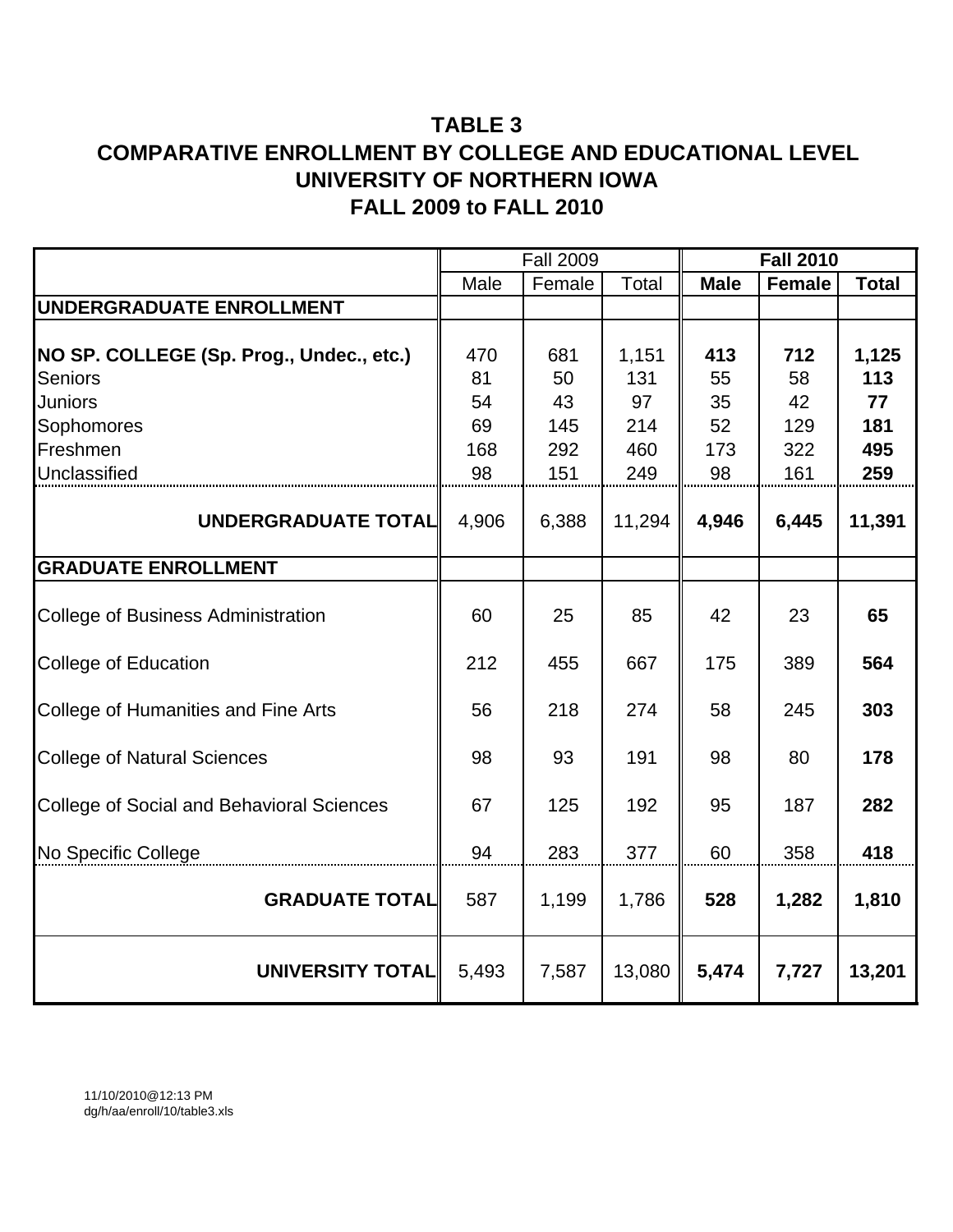|                                           |                  | <b>Undergraduates</b> |                |                | <b>Graduates</b> |                  | Grand        |
|-------------------------------------------|------------------|-----------------------|----------------|----------------|------------------|------------------|--------------|
| <b>COLLEGE</b>                            | Men              | Women                 | Total          | Men            | Women            | Total            | <b>Total</b> |
| <b>BUSINESS ADMINISTRATION</b>            |                  |                       |                |                |                  |                  |              |
| Accounting                                | 190              | 120                   | 310            | 31             | 31               | 62               | 372          |
| <b>Business Accelerated Admission</b>     | 229              | 160                   | 389            | $\overline{0}$ | $\mathbf 0$      | $\mathbf 0$      | 389          |
| <b>Business Direct Admission</b>          | 176              | 135                   | 311            | 0              | 0                | $\boldsymbol{0}$ | 311          |
| <b>Business Special</b>                   | $\overline{7}$   | 11                    | 18             | $\mathbf 0$    | 0                | 0                | 18           |
| <b>CIMBA</b>                              | 37               | 33                    | 70             | $\Omega$       | $\Omega$         | 0                | 70           |
| Economics                                 | 48               | 22                    | 70             | 29             | 9                | 38               | 108          |
| Entrepreneurship Certificate              | 5                | $\mathbf 0$           | 5              | 0              | 0                | 0                | 5            |
| Finance                                   | 363              | 133                   | 496            | 6              | 8                | 14               | 510          |
| <b>International Business Certificate</b> | $\mathbf 0$      | 0                     | 0              | 0              | 0                | 0                | $\mathbf 0$  |
| Management                                | 151              | 68                    | 219            | 0              | 0                | 0                | 219          |
| Management Organizations                  | $\mathbf 0$      | 0                     | $\mathbf 0$    | 13             | 2                | 15               | 15           |
| Management Information Systems            | 43               | 10                    | 53             | $\overline{0}$ | $\mathbf 0$      | $\mathbf 0$      | 53           |
| <b>Management Sciences</b>                | $\mathbf 0$      | $\mathbf 0$           | $\mathbf 0$    | 8              | 4                | 12               | 12           |
| Marketing                                 | 151              | 143                   | 294            | 7              | 5                | 12               | 306          |
| Risk Management & Insurance               | $\overline{2}$   | 1                     | 3              | 0              | $\mathbf 0$      | $\mathbf{0}$     | $\mathbf{3}$ |
|                                           |                  |                       |                |                |                  |                  |              |
| Total                                     | 1,402            | 836                   | 2,238          | 94             | 59               | 153              | 2,391        |
|                                           |                  |                       |                |                |                  |                  |              |
| <b>DENTISTRY</b>                          |                  |                       |                |                |                  |                  |              |
| Dental Public Health                      | $\mathbf 0$      | $\mathbf 0$           | 0              | 1              | 4                | 5                | 5            |
| <b>Operative Dentistry</b>                | 0                | 0                     | $\mathbf 0$    | 1              | $\overline{7}$   | 8                | 8            |
| <b>Oral Health Science</b>                | $\boldsymbol{0}$ | 0                     | $\mathbf 0$    | 0              | $\mathbf 0$      | $\mathbf 0$      | $\mathbf 0$  |
| <b>Oral Science</b><br>_______________    | $\mathbf 0$      | $\mathbf 0$           | $\Omega$       | 7              | 11               | 18               | 18           |
| Orthodontics                              | 0                | 0                     | 0              | 6              | 4                | 10               | 10           |
| Stomatology                               | $\overline{0}$   | 0                     | $\Omega$       | 1              | 3                | 4                | 4            |
|                                           |                  |                       |                |                |                  |                  |              |
| Total                                     | $\mathbf 0$      | 0                     | $\mathbf 0$    | 16             | 29               | 45               | 45           |
| <b>EDUCATION</b>                          |                  |                       |                |                |                  |                  |              |
| Counseling Rehab & Student Develop.       | $\mathbf 0$      | $\pmb{0}$             | $\pmb{0}$      | 21             | 91               | 112              | 112          |
| <b>Educational Administration</b>         | $\mathbf 0$      | 0                     | $\overline{0}$ | 23             | 37               | 60               | 60           |
| <b>Elementary Education</b>               | 34               | 309                   | 343            | 2              | 19               | 21               | 364          |
| <b>Higher Education</b>                   | $\mathbf 0$      | 0                     | 0              | 34             | 29               | 63               | 63           |
| Psychological & Quantitative Foundations  | 0                | 0                     | 0              | 55             | 112              | 167              | 167          |
| <b>REACH</b>                              | 20               | 14                    | 34             | $\Omega$       | $\mathbf{0}$     | $\Omega$         | 34           |
| Science Education                         | 8                | 6                     | 14             | 21             | 16               | 37               | 51           |
| Secondary Education                       | 0                | 0                     | 0              | 37             | 94               | 131              | 131          |
| Social Foundations of Education           | 0                | 0                     | 0              | 9              | 15               | 24               | 24           |
| <b>Special Education</b>                  | $\mathbf{0}$     | 0                     | 0              | 10             | 27               | 37               | 37           |
|                                           |                  |                       |                |                |                  |                  |              |
| <b>Total</b>                              | 62               | 329                   | 391            | 212            | 440              | 652              | 1,043        |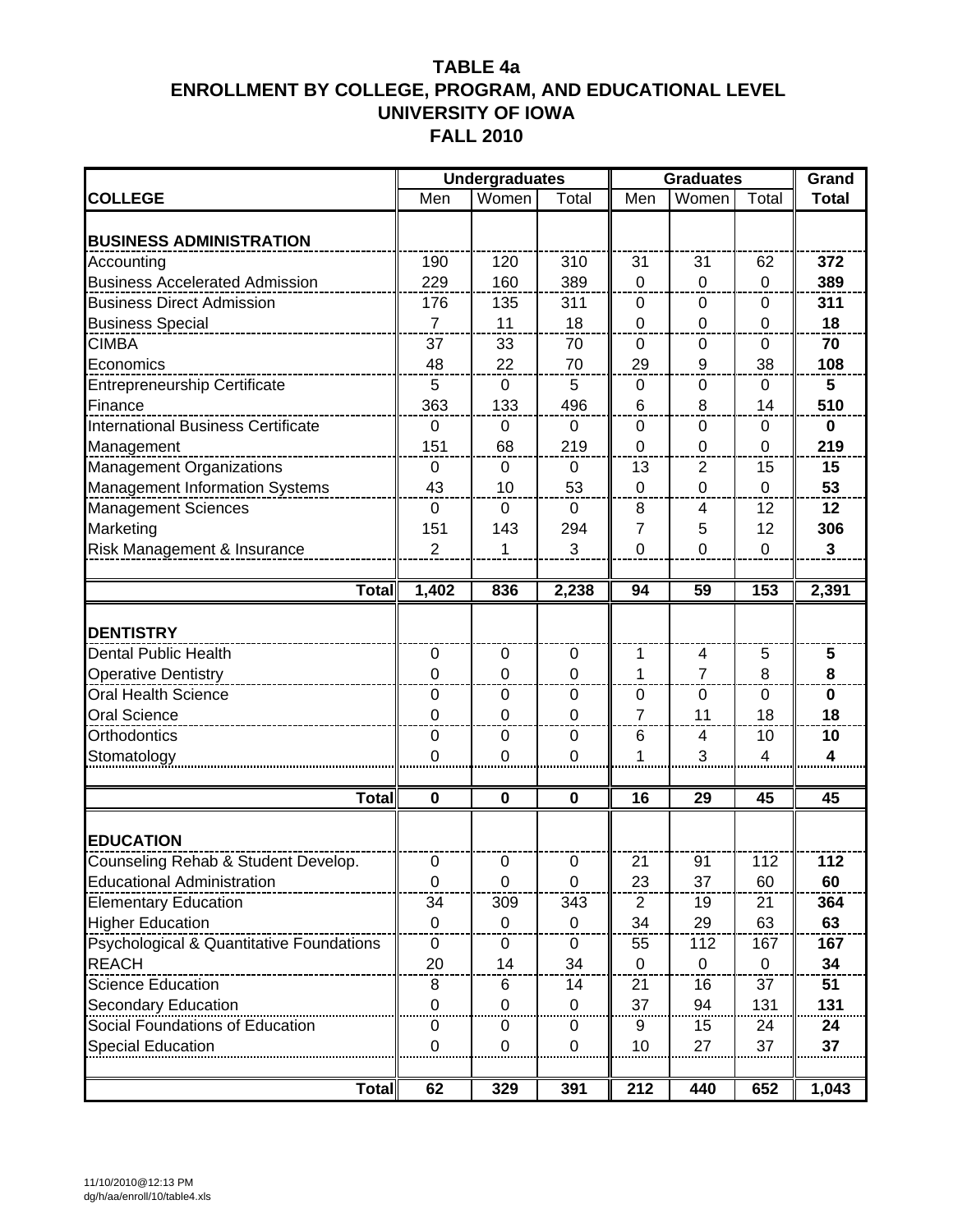|                                        | <b>Undergraduates</b> | <b>Graduates</b> | Grand          |                  |                |             |              |
|----------------------------------------|-----------------------|------------------|----------------|------------------|----------------|-------------|--------------|
| <b>COLLEGE</b>                         | Men                   | Women            | Total          | Men              | Women          | Total       | <b>Total</b> |
| <b>ENGINEERING</b>                     |                       |                  |                |                  |                |             |              |
| <b>Biomedical Engineering</b>          | 168                   | 107              | 275            | 60               | 39             | 99          | 374          |
| Chemical & Biochemical Engineering     | 0                     | $\mathbf 0$      | 0              | 26               | 13             | 39          | 39           |
| <b>Chemical Engineering</b>            | 102                   | 49               | 151            | 0                | 0              | 0           | 151          |
| Civil & Environmental Engineering      | $\mathbf 0$           | $\mathbf 0$      | $\mathbf 0$    | 70               | 24             | 94          | 94           |
| <b>Civil Engineering</b>               | 203                   | 37               | 240            | $\mathbf 0$      | $\mathbf 0$    | 0           | 240          |
| <b>Electrical Computer Engineering</b> | $\mathbf 0$           | 0                | 0              | 73               | 17             | 90          | 90           |
| <b>Electrical Engineering</b>          | 184                   | 22               | 206            | 0                | 0              | 0           | 206          |
| <b>Engineering Special</b>             | 5                     | 1                | 6              | $\mathbf 0$      | $\mathbf 0$    | 0           | $\bf 6$      |
| <b>High School Student</b>             | $\overline{0}$        | $\mathbf 0$      | $\mathbf 0$    | $\mathbf 0$      | $\mathbf 0$    | $\mathbf 0$ | $\bf{0}$     |
| <b>Industrial Engineering</b>          | 80                    | 28               | 108            | 24               | 9              | 33          | 141          |
| <b>Mechanical Engineering</b>          | 266                   | 23               | 289            | 48               | 8              | 56          | 345          |
| <b>Undeclared Engineering</b>          | 251                   | 47               | 298            | $\pmb{0}$        | 0              | 0           | 298          |
|                                        |                       |                  |                |                  |                |             |              |
| <b>Total</b>                           | 1,259                 | 314              | 1,573          | 301              | 110            | 411         | 1,984        |
| <b>LIBERAL ARTS AND SCIENCES</b>       |                       |                  |                |                  |                |             |              |
| <b>Actuarial Science</b>               | 22                    | 19               | 41             | 25               | 16             | 41          | 82           |
| <b>Actuarial Science Interest</b>      | 85                    | 55               | 140            | $\mathbf 0$      | $\pmb{0}$      | 0           | 140          |
| <b>African American Studies</b>        | 3                     | 0                | 3              | 0                | 0              | $\Omega$    | 3            |
| Aging Studies Program                  | 0                     | 1                | 1              | 0                | $\mathbf 0$    | $\mathbf 0$ | 1            |
| <b>American Studies</b>                | 11                    | 16               | 27             | 21               | 17             | 38          | 65           |
| <b>Ancient Civilization</b>            | $\overline{7}$        | 10               | 17             | $\mathbf 0$      | $\mathbf 0$    | $\mathbf 0$ | 17           |
| Anthropology                           | 50                    | 107              | 157            | 13               | 31             | 44          | 201          |
| <b>Applied Physics</b>                 | $\overline{2}$        | $\mathbf 0$      | $\overline{2}$ | $\mathbf 0$      | $\mathbf 0$    | $\mathbf 0$ | $\mathbf{2}$ |
| Art                                    | 156                   | 330              | 486            | 37               | 55             | 92          | 578          |
| <b>Art History</b>                     | 4                     | 42               | 46             | 15               | 22             | 37          | 83           |
| <b>Asian Civilizations</b>             | $\mathbf 0$           | 0                | 0              | 3                | 8              | 11          | 11           |
| Asian Languages & Literature           | 35                    | 38               | 73             | $\boldsymbol{0}$ | $\pmb{0}$      | 0           | 73           |
| Astronomy                              | 14                    | 2                | 16             | 0                | 0              | 0           | 16           |
| <b>Athletic Training</b>               | 22                    | 24               | 46             | 0                | $\mathbf 0$    | $\mathbf 0$ | 46           |
| <b>Athletic Training Interest</b>      | 29                    | 17               | 46             | $\pmb{0}$        | 0              | $\pmb{0}$   | 46           |
| <b>Bachelor of Liberal Studies</b>     | 33                    | 60               | 93             | $\mathbf 0$      | $\pmb{0}$      | $\mathbf 0$ | 93           |
| Biochemistry                           | 77                    | 75               | 152            | 0                | 0              | 0           | 152          |
| Biology                                | 385                   | 361              | 746            | 19               | 22             | 41          | 787          |
| Chemistry                              | 96                    | 50               | 146            | 83               | 54             | 137         | 283          |
| Child-Life Interest                    | 1                     | 39               | 40             | $\mathbf 0$      | $\mathbf 0$    | 0           | 40           |
| Cinema                                 | 140                   | 51               | 191            | 0                | 0              | 0           | 191          |
| <b>Classical Languages</b>             | 4                     | 7                | 11             | 0                | 0              | 0           | 11           |
| Classics                               | $\pmb{0}$             | $\pmb{0}$        | $\mathbf 0$    | 10               | $\overline{7}$ | 17          | 17           |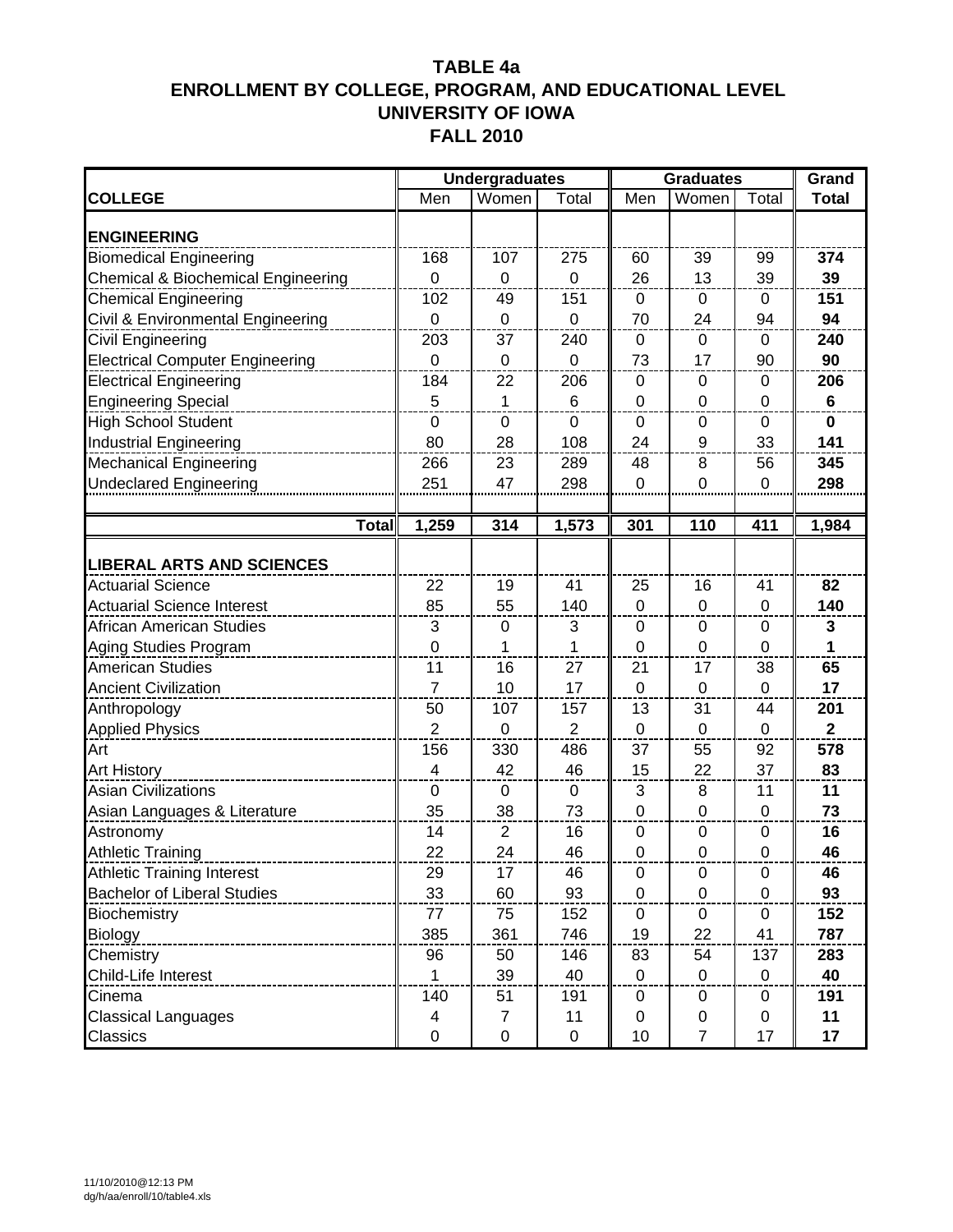|                                           |                | <b>Undergraduates</b> |                 |                | <b>Graduates</b> | Grand        |              |
|-------------------------------------------|----------------|-----------------------|-----------------|----------------|------------------|--------------|--------------|
| <b>COLLEGE</b>                            | Men            | Women                 | Total           | Men            | Women            | Total        | <b>Total</b> |
| LIBERAL ARTS AND SCIENCES (cont'd)        |                |                       |                 |                |                  |              |              |
| <b>Classics Certificate</b>               | 3              | 3                     | 6               | $\mathbf 0$    | $\mathbf 0$      | $\mathbf 0$  | 6            |
| <b>Clinical Lab Science Interest</b>      | 14             | 36                    | 50              | $\mathbf 0$    | $\mathbf 0$      | 0            | 50           |
| <b>Communication Studies</b>              | 180            | 481                   | 661             | 22             | 40               | 62           | 723          |
| <b>Communication Studies Interest</b>     | $\mathbf 0$    | $\mathbf 0$           | 0               | $\mathbf 0$    | 0                | 0            | $\mathbf 0$  |
| <b>Comparative Literature Translation</b> | $\mathbf 0$    | 0                     | 0               | 4              | 8                | 12           | 12           |
| Comparative Literature                    | 3              | 3                     | $6\phantom{1}6$ | 4              | 8                | 12           | 18           |
| <b>Computer Science</b>                   | 175            | 22                    | 197             | 62             | 9                | 71           | 268          |
| <b>Creative Writing Writers Workshop</b>  | $\mathbf 0$    | $\mathbf 0$           | 0               | 45             | 49               | 94           | 94           |
| Dance                                     | 9              | 72                    | 81              | 3              | 10               | 13           | 94           |
| Division of Continuing Education          | 5              | 9                     | 14              | $\mathbf 0$    | $\mathbf 0$      | $\mathbf 0$  | 14           |
| Economics                                 | 156            | 50                    | 206             | $\mathbf 0$    | $\mathbf 0$      | 0            | 206          |
| Education                                 | 8              | 5                     | 13              | $\mathbf 0$    | $\mathbf 0$      | 0            | 13           |
| <b>Elementary Education Interest</b>      | 31             | 271                   | 302             | 0              | 0                | 0            | 302          |
| English                                   | 319            | 517                   | 836             | 45             | 60               | 105          | 941          |
| <b>Environmental Sciences</b>             | 81             | 38                    | 119             | 0              | 0                | 0            | 119          |
| <b>Ethics And Public Policy</b>           | 9              | 10                    | 19              | 0              | 0                | 0            | 19           |
| Fellow                                    | $\overline{0}$ | 0                     | $\Omega$        | 1              | $\Omega$         | 1            | $\mathbf{1}$ |
| Film and Video Production                 | 0              | 0                     | 0               | 9              | 3                | 12           | 12           |
| <b>Film Studies</b>                       | 0              | $\mathbf 0$           | 0               | 18             | 14               | 32           | 32           |
| French                                    | 8              | 28                    | 36              | $\mathbf 0$    | 1                | 1            | 37           |
| Gender/Women/Sexuality Studies            | $\mathbf{1}$   | 13                    | 14              | $\mathbf 0$    | 5                | 5            | 19           |
| Geography                                 | 51             | 32                    | 83              | 17             | 10               | 27           | 110          |
| Geoscience                                | 15             | 18                    | 33              | 16             | 24               | 40           | 73           |
| German                                    | 7              | 11                    | 18              | $\overline{2}$ | 3                | 5            | 23           |
| Health & Human Physiology                 | 6              | 18                    | 24              | $\mathbf 0$    | 1                | 1            | 25           |
| Health & Human Physiology Interest        | 86             | 126                   | 212             | $\mathbf 0$    | $\mathbf 0$      | 0            | 212          |
| <b>Health And Sport Studies</b>           | 80             | 77                    | 157             | 10             | 17               | 27           | 184          |
| <b>Health Promotion Interest</b>          | 34             | 75                    | 109             | $\Omega$       | 0                | 0            | 109          |
| <b>High School Student</b>                | 47             | 37                    | 84              | $\mathbf 0$    | 0                | $\Omega$     | 84           |
| History                                   | 270            | 119                   | 389             | 38             | 43               | 81           | 470          |
| Health, Leisure & Sports Studies          | $\pmb{0}$      | $\mathbf 0$           | $\mathbf 0$     | $\mathbf 0$    | $\mathbf 0$      | 0            | $\bf{0}$     |
| Informatics                               | 70             | 11                    | 81              | 0              | 0                | 0            | 81           |
| Integrative Physiology                    | 117            | 139                   | 256             | 0              | 0                | 0            | 256          |
| <b>Intensive English Evaluation</b>       | 23             | 25                    | 48              | 0              | 0                | 0            | 48           |
| <b>Interdepartmental Studies</b>          | 404            | 312                   | 716             | $\mathbf 0$    | $\mathbf{0}$     | $\mathbf{0}$ | 716          |
| <b>International Studies</b>              | 94             | 179                   | 273             | $\mathbf 0$    | $\mathbf 0$      | 0            | 273          |
| <b>International Business Certificate</b> | $\mathbf 0$    | 0                     | 0               | $\mathbf 0$    | 0                | 0            | 0            |
| Italian                                   | 1              | 2                     | 3               | 0              | 0                | 0            | 3            |
| Journalism & Mass Communication           | 102            | 198                   | 300             | $\mathbf 0$    | $\pmb{0}$        | 0            | 300          |
| Journalism                                | $\pmb{0}$      | $\pmb{0}$             | 0               | 10             | 10               | 20           | 20           |
| Journalism & Mass Comm. Interest          | 71             | 136                   | 207             | $\mathbf 0$    | $\mathbf 0$      | 0            | 207          |
| Latin                                     | $\pmb{0}$      | 0                     | 0               | 0              | 0                | $\mathbf 0$  | 0            |
| Latin American Studies                    | $\pmb{0}$      | 0                     | 0               | 0              | 0                | 0            | 0            |
| Leisure Studies                           | $\overline{7}$ | 36                    | 43              | 14             | 10               | 24           | 67           |
| <b>Liberal Studies Interest</b>           | $\mathbf{1}$   | $\overline{2}$        | 3               | $\mathbf 0$    | $\mathbf 0$      | 0            | $\mathbf{3}$ |

11/10/2010@12:13 PM dg/h/aa/enroll/10/table4.xls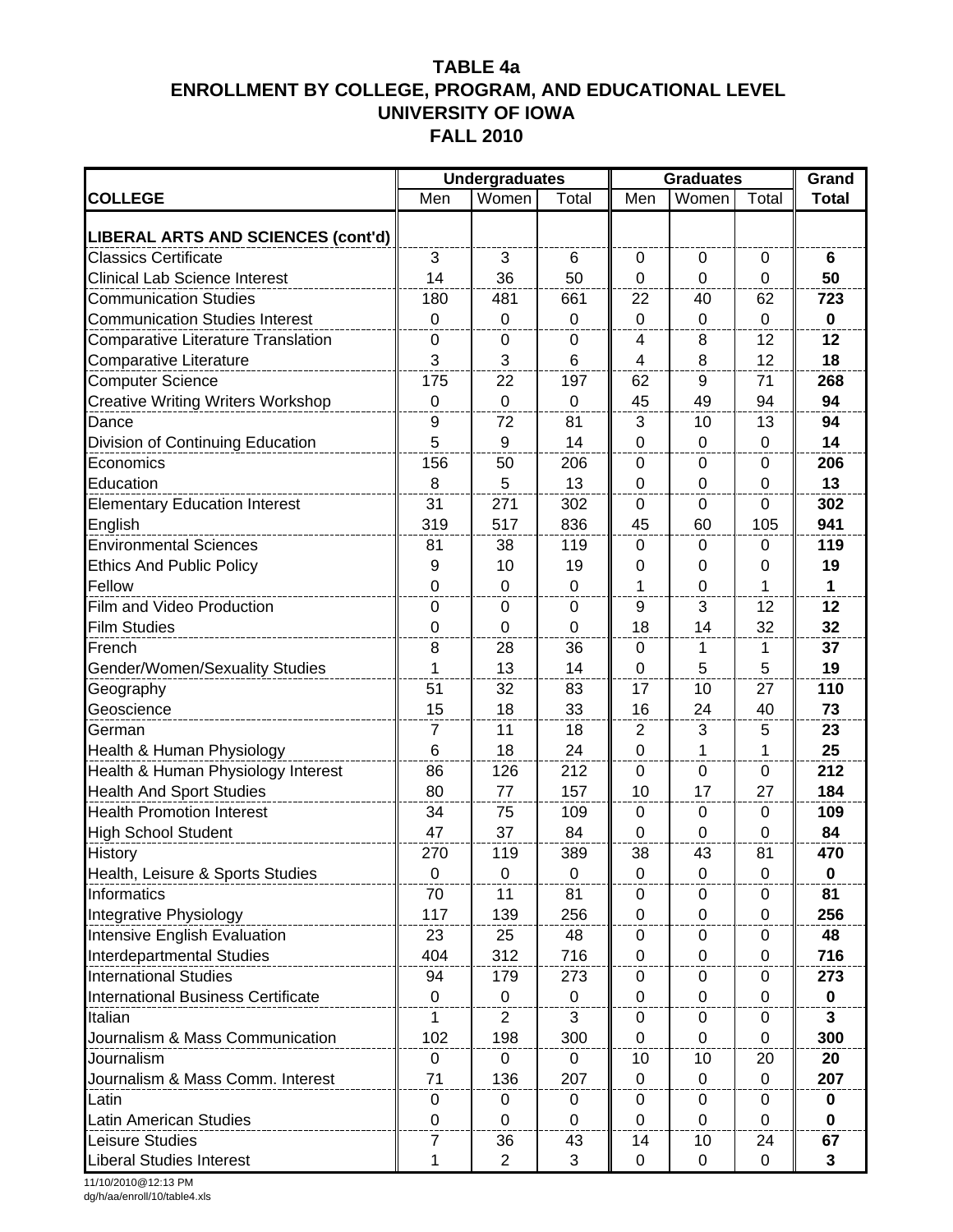|                                       |                | <b>Undergraduates</b> |                | <b>Graduates</b> | Grand            |                  |                         |
|---------------------------------------|----------------|-----------------------|----------------|------------------|------------------|------------------|-------------------------|
| <b>COLLEGE</b>                        | Men            | Women                 | Total          | Men              | Women            | Total            | <b>Total</b>            |
|                                       |                |                       |                |                  |                  |                  |                         |
| LIBERAL ARTS AND SCIENCES (cont'd)    |                |                       |                |                  |                  |                  |                         |
| Linguistics                           | 24             | 39                    | 63             | 14               | 8                | 22               | 85                      |
| Literature Science - The Arts         | 1              | $\mathbf 0$           | 1              | $\overline{0}$   | $\mathbf 0$      | $\mathbf 0$      | $\mathbf{1}$            |
| <b>Mass Communications</b>            | $\mathbf 0$    | $\mathbf 0$           | $\mathbf 0$    | 11               | 8                | 19               | 19                      |
| <b>Mathematics</b>                    | 95             | 94                    | 189            | 48               | 20               | 68               | 257                     |
| Microbiology                          | 29             | 36                    | 65             | 0                | $\Omega$         | 0                | 65                      |
| <b>Museum Studies</b>                 | 1              | 5                     | 6              | 0                | $\mathbf 0$      | $\mathbf{0}$     | $6\phantom{1}$          |
| <b>Music</b>                          | 88             | 112                   | 200            | 111              | 114              | 225              | 425                     |
| <b>Music Interest</b>                 | 6              | 1                     | $\overline{7}$ | $\mathbf 0$      | $\mathbf 0$      | $\mathbf 0$      | $\overline{7}$          |
| Nondegree Study Abroad                | 3              | 3                     | 6              | 0                | 0                | 0                | 6                       |
| <b>Nonfiction Writing</b>             | $\mathbf 0$    | $\mathbf 0$           | $\mathbf 0$    | 12               | 33               | 45               | 45                      |
| Nonprofit Management                  | 1              | $\overline{2}$        | 3              | 0                | 0                | 0                | 3                       |
| Not a Degree Candidate                | 48             | 70                    | 118            | $\overline{0}$   | $\mathbf 0$      | $\mathbf 0$      | 118                     |
| <b>Nuclear Medicine Tech Interest</b> | $\overline{2}$ | $\overline{2}$        | $\overline{4}$ | 0                | $\mathbf 0$      | $\mathbf 0$      | $\overline{\mathbf{4}}$ |
| <b>Nursing Interest</b>               | 33             | 264                   | 297            | $\mathbf 0$      | $\mathbf 0$      | $\mathbf{0}$     | 297                     |
| Off Campus Programs                   | 37             | 92                    | 129            | $\Omega$         | 0                | 0                | 129                     |
| Open Major                            | 651            | 739                   | 1,390          | $\mathbf 0$      | $\mathbf 0$      | 0                | 1,390                   |
| Performing Arts Entrepreneurship      | 1              | 1                     | $\overline{2}$ | 0                | 0                | 0                | $\mathbf{2}$            |
| Pharmacy Interest                     | 135            | 177                   | 312            | $\overline{0}$   | $\overline{0}$   | $\mathbf 0$      | 312                     |
| Phil & Ethics Policy, Law & Economics | $\mathbf 0$    | $\mathbf 0$           | 0              | $\Omega$         | 0                | 0                | $\bf{0}$                |
| Philosophy                            | 48             | 5                     | 53             | 24               | 5                | 29               | 82                      |
| Physics                               | 62             | 11                    | 73             | 58               | 15               | 73               | 146                     |
| <b>Political Science</b>              | 291            | 140                   | 431            | 28               | 16               | 44               | 475                     |
| Portuguese                            | 1              | $\boldsymbol{0}$      | 1              | $\mathsf 0$      | $\mathbf 0$      | $\boldsymbol{0}$ | 1                       |
| Pre RN-BSN Program                    | $\mathbf 0$    | 3                     | 3              | $\mathbf 0$      | $\mathbf 0$      | $\mathbf 0$      | $\mathbf 3$             |
| Pre-Chiropractic                      | 5              | 3                     | 8              | $\Omega$         | 0                | 0                | 8                       |
| Prebusiness                           | 1,120          | 570                   | 1,690          | $\mathbf 0$      | $\mathbf 0$      | 0                | 1,690                   |
| <b>Pre Dentistry</b>                  | 57             | 54                    | 111            | 0                | 0                | 0                | $111$                   |
| Pre Law                               | 34             | 27                    | 61             | $\overline{0}$   | $\mathbf 0$      | $\mathbf 0$      | 61                      |
| Pre Medicine                          | 150            | 152                   | 302            | 0                | 0                | 0                | 302                     |
| Pre Mortuary Science                  | 1              | 0                     | 1              | 0                | $\Omega$         | $\Omega$         | 1                       |
| Pre Optometry                         | 5              | 8                     | 13             | 0                | 0                | 0                | 13                      |
| Pre Physical Therapy                  | 55             | 66                    | 121            | 0                | $\mathbf 0$      | $\mathbf 0$      | 121                     |
| Pre Physician Assistant Program       | 9              | 33                    | 42             | $\boldsymbol{0}$ | $\pmb{0}$        | $\mathbf 0$      | 42                      |
| <b>Pre Podiatry</b>                   | $\overline{c}$ | 0                     | $\overline{2}$ | $\pmb{0}$        | 0                | $\pmb{0}$        | $\mathbf{2}$            |
| Pre Veterinary Medicine               | $\overline{2}$ | 17                    | 19             | 0                | $\mathbf 0$      | 0                | 19                      |
| Psychology                            | 312            | 786                   | 1,098          | 30               | 53               | 83               | 1,181                   |
| <b>Radiation Sciences Interest</b>    | 7              | 70                    | 77             | 0                | $\mathbf 0$      | 0                | 77                      |
| Regents Exchange ISU                  | $\overline{2}$ | $\overline{2}$        | $\overline{4}$ | $\mathbf 0$      | $\mathbf 0$      | $\mathbf 0$      | $\overline{\mathbf{4}}$ |
| <b>Religious Studies</b>              | 16             | 15                    | 31             | 17               | 12               | 29               | 60                      |
| Russian                               | $\overline{7}$ | 3                     | 10             | 0                | $\boldsymbol{0}$ | $\mathbf 0$      | 10                      |
| <b>Science Education</b>              | 16             | 9                     | 25             | 0                | 0                | 0                | 25                      |
| Social Work                           | 5              | 72                    | 77             | 40               | 217              | 257              | 334                     |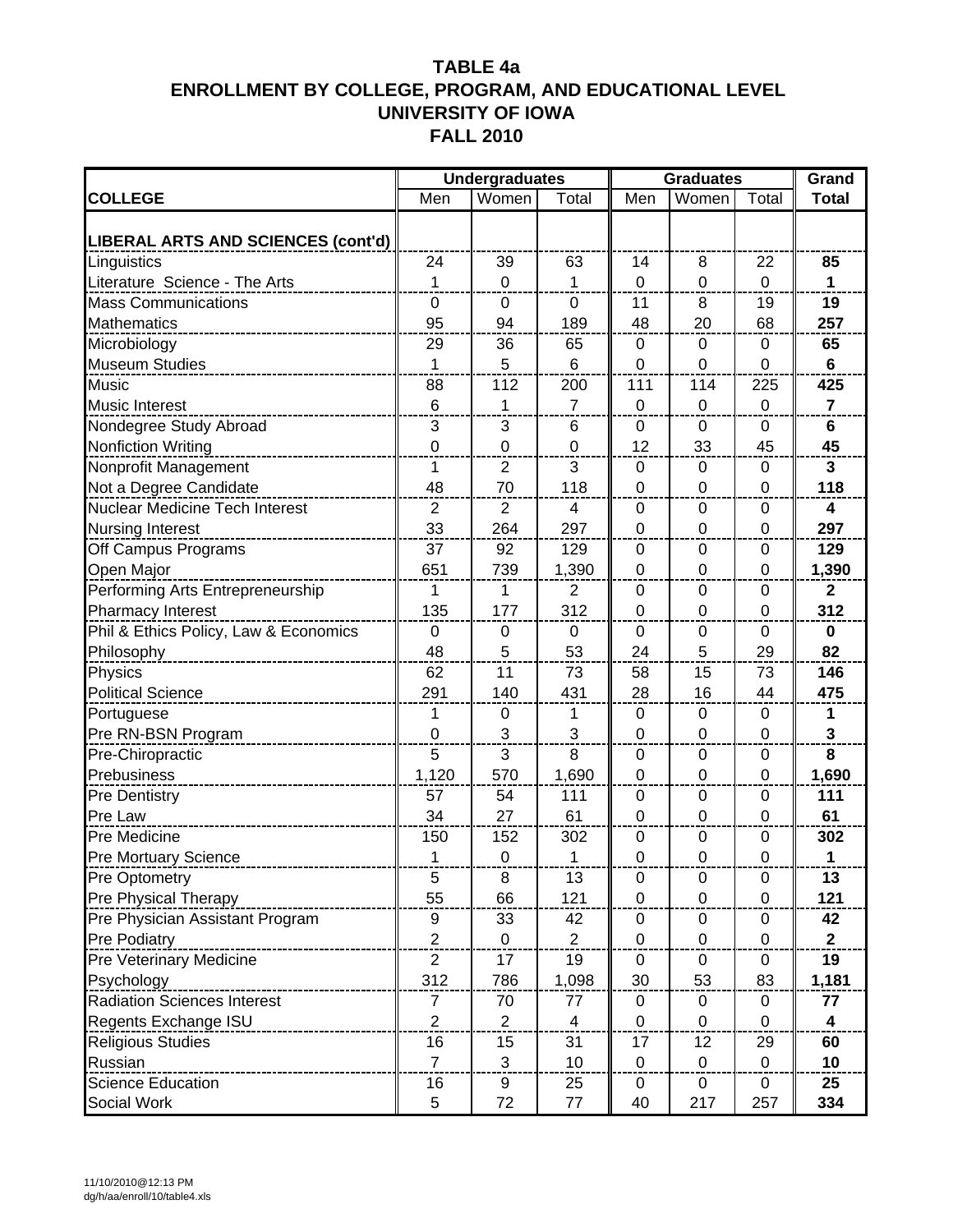|                                                            |                  | <b>Undergraduates</b> |                  |                | <b>Graduates</b> |             | Grand        |
|------------------------------------------------------------|------------------|-----------------------|------------------|----------------|------------------|-------------|--------------|
| <b>COLLEGE</b>                                             | Men              | Women                 | Total            | Men            | Women            | Total       | <b>Total</b> |
|                                                            |                  |                       |                  |                |                  |             |              |
| LIBERAL ARTS AND SCIENCES (cont'd)<br>Social Work Interest | 9                | 61                    | 70               | $\mathbf 0$    | $\mathbf 0$      | 0           | 70           |
| Sociology                                                  | 77               | 106                   | 183              | 18             | 21               | 39          | 222          |
| Spanish                                                    | 32               | 114                   | 146              | 19             | 17               | 36          | 182          |
| <b>Speech And Hearing Science</b>                          | 10               | 217                   | 227              | 5              | 25               | 30          | 257          |
| Speech Pathology Audiology                                 | $\mathbf 0$      | 0                     | 0                | 9              | 74               | 83          | 83           |
| <b>Sport Studies</b>                                       | 1                | 0                     |                  | 0              | $\mathbf 0$      | $\mathbf 0$ | 1            |
| Sport Studies Interest                                     | 57               | 16                    | 73               | 0              | $\mathbf{0}$     | 0           | 73           |
| <b>Statistics</b>                                          | 17               | $\overline{7}$        | 24               | 25             | 19               | 44          | 68           |
| <b>Sustainability Program</b>                              | 1                | $\pmb{0}$             | $\mathbf{1}$     | 0              | $\mathbf 0$      | 0           | $\mathbf{1}$ |
| <b>Theatre Arts</b>                                        | 62               | 83                    | 145              | 18             | 29               | 47          | 192          |
| <b>Therapeutic Recreation Interest</b>                     | 5                | 23                    | 28               | 0              | $\mathbf 0$      | 0           | 28           |
| Vigre Heartland Reu Program                                | 1                | 0                     | 1                | 0              | 0                | 0           | $\mathbf 1$  |
| Visiting Student Foreign                                   | 11               | 21                    | 32               | 0              | 0                | 0           | 32           |
| Visiting Student USA                                       | 6                | 12                    | 18               | 0              | 0                | 0           | 18           |
| <b>Workshop Student</b>                                    | $\mathbf 0$      | 1                     | 1                | 0              | $\mathbf 0$      | $\mathbf 0$ | $\mathbf{1}$ |
|                                                            |                  |                       |                  |                |                  |             |              |
| <b>Total</b>                                               | 7,315            | 8,759                 | 16,074           | 1,033          | 1,243            | 2,276       | 18,350       |
|                                                            |                  |                       |                  |                |                  |             |              |
| <b>UNIVERSITY COLLEGE</b>                                  |                  |                       |                  |                |                  |             |              |
| <b>Bachelor of Applied Studies</b>                         | 49               | 116                   | 165              | $\mathbf 0$    | $\mathbf 0$      | $\mathbf 0$ | 165          |
|                                                            |                  |                       |                  |                |                  |             |              |
| <b>Total</b>                                               | 49               | 116                   | 165              | $\mathbf 0$    | 0                | $\mathbf 0$ | 165          |
| <b>MEDICINE</b>                                            |                  |                       |                  |                |                  |             |              |
| Anatomy And Cell Biology                                   | 0                | 0                     | 0                | 7              | 4                | 11          | 11           |
| Biochemistry                                               | 0                | 0                     | 0                | 10             | 8                | 18          | 18           |
| Certificate Programs in Medicine                           | 13               | 10                    | 23               | 0              | 0                | 0           | 23           |
| <b>Clinical Laboratory Sciences</b>                        | 3                | 5                     | 8                | $\overline{0}$ | $\mathbf 0$      | $\mathbf 0$ | 8            |
| Dietetic Internship Program                                | $\boldsymbol{0}$ | 0                     | 0                | 0              | 12               | 12          | 12           |
| Free Radical & Radiation Biology                           | $\Omega$         | 0                     | 0                | 12             | 5                | 17          | 17           |
| <b>Medical Education Program</b>                           | $\mathbf 0$      | 0                     | 0                | 5              | 6                | 11          | 11           |
| Microbiology                                               | $\mathbf 0$      | $\mathbf 0$           | $\mathbf 0$      | 13             | 20               | 33          | 33           |
| Molecular Physiology Biophysiology                         | $\pmb{0}$        | $\pmb{0}$             | $\pmb{0}$        | $\overline{7}$ | 3                | 10          | 10           |
| Nuclear Medicine Technology                                | $\mathbf 0$      | $\overline{2}$        | $\boldsymbol{2}$ | $\pmb{0}$      | $\pmb{0}$        | 0           | $\mathbf 2$  |
| Pathology                                                  | 0                | 0                     | 0                | 2              | 3                | 5           | 5            |
| Perfusion Technology                                       | 4                | 4                     | 8                | $\pmb{0}$      | $\pmb{0}$        | $\mathbf 0$ | 8            |
| Pharmacology                                               | 0                | 0                     | 0                | 8              | 6                | 14          | 14           |
| <b>Physical Therapy Rehabilitation Science</b>             | 0                | $\mathbf 0$           | $\mathbf 0$      | 35             | 83               | 118         | 118          |
| <b>Physician Assistant Studies</b>                         | 0                | 0                     | 0                | 22             | 29               | 51          | 51           |
| <b>Radiation Sciences</b>                                  | 13               | 52                    | 65               | $\mathbf 0$    | $\mathbf 0$      | 0           | 65           |
| <b>Radiation Technology</b>                                | 6                | 37                    | 43               | 0              | 0                | 0           | 43           |
| <b>Translational Biomedicine</b>                           | $\mathbf 0$      | 0                     | 0                | 4              | $\overline{7}$   | 11          | 11           |
| <b>Total</b>                                               | 39               | 110                   | 149              | 125            | 186              | 311         | 460          |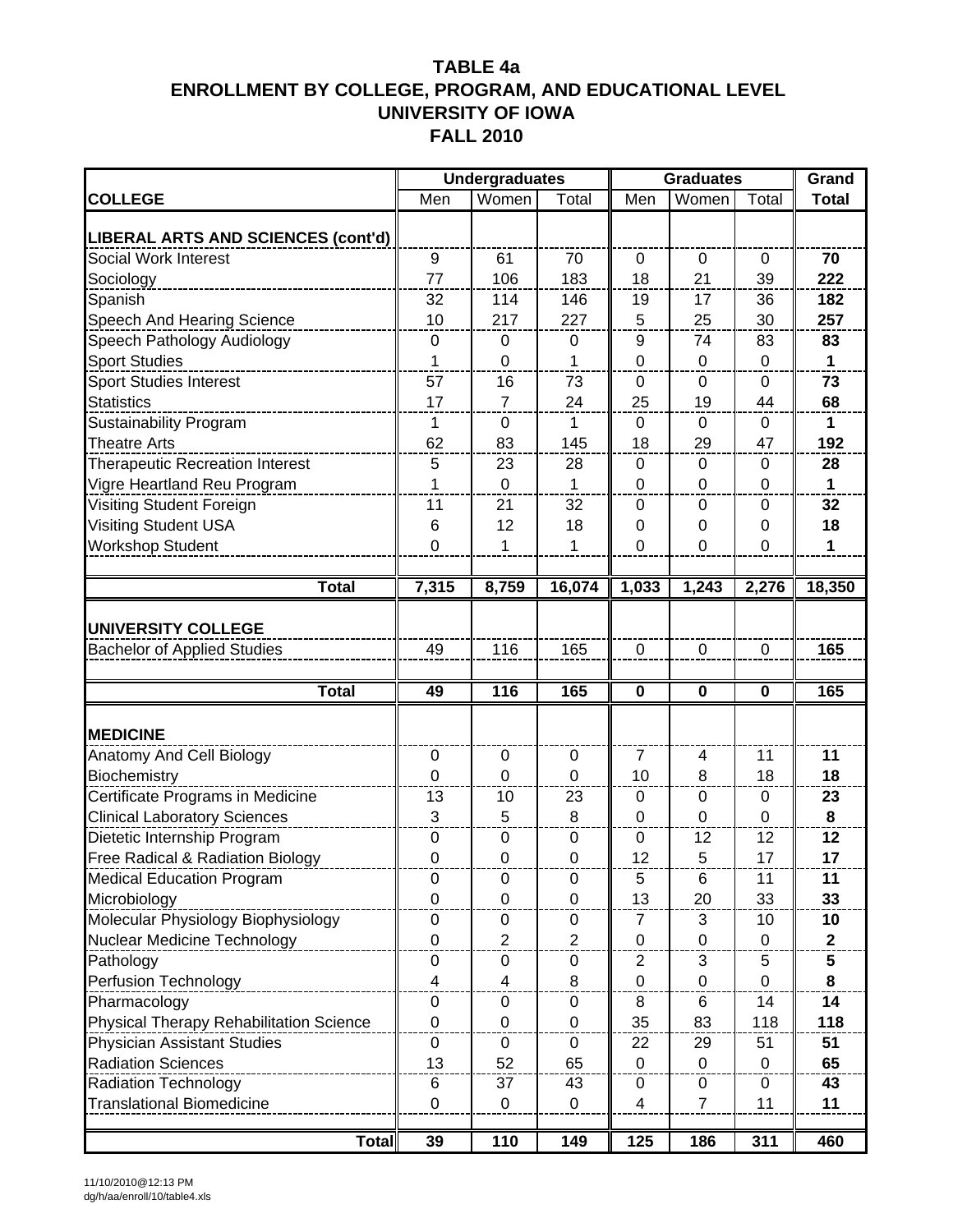|                                             |                 | <b>Undergraduates</b> |                |                         | <b>Graduates</b>        |                 | Grand                   |
|---------------------------------------------|-----------------|-----------------------|----------------|-------------------------|-------------------------|-----------------|-------------------------|
| <b>COLLEGE</b>                              | Men             | Women                 | Total          | Men                     | Women                   | Total           | <b>Total</b>            |
|                                             |                 |                       |                |                         |                         |                 |                         |
| <b>PHARMACY</b>                             |                 |                       |                |                         |                         |                 |                         |
| Pharmacy                                    | $\Omega$        | $\mathbf 0$           | $\mathbf 0$    | 53                      | 40                      | 93              | 93                      |
| <b>Total</b>                                | $\mathbf 0$     | $\mathbf{0}$          | $\mathbf 0$    | $\overline{53}$         | 40                      | $\overline{93}$ | $\overline{93}$         |
| <b>PUBLIC HEALTH</b>                        |                 |                       |                |                         |                         |                 |                         |
| <b>Biostatistics</b>                        | $\mathbf 0$     | 0                     | 0              | 16                      | 27                      | 43              | 43                      |
| Clinical Investigation                      | $\overline{0}$  | $\Omega$              | $\overline{0}$ | 3                       | $\overline{\mathbf{4}}$ | $\overline{7}$  | $\overline{7}$          |
| Community and Behavioral Health             | 0               | 0                     | 0              | $\overline{2}$          | 10                      | 12              | 12                      |
| Epidemiology                                | $\overline{0}$  | $\Omega$              | $\Omega$       | 14                      | 31                      | 45              | 45                      |
| Health Management and Policy                | 0               | 0                     | 0              | 20                      | 19                      | 39              | 39                      |
| <b>Health Services and Policy</b>           | $\overline{0}$  | $\Omega$              | $\overline{0}$ | $\overline{\mathbf{4}}$ | 8                       | 12              | 12                      |
| <b>MPH Program</b>                          | $\mathbf 0$     | 0                     | $\mathbf 0$    | 27                      | 80                      | 107             | 107                     |
| Occupational and Environmental Health       | $\overline{0}$  | $\Omega$              | $\overline{0}$ | 21                      | 12                      | 33              | 33                      |
| Preventive Medicine & Environ. Health       | $\mathbf 0$     | $\mathbf 0$           | $\mathbf 0$    | 0                       | 0                       | 0               | $\mathbf{0}$            |
| <b>Public Health Certificate</b>            | 0               | 2                     | $\overline{2}$ | 1                       | 8                       | 9               | 11                      |
| <b>Public Health Genetics</b>               | $\overline{0}$  | 0                     | $\overline{0}$ | 1                       | 3                       | 4               | $\overline{\mathbf{4}}$ |
|                                             |                 |                       |                |                         |                         |                 |                         |
| Total                                       | $\bf{0}$        | $\overline{2}$        | $\overline{2}$ | 109                     | 202                     | 311             | 313                     |
| <b>NURSING</b>                              |                 |                       |                |                         |                         |                 |                         |
| Nursing                                     | 29              | 351                   | 380            | 36                      | 333                     | 369             | 749                     |
| <b>Nursing RN</b>                           | 8               | 32                    | 40             | 0                       | 0                       | 0               | 40                      |
| <b>Nursing Special</b>                      | 15              | 149                   | 164            | $\overline{0}$          | $\overline{0}$          | $\Omega$        | 164                     |
|                                             |                 |                       |                |                         |                         |                 |                         |
| <b>Total</b>                                | $\overline{52}$ | 532                   | 584            | 36                      | 333                     | 369             | 953                     |
| <b>GRADUATE COLLEGE (only)</b>              |                 |                       |                |                         |                         |                 |                         |
| <b>Applied Mathematics Computer Science</b> | 0               | 0                     | 0              | 23                      | 13                      | 36              | 36                      |
| <b>Biosciences</b>                          | $\overline{0}$  | $\Omega$              | $\overline{0}$ | 12                      | 15                      | 27              | 27                      |
| <b>Exercise Science</b>                     | 0               | 0                     | 0              | 6                       | 3                       | 9               | $\mathbf{9}$            |
| French & Francophone World Studies          | $\overline{0}$  | $\Omega$              | $\overline{0}$ | $\overline{2}$          | 14                      | 16              | 16                      |
| Genetics                                    | 0               | 0                     | 0              | 19                      | 23                      | 42              | 42                      |
| <b>Graduate Special Student</b>             | $\overline{0}$  | 0                     | 0              | 43                      | 94                      | 137             | 137                     |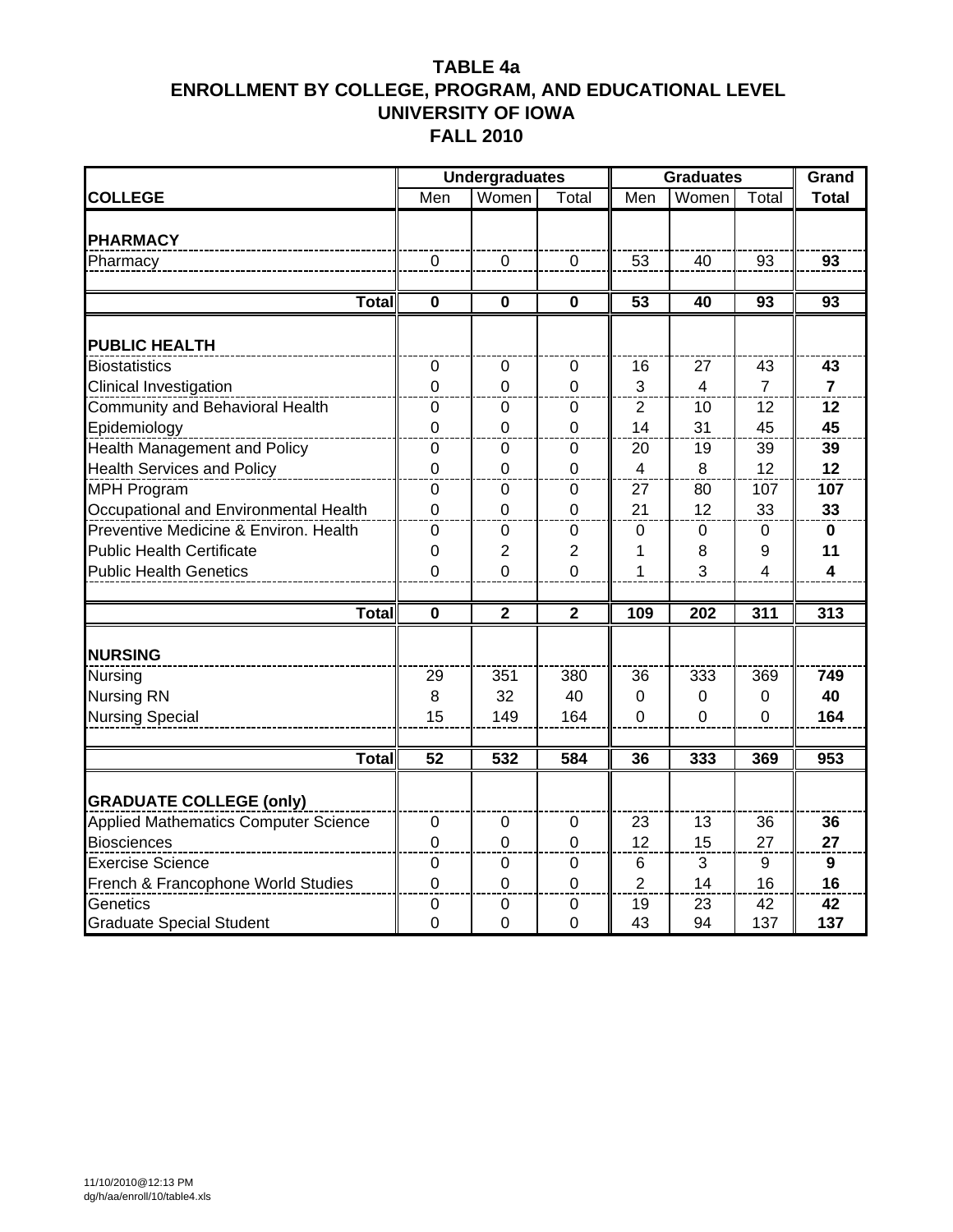|                                    |                  | <b>Undergraduates</b> |                  |              | <b>Graduates</b> |                | Grand        |
|------------------------------------|------------------|-----------------------|------------------|--------------|------------------|----------------|--------------|
| <b>COLLEGE</b>                     | Men              | Women                 | Total            | Men          | Women            | Total          | <b>Total</b> |
| <b>GRADUATE COLLEGE (cont'd)</b>   |                  |                       |                  |              |                  |                |              |
| <b>Human Toxicology</b>            | $\boldsymbol{0}$ | $\mathbf 0$           | $\mathbf 0$      | 10           | 14               | 24             | 24           |
| Immunology                         | $\overline{0}$   | $\Omega$              | $\overline{0}$   | 16           | 16               | 32             | 32           |
| Informatics                        | $\mathbf 0$      | 0                     | $\mathbf 0$      | 11           | $\overline{7}$   | 18             | 18           |
| Interdisciplinary Studies Master's | 0                | 0                     | 0                | $\mathbf{3}$ | $\overline{2}$   | 5              | 5            |
| Interdisciplinary Studies PhD      | 0                | 0                     | 0                | 3            | 1                | 4              | 4            |
| Latin                              | $\mathbf 0$      | $\Omega$              | $\mathbf 0$      | 6            | 5                | 11             | 11           |
| <b>Library Information Science</b> | 0                | 0                     | 0                | $\mathbf 0$  | 3                | 3              | $\mathbf{3}$ |
| Molecular and Cellular Biology     | $\overline{0}$   | 0                     | 0                | 10           | 69               | 79             | 79           |
| Neuroscience                       | 0                | 0                     | 0                | 27           | 19               | 46             | 46           |
| Not a Degree Candidate             | 0                | 0                     | $\mathbf 0$      | 16           | 17               | 33             | 33           |
| Off Campus Program                 | 0                | $\mathbf 0$           | $\mathbf 0$      | $\mathbf{1}$ | 14               | 15             | 15           |
| Post-Doctoral                      | 0                | $\Omega$              | $\overline{0}$   | 15           | 52               | 67             | 67           |
| Second Language Acquisition        | 0                | $\Omega$              | $\overline{0}$   | 204          | 124              | 328            | 328          |
| <b>Urban Regional Planning</b>     | 0                | 0                     | 0                | 2            | 21               | 23             | 23           |
| <b>Workshop Student</b>            | 0                | 0                     | 0                | 27           | 30               | 57             | 57           |
|                                    |                  |                       |                  | $\mathbf 0$  | $\overline{4}$   | $\overline{4}$ | 4            |
| <b>Total</b>                       | $\mathbf 0$      | $\mathbf 0$           | $\mathbf 0$      | 456          | 560              | 1,016          | 1,016        |
| <b>PROFESSIONAL</b>                |                  |                       |                  |              |                  |                |              |
| Tippie School Of Management        | $\mathbf 0$      | $\mathbf 0$           | $\mathbf 0$      | 716          | 315              | 1,031          | 1,031        |
| Dentistry                          | $\mathbf 0$      | $\mathbf 0$           | $\mathbf 0$      | 197          | 140              | 337            | 337          |
| Law                                | $\overline{0}$   | $\mathbf 0$           | $\mathbf 0$      | 320          | 262              | 582            | 582          |
| Medicine                           | $\mathbf 0$      | $\mathbf 0$           | $\overline{0}$   | 920          | 698              | 1,618          | 1,618        |
| Pharmacy                           | $\mathbf 0$      | $\mathbf 0$           | $\mathbf 0$      | 157          | 287              | 444            | 444          |
|                                    |                  |                       |                  |              |                  |                |              |
| <b>Total</b>                       | $\pmb{0}$        | 0                     | $\boldsymbol{0}$ | 2,310        | 1,702            | 4,012          | 4,012        |
| UNDERGRADUATE TOTAL                | 10,178           | 10,998                | 21,176           |              |                  |                | 21,176       |
| <b>GRADUATE TOTAL</b>              |                  |                       |                  | 2,435        | 3,202            | 5,637          | 5,637        |
| PROFESSIONAL TOTAL                 |                  |                       |                  | 2,310        | 1,702            | 4,012          | 4,012        |
| <b>UNIVERSITY TOTAL</b>            | 10,178           | 10,998                | 21,176           | 4,745        | 4,904            | 9,649          | 30,825       |

\*MBA students are counted as Professional school students.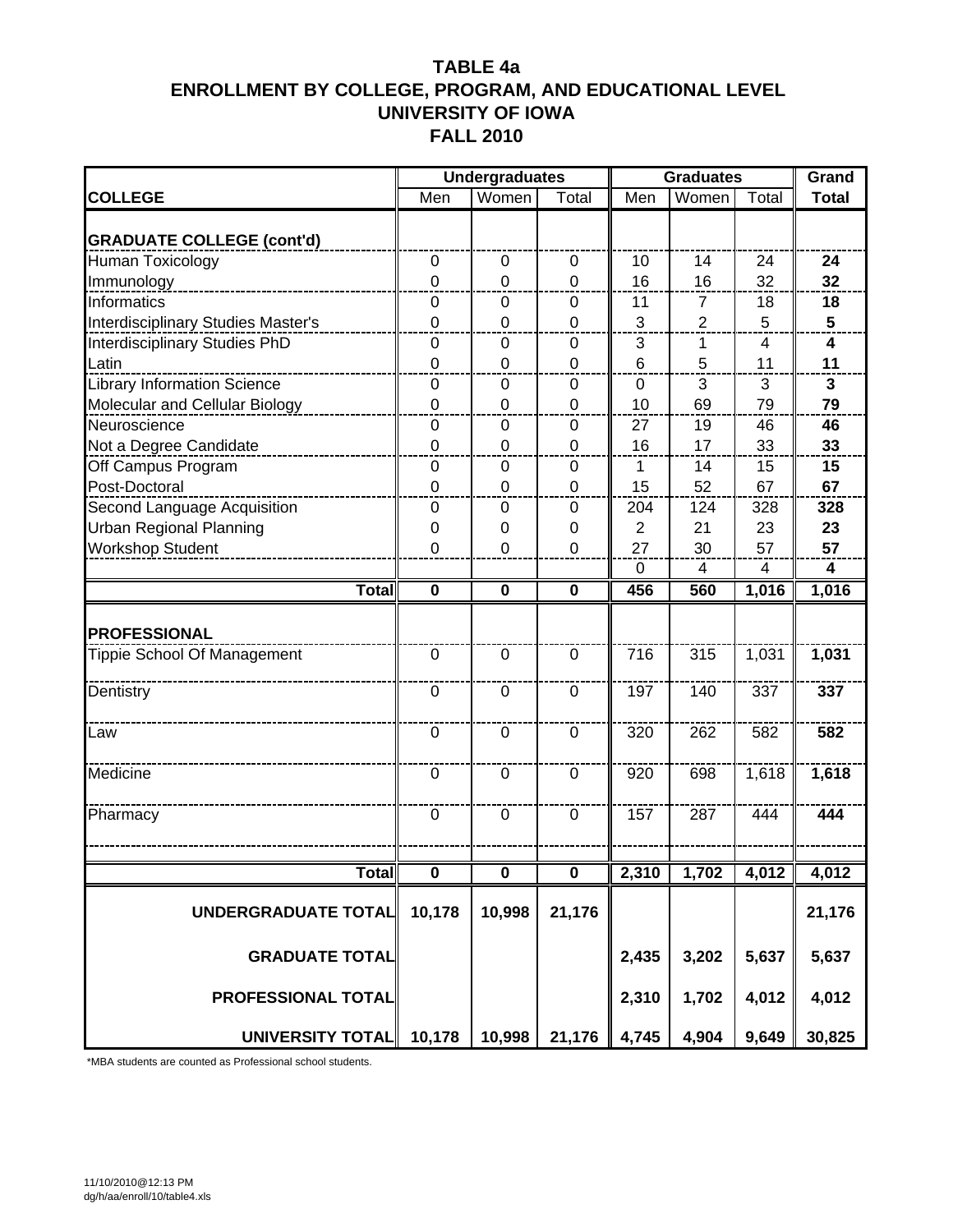#### **TABLE 4a-1**

#### **HEADCOUNT ENROLLMENT BY RACE/ETHNICITY OF STUDENTSFORMALLY ADMITTED INTO PROFESSIONAL EDUCATIONUNIVERSITY OF IOWA**

**FALL 2010**

|                                  |                |                | $\overline{2}$ |              |          | 3            | 4            |              |          | 5            |                | 6        | $\overline{7}$       |          |                | 8            | 9        |                | Total          |     | <b>GRAND</b> |
|----------------------------------|----------------|----------------|----------------|--------------|----------|--------------|--------------|--------------|----------|--------------|----------------|----------|----------------------|----------|----------------|--------------|----------|----------------|----------------|-----|--------------|
| Program                          | M              | F              | M              | F            | M        | F            | M            | F            | M        | F            | M              | F        | M                    | F        | M              | F            | M        | $\mathsf{F}$   | M              | F   | <b>TOTAL</b> |
|                                  |                |                |                |              |          |              |              |              |          |              |                |          |                      |          |                |              |          |                |                |     |              |
| <b>Elementary Education</b>      |                | 10             | 0              | $\mathbf 0$  | 0        | 5            | $\mathbf 0$  | 5            | $\Omega$ | $\mathbf 0$  | 31             | 279      | $\mathbf 0$          | 1        | $\overline{c}$ | 8            | 0        | $\Omega$       | 34             | 308 | 342          |
| Science Education                | 0              | 0              | 0              | $\mathbf 0$  | $\Omega$ | 0            | $\mathbf{0}$ | $\Omega$     | $\Omega$ | $\Omega$     | $\Omega$       | -1       | $\Omega$             | $\Omega$ | $\Omega$       | $\Omega$     | 0        | $\Omega$       | $\Omega$       | -1  | 1            |
|                                  |                |                |                |              |          |              |              |              |          |              |                |          |                      |          |                |              |          |                |                |     |              |
| <b>TOTAL</b>                     | 1              | 10             | $\mathbf{0}$   | $\bf{0}$     | 0        | 5            | $\mathbf 0$  | 5            | $\bf{0}$ | $\mathbf{0}$ | 31             | 280      | $\mathbf{0}$         | 1        | $\overline{2}$ | 8            | 0        | $\mathbf 0$    | 34             | 309 | 343          |
| <b>Secondary Educ.</b>           |                |                |                |              |          |              |              |              |          |              |                |          |                      |          |                |              |          |                |                |     |              |
| ANTHROPOLOGY                     | 0              | 0              | 0              | 0            | $\Omega$ | 0            | $\mathbf 0$  | 0            | 0        | $\mathbf 0$  | $\mathbf 0$    | -1       | $\mathbf 0$          | 0        | 0              | 0            | 0        | $\overline{0}$ | 0              |     | 1            |
| <b>ART</b>                       | $\Omega$       | 1              | $\Omega$       | $\Omega$     | $\Omega$ | $\Omega$     | $\Omega$     | $\Omega$     | $\Omega$ | $\Omega$     | $\overline{7}$ | 18       | $\mathbf{0}$         | $\Omega$ | $\Omega$       | $\mathbf{1}$ | $\Omega$ | $\Omega$       | $\overline{7}$ | 20  | 27           |
| <b>ASIAN LANG &amp; LIT</b>      | $\Omega$       | $\Omega$       | 0              | $\Omega$     | 0        | 1            | $\mathbf 0$  | 0            | 0        | $\Omega$     | 0              | 0        | $\Omega$             | $\Omega$ | $\Omega$       | $\Omega$     | 0        | $\Omega$       | $\mathbf{0}$   | 1   | $\mathbf 1$  |
| <b>BIOLOGY</b>                   | $\Omega$       | $\mathbf 1$    | $\Omega$       | $\Omega$     | $\Omega$ | $\mathbf{0}$ | $\Omega$     | $\Omega$     | $\Omega$ | $\Omega$     | 1              | $\Omega$ | $\Omega$             | $\Omega$ | $\Omega$       | $\mathbf{0}$ | $\Omega$ | $\Omega$       | $\mathbf 1$    | -1  | $\mathbf{2}$ |
| <b>BUSINESS DIRECT ADMISSION</b> | 0              | 0              | $\Omega$       | $\mathbf 0$  | $\Omega$ | 0            | $\mathbf 0$  | 0            | 0        | $\mathbf 0$  | 0              | -1       | $\mathbf 0$          | $\Omega$ | $\Omega$       | $\mathbf 0$  | 0        | $\overline{0}$ | 0              | -1  | $\mathbf 1$  |
| <b>COMM STUDIES</b>              | $\Omega$       | $\mathbf{0}$   | 0              | $\Omega$     | $\Omega$ | $\mathbf 0$  | 0            | $\Omega$     | $\Omega$ | $\Omega$     | $\mathbf 0$    | 1        | $\mathbf{0}$         | $\Omega$ | $\Omega$       | $\mathbf{0}$ | 0        | $\Omega$       | $\Omega$       | -1  | 1            |
| <b>ENGLISH</b>                   | 0              | $\overline{2}$ | $\Omega$       | $\mathbf 0$  | 0        | 0            | $\Omega$     | $\Omega$     | $\Omega$ | $\Omega$     | 8              | 24       | $\mathbf 1$          | $\Omega$ | 2              | $\mathbf 1$  | 0        | $\overline{0}$ | 11             | 27  | 38           |
| <b>GEOGRAPHY</b>                 | $\Omega$       | 0              | 0              | 0            | 0        | 0            | 0            | 0            | $\Omega$ | 0            |                | 0        | $\mathbf 0$          | 0        | 0              | 0            | 0        | $\overline{0}$ | $\mathbf 1$    | 0   | 1            |
| <b>HISTORY</b>                   | $\Omega$       | 0              | $\mathbf 0$    | $\Omega$     | $\Omega$ | $\Omega$     | $\Omega$     | $\Omega$     | $\Omega$ | $\Omega$     | 17             | 17       | $\mathbf{0}$         | $\Omega$ | -1             | $\Omega$     | $\Omega$ | $\Omega$       | 18             | 17  | 35           |
| <b>ITALIAN</b>                   | $\Omega$       | 0              | 0              | $\mathbf 0$  | 0        | 0            | $\mathbf 0$  | $\Omega$     | $\Omega$ | $\mathbf 0$  | $\Omega$       | -1       | $\Omega$             | $\Omega$ | $\Omega$       | $\Omega$     | 0        | $\Omega$       | $\mathbf{0}$   |     | $\mathbf{1}$ |
| <b>MATHEMATICS</b>               |                | 0              | $\Omega$       | $\Omega$     | $\Omega$ | 0            | $\Omega$     | $\Omega$     | $\Omega$ | $\Omega$     | 9              | 19       | $\mathbf{0}$         | $\Omega$ | $\Omega$       | $\mathbf{1}$ | $\Omega$ | $\Omega$       | 10             | 20  | 30           |
| <b>MUSIC</b>                     | $\Omega$       | $\Omega$       | $\Omega$       | $\mathbf 0$  |          | $\Omega$     | $\mathbf 0$  | 0            | 0        | $\mathbf 0$  | 13             | 10       | $\mathbf 0$          | 0        | $\Omega$       | $\mathbf 1$  | 0        | $\Omega$       | 14             | 11  | 25           |
| POLITICAL SCIENCE                | 0              | 0              | $\Omega$       | 0            | 0        | $\Omega$     | 0            | $\Omega$     | $\Omega$ | 0            | $\overline{c}$ | $\Omega$ | $\mathbf{0}$         | $\Omega$ | $\Omega$       | $\Omega$     | $\Omega$ | $\Omega$       | $\overline{2}$ | 0   | $\mathbf 2$  |
| <b>PSYCHOLOGY</b>                | $\Omega$       | $\Omega$       | $\Omega$       | $\mathbf 0$  | 0        | $\Omega$     | $\mathbf 0$  | $\Omega$     | $\Omega$ | $\mathbf 0$  | 1              | -1       | $\Omega$             | 0        | $\Omega$       | $\mathbf 0$  | 0        | $\Omega$       | -1             |     | 2            |
| <b>SCIENCE EDUCATION</b>         | $\Omega$       | 0              | 0              | 0            | $\Omega$ | 0            | 0            | $\mathbf{0}$ | $\Omega$ | 0            | 8              | 4        | $\mathbf{0}$         | 0        | 0              | $\mathbf{1}$ | $\Omega$ | $\mathbf 0$    | 8              | 5   | 13           |
| <b>SPANISH</b>                   | $\Omega$       | 1              | $\Omega$       | $\Omega$     | 0        | 0            | $\Omega$     | $\Omega$     | 0        | $\Omega$     |                | 11       | 0                    | 0        | $\Omega$       | $\Omega$     | 0        | $\Omega$       | 1              | 12  | 13           |
|                                  |                |                |                |              |          |              |              |              |          |              |                |          |                      |          |                |              |          |                |                |     |              |
| <b>TOTAL</b>                     |                | 5              | 0              | $\mathbf 0$  |          | 1            | $\mathbf 0$  | 0            | 0        | $\mathbf 0$  | 68             | 107      | $\overline{1}$       | 0        | 3              | 5            | 0        | $\mathbf 0$    | 74             | 118 | 192          |
|                                  |                |                |                |              |          |              |              |              |          |              |                |          |                      |          |                |              |          |                |                |     |              |
| <b>GRAND TOTAL</b>               | $\overline{2}$ | 15             | $\bf{0}$       | $\mathbf{0}$ | 1        | 6            | $\Omega$     | 5            | $\bf{0}$ | $\Omega$     | 99             | 387      | $\blacktriangleleft$ |          | 5              | 13           | $\bf{0}$ | $\mathbf{0}$   | 108            | 427 | 535          |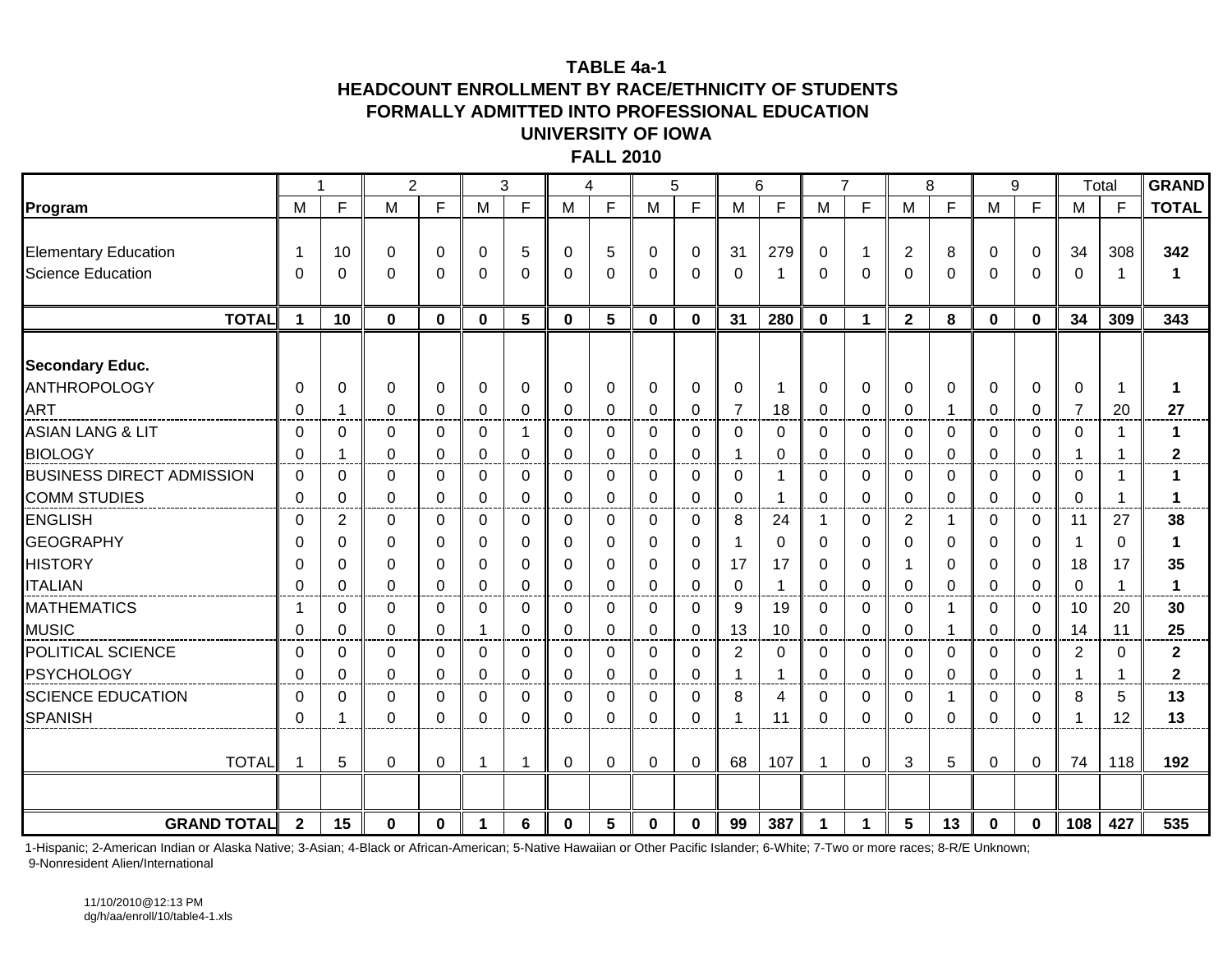|                                          |                         | <b>Undergraduates</b> |                | <b>Graduates</b> | Grand |                |                         |
|------------------------------------------|-------------------------|-----------------------|----------------|------------------|-------|----------------|-------------------------|
| <b>COLLEGE</b>                           | Men                     | Women                 | Total          | Men              | Women | Total          | <b>Total</b>            |
|                                          |                         |                       |                |                  |       |                |                         |
| <b>AGRICULTURE &amp; LIFE SCIENCES</b>   |                         |                       |                |                  |       |                |                         |
| Agriculture - Special**                  | 42                      | 20                    | 62             |                  |       | 0              | 62                      |
| Agriculture - Undeclared**               | $\overline{0}$          | $\overline{0}$        | $\mathbf 0$    |                  |       | 0              | $\mathbf{0}$            |
| Agricultural & Biosystems Engineering*   |                         |                       | $\mathbf{0}$   | 19               | 10    | 29             | 29                      |
| Agricultural Biochemistry**              | 14                      | 10                    | 24             |                  |       | $\mathbf 0$    | 24                      |
| Agricultural Business**                  | 212                     | 104                   | 316            |                  |       | $\mathbf 0$    | 316                     |
| Agricultural & Life Sciences Education** | 47                      | 73                    | 120            |                  |       | $\mathbf 0$    | 120                     |
| Agricultural Education and Studies*      |                         |                       | $\mathbf 0$    | 15               | 25    | 40             | 40                      |
| Agricultural Exploration**               | 39                      | 19                    | 58             |                  |       | $\pmb{0}$      | 58                      |
| Agricultural Studies**                   | 225                     | 37                    | 262            |                  |       | $\pmb{0}$      | 262                     |
| Agricultural Systems Technology**        | 124                     | 6                     | 130            |                  |       | $\overline{0}$ | 130                     |
| Agronomy                                 | 151                     | 55                    | 206            | 155              | 70    | 225            | 431                     |
| <b>Animal Ecology</b>                    | 156                     | 157                   | 313            |                  |       | $\mathbf 0$    | 313                     |
| <b>Animal Science</b>                    | 175                     | 540                   | 715            | 49               | 43    | 92             | 807                     |
| Biochem., Biophys. & Molecular Biology*  |                         |                       | 0              | 24               | 18    | 42             | 42                      |
| Biology (AG)**                           | 89                      | 141                   | 230            |                  |       | 0              | 230                     |
| Culinary Science (AG)**                  | $\mathbf 1$             | 3                     | $\overline{4}$ |                  |       | $\overline{0}$ | $\overline{\mathbf{4}}$ |
| Dairy Science**                          | 20                      | 36                    | 56             |                  |       | $\pmb{0}$      | 56                      |
| Diet and Exercise (AG)**                 | $\mathbf 0$             | 0                     | $\mathbf 0$    |                  |       | $\mathbf 0$    | $\mathbf 0$             |
| Dietetics**                              | $\mathbf 0$             | 26                    | 26             |                  |       | $\mathbf 0$    | 26                      |
| Ecology, Evolution & Organismal Biol.*   |                         |                       | $\pmb{0}$      | 10               | 8     | 18             | 18                      |
| Economics*                               |                         |                       | $\pmb{0}$      | 27               | 12    | 39             | 39                      |
| Entomology                               | $\overline{\mathbf{c}}$ | $\overline{2}$        | 4              | 18               | 13    | 31             | 35                      |
| Environmental Science (AG)**             | 45                      | 32                    | 77             |                  |       | $\mathbf 0$    | 77                      |
| Food Science**                           | 12                      | 20                    | 32             |                  |       | $\overline{0}$ | 32                      |
| Food Science and Human Nutrition*        |                         |                       | $\mathbf 0$    | 11               | 9     | 20             | 20                      |
| Forestry**                               | 58                      | 17                    | 75             |                  |       | $\pmb{0}$      | 75                      |
| General Preveterinary Medicine**         | 21                      | 72                    | 93             |                  |       | $\mathbf 0$    | 93                      |
| Genetics**                               | 10                      | 22                    | 32             |                  |       | $\mathbf 0$    | 32                      |
| Genetics, Development and Cell Biol*     |                         |                       | $\mathbf 0$    | 10               | 14    | 24             | 24                      |
| Global Resource Systems**                | 14                      | 21                    | 35             |                  |       | $\mathbf 0$    | 35                      |
| Horticulture                             | 114                     | 37                    | 151            | 10               | 5     | 15             | 166                     |
| Industrial Technology**                  | 162                     | 8                     | 170            |                  |       | $\mathbf 0$    | 170                     |
| Insect Science**                         | 5                       | 3                     | 8              |                  |       | $\mathbf 0$    | 8                       |
| Microbiology                             | 19                      | 54                    | 73             | $\mathbf 0$      | 3     | 3              | 76                      |
| Nutritional Science**                    | $\mathbf 0$             | 4                     | 4              |                  |       | $\mathbf 0$    | 4                       |
| Natural Resource Ecology and Mgmt*       |                         |                       | 0              | 25               | 17    | 42             | 42                      |
| Plant Health and Protection**            | $\pmb{0}$               | 1                     | 1              |                  |       | 0              | 1                       |
| Plant Pathology*                         |                         |                       | 0              | 27               | 22    | 49             | 49                      |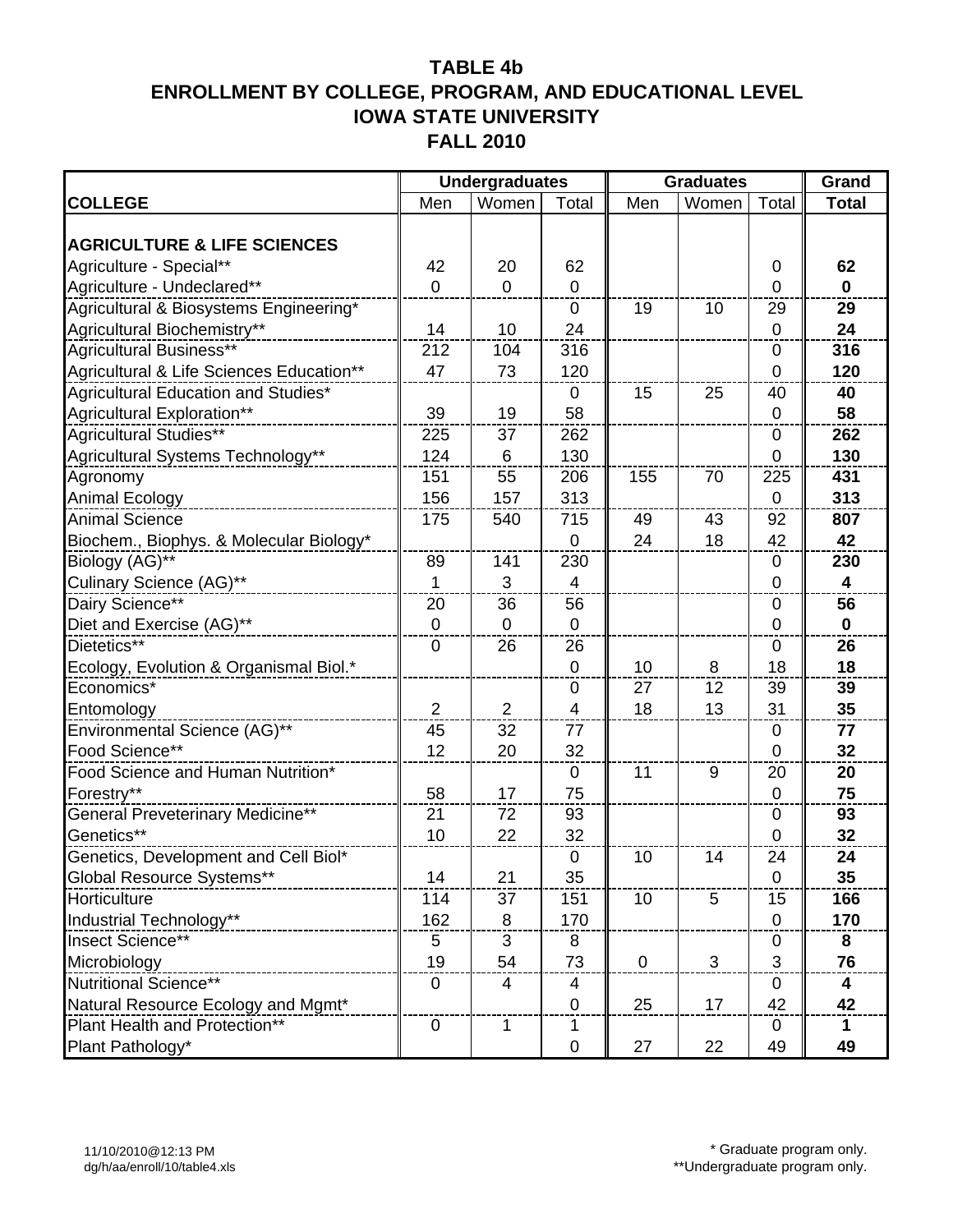|                                          |                         | <b>Undergraduates</b>    |                |                | <b>Graduates</b> |                  | Grand        |
|------------------------------------------|-------------------------|--------------------------|----------------|----------------|------------------|------------------|--------------|
| <b>COLLEGE</b>                           | Men                     | Women                    | Total          | Men            | Women            | Total            | <b>Total</b> |
|                                          |                         |                          |                |                |                  |                  |              |
| <b>AGRICULTURE (cont'd)</b>              |                         |                          |                |                |                  |                  |              |
| Pre Diet & Exercise (AG)**               | $\mathbf 0$             | $\overline{\mathcal{A}}$ | 4              |                |                  | 0                | 4            |
| Professional Agriculture*                |                         |                          | $\overline{0}$ | 12             | 5                | 17               | 17           |
| Public Service & Admin. in Agriculture** | 6                       | 11                       | 17             |                |                  | $\mathbf 0$      | 17           |
| Sociology*                               |                         |                          | 0              | 5              | 12               | 17               | 17           |
| Zoology**                                | $\mathbf 0$             | $\mathbf 0$              | $\mathbf 0$    |                |                  | $\mathbf 0$      | $\mathbf 0$  |
|                                          |                         |                          |                |                |                  |                  |              |
| <b>Total</b>                             | 1,763                   | 1,535                    | 3,298          | 417            | 286              | 703              | 4,001        |
| <b>BUSINESS</b>                          |                         |                          |                |                |                  |                  |              |
| Business - Special**                     | 10                      | 6                        | 16             |                |                  | $\mathbf 0$      | 16           |
| Business - Undeclared**                  | 15                      | 20                       | 35             |                |                  | $\mathbf 0$      | 35           |
| Accounting                               | 203                     | 212                      | 415            | 22             | 30               | 52               | 467          |
| Business Administration*                 |                         |                          | 0              | 129            | 66               | 195              | 195          |
| <b>Business Economics**</b>              | 17                      | 8                        | 25             |                |                  | 0                | 25           |
| Finance**                                | 265                     | 104                      | 369            |                |                  | $\mathbf 0$      | 369          |
| Logistics & Supply Chain Mgmt**          | 77                      | 26                       | 103            |                |                  | $\mathbf 0$      | 103          |
| Logistics, Operations and MIS*           |                         |                          | $\overline{0}$ | 12             | 8                | 20               | 20           |
| Management**                             | 157                     | 67                       | 224            |                |                  | 0                | 224          |
| Management Information Systems**         | 170                     | 21                       | 191            |                |                  | $\mathbf 0$      | 191          |
| Marketing**                              | 148                     | 198                      | 346            |                |                  | $\mathbf 0$      | 346          |
| Operations & Supply Chain Mgmt**         | 28                      | 9                        | 37             |                |                  | $\pmb{0}$        | 37           |
| Pre-Business**                           | 955                     | 504                      | 1,459          |                |                  | 0                | 1,459        |
| Production/Operations Mgmt**             | $\mathbf 0$             | $\mathbf 0$              | 0              |                |                  | $\mathbf 0$      | $\mathbf 0$  |
| Supply Chain & Information Systems*      |                         |                          | $\mathbf 0$    | $\overline{4}$ | $\overline{2}$   | 6                | 6            |
| Supply Chain Management **               | 13                      | $\overline{7}$           | 20             |                |                  | $\mathbf 0$      | 20           |
|                                          |                         |                          |                |                |                  |                  |              |
| <b>Total</b>                             | 2,058                   | 1,182                    | 3,240          | 167            | 106              | $\overline{273}$ | 3,513        |
| <b>DESIGN</b>                            |                         |                          |                |                |                  |                  |              |
| Design - Special**                       | $\overline{\mathbf{4}}$ | 12                       | 16             |                |                  | $\pmb{0}$        | 16           |
| Design - Undeclared**                    | 17                      | 68                       | 85             |                |                  | $\overline{0}$   | 85           |
| Architecture*                            |                         |                          | 0              | 40             | 28               | 68               | 68           |
| Architecture - Professional Degree**     | 175                     | 118                      | 293            |                |                  | $\mathbf 0$      | 293          |
| Art and Design                           | 18                      | 33                       | 51             | 18             | 45               | 63               | 114          |
| Art and Design - B.A.**                  | 16                      | 30                       | 46             |                |                  | 0                | 46           |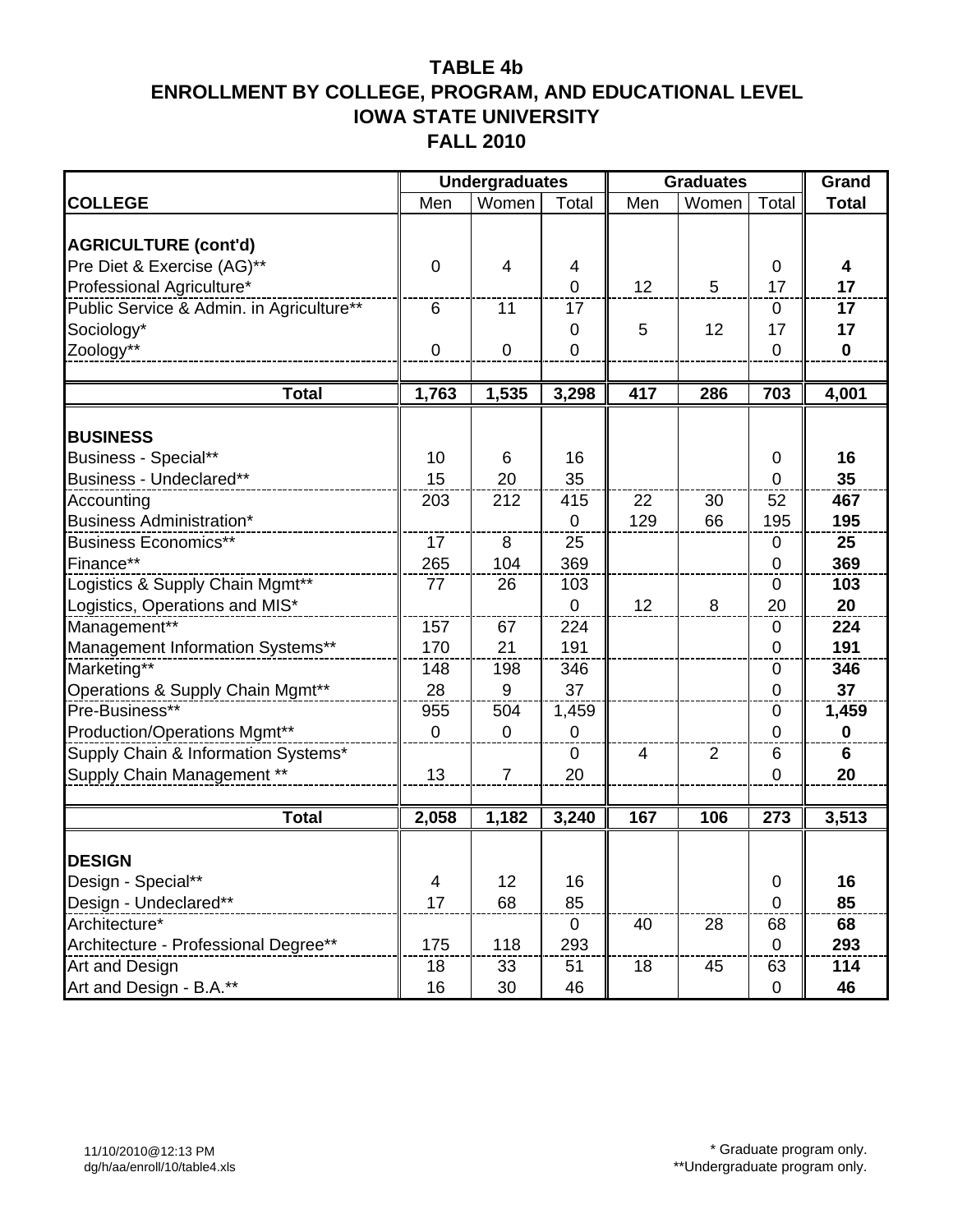|                                           |                | <b>Undergraduates</b> |                |     | <b>Graduates</b> |                  | Grand        |
|-------------------------------------------|----------------|-----------------------|----------------|-----|------------------|------------------|--------------|
| <b>COLLEGE</b>                            | Men            | Women                 | Total          | Men | Women            | Total            | <b>Total</b> |
|                                           |                |                       |                |     |                  |                  |              |
| <b>DESIGN (cont'd)</b>                    |                |                       |                |     |                  |                  |              |
| Art and Design - B.F.A.**                 | 1              | 0                     | 1              |     |                  | $\mathbf 0$      | 1            |
| <b>Community and Regional Planning</b>    | 68             | 24                    | 92             | 19  | 14               | 33               | 125          |
| Graphic Design**                          | 73             | 170                   | 243            |     |                  | 0                | 243          |
| Industrial Design**                       | 15             | 5                     | 20             |     |                  | $\mathbf 0$      | 20           |
| Integrated Studio Arts**                  | 79             | 67                    | 146            |     |                  | 0                | 146          |
| Interior Design**                         | 13             | 137                   | 150            |     |                  | $\mathbf 0$      | 150          |
| Landscape Architecture                    | 90             | 52                    | 142            | 5   | 5                | 10               | 152          |
| Pre-Architecture**                        | 167            | 102                   | 269            |     |                  | $\mathbf 0$      | 269          |
| Pre-Community and Regional Planning**     | $\overline{2}$ | 1                     | 3              |     |                  | $\pmb{0}$        | $\mathbf{3}$ |
| Pre-Graphic Design**                      | 43             | 60                    | 103            |     |                  | $\mathbf 0$      | 103          |
| Pre-Integrated Studio Arts**              | 6              | 7                     | 13             |     |                  | 0                | 13           |
| Pre-Interior Design**                     | 4              | 41                    | 45             |     |                  | 0                | 45           |
| Pre-Landscape Architecture**              | 27             | 8                     | 35             |     |                  | $\overline{0}$   | 35           |
|                                           |                |                       |                |     |                  |                  |              |
| <b>Total</b>                              | 818            | 935                   | 1,753          | 82  | 92               | 174              | 1,927        |
|                                           |                |                       |                |     |                  |                  |              |
| <b>ENGINEERING</b>                        |                |                       |                |     |                  |                  |              |
| Engineering - Special**                   | 36             | 11                    | 47             |     |                  | 0                | 47           |
| Engineering - Undeclared**                | 377            | 77                    | 454            |     |                  | $\overline{0}$   | 454          |
| Aerospace Engineering                     | 530            | 54                    | 584            | 42  | 10               | 52               | 636          |
| Agricultural and Biosystems Engineering*  |                |                       | 0              | 41  | 24               | 65               | 65           |
| Agricultural Engineering**                | 138            | 20                    | 158            |     |                  | 0                | 158          |
| Biological Systems Engineering**          | 18             | 19                    | 37             |     |                  | $\overline{0}$   | 37           |
| Chemical & Biological Engineering*        |                |                       | $\mathbf 0$    | 40  | 22               | 62               | 62           |
| <b>Chemical Engineering</b>               | 308            | 185                   | 493            |     | Moved to C B E   |                  | 493          |
| Civil, Construction & Environmental Engr* |                |                       | 0              | 86  | 36               | 122              | 122          |
| Civil Engineering**                       | 514            | 121                   | 635            |     |                  |                  | 635          |
| Computer Engineering**                    | 443            | 39                    | 482            |     |                  | $\pmb{0}$        | 482          |
| <b>Construction Engineering**</b>         | 341            | 52                    | 393            |     |                  | 0                | 393          |
| Electrical Engineering**                  | 439            | 37                    | 476            |     |                  | $\mathbf 0$      | 476          |
| Electrical and Computer Engineering*      |                |                       | $\mathbf 0$    | 305 | 58               | 363              | 363          |
| Industrial & Manufacturing Systems Eng.*  |                |                       | $\mathbf 0$    | 55  | 16               | 71               | 71           |
| Industrial Engineering**                  | 171            | 71                    | 242            |     |                  | $\boldsymbol{0}$ | 242          |
| Materials Engineering**                   | 116            | 54                    | 170            |     |                  | $\mathbf 0$      | 170          |
| Materials Science and Engineering*        |                |                       | $\overline{0}$ | 72  | 24               | 96               | 96           |
| <b>Mechanical Engineering</b>             | 1115           | 94                    | 1,209          | 171 | 26               | 197              | 1,406        |
| Software Engineering**                    | 63             | 5                     | 68             |     |                  | 0                | 68           |
| Systems Engineering*                      |                |                       | $\mathbf 0$    | 34  | $\overline{7}$   | 41               | 41           |
|                                           |                |                       |                |     |                  |                  |              |
| <b>Total</b>                              | 4,609          | 839                   | 5,448          | 846 | 223              | 1069             | 6,517        |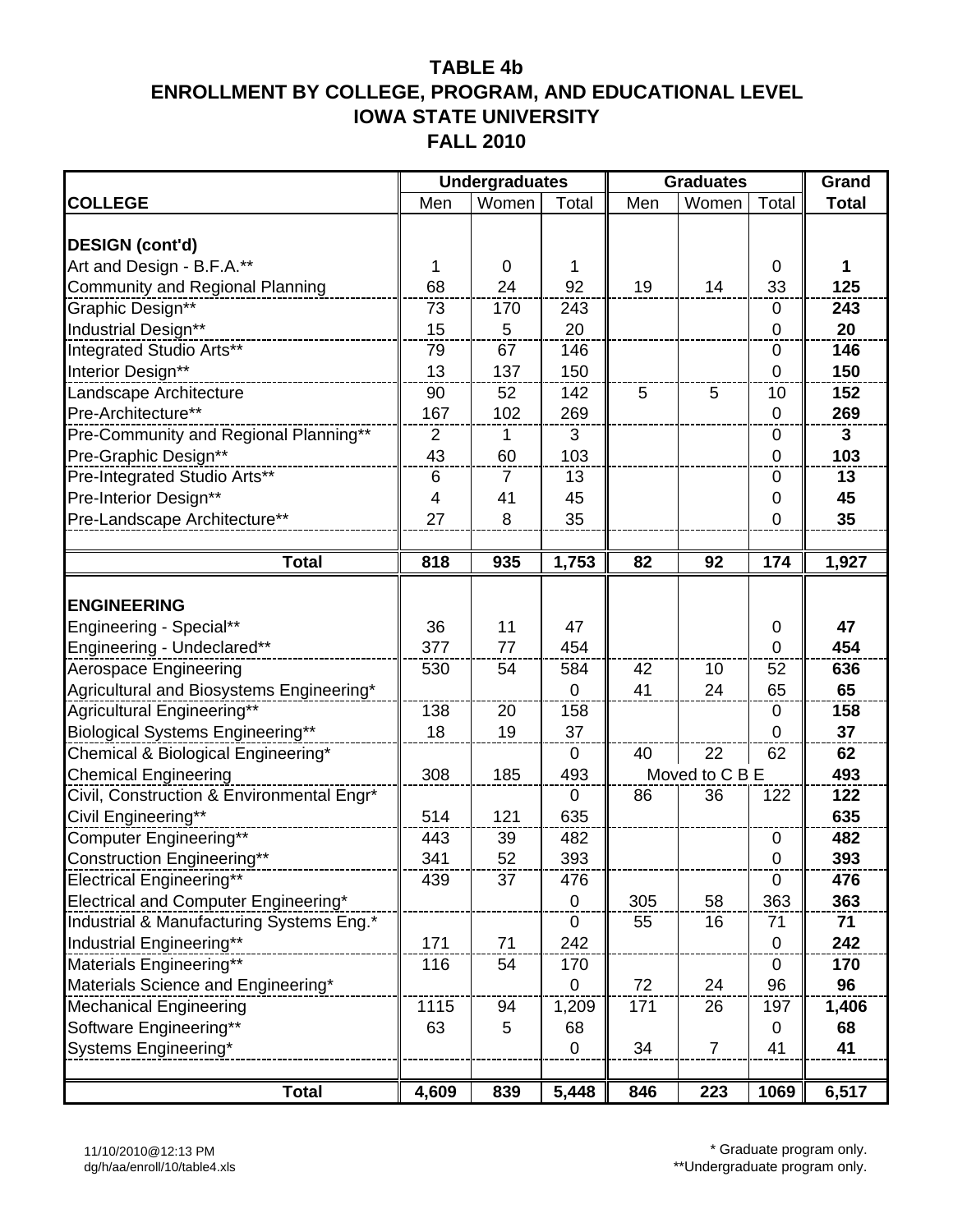|                                           |                | <b>Undergraduates</b> |                |               | <b>Graduates</b> |                | Grand                   |
|-------------------------------------------|----------------|-----------------------|----------------|---------------|------------------|----------------|-------------------------|
| <b>COLLEGE</b>                            | Men            | Women                 | Total          | Men           | Women            | Total          | <b>Total</b>            |
|                                           |                |                       |                |               |                  |                |                         |
| <b>HUMAN SCIENCES</b>                     |                |                       |                |               |                  |                |                         |
| Human Sciences - Special**                | 4              | 36                    | 40             |               |                  | 0              | 40                      |
| Human Sciences**                          | 1              | 10                    | 11             |               |                  | 0              | 11                      |
| Apparel, Merchandising & Design**         | $\overline{0}$ | 112                   | 112            |               |                  | $\overline{0}$ | 112                     |
| Apparel Mech., Design and Production**    | 14             | 323                   | 337            |               |                  | 0              | 337                     |
| Apparel, Ed Studies & Hospitality Mgmt*   |                |                       | $\mathbf 0$    | 24            | 60               | 84             | 84                      |
| Child, Adult and Family Services**        | 26             | 296                   | 322            |               |                  | $\overline{0}$ | 322                     |
| Curriculum and Instruction*               |                |                       | $\mathbf{0}$   | 35            | 84               | 119            | 119                     |
| Culinary Science (HSci)**                 | 13             | 29                    | 42             |               |                  | $\mathbf 0$    | 42                      |
| Diet and Exercise**                       | $\overline{0}$ | $\overline{0}$        | $\mathbf{0}$   |               |                  | $\mathbf 0$    | $\mathbf{0}$            |
| Dietetics**                               | 15             | 186                   | 201            |               |                  | $\mathbf 0$    | 201                     |
| Early Childhood Education**               | 2              | 147                   | 149            |               |                  | $\mathbf 0$    | 149                     |
| Educational Leadership & Policy Studies*  |                |                       | $\mathbf 0$    | 151           | 207              | 358            | 358                     |
| <b>Elementary Education**</b>             | 72             | 509                   | 581            |               |                  | $\mathbf 0$    | 581                     |
| Family and Cons. Sci. Ed. & Studies       | $\overline{2}$ | 61                    | 63             |               | Moved to AMDP    |                | 63                      |
| Family and Consumer Sciences*             |                |                       | $\mathbf 0$    | 9             | 34               | 43             | 43                      |
| Family Finance, Housing & Policy**        | 8              | 17                    | 25             |               |                  | $\overline{0}$ | 25                      |
| Food Science and Human Nutrition*         |                |                       | 0              | 9             | 26               | 35             | 35                      |
| Food Science**                            | 16             | 46                    | 62             |               |                  | $\Omega$       | 62                      |
| <b>Health and Human Performance</b>       | 3              | 1                     | $\overline{4}$ |               | Moved to KIN     |                | $\overline{\mathbf{4}}$ |
| <b>Hospitality Management**</b>           | 8              | 27                    | 35             |               |                  | $\mathbf 0$    | 35                      |
| Hotel, Restaurant and Institution Mgmt.** | 54             | 82                    | 136            |               | Moved to FLM     |                | 136                     |
| Human Development and Family Studies*     |                |                       | $\overline{0}$ | 9             | 61               | 70             | 70                      |
| Kinesiology and Health**                  | 427            | 550                   | 977            |               |                  | $\mathbf 0$    | 977                     |
| Kinesiology                               |                |                       | $\mathbf 0$    | 12            | 19               | 31             | 31                      |
| Nutritional Science**                     | 4              | 36                    | 40             | $\mathbf 0$   |                  |                | 40                      |
| Pre Diet & Exercise (HSci)**              | 5              | 44                    | 49             |               | 0                |                |                         |
| Textiles and Clothing*                    |                |                       | $\overline{0}$ | Moved to AMDP |                  |                | $\mathbf 0$             |
|                                           |                |                       |                |               |                  |                |                         |
| <b>Total</b>                              | 674            | 2,512                 | 3,186          | 249           | 491              | 740            | 3,926                   |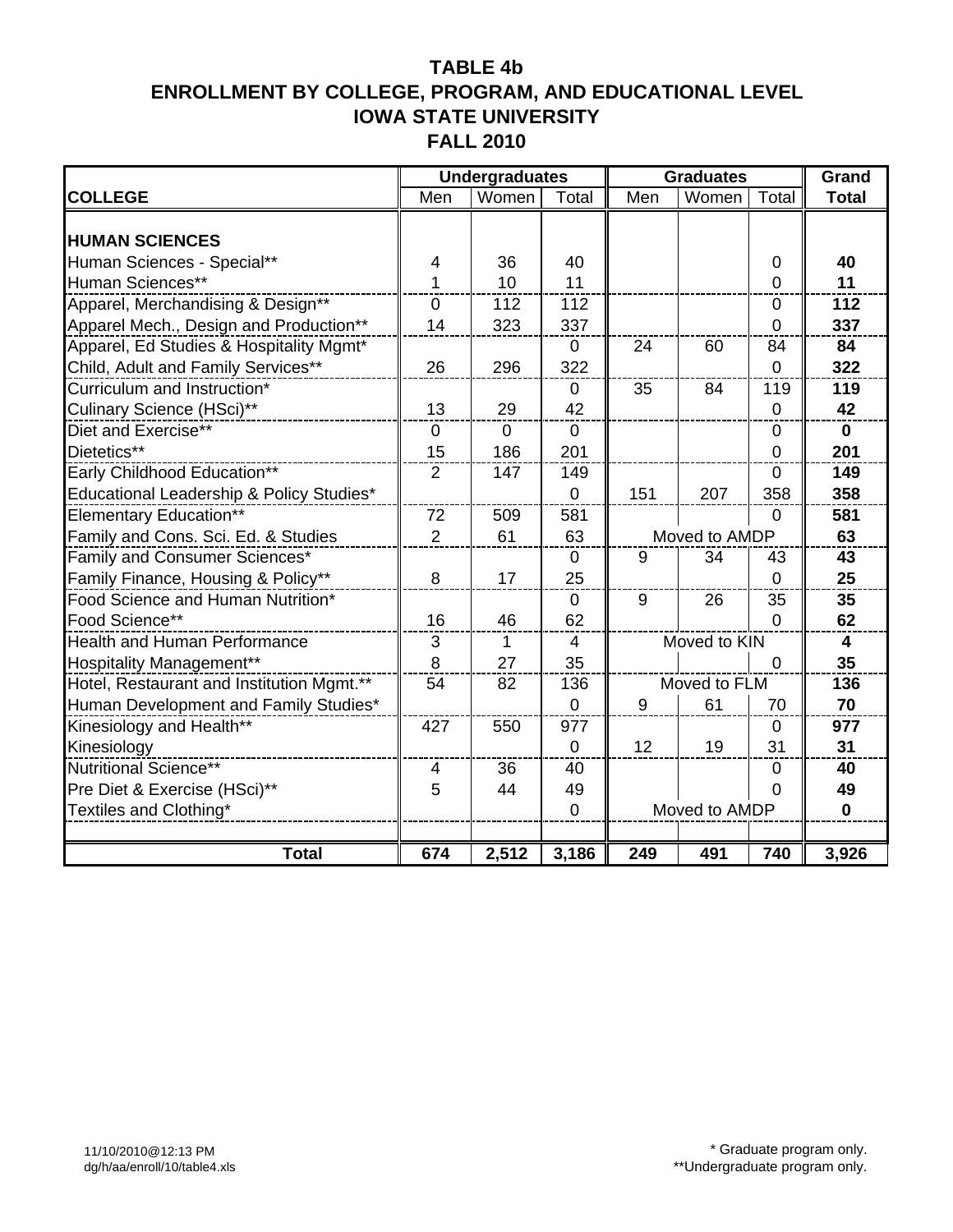|                                         |             | <b>Undergraduates</b> |           |     | <b>Graduates</b> | Grand            |                 |
|-----------------------------------------|-------------|-----------------------|-----------|-----|------------------|------------------|-----------------|
| <b>COLLEGE</b>                          | Men         | Women                 | Total     | Men | Women            | Total            | <b>Total</b>    |
|                                         |             |                       |           |     |                  |                  |                 |
| <b>LIBERAL ARTS AND SCIENCES</b>        |             |                       |           |     |                  |                  |                 |
| Intensive English and Orientation**     | 117         | 69                    | 186       |     |                  | $\mathbf 0$      | 186             |
| Liberal Arts and Sciences - Special**   | 85          | 75                    | 160       |     |                  | $\mathbf 0$      | 160             |
| Liberal Arts & Sciences - Open Option** | 321         | 359                   | 680       |     |                  | $\mathbf 0$      | 680             |
| Advertising**                           | 24          | 65                    | 89        |     |                  | $\mathbf 0$      | 89              |
| Anthropology                            | 27          | 68                    | 95        | 1   | 8                | 9                | 104             |
| Biochemistry**                          | 58          | 81                    | 139       |     |                  | $\mathbf 0$      | 139             |
| Biochem., Biophys. & Molecular Biology* |             |                       | 0         | 32  | 24               | 56               | 56              |
| Bioinformatics & Computational Biol**   | 6           | 5                     | 11        |     |                  | $\pmb{0}$        | 11              |
| Biological/Pre-Medical Illustration**   | 4           | 10                    | 14        |     |                  | $\mathbf 0$      | 14              |
| Biology**                               | 150         | 201                   | 351       |     |                  | $\mathbf 0$      | 351             |
| Biophysics**                            | 3           | $\overline{2}$        | 5         |     |                  | $\mathbf 0$      | 5               |
| Chemistry                               | 71          | 47                    | 118       | 125 | 69               | 194              | 312             |
| <b>Communication Studies**</b>          | 80          | 153                   | 233       |     |                  | $\mathbf 0$      | 233             |
| <b>Computer Science</b>                 | 107         | 10                    | 117       | 97  | 22               | 119              | 236             |
| Earth Science**                         | 6           | 5                     | 11        |     |                  | $\mathbf 0$      | 11              |
| Ecology, Evolution & Organismal Biol.*  |             |                       | $\pmb{0}$ | 22  | 21               | 43               | 43              |
| Economics                               | 56          | 14                    | 70        | 25  | 23               | 48               | 118             |
| English                                 | 70          | 173                   | 243       | 47  | 97               | 144              | 387             |
| Environmental Science**                 | 33          | 16                    | 49        |     |                  | $\mathbf 0$      | 49              |
| French**                                | $\mathbf 0$ | 10                    | 10        |     |                  | $\mathbf 0$      | 10              |
| Genetics**                              | 22          | 58                    | 80        |     |                  | $\mathbf 0$      | 80              |
| Genetics, Development and Cell Biol*    |             |                       | $\pmb{0}$ | 21  | 16               | 37               | 37              |
| Geological and Atmospheric Science*     |             |                       | $\pmb{0}$ | 26  | 9                | 35               | 35              |
| Geology**                               | 30          | 14                    | 44        |     |                  | $\boldsymbol{0}$ | 44              |
| German**                                | 8           | 4                     | 12        |     |                  | $\pmb{0}$        | $\overline{12}$ |
| History                                 | 207         | 89                    | 296       | 31  | 12               | 43               | 339             |
| Interdisciplinary Studies**             | 199         | 98                    | 297       |     |                  | $\pmb{0}$        | 297             |
| Journalism and Mass Communications      | 50          | 111                   | 161       | 10  | 27               | 37               | 198             |
| Liberal Studies**                       | 75          | 55                    | 130       |     |                  | $\pmb{0}$        | 130             |
| Linguistics**                           | $9$         | 29                    | 38        |     |                  | $\overline{0}$   | 38              |
| <b>Mathematics</b>                      | 104         | 55                    | 159       | 61  | 25               | 86               | 245             |
| Meteorology**                           | 73          | 42                    | 115       |     |                  | $\pmb{0}$        | 115             |
| Music - Curriculum**                    | 58          | 41                    | 99        |     |                  | $\overline{0}$   | 99              |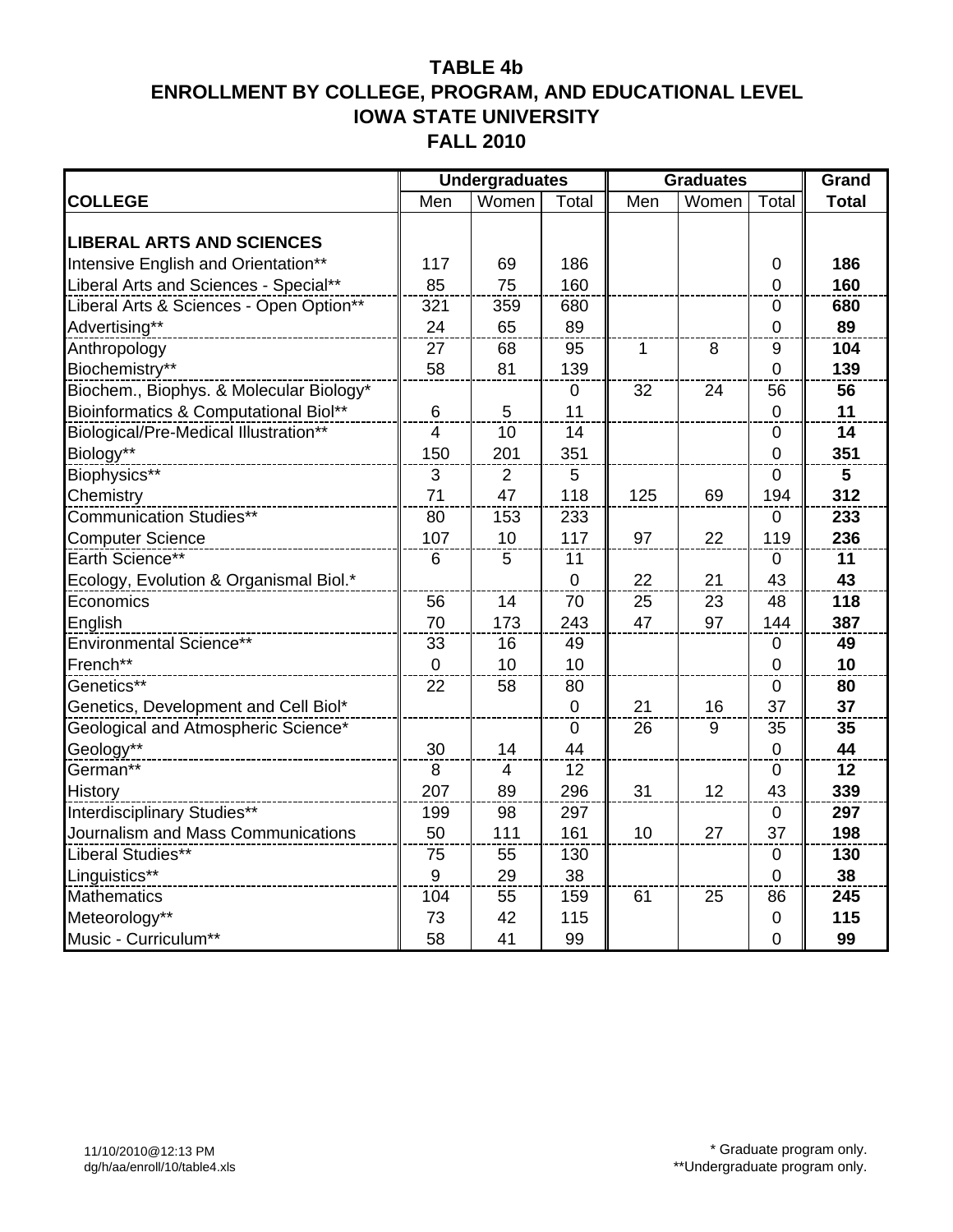|                                           |                | <b>Undergraduates</b> |                | <b>Graduates</b> |                | Grand          |                         |
|-------------------------------------------|----------------|-----------------------|----------------|------------------|----------------|----------------|-------------------------|
| <b>COLLEGE</b>                            | Men            | Women                 | Total          | Men              | Women          | Total          | <b>Total</b>            |
|                                           |                |                       |                |                  |                |                |                         |
| LIBERAL ARTS & SCIENCES (cont'd)          |                |                       |                |                  |                |                |                         |
| Music - Major**                           | 12             | 6                     | 18             |                  |                | $\mathbf 0$    | 18                      |
| Performing Arts**                         | 28             | 34                    | 62             |                  |                | 0              | 62                      |
| Philosophy                                | 18             | $\overline{2}$        | 20             | 1                | $\overline{0}$ | 1              | 21                      |
| Physics**                                 | 71             | 11                    | 82             |                  |                | 0              | 82                      |
| Physics and Astronomy*                    |                |                       | 0              | 87               | 20             | 107            | 107                     |
| <b>Political Science</b>                  | 168            | 84                    | 252            | 45               | 31             | 76             | 328                     |
| Pre-Advertising**                         | 51             | 63                    | 114            |                  |                | 0              | 114                     |
| Pre Biological/Pre-Medical Illustration** | $\overline{7}$ | 23                    | 30             |                  |                | $\overline{0}$ | 30                      |
| Pre-Computer Science**                    | 127            | 14                    | 141            |                  |                | $\mathbf 0$    | 141                     |
| Pre-Journalism and Mass Comm.**           | 66             | 149                   | 215            |                  |                | 0              | 215                     |
| Pre-Liberal Studies**                     | 25             | 21                    | 46             |                  |                | $\mathbf 0$    | 46                      |
| Preparation For Human Medicine**          | 25             | 51                    | 76             |                  |                | 0              | 76                      |
| Preparation for Law**                     | 5              | 12                    | 17             |                  |                | 0              | 17                      |
| Preprofessional Health Programs**         | 17             | 53                    | 70             |                  |                | 0              | 70                      |
| Psychology                                | 198            | 376                   | 574            | 26               | 43             | 69             | 643                     |
| Religious Studies**                       | 11             | 8                     | 19             |                  |                | $\overline{0}$ | 19                      |
| <b>Russian Studies**</b>                  | $\mathbf{0}$   | $\overline{4}$        | $\overline{4}$ |                  |                | $\overline{0}$ | $\overline{\mathbf{4}}$ |
| Sociology                                 | 37             | 74                    | 111            | 14               | 31             | 45             | 156                     |
| Software Engineering**                    | 64             | $\overline{2}$        | 66             |                  |                | $\mathbf 0$    | 66                      |
| Spanish**                                 | 8              | 29                    | 37             |                  |                | $\overline{0}$ | 37                      |
| Speech Communication**                    | 15             | 20                    | 35             |                  |                | $\mathbf 0$    | 35                      |
| <b>Statistics</b>                         | 50             | 42                    | 92             | 79               | 55             | 134            | 226                     |
| Technical Communication**                 | $\overline{7}$ | 14                    | 21             |                  |                | 0              | 21                      |
| <b>Women's Studies**</b>                  | 0              | 12                    | 12             |                  |                | 0              | 12                      |
| World Languages and Cultures**            | 21             | 32                    | 53             |                  |                | $\overline{0}$ | 53                      |
|                                           |                |                       |                |                  |                |                |                         |
| <b>Total</b>                              | 3,084          | 3,095                 | 6,179          | 750              | 533            | 1,283          | 7,462                   |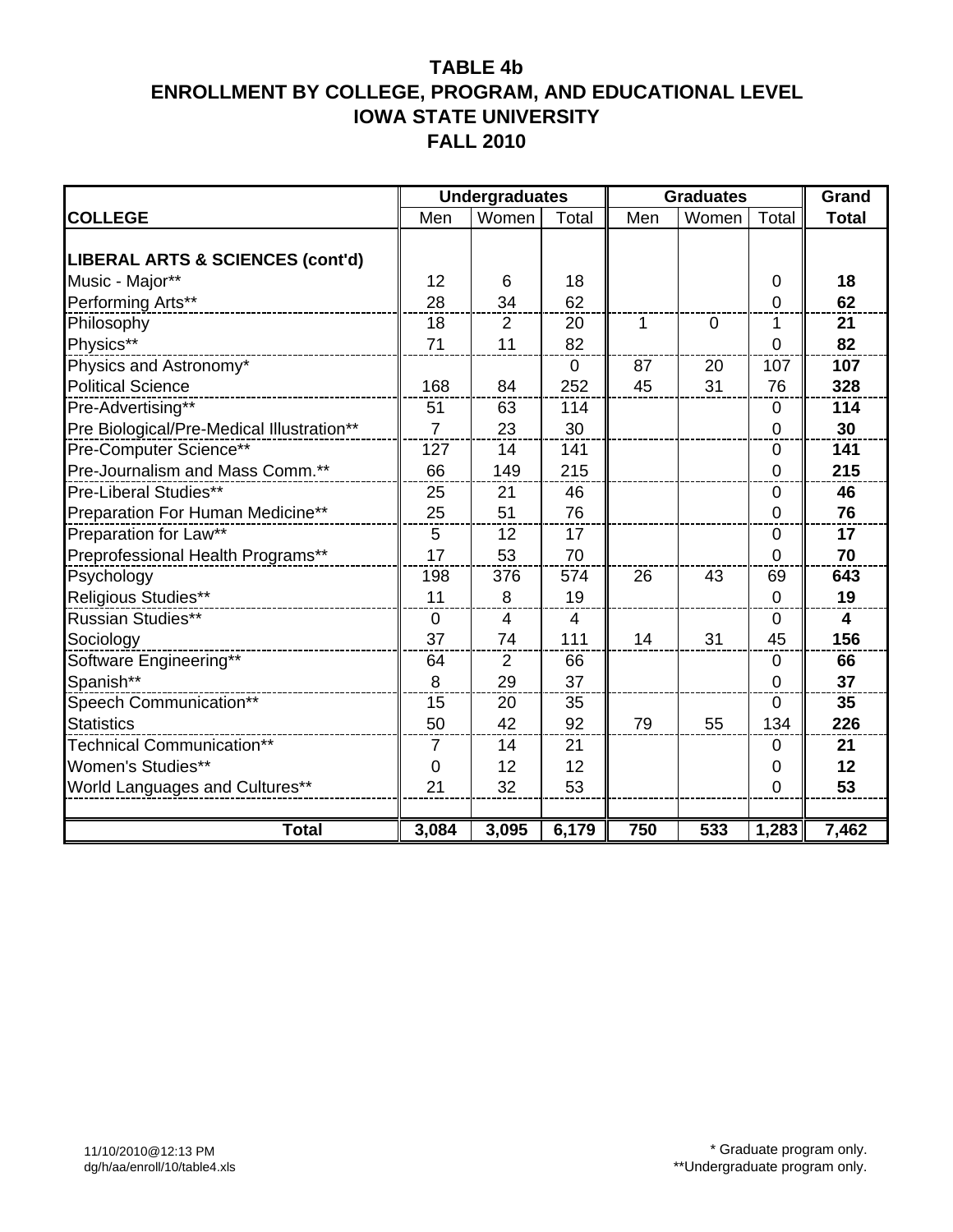|                                                 |             | <b>Undergraduates</b> |             |                  | <b>Graduates</b>         |                | Grand                   |
|-------------------------------------------------|-------------|-----------------------|-------------|------------------|--------------------------|----------------|-------------------------|
| <b>COLLEGE</b>                                  | Men         | Women                 | Total       | Men              | Women                    | Total          | <b>Total</b>            |
|                                                 |             |                       |             |                  |                          |                |                         |
| <b>INTERDEPARTMENTAL UNITS AND</b>              |             |                       |             |                  |                          |                |                         |
| <b>GRADUATE UNDECLAREDS</b>                     |             |                       |             |                  |                          |                |                         |
| NonDegree - Undeclared                          |             |                       |             | 247              | 181                      | 428            | 428                     |
| <b>Undeclared Distance Learning</b>             |             |                       |             | $\overline{2}$   | $\overline{2}$           | 4              | 4                       |
| <b>Bioinformatics and Computational Biology</b> |             |                       |             | 6                | 4                        | 10             | 10                      |
| Biorenewable Resources and Tech.                |             |                       |             | 4                | $\overline{0}$           | $\overline{4}$ | $\overline{\mathbf{4}}$ |
| Ecology Evolutionary & Organismal Biol          |             |                       |             | $\boldsymbol{0}$ | $\mathbf 0$              | $\mathbf 0$    | $\mathbf 0$             |
| Genetics - Interdisciplinary                    |             |                       |             | 5                | 5                        | 10             | 10                      |
| <b>Genetics, Development and Cell Biol</b>      |             |                       |             | $\mathbf 0$      | $\mathbf 0$              | $\mathbf 0$    | $\mathbf 0$             |
| Human Computer Interaction                      |             |                       |             | 27               | 10                       | 37             | 37                      |
| Immunobiology                                   |             |                       |             | 3                | 1                        | 4              | 4                       |
| <b>Information Assurance</b>                    |             |                       |             | 10               | $\mathbf 0$              | 10             | 10                      |
| Interdisciplinary Graduate Studies              |             |                       |             | 26               | 38                       | 64             | 64                      |
| Molecular Cell & Developmental Biology          |             |                       |             | $\overline{2}$   | $\overline{\mathbf{4}}$  | 6              | $6\phantom{1}$          |
| Neurosciences                                   |             |                       |             | 0                | $\overline{2}$           | $\overline{2}$ | $\mathbf{2}$            |
| <b>Nutritional Sciences</b>                     |             |                       |             | $\overline{2}$   | 5                        | 7              | $\overline{7}$          |
| <b>Plant Biology</b>                            |             |                       |             | $\overline{2}$   | 3                        | 5              | 5                       |
| Seed Technology and Business                    |             |                       |             | 28               | 8                        | 36             | 36                      |
| Sustainable Agriculture                         |             |                       |             | 0                | $\Omega$                 | 0              | 0                       |
| Toxicology                                      |             |                       |             | 1                | $\overline{2}$           | 3              | 3                       |
|                                                 |             |                       |             |                  |                          |                |                         |
| <b>Total</b>                                    | $\mathbf 0$ | $\mathbf 0$           | $\mathbf 0$ | 365              | 265                      | 630            | 630                     |
|                                                 |             |                       |             |                  |                          |                |                         |
| <b>VETERINARY MEDICINE</b>                      |             |                       |             |                  |                          |                |                         |
| <b>Biomedical Sciences</b>                      |             |                       |             | 32               | 10                       | 42             | 42                      |
| <b>Veterinary Clinical Sciences</b>             |             |                       |             | $\mathbf 0$      | $\mathbf 1$              | 1              | 1                       |
| Vet. Diag. and Prod. Animal Medicine            |             |                       |             | 7                | 8                        | 15             | 15                      |
| Vet. Microbiology and Prev. Medicine            |             |                       |             | 26               | 27                       | 53             | 53                      |
| Veterinary Pathology                            |             |                       |             | $\overline{4}$   | $\overline{\mathcal{A}}$ | 8              | 8                       |
| <b>Professional Program</b>                     |             |                       |             |                  |                          |                |                         |
| Veterinary Medicine - Special                   |             |                       |             | $\mathbf 0$      | $\Omega$                 | $\mathbf 0$    | $\mathbf 0$             |
| Veterinary Medicine (Professional Degree)       |             |                       |             | 147              | 388                      | 535            | 535                     |
| Vet Med Nebraska Alliance (Professional Degree) |             |                       |             | 18               | 34                       | 52             | 52                      |
|                                                 |             |                       |             |                  |                          |                |                         |
| <b>Total</b>                                    | $\mathbf 0$ | $\mathbf 0$           | $\mathbf 0$ | 234              | 472                      | 706            | 706                     |
|                                                 |             |                       |             |                  |                          |                |                         |
| <b>UNIVERSITY TOTAL</b>                         | 13,006      | 10,098                | 23,104      | 3,110            | 2,468                    | 5,578          | 28,682                  |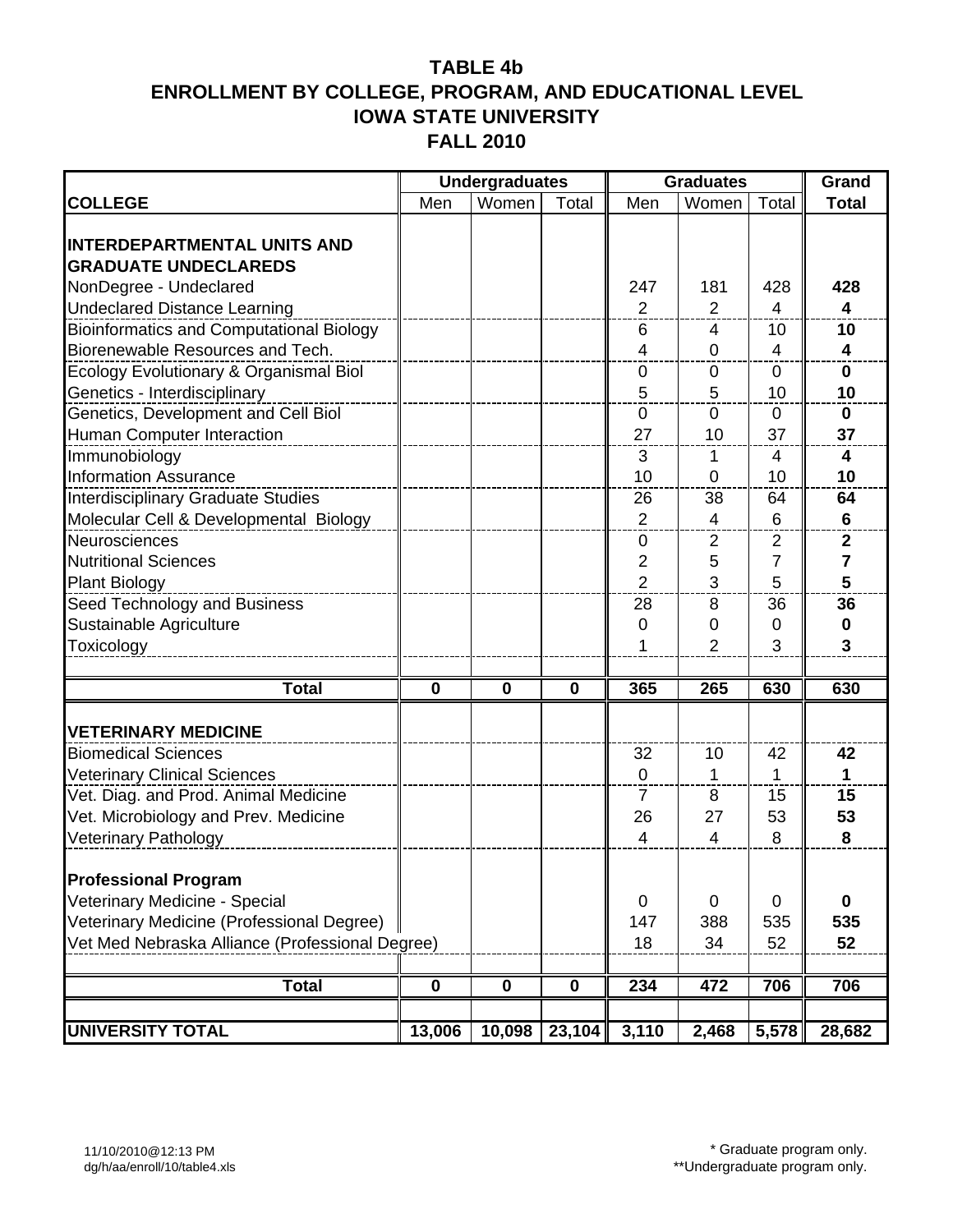### **TABLE 4b-1HEADCOUNT ENROLLMENT BY RACE/ETHNICITY OF STUDENTS FORMALLY ADMITTED INTO PROFESSIONAL EDUCATIONIOWA STATE UNIVERSITYFALL 2010**

|                                         |   |                |   | 2              |             | 3 |   | 4        |             | 5 |             | 6   |             |          |   | 8  |   | 9        |          | Total        | <b>GRAND</b> |
|-----------------------------------------|---|----------------|---|----------------|-------------|---|---|----------|-------------|---|-------------|-----|-------------|----------|---|----|---|----------|----------|--------------|--------------|
| Program                                 | M | F.             | м | F              | M           | F | M | F        | M           | F | M           | F   | М           | ⊏        | M | F. | M | F.       | м        | $\mathsf{F}$ | <b>TOTAL</b> |
| <b>PK-K</b><br>Early Childhood Ed (NA). |   |                |   |                |             |   |   |          |             |   |             |     |             |          |   |    |   |          | 0        | 0            | $\bf{0}$     |
| <b>Total</b>                            | 0 | 0              | 0 | $\bf{0}$       | $\mathbf 0$ | 0 | 0 | $\bf{0}$ | $\mathbf 0$ | 0 | $\bf{0}$    | 0   | $\mathbf 0$ | 0        | 0 | 0  |   | 0        | $\bf{0}$ | 0            | $\mathbf 0$  |
| <b>PK-3</b><br>Early Childhood Educ.    |   | $\overline{2}$ |   |                |             |   | ٠ |          |             |   |             | 70  |             |          |   |    |   |          |          | 74           | 75           |
| <b>Total</b>                            | 0 | $2^{\circ}$    | 0 |                | $\bf{0}$    |   |   | $\bf{0}$ | $\mathbf 0$ | 0 | $\mathbf 0$ | 70  | $\mathbf 0$ | $\bf{0}$ | 0 | 0  | 0 | 0        |          | 74           | 75           |
| K-6<br><b>Elementary Education</b>      |   | 5              |   | $\overline{2}$ |             | 3 |   | 3        |             |   | 30          | 207 |             |          |   |    |   |          | 30       | 220          | 250          |
| <b>Total</b>                            | 0 | 5              | U | $\mathbf{2}$   | $\bf{0}$    | 3 | 0 | 3        | $\mathbf 0$ | 0 | 30          | 207 | $\bf{0}$    | 0        | 0 | 0  | 0 | $\bf{0}$ | 30       | 220          | 250          |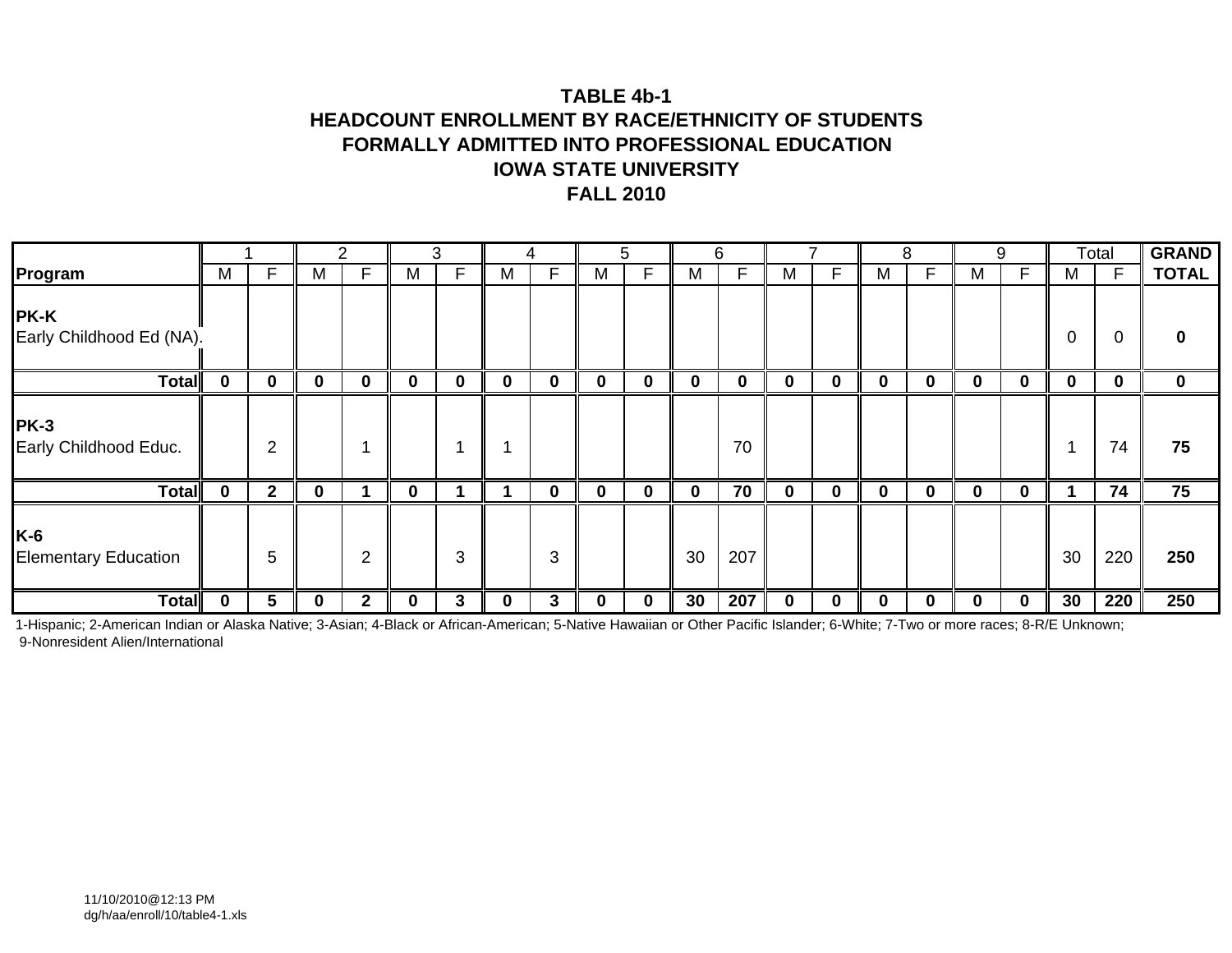### **TABLE 4b-1HEADCOUNT ENROLLMENT BY RACE/ETHNICITY OF STUDENTS FORMALLY ADMITTED INTO PROFESSIONAL EDUCATIONIOWA STATE UNIVERSITYFALL 2010**

|                                                                       |   |          |   |              |          | 3 |   | 4        |          | 5 |          | 6              |             |   |   | 8 |   | 9 |               | Total        | <b>GRAND</b> |
|-----------------------------------------------------------------------|---|----------|---|--------------|----------|---|---|----------|----------|---|----------|----------------|-------------|---|---|---|---|---|---------------|--------------|--------------|
| Program                                                               | M | F        | М |              | M        | F | м | F        | M        | F | M        | F              | М           | F | м | F | M | F | м             | F            | <b>TOTAL</b> |
| $K-12$<br>Art Education (NA)<br>Music<br>Physical Education<br>Health |   |          |   |              |          |   |   |          |          |   | 19<br>10 | 14<br>6        |             |   |   |   |   |   | 0<br>20<br>10 | C<br>15<br>6 | 35<br>16     |
| Total                                                                 |   | $\bf{0}$ | 0 | $\mathbf{0}$ | $\bf{0}$ |   | 0 | $\bf{0}$ | $\bf{0}$ | 0 | 29       | 21             | $\mathbf 0$ | 0 | 0 | 0 | 0 | 0 | 30            | 22           | 52           |
|                                                                       |   |          |   |              |          |   |   |          |          |   |          |                |             |   |   |   |   |   |               |              |              |
| $7 - 12$<br><b>Agricultural Education</b><br>Biology                  |   |          |   |              |          |   |   |          |          |   | 10<br>3  | 18             |             |   |   |   |   |   | 10<br>3       | 18           | 28           |
| Chemistry<br>Earth Science                                            |   |          |   |              |          |   |   |          |          |   |          | $\overline{2}$ |             |   |   |   |   |   |               | $\sqrt{2}$   | n            |
| English<br>Foreign Languages                                          |   |          |   |              |          |   |   |          |          |   | 5        | 25             |             |   |   |   |   |   |               | 26<br>12     | 33<br>12     |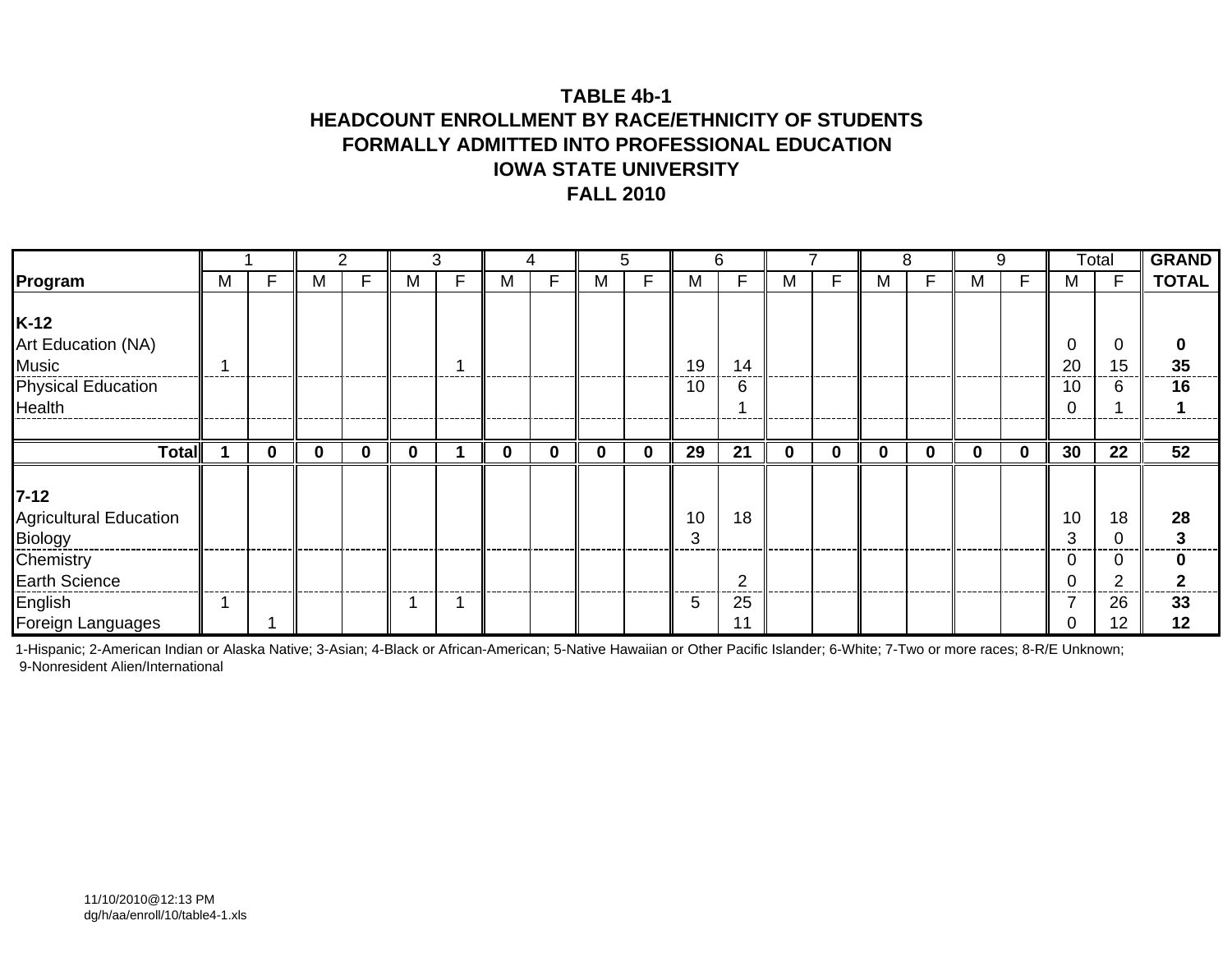### **TABLE 4b-1HEADCOUNT ENROLLMENT BY RACE/ETHNICITY OF STUDENTS FORMALLY ADMITTED INTO PROFESSIONAL EDUCATIONIOWA STATE UNIVERSITYFALL 2010**

|                             |              |             |          | 2              |          | 3        |          | 4        |          | 5        |                | 6   |             |          |          | 8           |          | 9           |                 | Total        | <b>GRAND</b>    |
|-----------------------------|--------------|-------------|----------|----------------|----------|----------|----------|----------|----------|----------|----------------|-----|-------------|----------|----------|-------------|----------|-------------|-----------------|--------------|-----------------|
| Program                     | М            | F           | M        | F              | м        | F        | M        | F        | M        | F        | м              | F   | М           | F        | M        | F           | M        | F           | M               | $\mathsf{F}$ | <b>TOTAL</b>    |
|                             |              |             |          |                |          |          |          |          |          |          |                |     |             |          |          |             |          |             |                 |              |                 |
| 7-12 (cont'd)               |              |             |          |                |          |          |          |          |          |          |                |     |             |          |          |             |          |             |                 |              |                 |
| <b>Physical Science</b>     |              |             |          |                |          |          |          |          |          |          | $\overline{2}$ |     |             |          |          |             |          |             | $\overline{2}$  | 0            | 2               |
| Home Economics              |              |             |          |                |          |          |          |          |          |          |                | 28  |             |          |          |             |          |             |                 | 28           | 28              |
| <b>Mathematics</b>          |              |             |          |                |          |          |          |          |          |          | 8              | 9   |             |          |          |             |          |             | 8               | 9            | 17              |
| Music (incl. in K-12 Music) |              |             |          |                |          |          |          |          |          |          |                |     |             |          |          |             |          |             |                 | C            | 0               |
| Physics                     |              |             |          |                |          |          |          |          |          |          | 2              |     |             |          |          |             |          |             | 2               | 0            | $\mathbf{2}$    |
| <b>Social Studies</b>       |              |             |          | $\overline{2}$ |          |          |          |          |          |          | 28             | 20  |             |          |          |             |          |             | 28              | 22           | 50              |
| Spanish (incl. w/ F. L)     |              |             |          |                |          |          |          |          |          |          |                |     |             |          |          |             |          |             |                 | 0            | 0               |
|                             |              |             |          |                |          |          |          |          |          |          |                |     |             |          |          |             |          |             |                 |              |                 |
| Total                       |              |             | $\bf{0}$ | $\mathbf{2}$   |          |          | $\bf{0}$ | $\bf{0}$ | $\bf{0}$ | $\bf{0}$ | 58             | 113 | $\mathbf 0$ | $\bf{0}$ | $\bf{0}$ | $\mathbf 0$ | 0        | $\mathbf 0$ | 60              | 117          | $\frac{1}{177}$ |
|                             |              |             |          |                |          |          |          |          |          |          |                |     |             |          |          |             |          |             |                 |              |                 |
| <b>POST BACCALAUR.</b>      |              |             |          |                |          |          |          |          |          |          |                |     |             |          |          |             |          |             |                 |              |                 |
| <b>Counselor Education</b>  |              |             |          |                |          |          |          |          |          |          |                |     |             |          |          |             |          |             | 0               | 0            | 0               |
| <b>Educational Admin.</b>   |              |             |          |                |          |          |          |          |          |          | 50             | 63  |             |          |          |             |          |             | 51              | 63           | 114             |
|                             |              |             |          |                |          |          |          |          |          |          |                |     |             |          |          |             |          |             |                 |              |                 |
|                             |              |             |          |                |          |          |          |          |          |          |                |     |             |          |          |             |          |             |                 |              |                 |
| <b>Total</b>                | $\mathbf 0$  | $\mathbf 0$ | 0        | $\bf{0}$       | $\bf{0}$ | $\bf{0}$ |          | $\bf{0}$ | $\bf{0}$ | $\bf{0}$ | 50             | 63  | $\mathbf 0$ | 0        | $\bf{0}$ | 0           | $\bf{0}$ | $\bf{0}$    | $\overline{51}$ | 63           | 114             |
|                             |              |             |          |                |          |          |          |          |          |          |                |     |             |          |          |             |          |             |                 |              |                 |
| <b>GRAND TOTAL</b>          | $\mathbf{2}$ | 8           |          |                |          | 6        | 2        | 3        | $\bf{0}$ | 0        | 167            | 474 | $\bf{0}$    | U        | 0        | 0           |          | 0           | 172             | 496          | 668             |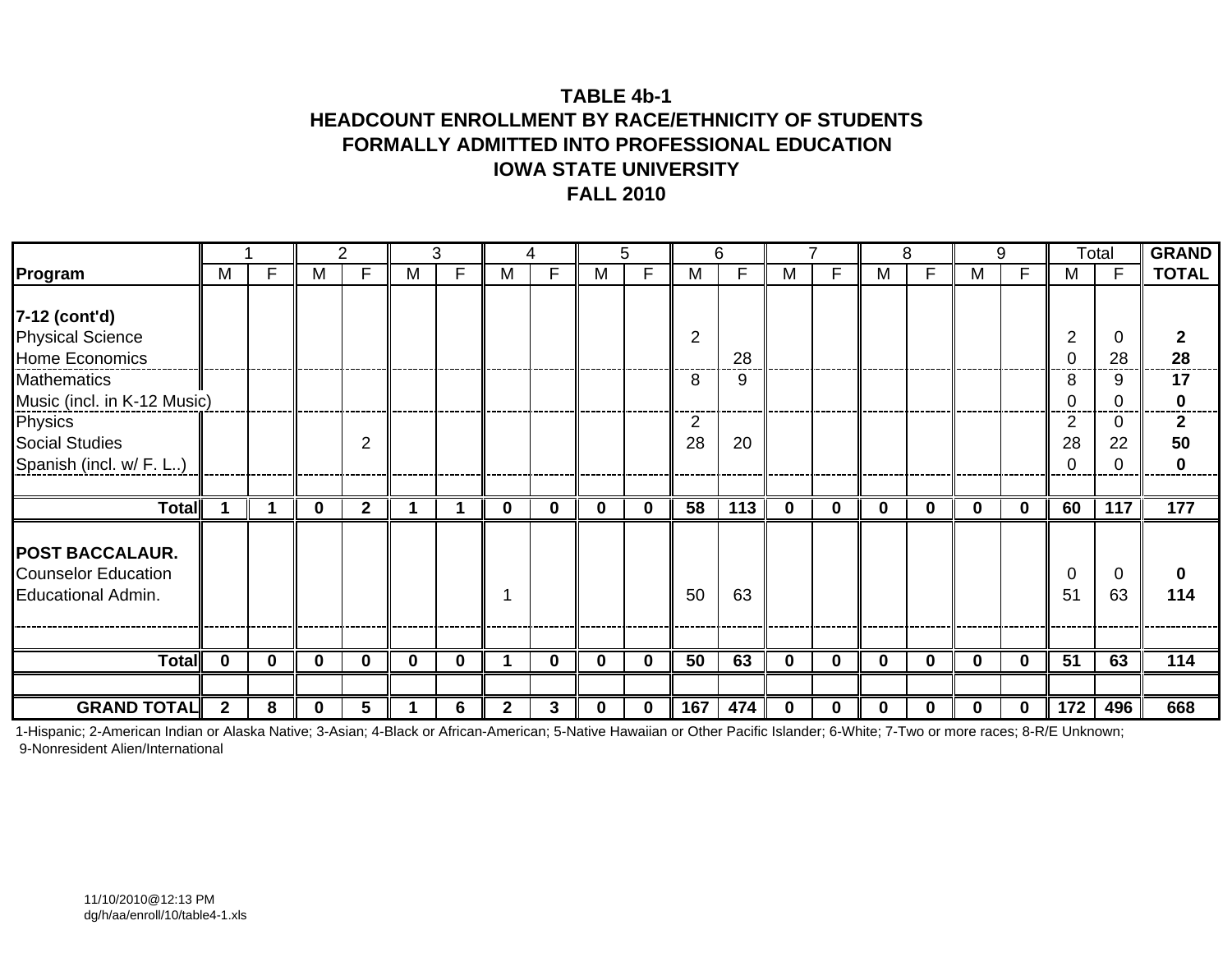|                                                        |             | <b>Undergraduates</b> |                  |             | <b>Graduates</b> |                | Grand                   |
|--------------------------------------------------------|-------------|-----------------------|------------------|-------------|------------------|----------------|-------------------------|
| <b>COLLEGE</b>                                         | Men         | Women                 | Total            | Men         | Women            | Total          | <b>Total</b>            |
|                                                        |             |                       |                  |             |                  |                |                         |
| <b>BUSINESS</b>                                        |             |                       |                  |             |                  |                |                         |
| Marketing (13A-13L)                                    | 215         | 161                   | 376              |             |                  | $\mathbf 0$    | 376                     |
| Management Information Systems (141)                   | 97          | 18                    | 115              |             |                  | 0              | 115                     |
| <b>Business Teaching (143)</b>                         | 21          | 21                    | 42               |             |                  | $\overline{0}$ | 42                      |
| Business - Potential (15X)                             | 87          | 53                    | 140              |             |                  | 0              | 140                     |
| Pre MBA (15Z)                                          | 5           | $\overline{4}$        | 9                |             |                  | $\overline{0}$ | 9                       |
| Management (15A-15D, 15S, 150, 154)                    | 356         | 206                   | 562              |             |                  | 0              | 562                     |
| Accounting (UG/152;15P;15Y; Grad/Macc 158; 15P; 15Y)   | 326         | 284                   | 610              | 12          | 10               | 22             | 632                     |
| <b>Business Administration (MBA/157)</b>               |             |                       | $\Omega$         | 30          | 13               | 43             | 43                      |
| Finance (16F, 16I, 16P, 16S, 16X, 160, 161, 165)       | 205         | 115                   | 320              |             |                  | $\mathbf 0$    | 320                     |
| Real Estate (166)                                      | 30          | 25                    | 55               |             |                  | 0              | 55                      |
| Economics (921-924)                                    | 68          | 27                    | 95               |             |                  | 0              | 95                      |
|                                                        |             |                       |                  |             |                  |                |                         |
| <b>TOTAL</b>                                           | 1,410       | 914                   | 2,324            | 42          | 23               | 65             | 2,389                   |
|                                                        |             |                       |                  |             |                  |                |                         |
| <b>EDUCATION</b>                                       |             |                       |                  |             |                  |                |                         |
| Post-Secondary Ed. - Student Affairs (170)             |             |                       | 0                | 8           | 20               | 28             | 28                      |
| Education - Comm Health Educ (20A)                     |             |                       | $\overline{0}$   | 1           | 3                | 4              | $\overline{\mathbf{4}}$ |
| Education - Ed.D Rehab Studies (20B)                   |             |                       | $\mathbf 0$      | 1           | 1                | $\overline{2}$ | $\mathbf{2}$            |
| Education - Curriculum & Instruction (201)             |             |                       | $\mathbf 0$      | 4           | 19               | 23             | 23                      |
| Education - Leadership (206)                           |             |                       | $\mathbf 0$      | 28          | 19               | 47             | 47                      |
| Middle Level Education Major (21D,21G,21M,21N,21W,220) |             |                       | 0                | $\mathbf 0$ | 1                | 1              | 1                       |
| Early Childhood Education (210, 21U)                   | $\mathbf 0$ | 113                   | 113              | $\mathbf 0$ | 19               | 19             | 132                     |
| Elementary Education (208, 212, 21L)                   | 152         | 1,227                 | 1,379            | $\mathbf 0$ | 11               | 11             | 1,390                   |
| Elementary Education-Special (219)                     | $\mathbf 0$ | 1                     | 1                |             |                  | $\mathbf 0$    |                         |
| Education of the Gifted (21K,215)                      |             |                       | $\mathbf 0$      | 1           | 4                | 5              | 5                       |
| Literacy Education (217, 21Q, 230, 231)                |             |                       | $\boldsymbol{0}$ | 1           | 30               | 31             | 31                      |
| Teacher of Students With Visual Impairments (241)      |             |                       | $\overline{0}$   | $\Omega$    | 1                | 1              |                         |
| Special Education (22S, 240, 242, 244)                 |             |                       | $\mathbf 0$      | 3           | 35               | 38             | 38                      |
| Advanced Studies - Cert. In Ed. Adm. (26C)             |             |                       | $\overline{0}$   |             | $\overline{0}$   |                |                         |
| Princ/Supt (262, 263, 266, 268, 26P, 26S)              |             |                       | 0                | 64          | 54               | 118            | 118                     |
| Performance & Training Tech (27A,27P)                  |             |                       | 0                |             | 6                | $\overline{7}$ | $\overline{\mathbf{r}}$ |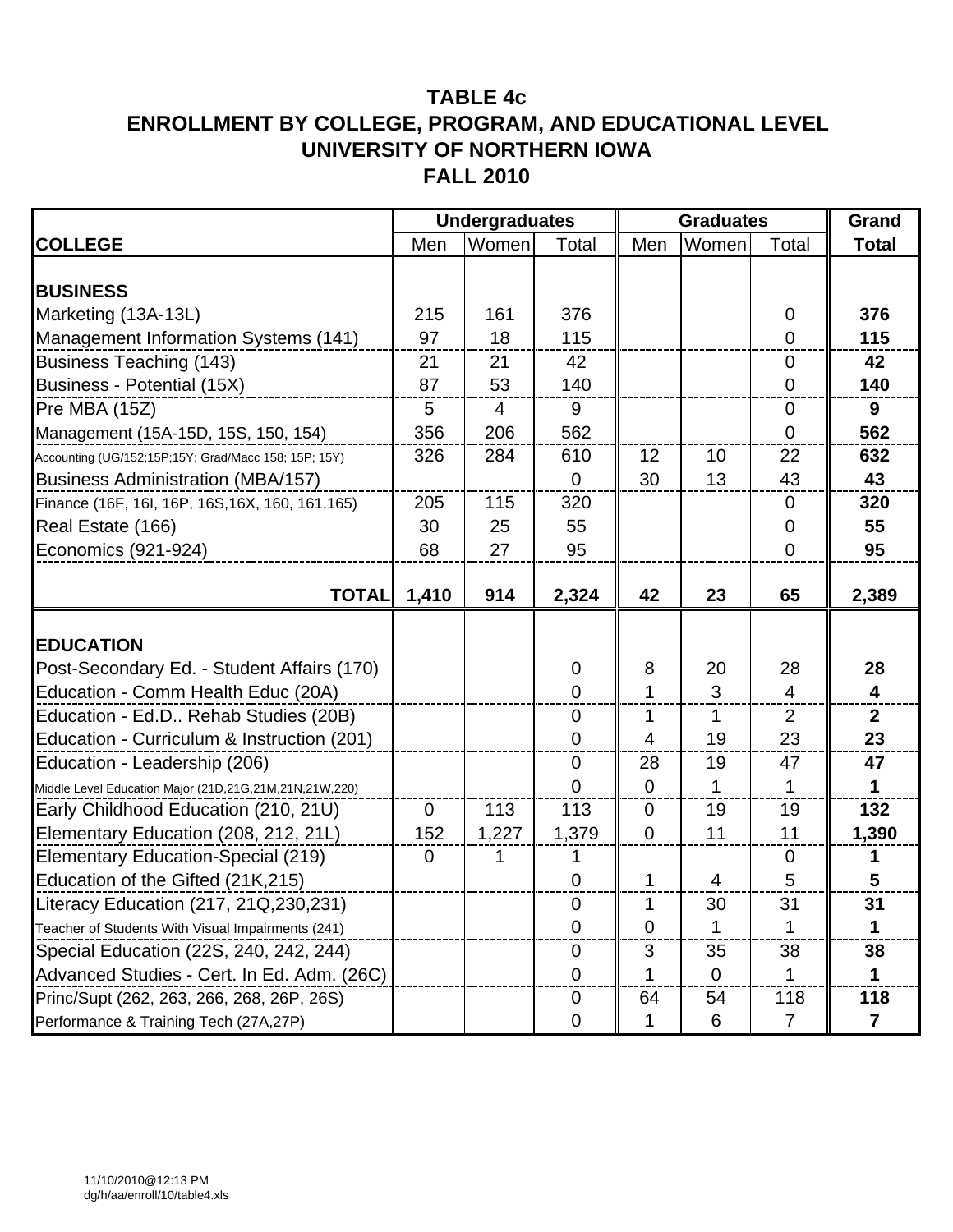### **TABLE 4c**

# **ENROLLMENT BY COLLEGE, PROGRAM, AND EDUCATIONAL LEVEL UNIVERSITY OF NORTHERN IOWA**

**FALL 2010**

|                                                               |                | <b>Undergraduates</b> |                |                | <b>Graduates</b> |                | Grand            |
|---------------------------------------------------------------|----------------|-----------------------|----------------|----------------|------------------|----------------|------------------|
| <b>COLLEGE</b>                                                | Men            | Women                 | Total          | Men            | Women            | Total          | <b>Total</b>     |
|                                                               |                |                       |                |                |                  |                |                  |
| <b>EDUCATION (cont'd)</b>                                     |                |                       |                |                |                  |                |                  |
| Educational/Instructional Technology (27L,274, 277, 278, 279) |                |                       | 0              | 5              | 14               | 19             | 19               |
| Educational Psychology (MAE/290,291,294,296,298)              |                |                       | $\overline{0}$ | 5              | 16               | 21             | 21               |
| School Psychology (EdS/293, 297)                              |                |                       | $\overline{0}$ | 3              | 14               | 17             | 17               |
| School Library Media Studies (353)                            |                |                       | 0              | $\overline{0}$ | 46               | 46             | 46               |
| Health Promotion (41A-41P)                                    | 18             | 86                    | 104            |                |                  |                | 104              |
| Health Education (411, 415, 416, 417, 418)                    | $\mathbf 0$    | 4                     | $\overline{4}$ | 6              | 21               | 27             | 31               |
| Athletic Training (42A, 42N)                                  | 76             | 87                    | 163            | 6              | 8                | 14             | 177              |
| Physical Ed/Movement Exercise Science (42E-T, 420)            | 311            | 137                   | 448            | 19             | 13               | 32             | 480              |
| Leisure Services (UG43A-44Q; G44B-H)                          | 52             | 117                   | 169            | 18             | 34               | 52             | 221              |
| <b>TOTAL</b>                                                  | 609            | 1,772                 | 2,381          | 175            | 389              | 564            | 2,945            |
|                                                               |                |                       |                |                |                  |                |                  |
| <b>HUMANITIES AND FINE ARTS</b>                               |                |                       |                |                |                  |                |                  |
| Comm. (BA)/Comm. Studies (MA)                                 |                |                       |                |                |                  |                |                  |
| (48C-48T, 50I, 506, 480-48Q)                                  | 199            | 313                   | 512            | 15             | 35               | 50             | 562              |
| Theatre (BA/MA) (49A-49S/490)                                 | 41             | 44                    | 85             |                |                  | $\mathbf 0$    | 85               |
| Communicative Disorders - BA (510)                            | $\overline{4}$ | 202                   | 206            |                |                  |                | 206              |
| Speech Pathology - MA (511)                                   |                |                       | $\overline{0}$ | 3              | 68               | 71             | 71               |
| Artist Diploma I and II (52M, 52N                             |                |                       | $\overline{0}$ | $\overline{0}$ | 2                | $\overline{2}$ | $\mathbf{2}$     |
| Music Education (52A-52E, 52T, 521)                           | 75             | 77                    | 152            | 8              | 10               | 18             | 170              |
| Music (520, 5T1-5, 52G)                                       | 52             | 32                    | 84             | 3              | $\overline{7}$   | 10             | 94               |
| Composition - Theory (522, 52S)                               | 2              | 2                     | 4              | 1              | $\overline{0}$   | 1              | 5                |
| Piano Performance & Pedagogy (52P)                            |                |                       | $\overline{0}$ | 1              | $\mathbf{1}$     | $\overline{2}$ | $\boldsymbol{2}$ |
| Music History (523)                                           |                |                       | $\overline{0}$ | 2              | $\mathbf 1$      | 3              | $\mathbf{3}$     |
| Performance (524, 52H, 52L, 52R, 52V, 52W)                    | 6              | 10                    | 16             | 5              | 22               | 27             | 43               |
| Conducting (527)                                              |                |                       | 0              | 0              | 2                | 2              | $\overline{2}$   |
| Jazz Pedagogy (560)                                           |                |                       | $\overline{0}$ | $\overline{2}$ | $\mathbf 0$      | $\mathbf 2$    | $\overline{2}$   |
| Art (60G-608)                                                 | 103            | 246                   | 349            | 1              | $\mathbf 0$      | 1              | 350              |
| English (620, 62C, 62G, 62L, 62S)                             | 89             | 187                   | 276            | 11             | 44               | 55             | 331              |
| Teaching English to Speakers of Other                         |                |                       |                |                |                  |                |                  |
| Languages (629, 62T)                                          | 5              | 26                    | 31             | 3              | 17               | 20             | 51               |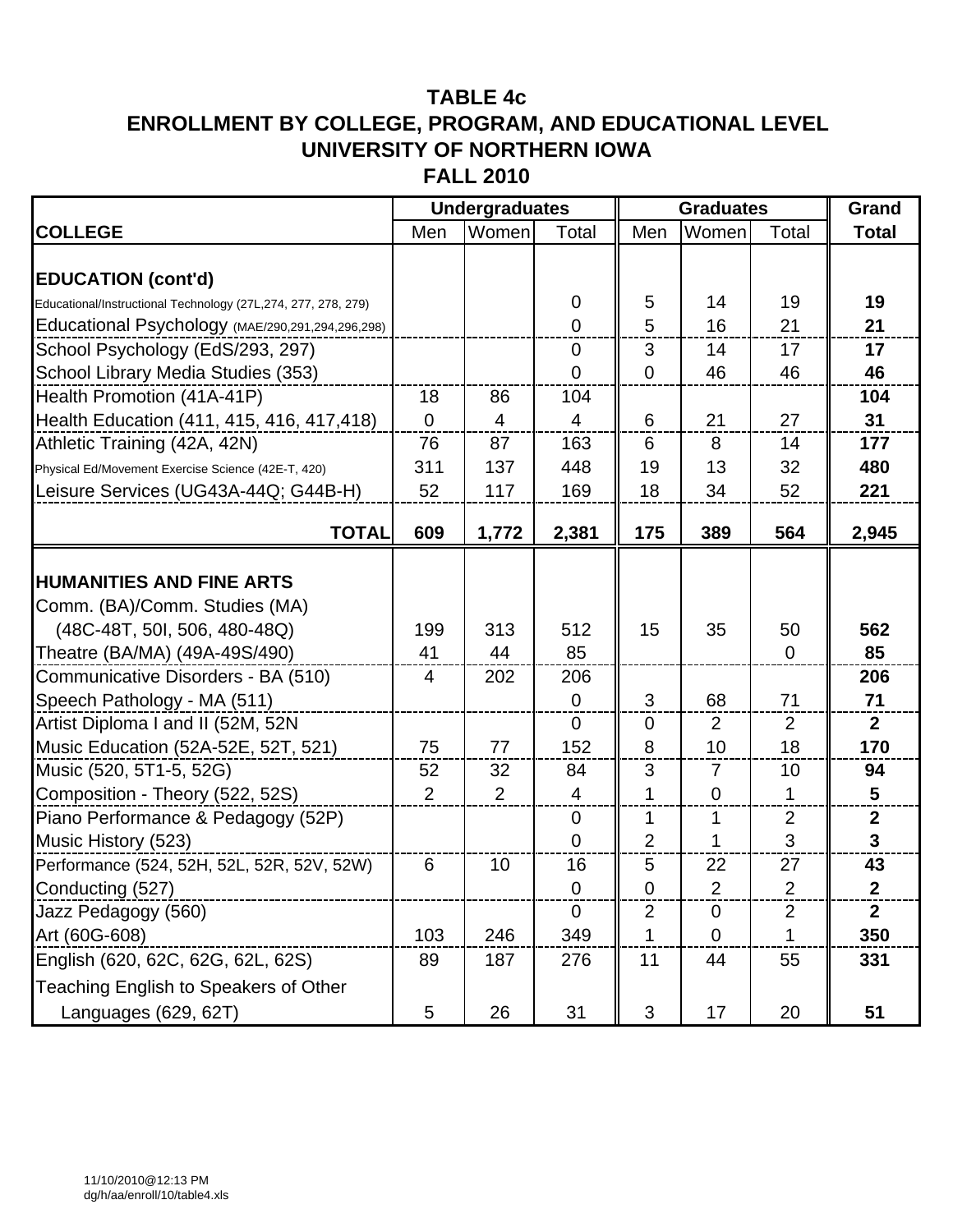|                                                 |                | <b>Undergraduates</b> |                |                | <b>Graduates</b> |                | Grand                   |
|-------------------------------------------------|----------------|-----------------------|----------------|----------------|------------------|----------------|-------------------------|
| <b>COLLEGE</b>                                  | Men            | Women                 | Total          | Men            | Women            | Total          | <b>Total</b>            |
| <b>HUMANITIES AND FINE ARTS (cont'd)</b>        |                |                       |                |                |                  |                |                         |
| Teaching English to Speakers of Other           |                |                       |                |                |                  |                |                         |
| Languages/Modern Language (692-698)             | $\overline{2}$ | 19                    | 21             | $\overline{0}$ | 5                | 5              | 26                      |
| The Study of Religion (641)                     | 8              | $\overline{2}$        | 10             |                |                  |                | 10                      |
| Philosophy (650)                                | 22             | $\overline{4}$        | 26             |                |                  |                | 26                      |
| Humanities (680)                                | 2              | $\overline{7}$        | 9              |                |                  | $\Omega$       | 9                       |
| Women's and Gender Studies (685, 686)           |                |                       |                | 1              | $9\,$            | 10             | 10                      |
| Mod. Languages Dual Major/UG (70A-70T,7WA)      | $\overline{4}$ | 8                     | 12             |                |                  |                | 12                      |
| French (720,72B, 72G,72L,72T,72W,7FL)           | 3              | 16                    | 19             | $\overline{0}$ | $\overline{7}$   | $\overline{7}$ | 26                      |
| German (740, 74B, 74G, 74L, 74W, 7GL)           | $\overline{7}$ | 6                     | 13             | $\overline{0}$ | 5                | 5              | 18                      |
| Russian (770, 77W)                              | $\overline{2}$ | 3                     | 5              |                |                  |                | 5                       |
| Spanish (780, 78G)                              | 15             | 48                    | 63             | 2              | 10               | 12             | 75                      |
|                                                 |                |                       |                |                |                  |                |                         |
| <b>TOTAL</b>                                    | 641            | 1,252                 | 1,893          | 58             | 245              | 303            | 2,196                   |
|                                                 |                |                       |                |                |                  |                |                         |
| <b>NATURAL SCIENCES</b>                         |                |                       |                |                |                  |                |                         |
| Graphic Communications (33G)/Graphic Tech (3GT) | 23             | 43                    | 66             |                |                  |                | 66                      |
| General Industry and Technology (33H, 33I)      | 3              | $\mathbf 0$           | 3              |                |                  |                | $\mathbf{3}$            |
| Industrial Technology (33J, 33L, 33P, 33Q)      |                |                       | $\overline{0}$ | 1              | $\overline{0}$   | $\mathbf 1$    | $\mathbf 1$             |
| Construction Management - BS (33M, 33S, 335)    | 115            | $\overline{4}$        | 119            |                |                  |                | 119                     |
| Technology Education (33N, 33R, 33T, 33W)       | 31             | 1                     | 32             |                |                  |                | 32                      |
| Doctor of Industrial Technology (332)           |                |                       |                | 11             | 3                | 14             | 14                      |
| Manufacturing Tech. - BS (34C-34S, 34X)         | 64             | 3                     | 67             |                |                  |                | 67                      |
| Technology Management (34T, 34U)                | 67             | 1                     | 68             |                |                  |                | 68                      |
| Technology - MA (349)                           |                |                       | $\mathbf 0$    |                |                  | $\mathbf 0$    | $\mathbf 0$             |
| Technology - MS (3T1-3T7)                       |                |                       | 0              | 23             | 3                | 26             | 26                      |
| Electrical-Mech. Systems - BS (35G,35T)         | 60             | $\Lambda$             | 64             |                |                  |                | 64                      |
| Math for the Middle Grades 4-8 (MA/80A)         |                |                       | $\mathbf 0$    | $\overline{2}$ | 11               | 13             | 13                      |
| Industrial Mathematics - PSM (80E, 80F)         |                |                       | 0              | 3              | 4                | $\overline{7}$ | $\overline{\mathbf{7}}$ |
| Mathematics (BA/MA) (800, 80B-807)              | 134            | 104                   | 238            | 6              | 15               | 21             | 259                     |
| Bioinformatics (81B)                            | 5              | $\overline{2}$        | 7              |                |                  |                | $\overline{7}$          |
| Networking & System Admin (81N)                 | 20             | 1                     | 21             |                |                  |                | 21                      |
| Computer Science - BS (81S)                     | 51             | 5                     | 56             |                |                  |                | 56                      |
| Computer Science - BA (810)                     | 111            | 12                    | 123            |                |                  |                | 123                     |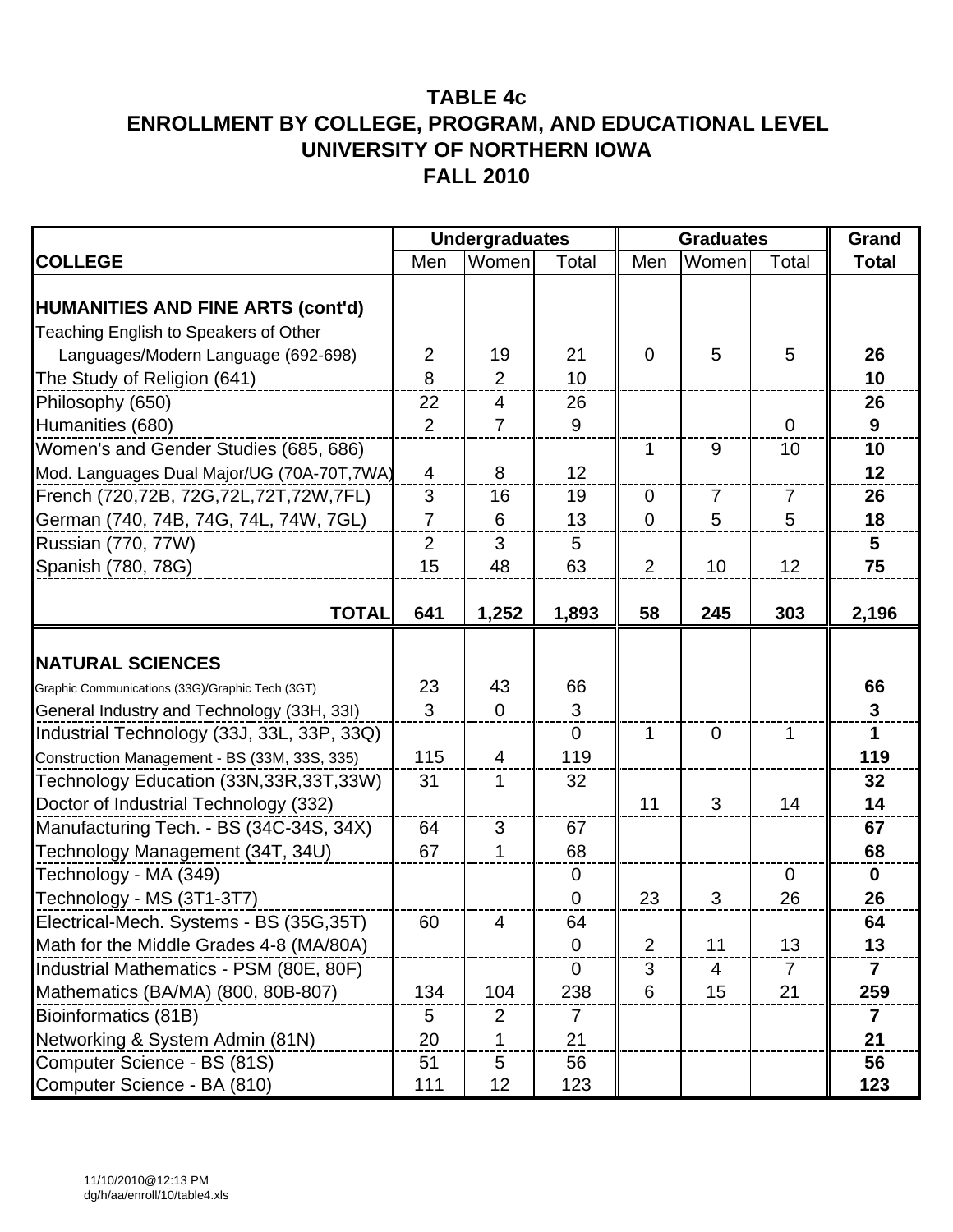|                                                             | <b>Undergraduates</b> |                |                | <b>Graduates</b> |                |             | Grand        |
|-------------------------------------------------------------|-----------------------|----------------|----------------|------------------|----------------|-------------|--------------|
| <b>COLLEGE</b>                                              | Men                   | Women          | Total          | Men              | Women          | Total       | <b>Total</b> |
|                                                             |                       |                |                |                  |                |             |              |
| <b>NATURAL SCIENCES (cont'd)</b>                            |                       |                |                |                  |                |             |              |
| Computer Science - MS (813)                                 |                       |                | 0              | 13               | 3              | 16          | 16           |
| <b>Computer Information Systems (815)</b>                   | 5                     | $\overline{0}$ | 5              |                  |                |             | 5            |
| Science - BA (82A-82P, 820, 822, 823)                       | 18                    | 15             | 33             |                  |                |             | 33           |
| Science Education - MA (821, 827, 828)                      |                       |                | 0              | 9                | 18             | 27          | 27           |
| Environmental Science/Tech/Health - MS (830, 83H, 83S, 83T) |                       |                | $\overline{0}$ | $\overline{4}$   | 8              | 12          | 12           |
| Biology - BS (84A, 84H); (MS-84S)                           | $\boldsymbol{9}$      | 22             | 31             | 12               | $\overline{7}$ | 19          | 50           |
| Biology - BA (84C,84I-84V,844,847); (MA-845)                | 258                   | 363            | 621            | $\mathbf 0$      | 1              | 1           | 622          |
| Biotechnology (848, 84Y)                                    | 5                     | 5              | 10             | 1                | 1              | 2           | 12           |
| Ecosystem Management (84Z)                                  |                       |                | $\overline{0}$ | $\overline{4}$   | 2              | 6           | 6            |
| Chemistry, Biochemistry, Env. Chem. - BS/MS                 |                       |                |                |                  |                |             |              |
| (86B, 86C, 86E, 863)                                        | 23                    | 10             | 33             |                  |                |             | 33           |
| Chemistry - BA/MA (86D, 862, 86G/grad)                      | 11                    | 15             | 26             | $\mathbf 0$      | 1              |             | 26           |
| Chemistry - BS&MS (865, 866, 867)                           | 28                    | 31             | 59             | 3                | 3              | 6           | 65           |
| Geology - BA (871)                                          | 12                    | 1              | 13             |                  |                |             | 13           |
| Geology - BS (872)                                          | $\overline{4}$        | 8              | 12             |                  |                |             | 12           |
| Earth Science (87A, 87E, 87N, 870)                          | 27                    | 23             | 50             |                  |                |             | 50           |
| Physics (88A, 88E, 88X, 880)                                | 18                    | 5              | 23             | 6                | $\mathbf 0$    | 6           | 29           |
| Physics - BS (885)                                          | 13                    | 0              | 13             |                  |                |             | 13           |
| Applied Physics - BS (88A, 886)                             | 4                     | $\overline{0}$ | 4              |                  |                | $\mathbf 0$ | 4            |
| Applied Physics - Engineering - BS (888)                    | 6                     | $\overline{2}$ | 8              |                  |                |             | 8            |
|                                                             |                       |                |                |                  |                |             |              |
| <b>TOTAL</b>                                                | 1,125                 | 680            | 1,805          | 98               | 80             | 178         | 1,983        |
| <b>SOCIAL &amp; BEHAVIORAL SCIENCES</b>                     |                       |                |                |                  |                |             |              |
| School Counseling (285, 28B, 28S)                           |                       |                | 0              | 13               | 46             | 59          | 59           |
| Mental Health Counseling (288)                              |                       |                | $\overline{0}$ | 5                | 31             | 36          | 36           |
| Family Services (31F)                                       | 8                     | 118            | 126            |                  |                |             | 126          |
| Gerontology (31L, 31S)                                      | 3                     | 15             | 18             |                  |                |             | 18           |
| Interior Design (321, 32I)                                  | 3                     | 62             | 65             |                  |                |             | 65           |
| Textile and Apparel (32T)                                   | 5                     | 49             | 54             |                  |                |             | 54           |
| Psychology (400-405, 40G)                                   | 110                   | 306            | 416            | 10               | 17             | 27          | 443          |
| Social Work (45X, 450)                                      | 25                    | 174            | 199            |                  |                |             | 199          |
| Social Work - MSW (451, 452, 453)                           |                       |                |                | 9                | 51             | 60          | 60           |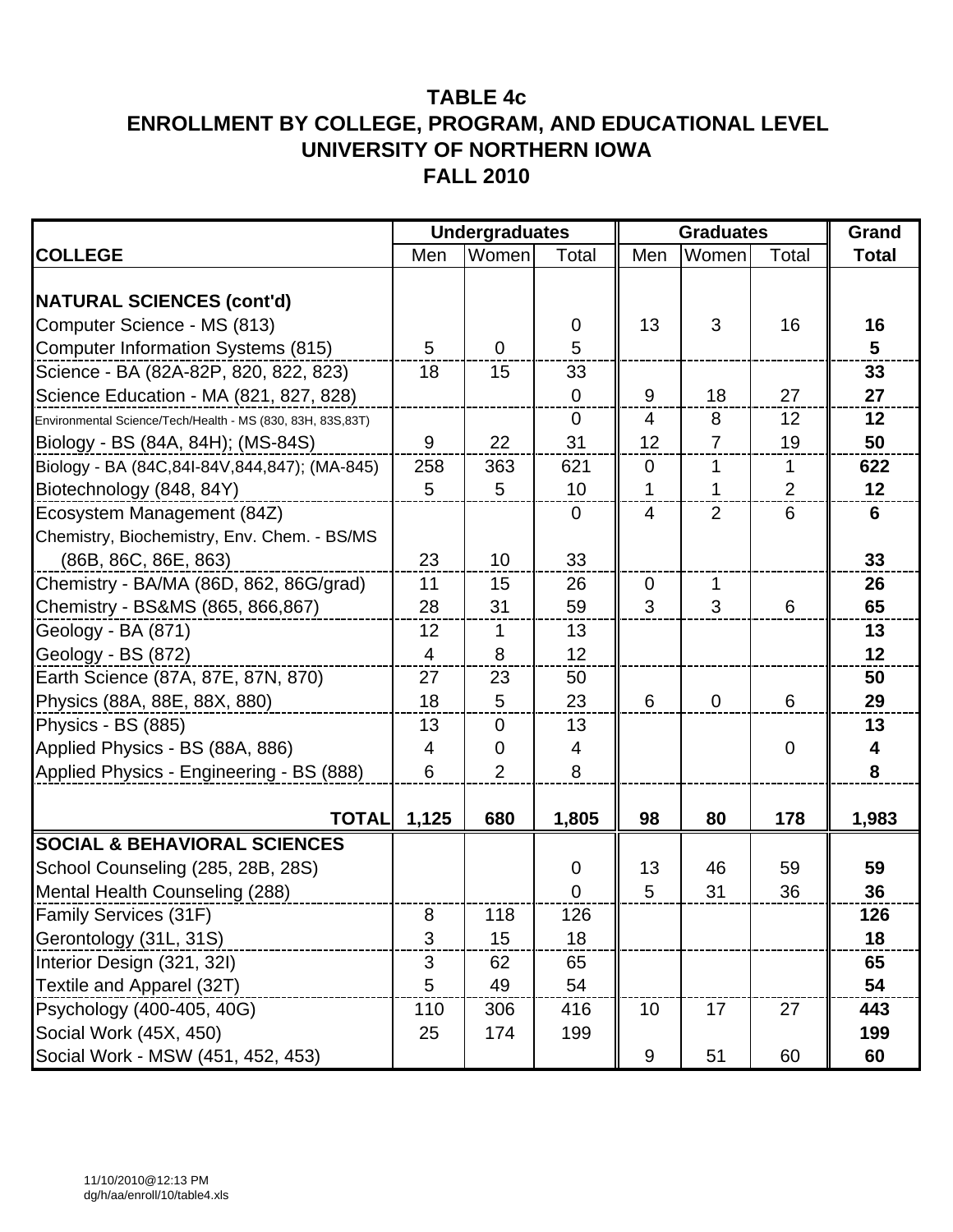|                                              | <b>Undergraduates</b> |                  |                           | <b>Graduates</b> |                |                 | Grand          |
|----------------------------------------------|-----------------------|------------------|---------------------------|------------------|----------------|-----------------|----------------|
| <b>COLLEGE</b>                               | Men                   | Women            | Total                     | Men              | Women          | Total           | <b>Total</b>   |
|                                              |                       |                  |                           |                  |                |                 |                |
| <b>SOCIAL &amp; BEHAVIORAL SCI. (cont'd)</b> |                       |                  |                           |                  |                |                 |                |
| Social Science (900, 90A, 90B, Grad 90G)     | 89                    | 65               | 154                       | 9                | $\overline{7}$ | 16              | 170            |
| Asian Studies (912)                          | $\overline{0}$        | $\mathbf{1}$     | 1                         |                  |                | $\mathbf 0$     | $\mathbf 1$    |
| American Studies (913)                       |                       |                  | $\mathbf 0$               |                  |                | $\overline{0}$  | $\mathbf 0$    |
| Political Communication (94C)                | 14                    | 13               | 27                        |                  |                | $\mathbf 0$     | 27             |
| Public Admin. (94E-X, 944-947)               | 17                    | 8                | 25                        |                  |                | $\mathbf 0$     | 25             |
| Political Science (940)                      | 59                    | 28               | 87                        |                  |                | 0               | 87             |
| Public Policy - MPP (950)                    |                       |                  | $\mathbf 0$               | 16               | 11             | 27              | 27             |
| History (960, 964, 96G)                      | 171                   | 93               | 264                       | 15               | 11             | 26              | 290            |
| Geography (970, 97G)                         | 6                     | 3                | 9                         | 10               | $\overline{2}$ | 12              | 21             |
| Geography - GIS Emphases, B.S. (97A-97D)     | 5                     | $\overline{0}$   | 5                         |                  |                | $\mathbf 0$     | $5\phantom{1}$ |
| Geography - Environmental (971)              | 6                     | 1                | $\overline{7}$            |                  |                | $\overline{0}$  | $\overline{7}$ |
| Geography Emphases (972, 973, 974)           | 16                    | 5                | 21                        |                  |                | $\mathbf 0$     | 21             |
| Sociology (980, 98G)                         | 25                    | 39               | 64                        | 3                | 3              | $6\phantom{1}6$ | 70             |
| Criminology (982, 983)                       | 173                   | 94               | 267                       | 5                | 8              | 13              | 280            |
| Anthropology (990)                           | 13                    | 41               | 54                        |                  |                | $\mathbf 0$     | 54             |
|                                              |                       |                  |                           |                  |                |                 |                |
| <b>TOTAL</b>                                 | 748                   | 1,115            | 1,863                     | 95               | 187            | 282             | 2,145          |
|                                              |                       |                  |                           |                  |                |                 |                |
| <b>OTHER MAJORS</b>                          |                       |                  |                           |                  |                |                 |                |
| Global Studies (0GS)                         | 1                     | $\overline{2}$   | $\ensuremath{\mathsf{3}}$ |                  |                |                 | $\mathbf 3$    |
| Other Majors (00X)                           | 1                     | $\overline{0}$   | 1                         |                  |                |                 | 1              |
| Philanthropy/Nonprofit Development (01A)     |                       |                  |                           | $\mathbf 0$      | 10             | 10              | 10             |
| Graduate Non-Degree Majors (090)             |                       |                  |                           | 60               | 348            | 408             | 408            |
| Individual Studies (001)                     | $\mathbf 0$           | 6                | 6                         |                  |                |                 | 6              |
| General Studies (005, 010-019)               | 67                    | 39               | 106                       |                  |                |                 | 106            |
| General Studies - Nurses (006, 025-029)      | $\overline{0}$        | $\pmb{0}$        | $\mathbf 0$               |                  |                |                 | $\mathbf 0$    |
| Bachelor of Liberal Studies (009)            | 11                    | $\boldsymbol{9}$ | 20                        |                  |                |                 | 20             |
| Pre-professionals                            | 12                    | 112              | 124                       |                  |                |                 | 124            |
| Deciding (000)                               | 260                   | 438              | 698                       |                  |                |                 | 698            |
| Unclassified                                 | 61                    | 106              | 167                       |                  |                |                 | 167            |
| Special                                      |                       |                  | $\mathbf 0$               |                  |                |                 | $\mathbf 0$    |
|                                              |                       |                  |                           |                  |                |                 |                |
| <b>TOTAL</b>                                 | 413                   | 712              | 1,125                     | 60               | 358            | 418             | 1,543          |
| <b>UNIVERSITY TOTAL</b>                      | 4,946                 | 6,445            | 11,391                    | 528              | 1,282          | 1,810           | 13,201         |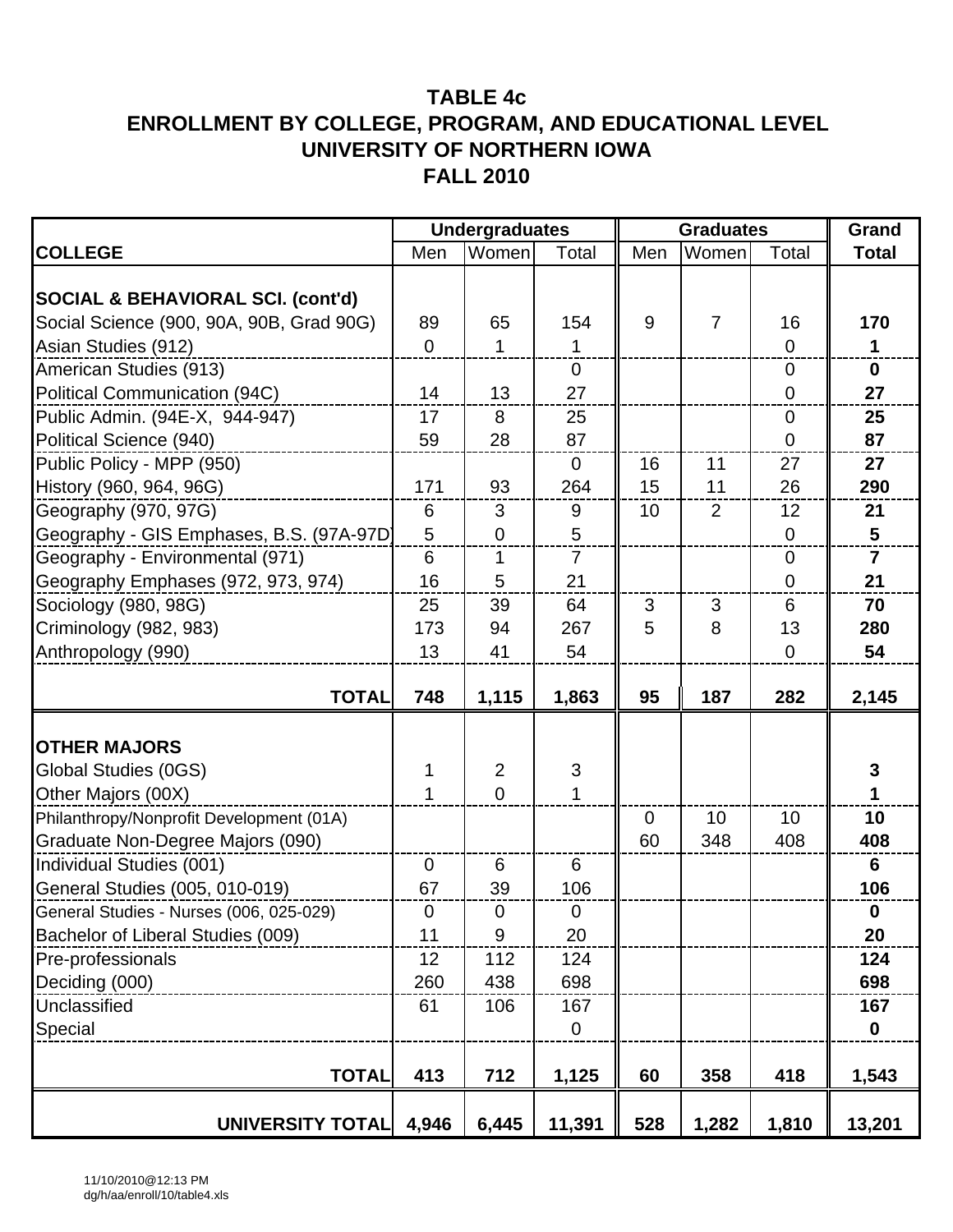# **TABLE 4c-1HEADCOUNT ENROLLMENT BY RACE/ETHNICITY OF STUDENTS FORMALLY ADMITTED INTO PROFESSIONAL EDUCATIONUNIVERSITY OF NORTHERN IOWAFALL 2010**

|                                              |               |    |              | ∠            |   | 3      |                            | 4      |                     | 5              |                      | 6       |   |    |          | 8 |          | 9           |          | Total   | Grand                |
|----------------------------------------------|---------------|----|--------------|--------------|---|--------|----------------------------|--------|---------------------|----------------|----------------------|---------|---|----|----------|---|----------|-------------|----------|---------|----------------------|
| Program                                      | M             | E  | М            | F            | M | F      | M                          | F      | M                   | F              | M                    | F       | M | F. | м        | F | M        | F           | M        | E       | <b>Total</b>         |
| <b>ELEMENTARY</b><br>Early Childhood Educ.   | $\Omega$      |    |              |              | 0 |        | 0                          | 3      | 0                   | $\Omega$       | 0                    | 73      |   |    |          |   | 0        | $\Omega$    | $\Omega$ | 80      | 80                   |
| <b>Elementary Education</b>                  | 4             | 14 |              | ∩            |   |        | 3                          | 8      | 0                   | $\overline{2}$ | 127                  | 1,001   |   |    |          |   |          | 0           | 135      | 1,039   | 1,174                |
| <b>TOTAL</b>                                 | 4             | 15 | $\mathbf{0}$ | $\mathbf{2}$ |   | 5      | $\mathbf{3}$               | 11     | $\mathbf 0$         | $\mathbf{2}$   | 127                  | 1,074   | 0 | 5  | $\bf{0}$ | 5 | $\bf{0}$ | $\mathbf 0$ | 135      |         | $\sqrt{1,119}$ 1,254 |
| <b>SECONDARY</b><br><b>Business Teaching</b> | $\Omega$      | 0  |              |              | 0 | 0      | $\mathbf 0$                | 0      | 0                   | 0              | 17                   | 14      |   |    |          | 0 | 0        | 0           | 17       | 14      | 31                   |
| <b>Technology Education</b>                  |               |    |              |              | C |        | $\Omega$                   |        | $\Omega$            | 0              | 27                   |         |   |    |          |   |          | 0           | 28       |         | 29                   |
| Psychology<br><b>Health Education</b>        | 0<br>0        |    |              |              | 0 | 0<br>C | $\Omega$<br>$\overline{0}$ | 0<br>0 | 0<br>0              | 0              | 4<br>0               | 0<br>3  |   |    |          |   | 0        | 0<br>0      | 4        | 3       |                      |
| Comm.: Theatre<br>English                    | $\Omega$<br>0 |    |              |              |   |        | 0<br>0                     | 0      | 0<br>0              |                | $\overline{2}$<br>40 | 6<br>91 |   |    | 2        | C |          | 0           | 2<br>44  | 92      | 136                  |
| <b>TESOL/French</b><br>TESOL/German          | $\Omega$<br>0 |    |              |              | 0 | 0      | $\Omega$<br>0              | 0<br>0 | 0<br>0              | 0              | 0                    |         |   |    |          |   | 0        | 0           | C        |         |                      |
| <b>TESOL/Russian</b><br>TESOL/Spanish        | $\Omega$<br>0 | ◠  |              |              | 0 | 0<br>C | $\Omega$<br>$\overline{0}$ | 0      | $\overline{0}$<br>0 |                | 0                    | 2<br>9  |   |    |          |   | 0<br>0   | 0<br>0      |          | 2<br>12 |                      |
| Modern Lang/Two Lang                         | $\Omega$      |    |              |              |   |        | $\Omega$                   |        |                     |                | ◠                    | ◠       |   |    |          |   |          | ი           | 2        | 2       |                      |

1-Hispanic; 2-American Indian or Alaska Native; 3-Asian; 4-Black or African-American; 5-Native Hawaiian or Other Pacific Islander; 6-White; 7-Two or more races; 8-R/E Unknown; 9-Nonresident Alien/International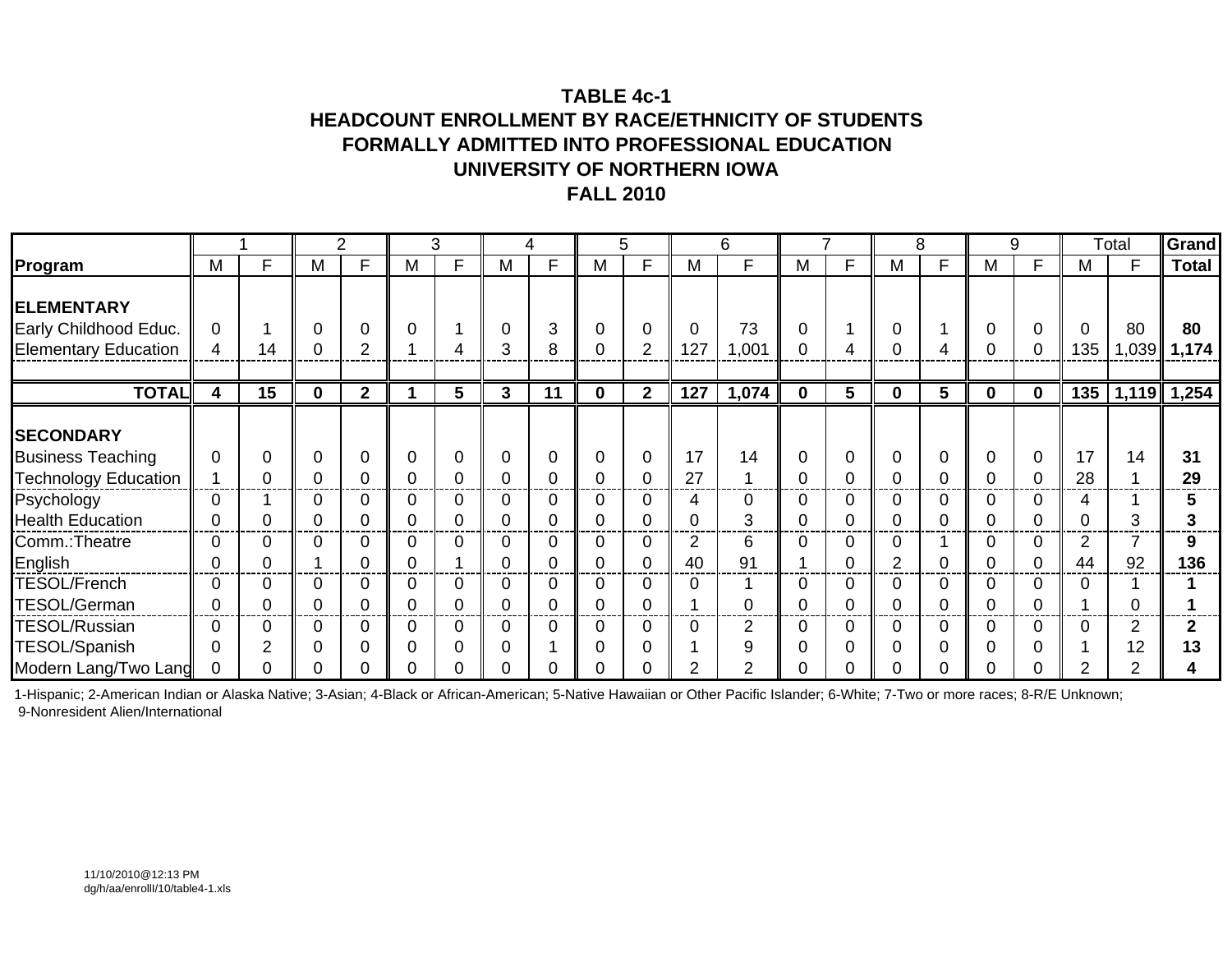## **TABLE 4c-1HEADCOUNT ENROLLMENT BY RACE/ETHNICITY OF STUDENTS FORMALLY ADMITTED INTO PROFESSIONAL EDUCATIONUNIVERSITY OF NORTHERN IOWAFALL 2010**

|                          |                |   |   | 2 |             | 3            |   | 4            |             | 5            |                | 6   |              |    |   | 8 |   | 9 |                | Total | Grand        |
|--------------------------|----------------|---|---|---|-------------|--------------|---|--------------|-------------|--------------|----------------|-----|--------------|----|---|---|---|---|----------------|-------|--------------|
| Program                  | M              | F | M | F | M           | Е            | M | F            | M           | F            | M              | F   | м            | F. | M | F | M | F | M              |       | <b>Total</b> |
|                          |                |   |   |   |             |              |   |              |             |              |                |     |              |    |   |   |   |   |                |       |              |
| SECONDARY (cont'd)       |                |   |   |   |             |              |   |              |             |              |                |     |              |    |   |   |   |   |                |       |              |
| French                   | $\Omega$       | 0 |   | 0 | $\mathbf 0$ | 0            | 0 | 0            | $\mathbf 0$ |              |                | 9   |              |    |   | 0 | 0 |   |                | 9     | 10           |
| German                   | 0              | 0 |   |   | 0           |              | 0 | 0            | 0           |              |                | ⌒   |              |    |   |   |   |   |                | ◠     |              |
| Spanish                  | 0              |   |   |   | 0           |              | 0 | 0            | 0           |              |                | 15  |              |    |   |   |   |   |                | 17    | 24           |
| <b>Mathematics</b>       | 0              |   |   | 0 | 0           |              | 0 | 0            | 0           | $\Omega$     | 60             | 51  |              | 3  |   |   |   | Ω | 61             | 56    | 117          |
| Middle/Jr HS Science     | $\overline{0}$ | 0 |   | 0 | $\Omega$    | 0            | 0 | 0            | $\Omega$    | 0            | 5              | 3   | 0            |    |   | 0 | O | 0 | 5              | 3     |              |
| <b>All Sciences</b>      | 0              | 0 |   | 0 | 0           |              | 0 | 0            | 0           | 0            | 10             | 6   |              |    |   |   |   | O | 10             |       | 17           |
| Biology                  | $\mathbf 0$    | 0 |   | 0 | 0           | C            | 0 | 0            | 0           |              | 14             | 24  |              |    |   | 0 |   |   | 14             | 24    | 38           |
| Chemistry                |                | 0 |   | 0 | $\mathbf 0$ |              | 0 | 0            | 0           |              | 5              | ⇁   | 0            |    |   | 0 |   |   | 6              | ⇁     | 13           |
| <b>Earth Science</b>     | $\overline{0}$ | 0 |   | 0 | 0           | 0            | 0 | 0            | 0           | 0            | 7              | 6   | U.           |    |   | 0 | O | 0 |                | 6     | 13           |
| Physics                  | 0              | 0 |   | 0 | 0           |              | 0 | 0            | 0           | 0            | 4              | 4   |              |    |   | 0 |   | 0 | 5              |       |              |
| Social Science           | 0              | 0 |   | 0 |             | C            | 0 |              | 0           | 0            | 65             | 53  |              |    |   | C |   |   | 67             | 54    | 121          |
| <b>Political Science</b> | 0              | 0 |   | 0 | 0           |              | 0 | 0            | 0           |              | $\overline{2}$ | 0   |              |    |   | 0 |   |   | $\overline{2}$ | 0     |              |
| History                  | 6              | 2 |   | 0 | 0           | 0            | 3 |              | 0           | $\Omega$     | 81             | 40  | 0            |    |   |   |   |   | 90             | 45    | 135          |
| Geography                | 0              |   |   | 0 | 0           | 0            | 0 | 0            | 0           |              | 0              |     |              |    |   | 0 |   |   |                |       |              |
| Sociology                | 0              |   |   | ი | 0           |              | 0 | U            | $\Omega$    |              | 0              |     |              |    |   | ſ |   |   | C              |       |              |
|                          |                |   |   |   |             |              |   |              |             |              |                |     |              |    |   |   |   |   |                |       |              |
| <b>TOTAL</b>             | 8              |   |   | 0 |             | $\mathbf{c}$ | 3 | $\mathbf{3}$ | $\Omega$    | $\mathbf{0}$ | 356            | 351 | $\mathbf{p}$ | 4  | 4 | 3 | O |   | 375            | 371   | 746          |

1-Hispanic; 2-American Indian or Alaska Native; 3-Asian; 4-Black or African-American; 5-Native Hawaiian or Other Pacific Islander; 6-White; 7-Two or more races; 8-R/E Unknown; 9-Nonresident Alien/International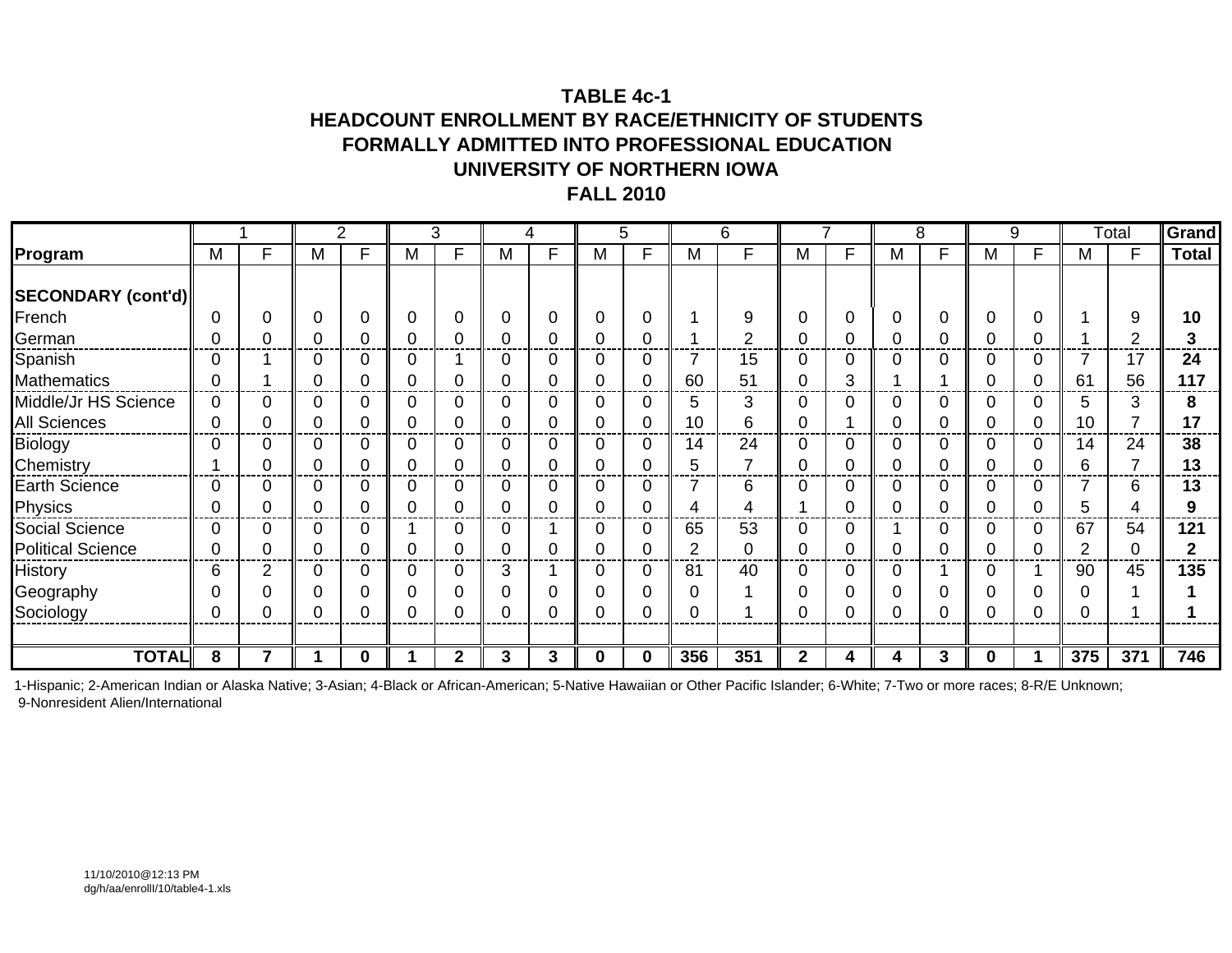## **TABLE 4c-1HEADCOUNT ENROLLMENT BY RACE/ETHNICITY OF STUDENTS FORMALLY ADMITTED INTO PROFESSIONAL EDUCATIONUNIVERSITY OF NORTHERN IOWAFALL 2010**

|                                                                                                                         |                      |          |          | 2              |              | 3           |             | 4                         |                         | 5                  |                         | 6                         |              |                  |          | 8              |          | 9                  |                            | Total                                  | Grand                       |
|-------------------------------------------------------------------------------------------------------------------------|----------------------|----------|----------|----------------|--------------|-------------|-------------|---------------------------|-------------------------|--------------------|-------------------------|---------------------------|--------------|------------------|----------|----------------|----------|--------------------|----------------------------|----------------------------------------|-----------------------------|
| Program                                                                                                                 | M                    | F        | М        | F.             | M            | F           | М           | Е                         | M                       | F                  | M                       | F.                        | М            | F.               | М        |                | M        | F                  | M                          | Е                                      | <b>Total</b>                |
| $K - 12$<br><b>Physical Education</b><br>Music Ed. - Choral<br>Music Ed. - Instrumenta<br>Music Education - Jazz<br>Art | $\overline{2}$<br>-3 | ◠        |          | 0              |              | $\Omega$    | 0<br>0      | $\Omega$<br>$\Omega$<br>0 | $\Omega$<br>0<br>0<br>0 | $\Omega$<br>0<br>0 | 97<br>24<br>37<br>15    | 36<br>29<br>39<br>2<br>56 | 2            | 0<br>0<br>2<br>0 |          |                | $\Omega$ | 0<br>0<br>$\Omega$ | 102<br>25<br>40<br>8<br>18 | 36<br>29<br>45<br>$\overline{2}$<br>58 | 138<br>54<br>85<br>10<br>76 |
| <b>TESOL</b>                                                                                                            |                      |          |          |                |              |             |             |                           | 0                       |                    | $\overline{2}$          | 10                        |              | $\overline{2}$   |          |                |          |                    |                            | 15                                     | 17                          |
|                                                                                                                         |                      |          |          |                |              |             |             |                           |                         |                    |                         |                           |              |                  |          |                |          |                    |                            |                                        |                             |
| <b>TOTAL</b>                                                                                                            | 8                    | 5        | $\bf{0}$ | $\mathbf{0}$   | $\bf{0}$     | $\mathbf 0$ |             | 0                         | $\bf{0}$                | $\mathbf 0$        | 182                     | 172                       | 3            | 5                |          | $\mathbf{3}$   | $\bf{0}$ | $\bf{0}$           | 195                        | 185                                    | 380                         |
| <b>POST BACCALAUR.</b><br>(additional licensure)                                                                        | $\Omega$             | $\Omega$ |          |                |              | $\Omega$    | $\Omega$    | $\Omega$                  | $\mathbf 0$             | $\Omega$           | $\overline{7}$          | 20                        | 0            | $\mathbf 0$      | $\Omega$ | $\overline{2}$ | $\Omega$ | $\Omega$           | <sup>0</sup>               | $\Omega$<br>22                         | 0<br>29                     |
| <b>TOTAL</b>                                                                                                            | $\mathbf 0$          | $\bf{0}$ | $\bf{0}$ | $\mathbf{0}$   | $\Omega$     | $\bf{0}$    | $\mathbf 0$ | $\bf{0}$                  | $\mathbf 0$             | 0                  | $\overline{\mathbf{z}}$ | 20                        | $\mathbf{0}$ | $\bf{0}$         | 0        | $\mathbf{2}$   | $\Omega$ | $\mathbf 0$        | $\overline{7}$             | 22                                     | $\overline{29}$             |
|                                                                                                                         |                      |          |          |                |              |             |             |                           |                         |                    |                         |                           |              |                  |          |                |          |                    |                            |                                        |                             |
| <b>GRAND TOTAL</b>                                                                                                      | 20                   | 27       |          | $\overline{2}$ | $\mathbf{2}$ |             |             | 14                        | 0                       | $\mathbf 2$        | 672                     | 1,617                     | 5            | 14               | 5        | 13             | 0        |                    | 712                        |                                        | $1,697$ 2,409               |

1-Hispanic; 2-American Indian or Alaska Native; 3-Asian; 4-Black or African-American; 5-Native Hawaiian or Other Pacific Islander; 6-White; 7-Two or more races; 8-R/E Unknown; 9-Nonresident Alien/International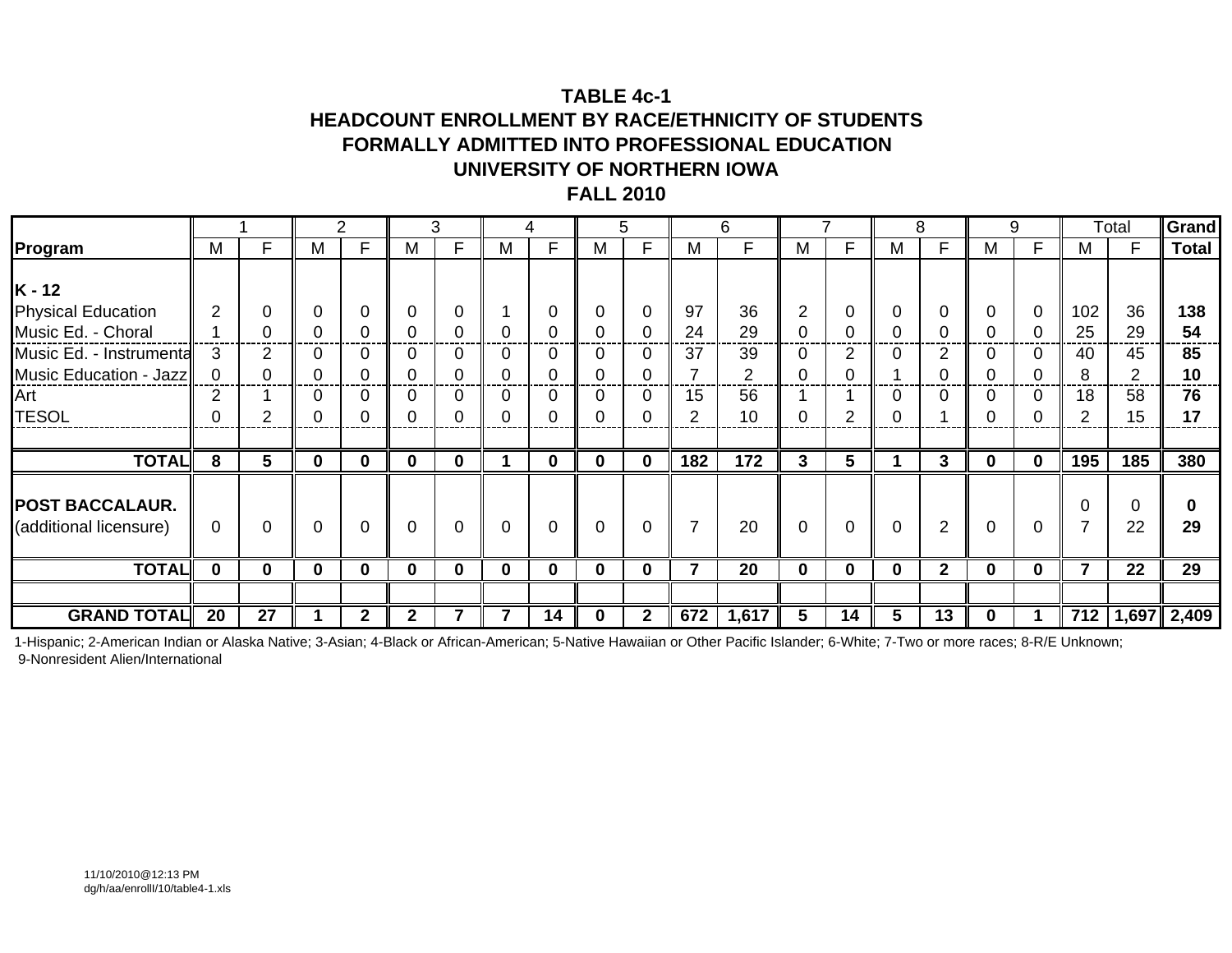# **TABLE 5HEADCOUNT ENROLLMENT BY RESIDENCE AT REGENT UNIVERSITIES FALL 2000 to FALL 2010**

|                               |             |             |             |             |             |             |             |             |             |             |             | Change   | Change   |
|-------------------------------|-------------|-------------|-------------|-------------|-------------|-------------|-------------|-------------|-------------|-------------|-------------|----------|----------|
|                               | <b>FALL</b> | <b>FALL</b> | <b>FALL</b> | <b>FALL</b> | <b>FALL</b> | <b>FALL</b> | <b>FALL</b> | <b>FALL</b> | <b>FALL</b> | <b>FALL</b> | <b>FALL</b> | 2009 to  | 2000 to  |
|                               | 2000        | 2001        | 2002        | 2003        | 2004        | 2005        | 2006        | 2007        | 2008        | 2009        | 2010        | 2010     | 2010     |
|                               |             |             |             |             |             |             |             |             |             |             |             |          |          |
| **SUI**                       |             |             |             |             |             |             |             |             |             |             |             |          |          |
| <b>Residents</b>              | 18,483      | 18,482      | 18,774      | 18,482      | 18,996      | 18,896      | 18,899      | 18,920      | 18,402      | 17,843      | 17,598      | $-1.4%$  | $-4.8%$  |
| Nonresidents                  | 8,036       | 8,506       | 8,781       | 8,506       | 8,576       | 8,651       | 9,076       | 9,521       | 9,968       | 10,064      | 10,402      | $+3.4%$  | $+29.4%$ |
| <b>International Students</b> | 1,792       | 1,780       | 2,142       | 1,780       | 2,173       | 2,095       | 2,004       | 1,968       | 2,191       | 2,421       | 2,825       | $+16.7%$ | +57.6%   |
| <b>Total</b>                  | 28,311      | 28,768      | 29,697      | 28,768      | 29,745      | 29,642      | 29,979      | 30,409      | 30,561      | 30,328      | 30,825      | $+1.6%$  | $+8.9%$  |
| % Resident                    | 65.3%       | 64.2%       | 63.2%       | 64.2%       | 63.9%       | 63.7%       | 63.0%       | 62.2%       | 60.2%       | 58.8%       | 57.1%       |          |          |
| % Nonresident                 | 34.7%       | 35.8%       | 36.8%       | 35.8%       | 36.1%       | 36.3%       | 37.0%       | 37.8%       | 39.8%       | 41.2%       | 42.9%       |          |          |
|                               |             |             |             |             |             |             |             |             |             |             |             |          |          |
| **ISU**                       |             |             |             |             |             |             |             |             |             |             |             |          |          |
| Residents                     | 19,493      | 20,024      | 19,926      | 20,024      | 18,722      | 18,290      | 17,961      | 18,214      | 18,148      | 18,503      | 18,448      | $-0.3%$  | $-5.4%$  |
| Nonresidents                  | 4,836       | 5,227       | 5,392       | 5,227       | 5,363       | 5,343       | 5,388       | 5,702       | 6,211       | 6,425       | 6,907       | $+7.5%$  | +42.8%   |
| <b>International Students</b> | 2,516       | 2,572       | 2,580       | 2,572       | 2,295       | 2,108       | 2,113       | 2,244       | 2,497       | 3,017       | 3,327       | $+10.3%$ | $+32.2%$ |
| <b>Total</b>                  | 26,845      | 27,823      | 27,898      | 27,823      | 26,380      | 25,741      | 25,462      | 26,160      | 26,856      | 27,945      | 28,682      | $+2.6%$  | $+6.8%$  |
| % Resident                    | 72.6%       | 72.0%       | 71.4%       | 72.0%       | 71.0%       | 71.1%       | 70.5%       | 69.6%       | 67.6%       | 66.2%       | 64.3%       |          |          |
| % Nonresident                 | 27.4%       | 28.0%       | 28.6%       | 28.0%       | 29.0%       | 28.9%       | 29.5%       | 30.4%       | 32.4%       | 33.8%       | 35.7%       |          |          |
|                               |             |             |             |             |             |             |             |             |             |             |             |          |          |
| **UNI**                       |             |             |             |             |             |             |             |             |             |             |             |          |          |
| <b>Residents</b>              | 12,790      | 13,010      | 12,781      | 12,356      | 11,793      | 11,400      | 11,129      | 11,444      | 11,562      | 11,896      | 11,978      | $+0.7%$  | $-6.3%$  |
| Nonresidents                  | 645         | 705         | 779         | 701         | 680         | 691         | 699         | 693         | 882         | 731         | 743         | $+1.6%$  | $+15.2%$ |
| <b>International Students</b> | 339         | 355         | 366         | 384         | 351         | 422         | 432         | 472         | 464         | 453         | 480         | $+6.0%$  | $+41.6%$ |
| <b>Total</b>                  | 13,774      | 14,070      | 13,926      | 13,441      | 12,824      | 12,513      | 12,260      | 12,609      | 12,908      | 13,080      | 13,201      | $+0.9%$  | $-4.2%$  |
| % Resident                    | 92.9%       | 92.5%       | 91.8%       | 91.9%       | 92.0%       | 91.1%       | 90.8%       | 90.8%       | 89.6%       | 90.9%       | 90.7%       |          |          |
| % Nonresident                 | 7.1%        | 7.5%        | 8.2%        | 8.1%        | 8.0%        | 8.9%        | 9.2%        | 9.2%        | 10.4%       | 9.1%        | 9.3%        |          |          |
|                               |             |             |             |             |             |             |             |             |             |             |             |          |          |
| **TOTAL**                     |             |             |             |             |             |             |             |             |             |             |             |          |          |
| <b>Residents</b>              | 50,766      | 51,516      | 51,481      | 50,862      | 49,511      | 48,586      | 47,989      | 48,578      | 48,112      | 48,242      | 48,024      | $-0.5%$  | $-5.4%$  |
| Nonresidents                  | 13,517      | 14,438      | 14,952      | 14,434      | 14,619      | 14,685      | 15,163      | 15,916      | 17,061      | 17,220      | 18,052      | $+4.8%$  | +33.6%   |
| <b>International Students</b> | 4,647       | 4,707       | 5,088       | 4,736       | 4,819       | 4,625       | 4,549       | 4,684       | 5,152       | 5,891       | 6,632       | $+12.6%$ | $+42.7%$ |
| <b>Total</b>                  | 68,930      | 70,661      | 71,521      | 70,032      | 68,949      | 67,896      | 67,701      | 69,178      | 70,325      | 71,353      | 72,708      | $+1.9%$  | $+5.5%$  |
| % Resident                    | 73.6%       | 72.9%       | 72.0%       | 72.6%       | 71.8%       | 71.6%       | 70.9%       | 70.2%       | 68.4%       | 67.6%       | 66.1%       |          |          |
| % Nonresident                 | 26.4%       | 27.1%       | 28.0%       | 27.4%       | 28.2%       | 28.4%       | 29.1%       | 29.8%       | 31.6%       | 32.4%       | 33.9%       |          |          |

Beginning in Fall 1997, residents of U.S. Territories are no longer included in the international student count.

Beginning in Fall 2002, medical residents, medical fellows, and post-doctorals are included in the international student count.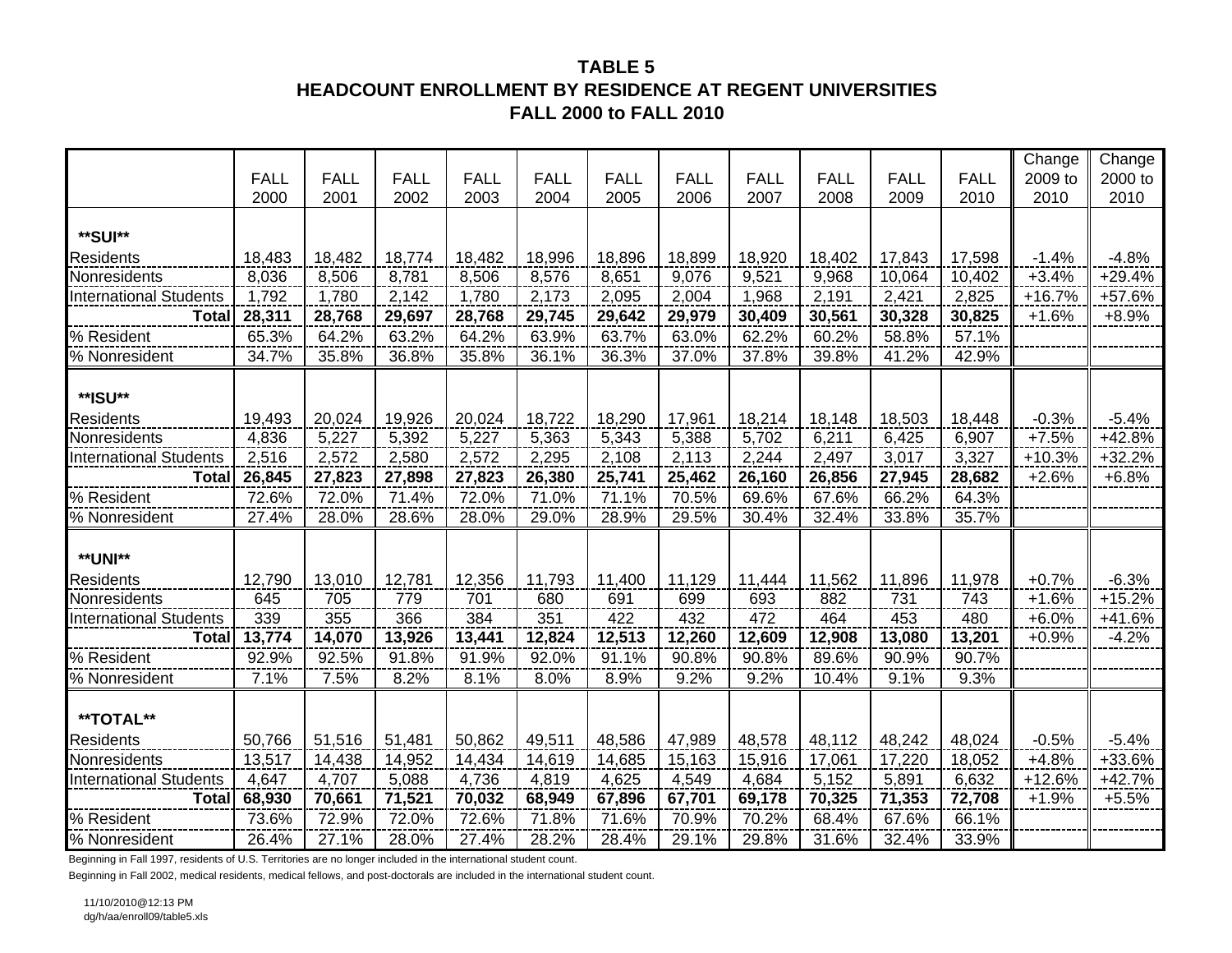#### **TABLE 5F HEADCOUNT ENROLLMENT OF NEW FRESHMEN BY RESIDENCE AT REGENT UNIVERSITIES FALL 2000 to FALL 2010**

|                               |             |             |             |             |             |             |             |             |             |             |             | Change   | Change   |
|-------------------------------|-------------|-------------|-------------|-------------|-------------|-------------|-------------|-------------|-------------|-------------|-------------|----------|----------|
|                               | <b>FALL</b> | <b>FALL</b> | <b>FALL</b> | <b>FALL</b> | <b>FALL</b> | <b>FALL</b> | <b>FALL</b> | <b>FALL</b> | <b>FALL</b> | <b>FALL</b> | <b>FALL</b> | 2009 to  | 2000 to  |
|                               | 2000        | 2001        | 2002        | 2003        | 2004        | 2005        | 2006        | 2007        | 2008        | 2009        | 2010        | 2010     | 2010     |
|                               |             |             |             |             |             |             |             |             |             |             |             |          |          |
| **SUI**                       |             |             |             |             |             |             |             |             |             |             |             |          |          |
| <b>Residents</b>              | 2,249       | 2,356       | 2,485       | 2,545       | 2,565       | 2,315       | 2,460       | 2,448       | 2,223       | 2,052       | 2,096       | $+2.1%$  | $-6.8%$  |
| Non-Residents                 | 1,457       | 1,624       | 1,671       | 1,506       | 1,422       | 1,491       | 1,797       | 1,779       | 1,846       | 1,752       | 2,073       | $+18.3%$ | $+42.3%$ |
| <b>International Students</b> | 30          | 25          | 28          | 32          | $30\,$      | 43          | 32          | 60          | 177         | 259         | 388         | +49.8%   | +1193.3% |
| <b>TOTAL</b>                  | 3,736       | 4,005       | 4,184       | 4,083       | 4,017       | 3,849       | 4,289       | 4,287       | 4,246       | 4,063       | 4,557       | $+12.2%$ | $+22.0%$ |
| % Residents                   | 60.2%       | 58.8%       | 59.4%       | 62.3%       | 63.9%       | 60.1%       | 57.4%       | 57.1%       | 52.4%       | 50.5%       | 46.0%       |          |          |
| % Non-Residents               | 39.8%       | 41.2%       | 40.6%       | 37.7%       | 36.1%       | 39.9%       | 42.6%       | 42.9%       | 47.6%       | 49.5%       | 54.0%       |          |          |
|                               |             |             |             |             |             |             |             |             |             |             |             |          |          |
| **ISU**                       |             |             |             |             |             |             |             |             |             |             |             |          |          |
| Residents                     | 3,223       | 3,314       | 3,046       | 2,865       | 2,705       | 2,750       | 2,823       | 3,014       | 2,900       | 2,865       | 2,857       | $-0.3%$  | $-11.4%$ |
| Non-Residents                 | 1,036       | 1,240       | 1,108       | 982         | 976         | 966         | 1,099       | 1,220       | 1,434       | 1,280       | 1,412       | $+10.3%$ | +36.3%   |
| <b>International Students</b> | 95          | 100         | 65          | 50          | 48          | 53          | 61          | 113         | 212         | 211         | 283         | $+34.1%$ | +197.9%  |
| <b>TOTAL</b>                  | 4,354       | 4,654       | 4,219       | 3,897       | 3,729       | 3,769       | 3,983       | 4,347       | 4,546       | 4,356       | 4,552       | $+4.5%$  | $+4.5%$  |
| % Residents                   | 74.0%       | 71.2%       | 72.2%       | 73.5%       | 72.5%       | 73.0%       | 70.9%       | 69.3%       | 63.8%       | 65.8%       | 62.8%       |          |          |
| % Non-Residents               | 26.0%       | 28.8%       | 27.8%       | 26.5%       | 27.5%       | 27.0%       | 29.1%       | 30.7%       | 36.2%       | 34.2%       | 37.2%       |          |          |
|                               |             |             |             |             |             |             |             |             |             |             |             |          |          |
| **UNI**                       |             |             |             |             |             |             |             |             |             |             |             |          |          |
| Residents                     | 2,123       | 1,979       | 1,743       | 1,683       | 1,573       | 1,598       | 1,594       | 1,878       | 1,870       | 1,820       | 1,833       | $+0.7%$  | $-13.7%$ |
| Non-Residents                 | 117         | 112         | 110         | 88          | 105         | 124         | 139         | 100         | 125         | 101         | 107         | $+5.9%$  | $-8.5%$  |
| <b>International Students</b> | 23          | 13          | 12          | 14          | 22          | 15          | 35          | 13          | 20          | 25          | 38          | +52.0%   | $+65.2%$ |
| <b>TOTAL</b>                  | 2,263       | 2,104       | 1,865       | 1,785       | 1,700       | 1,737       | 1,768       | 1,991       | 2,015       | 1,946       | 1,978       | $+1.6%$  | $-12.6%$ |
| % Residents                   | 93.8%       | 94.1%       | 93.5%       | 94.3%       | 92.5%       | 92.0%       | 90.2%       | 94.3%       | 92.8%       | 93.5%       | 92.7%       |          |          |
| % Non-Residents               | 6.2%        | 5.9%        | 6.5%        | 5.7%        | 7.5%        | 8.0%        | 9.8%        | 5.7%        | 7.2%        | 6.5%        | 7.3%        |          |          |
|                               |             |             |             |             |             |             |             |             |             |             |             |          |          |
| **TOTAL**                     |             |             |             |             |             |             |             |             |             |             |             |          |          |
| Residents                     | 7,595       | 7,649       | 7,274       | 7,093       | 6,843       | 6,663       | 6,877       | 7,340       | 6,993       | 6,737       | 6,786       | $+0.7%$  | $-10.7%$ |
| Non-Residents                 | 2,610       | 2,976       | 2,889       | 2,576       | 2,503       | 2,581       | 3,035       | 3,099       | 3,405       | 3,133       | 3,592       | $+14.7%$ | +37.6%   |
| <b>International Students</b> | 148         | 138         | 105         | 96          | 100         | 111         | 128         | 186         | 409         | 495         | 709         | $+43.2%$ | +379.1%  |
| <b>TOTAL</b>                  | 10,353      | 10,763      | 10,268      | 9,765       | 9,446       | 9,355       | 10,040      | 10,625      | 10,807      | 10,365      | 11,087      | $+7.0%$  | $+7.1%$  |
| % Residents                   | 73.4%       | 71.1%       | 70.8%       | 72.6%       | 72.4%       | 71.2%       | 68.5%       | 69.1%       | 64.7%       | 65.0%       | 61.2%       |          |          |
| % Non-Residents               | 26.6%       | 28.9%       | 29.2%       | 27.4%       | 27.6%       | 28.8%       | 31.5%       | 30.9%       | 35.3%       | 35.0%       | 38.8%       |          |          |

Beginning in Fall 1997, residents of U.S. Territories are no longer included in the international student count.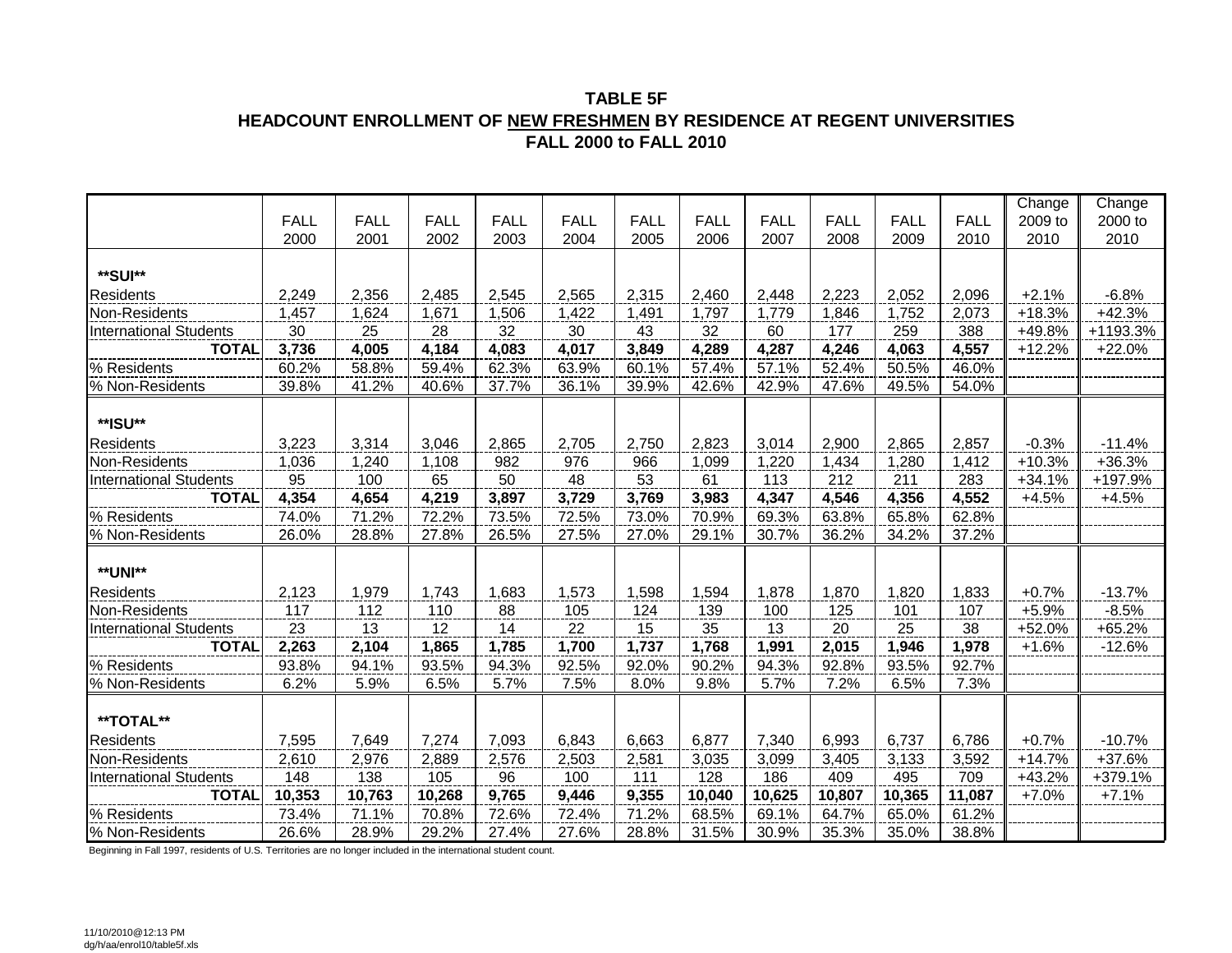# **FALL 2000 to FALL 2010HEADCOUNT ENROLLMENT OF GRADUATE STUDENTS BY RESIDENCE AT REGENT UNVIERSITIES TABLE 5G**

|                               |             |             |             |             |             |             |             |             |             |             |             | Change   | Change   |
|-------------------------------|-------------|-------------|-------------|-------------|-------------|-------------|-------------|-------------|-------------|-------------|-------------|----------|----------|
|                               | <b>FALL</b> | <b>FALL</b> | <b>FALL</b> | <b>FALL</b> | <b>FALL</b> | <b>FALL</b> | <b>FALL</b> | <b>FALL</b> | <b>FALL</b> | <b>FALL</b> | <b>FALL</b> | 2009 to  | 1999 to  |
|                               | 2000        | 2001        | 2002        | 2003        | 2004        | 2005        | 2006        | 2007        | 2008        | 2009        | 2010        | 2010     | 2009     |
|                               |             |             |             |             |             |             |             |             |             |             |             |          |          |
| **SUI**                       |             |             |             |             |             |             |             |             |             |             |             |          |          |
| <b>Residents</b>              | 2,540       | 2,274       | 2,196       | 2,209       | 2,114       | 2,099       | 2,059       | 2,145       | 2,216       | 2,265       | 2,208       | $-2.5%$  | $-13.1%$ |
| Non-Residents                 | 1,683       | 1,774       | 1,679       | 1,777       | 1,836       | 1,887       | 1,976       | 2,032       | 2,059       | 2,133       | 2,152       | $+0.9%$  | $+27.9%$ |
| International Students        | 1,280       | 1,271       | 1,472       | 1,484       | 1,496       | 1,426       | 1,353       | 1,305       | 1,314       | 1,322       | 1,277       | $-3.4%$  | $-0.2%$  |
| <b>TOTAL</b>                  | 5,503       | 5,319       | 5,347       | 5,470       | 5,446       | 5,412       | 5,388       | 5,482       | 5,589       | 5,720       | 5,637       | $-1.5%$  | $+2.4%$  |
| % Residents                   | 46.2%       | 42.8%       | 41.1%       | 40.4%       | 38.8%       | 38.8%       | 38.2%       | 39.1%       | 39.6%       | 39.6%       | 39.2%       |          |          |
| % Non-Residents               | 53.8%       | 57.2%       | 58.9%       | 59.6%       | 61.2%       | 61.2%       | 61.8%       | 60.9%       | 60.4%       | 60.4%       | 60.8%       |          |          |
|                               |             |             |             |             |             |             |             |             |             |             |             |          |          |
| **ISU**                       |             |             |             |             |             |             |             |             |             |             |             |          |          |
| <b>Residents</b>              | 2,086       | 2,098       | 2,087       | 2,121       | 2,037       | 2,042       | 1,973       | 2,010       | 2,014       | 2,072       | 2,099       | $+1.3%$  | $+0.6%$  |
| Non-Residents                 | 812         | 826         | 888         | 1,023       | 1,030       | 1,075       | 1,137       | 1,173       | 1,199       | 1,229       | 1,344       | $+9.4%$  | $+65.5%$ |
| <b>International Students</b> | 1,466       | 1,439       | 1,524       | 1,597       | 1,551       | 1,461       | 1,473       | 1,481       | 1,505       | 1,559       | 1,548       | $-0.7%$  | $+5.6%$  |
| <b>TOTAL</b>                  | 4,364       | 4,363       | 4,499       | 4,741       | 4,618       | 4,578       | 4,583       | 4,664       | 4,718       | 4,860       | 4,991       | $+2.7%$  | $+14.4%$ |
| % Residents                   | 47.8%       | 48.1%       | 46.4%       | 44.7%       | 44.1%       | 44.6%       | 43.1%       | 43.1%       | 42.7%       | 42.6%       | 42.1%       |          |          |
| % Non-Residents               | 52.2%       | 51.9%       | 53.6%       | 55.3%       | 55.9%       | 55.4%       | 56.9%       | 56.9%       | 57.3%       | 57.4%       | 57.9%       |          |          |
|                               |             |             |             |             |             |             |             |             |             |             |             |          |          |
| <b>**UNI**</b>                |             |             |             |             |             |             |             |             |             |             |             |          |          |
| <b>Residents</b>              | 1,254       | 1,256       | 1,277       | 1,295       | 1,277       | 1,215       | 1,222       | 1,287       | 1,377       | 1,427       | 1,446       | $+1.3%$  | $+15.3%$ |
| Non-Residents                 | 147         | 176         | 208         | 194         | 164         | 154         | 157         | 138         | 284         | 190         | 217         | $+14.2%$ | +47.6%   |
| <b>International Students</b> | 155         | 164         | 159         | 178         | 163         | 192         | 179         | 174         | 200         | 169         | 147         | $-13.0%$ | $-5.2%$  |
| <b>TOTAL</b>                  | 1,556       | 1,596       | 1,644       | 1,667       | 1,604       | 1,561       | 1,558       | 1,599       | 1,861       | 1,786       | 1,810       | $+1.3%$  | $+16.3%$ |
| % Residents                   | 80.6%       | 78.7%       | 77.7%       | 77.7%       | 79.6%       | 77.8%       | 78.4%       | 80.5%       | 74.0%       | 79.9%       | 79.9%       |          |          |
| % Non-Residents               | 19.4%       | 21.3%       | 22.3%       | 22.3%       | 20.4%       | 22.2%       | 21.6%       | 19.5%       | 26.0%       | 20.1%       | 20.1%       |          |          |
|                               |             |             |             |             |             |             |             |             |             |             |             |          |          |
| **TOTAL**                     |             |             |             |             |             |             |             |             |             |             |             |          |          |
| <b>Residents</b>              | 5,880       | 5,628       | 5,560       | 5,625       | 5,428       | 5,356       | 5,254       | 5,442       | 5,607       | 5,764       | 5,753       | $-0.2%$  | $-2.2%$  |
| Non-Residents                 | 2,642       | 2,776       | 2,775       | 2,994       | 3,030       | 3,116       | 3,270       | 3,343       | 3,542       | 3,552       | 3,713       | $+4.5%$  | +40.5%   |
| <b>International Students</b> | 2,901       | 2,874       | 3,155       | 3,259       | 3,210       | 3,079       | 3,005       | 2,960       | 3,019       | 3,050       | 2,972       | $-2.6%$  | $+2.4%$  |
| <b>TOTAL</b>                  | 11,423      | 11,278      | 11,490      | 11,878      | 11,668      | 11,551      | 11,529      | 11,745      | 12,168      | 12,366      | 12,438      | $+0.6%$  | $+8.9%$  |
| % Residents                   | 51.5%       | 49.9%       | 48.4%       | 47.4%       | 46.5%       | 46.4%       | 45.6%       | 46.3%       | 46.1%       | 46.6%       | 46.3%       |          |          |
| % Non-Residents               | 48.5%       | 50.1%       | 51.6%       | 52.6%       | 53.5%       | 53.6%       | 54.4%       | 53.7%       | 53.9%       | 53.4%       | 53.7%       |          |          |

Beginning in Fall 1997, residents of U.S. Territories are no longer included in the international student count.

MBA students included until Fall 2000.

Beginning in Fall 2002, post-doctoral fellows are included in the international student count.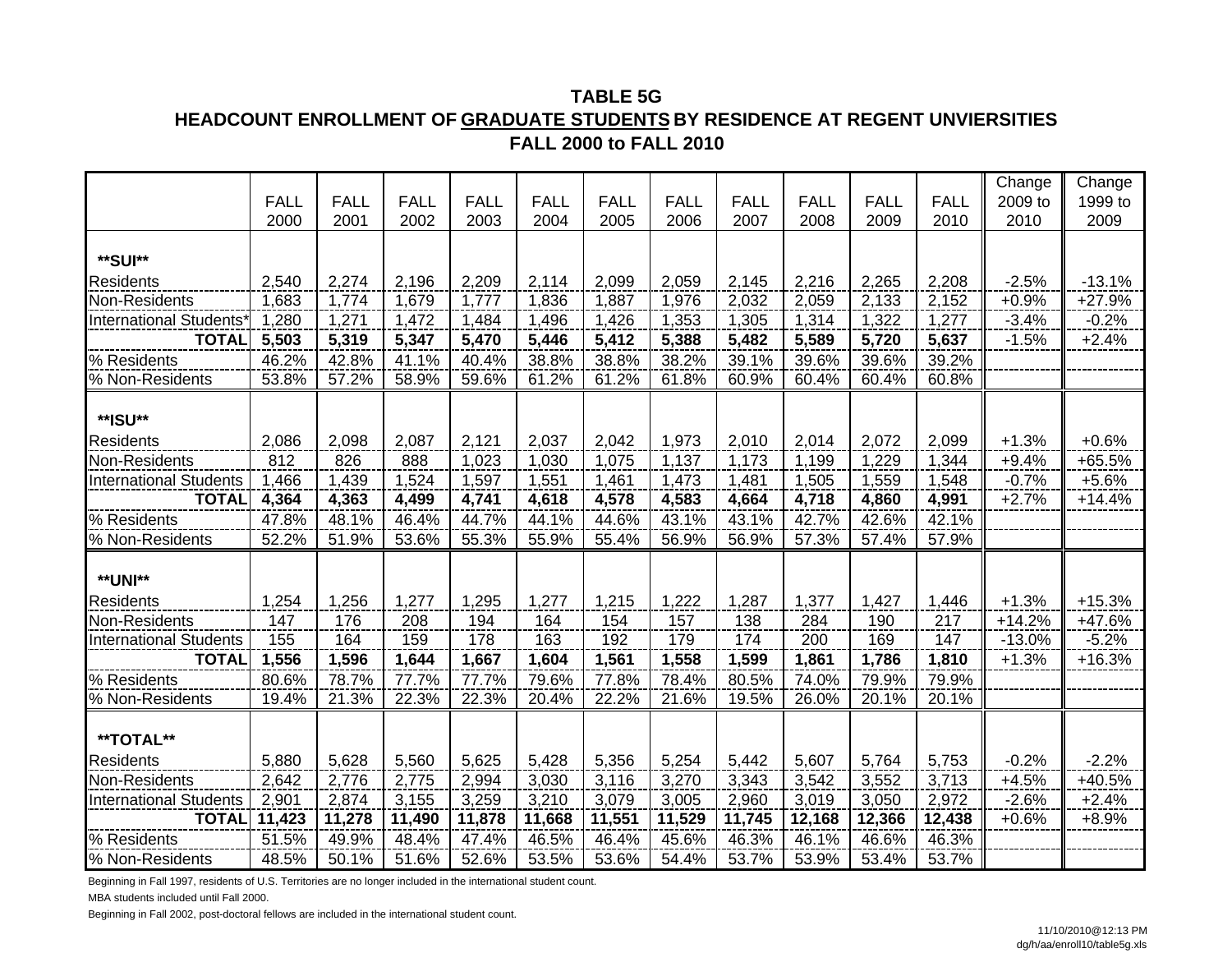**TABLE 5PHEADCOUNT ENROLLMENT OF PROFESSIONAL STUDENTS BY RESIDENCE AT REGENT UNIVERSITIES FALL 2000 to FALL 2010**

|                               |                |                |             |             |                |                |             |             |                |             |             | Change   | Change   |
|-------------------------------|----------------|----------------|-------------|-------------|----------------|----------------|-------------|-------------|----------------|-------------|-------------|----------|----------|
|                               | <b>FALL</b>    | <b>FALL</b>    | <b>FALL</b> | <b>FALL</b> | <b>FALL</b>    | <b>FALL</b>    | <b>FALL</b> | <b>FALL</b> | <b>FALL</b>    | <b>FALL</b> | <b>FALL</b> | 2009 to  | 2000 to  |
|                               | 2000           | 2001           | 2002        | 2003        | 2004           | 2005           | 2006        | 2007        | 2008           | 2009        | 2010        | 2010     | 2010     |
|                               |                |                |             |             |                |                |             |             |                |             |             |          |          |
| **SUI**                       |                |                |             |             |                |                |             |             |                |             |             |          |          |
| Residents                     | 2,670          | 2,924          | 2,809       | 3,000       | 3,081          | 2,878          | 2,833       | 2,971       | 2,998          | 2,856       | 2,814       | $-1.5%$  | $+5.4%$  |
| Non-Residents                 | 714            | 768            | 716         | 733         | 757            | 723            | 749         | 790         | 850            | 879         | 933         | $+6.1%$  | $+30.7%$ |
| <b>International Students</b> | 140            | 154            | 338         | 309         | 326            | 329            | 271         | 259         | 301            | 299         | 265         | $-11.4%$ | $+89.3%$ |
| <b>TOTAL</b>                  | 3,524          | 3,846          | 3,863       | 4,042       | 4,164          | 3,930          | 3,853       | 4,020       | 4,149          | 4,034       | 4,012       | $-0.5%$  | +13.8%   |
| % Resident                    | 75.8%          | 76.0%          | 72.7%       | 74.2%       | 74.0%          | 73.2%          | 73.5%       | 73.9%       | 72.3%          | 70.8%       | 70.1%       |          |          |
| % Non-Residents               | 24.2%          | 24.0%          | 27.3%       | 25.8%       | 26.0%          | 26.8%          | 26.5%       | 26.1%       | 27.7%          | 29.2%       | 29.9%       |          |          |
|                               |                |                |             |             |                |                |             |             |                |             |             |          |          |
| **ISU**                       |                |                |             |             |                |                |             |             |                |             |             |          |          |
| <b>Residents</b>              | 251            | 252            | 253         | 263         | 261            | 264            | 253         | 256         | 249            | 267         | 265         | $-0.7%$  | $+5.6%$  |
| Non-Residents                 | 143            | 146            | 144         | 142         | 144            | 165            | 185         | 235         | 280            | 293         | 318         | $+8.5%$  | +122.4%  |
| <b>International Students</b> | $\overline{0}$ | $\overline{2}$ | 3           | 4           | $\overline{3}$ | $\overline{2}$ |             |             | $\overline{2}$ | 4           | 4           | $+0.0%$  | #DIV/0!  |
| <b>TOTAL</b>                  | 394            | 400            | 400         | 409         | 408            | 431            | 439         | 492         | 531            | 564         | 587         | $+4.1%$  | +49.0%   |
| % Residents                   | 63.7%          | 63.0%          | 63.3%       | 64.3%       | 64.0%          | 61.3%          | 57.6%       | 52.0%       | 46.9%          | 47.3%       | 45.1%       |          |          |
| % Non-Residents               | 36.3%          | 37.0%          | 36.8%       | 35.7%       | 36.0%          | 38.7%          | 42.4%       | 48.0%       | 53.1%          | 52.7%       | 54.9%       |          |          |
|                               |                |                |             |             |                |                |             |             |                |             |             |          |          |
| **TOTAL**                     |                |                |             |             |                |                |             |             |                |             |             |          |          |
| Residents                     | 2,921          | 3,176          | 3,062       | 3,263       | 3,342          | 3,142          | 3,086       | 3,227       | 3,247          | 3,123       | 3,079       | $-1.4%$  | $+5.4%$  |
| Non-Residents                 | 857            | 914            | 860         | 875         | 901            | 888            | 934         | 1,025       | 1,130          | 1,172       | 1,251       | $+6.7%$  | +46.0%   |
| <b>International Students</b> | 140            | 156            | 341         | 313         | 329            | 331            | 272         | 260         | 303            | 303         | 269         | $-11.2%$ | $+92.1%$ |
| <b>TOTAL</b>                  | 3,918          | 4,246          | 4,263       | 4,451       | 4,572          | 4,361          | 4,292       | 4,512       | 4,680          | 4,598       | 4,599       | $+0.0%$  | $+17.4%$ |
| % Residents                   | 74.6%          | 74.8%          | 71.8%       | 73.3%       | 73.1%          | 72.0%          | 71.9%       | 71.5%       | 69.4%          | 67.9%       | 66.9%       |          |          |
| % Non-Residents               | 25.4%          | 25.2%          | 28.2%       | 26.7%       | 26.9%          | 28.0%          | 28.1%       | 28.5%       | 30.6%          | 32.1%       | 33.1%       |          |          |

Beginning in Fall 1997, residents of U.S. Territories are no longer included in the international student count.

MBA students added in Fall 2000.

Beginning in Fall 2002, international fellows and residents in the College of Medicine are included with the international student count.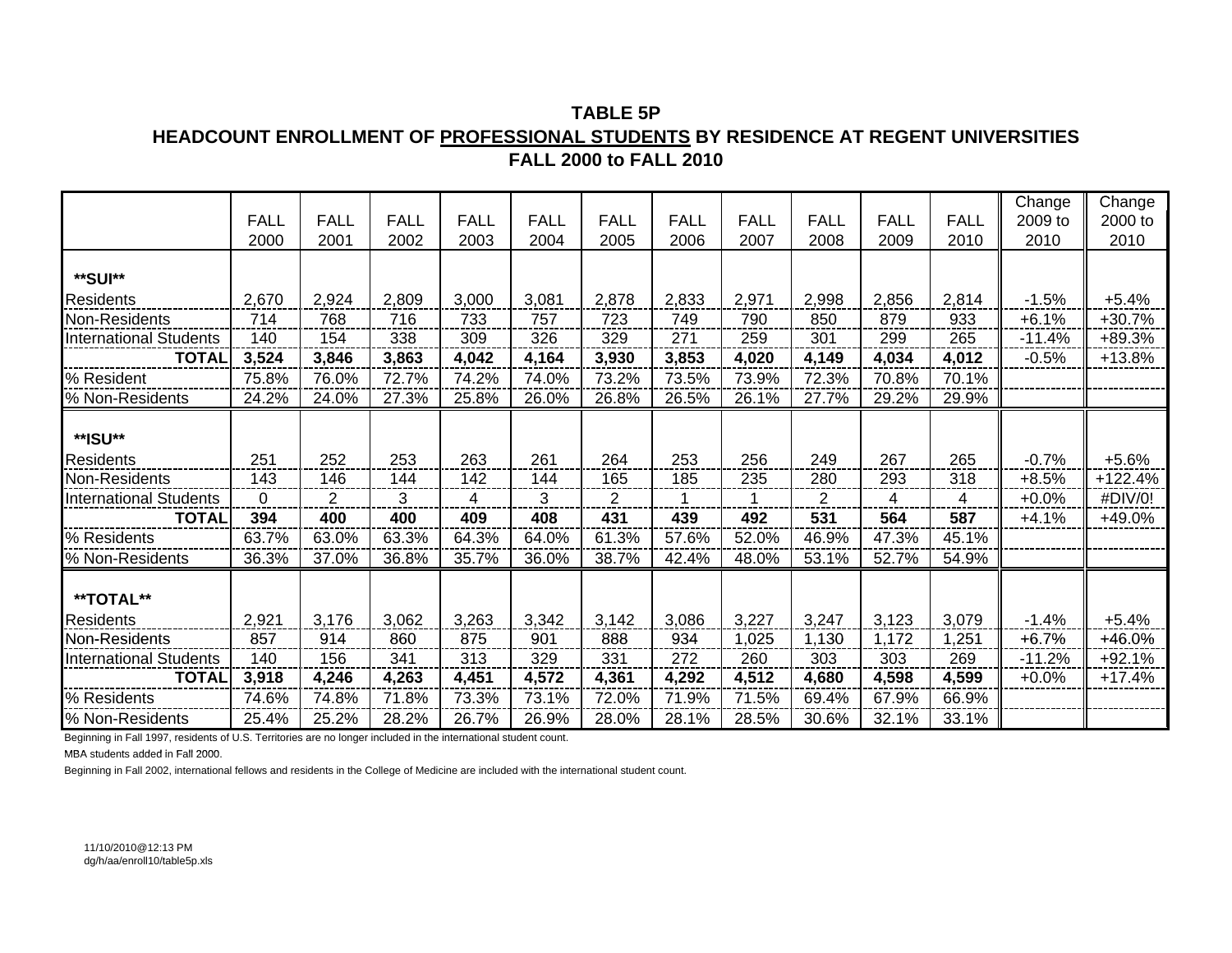#### **TABLE 5U HEADCOUNT ENROLLMENT OF UNDERGRADUATE STUDENTS BY RESIDENCE AT REGENT UNIVERSITIES FALL 2000 to FALL 2010**

|                               |             |             |             |             |             |             |             |             |             |             |             | Change    | Change    |
|-------------------------------|-------------|-------------|-------------|-------------|-------------|-------------|-------------|-------------|-------------|-------------|-------------|-----------|-----------|
|                               | <b>FALL</b> | <b>FALL</b> | <b>FALL</b> | <b>FALL</b> | <b>FALL</b> | <b>FALL</b> | <b>FALL</b> | <b>FALL</b> | <b>FALL</b> | <b>FALL</b> | <b>FALL</b> | 2009 to   | 2000 to   |
|                               | 2000        | 2001        | 2002        | 2003        | 2004        | 2005        | 2006        | 2007        | 2008        | 2009        | 2010        | 2010      | 2010      |
|                               |             |             |             |             |             |             |             |             |             |             |             |           |           |
| **SUI**                       |             |             |             |             |             |             |             |             |             |             |             |           |           |
| <b>Residents</b>              | 13,273      | 13,284      | 13,769      | 13,678      | 13,801      | 13,919      | 14,007      | 13,804      | 13,188      | 12,722      | 12,576      | $-1.1%$   | $-5.3%$   |
| Non-Residents                 | 5,639       | 5,964       | 6,386       | 6,209       | 5,983       | 6,041       | 6,351       | 6,699       | 7,059       | 7,052       | 7,317       | $+3.8%$   | $+29.8%$  |
| International Students        | 372         | 355         | 332         | 346         | 351         | 340         | 380         | 404         | 576         | 800         | 1,283       | $+60.4%$  | $+244.9%$ |
| <b>TOTAL</b>                  | 19,284      | 19,603      | 20,487      | 20,233      | 20,135      | 20,300      | 20,738      | 20,907      | 20,823      | 20,574      | 21,176      | $+2.9%$   | $+9.8%$   |
| % Residents                   | 68.8%       | 67.8%       | 67.2%       | 67.6%       | 68.5%       | 68.6%       | 67.5%       | 66.0%       | 63.3%       | 61.8%       | 59.4%       |           |           |
| % Non-Residents               | 31.2%       | 32.2%       | 32.8%       | 32.4%       | 31.5%       | 31.4%       | 32.5%       | 34.0%       | 36.7%       | 38.2%       | 40.6%       |           |           |
|                               |             |             |             |             |             |             |             |             |             |             |             |           |           |
| **ISU**                       |             |             |             |             |             |             |             |             |             |             |             |           |           |
| Residents                     | 17,156      | 17,674      | 17,586      | 17,104      | 16,424      | 15,984      | 15,735      | 15,948      | 15,885      | 16,164      | 16,084      | $-0.5%$   | $-6.2%$   |
| Non-Residents                 | 3,881       | 4,255       | 4,360       | 4,255       | 4,189       | 4,103       | 4,066       | 4,294       | 4,732       | 4,903       | 5,245       | $+7.0%$   | $+35.1%$  |
| <b>International Students</b> | 1,050       | 1,131       | 1,053       | 871         | 741         | 645         | 639         | 762         | 990         | 1,454       | 1,775       | $+22.1\%$ | $+69.0%$  |
| <b>TOTAL</b>                  | 22,087      | 23,060      | 22,999      | 22,230      | 21,354      | 20,732      | 20,440      | 21,004      | 21,607      | 22,521      | 23,104      | $+2.6%$   | $+4.6%$   |
| % Residents                   | 77.7%       | 76.6%       | 76.5%       | 76.9%       | 76.9%       | 77.1%       | 77.0%       | 75.9%       | 73.5%       | 71.8%       | 69.6%       |           |           |
| % Non-Residents               | 22.3%       | 23.4%       | 23.5%       | 23.1%       | 23.1%       | 22.9%       | 23.0%       | 24.1%       | 26.5%       | 28.2%       | 30.4%       |           |           |
|                               |             |             |             |             |             |             |             |             |             |             |             |           |           |
| **UNI**                       |             |             |             |             |             |             |             |             |             |             |             |           |           |
| <b>Residents</b>              | 11,536      | 11,754      | 11,504      | 11,061      | 10,516      | 10,185      | 9,907       | 10,157      | 10,185      | 10,469      | 10,532      | $+0.6%$   | $-8.7%$   |
| Non-Residents                 | 498         | 529         | 571         | 507         | 516         | 537         | 542         | 555         | 598         | 541         | 526         | $-2.8%$   | $+5.6%$   |
| <b>International Students</b> | 184         | 191         | 207         | 206         | 188         | 230         | 253         | 298         | 264         | 284         | 333         | $+17.3%$  | $+81.0%$  |
| <b>TOTAL</b>                  | 12,218      | 12,474      | 12,282      | 11,774      | 11,220      | 10,952      | 10,702      | 11,010      | 11,047      | 11,294      | 11,391      | $+0.9%$   | $-6.8%$   |
| % Residents                   | 94.4%       | 94.2%       | 93.7%       | 93.9%       | 93.7%       | 93.0%       | 92.6%       | 92.3%       | 92.2%       | 92.7%       | 92.5%       |           |           |
| % Non-Residents               | 5.6%        | 5.8%        | 6.3%        | 6.1%        | 6.3%        | 7.0%        | 7.4%        | 7.7%        | 7.8%        | 7.3%        | 7.5%        |           |           |
|                               |             |             |             |             |             |             |             |             |             |             |             |           |           |
| **TOTAL**                     |             |             |             |             |             |             |             |             |             |             |             |           |           |
| <b>Residents</b>              | 41,965      | 42,712      | 42,859      | 41,843      | 40,741      | 40,088      | 39,649      | 39,909      | 39,258      | 39,355      | 39,192      | $-0.4%$   | $-6.6%$   |
| Non-Residents                 | 10,018      | 10,748      | 11,317      | 10,971      | 10,688      | 10,681      | 10,959      | 11,548      | 12,389      | 12,496      | 13,088      | $+4.7%$   | $+30.6%$  |
| <b>International Students</b> | 1.606       | 1,677       | 1.592       | 1,423       | 1,280       | 1,215       | 1,272       | 1,464       | 1,830       | 2,538       | 3,391       | +33.6%    | +111.1%   |
| <b>TOTAL</b>                  | 53,589      | 55,137      | 55,768      | 54,237      | 52,709      | 51,984      | 51,880      | 52,921      | 53,477      | 54,389      | 55,671      | $+2.4%$   | $+3.9%$   |
| % Residents                   | 78.3%       | 77.5%       | 76.9%       | 77.1%       | 77.3%       | 77.1%       | 76.4%       | 75.4%       | 73.4%       | 72.4%       | 70.4%       |           |           |
| % Non-Residents               | 21.7%       | 22.5%       | 23.1%       | 22.9%       | 22.7%       | 22.9%       | 23.6%       | 24.6%       | 26.6%       | 27.6%       | 29.6%       |           |           |

Beginning in Fall 1997, residents of U.S. Territories are no longer included in the international student count.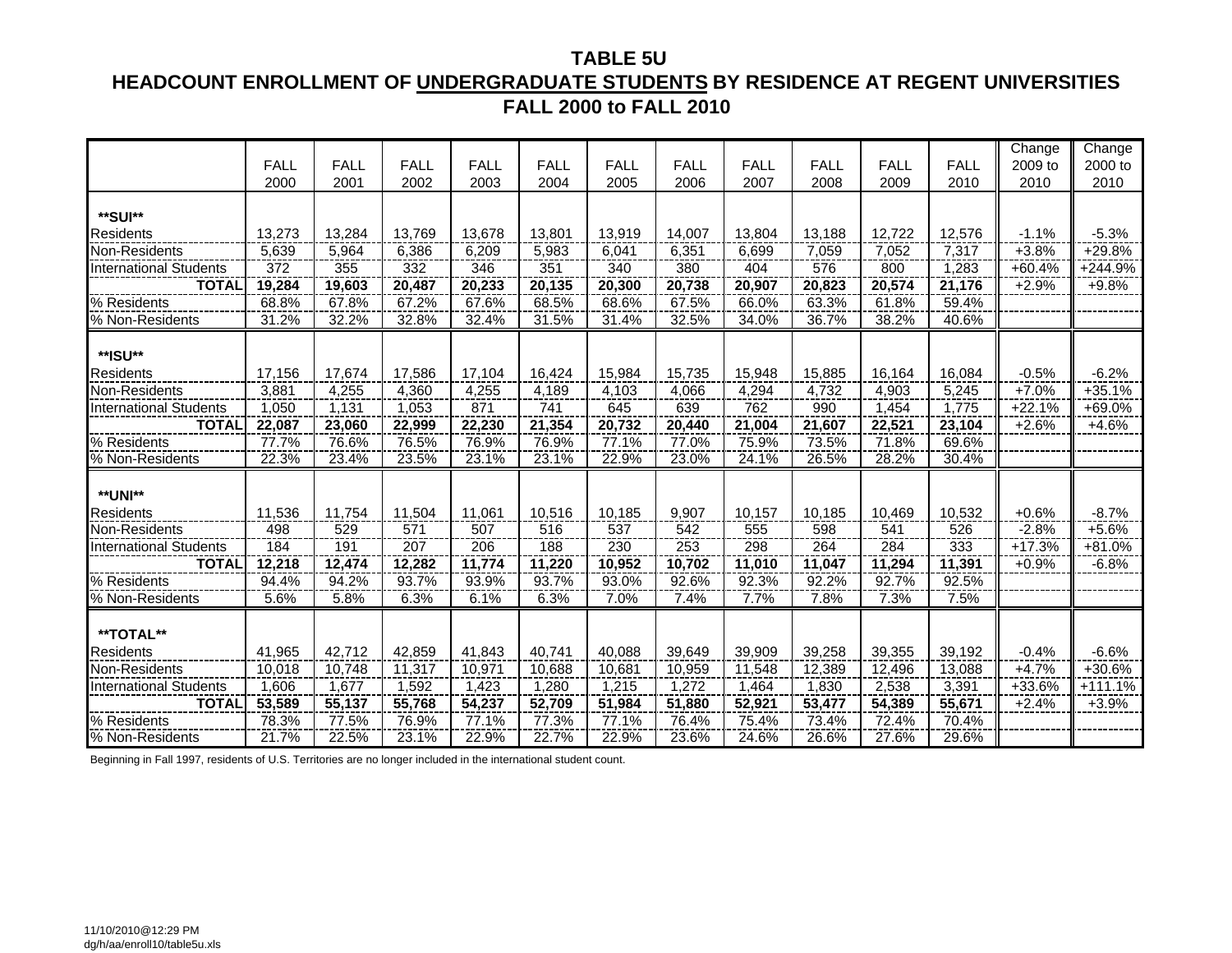## **TABLE 6DISTRIBUTION OF STUDENT ENROLLMENT AT REGENT UNIVERSITIES BY RACE/ETHNICITY, GENDER, AND RESIDENCE FALL 2010**

|                                             |          |                                     | <b>SUI</b>     |                        |                  |        |                        | <b>ISU</b> |                        |                  |                |                        | <b>UNI</b>      |                                     |                  |                   |
|---------------------------------------------|----------|-------------------------------------|----------------|------------------------|------------------|--------|------------------------|------------|------------------------|------------------|----------------|------------------------|-----------------|-------------------------------------|------------------|-------------------|
| Race/Ethnicity <sup>1</sup>                 |          | Males                               | Females        |                        | Total &          | Males  |                        |            | Females                | Total &          | Males          |                        |                 | Females                             |                  | Regent<br>Total & |
|                                             | R        | $\overline{\overline{\mathsf{NR}}}$ | R              | $\overline{\text{NR}}$ | $\%$             | R      | $\overline{\text{NR}}$ | R          | $\overline{\text{NR}}$ | $\%$             | $\mathsf{R}$   | $\overline{\text{NR}}$ | $\mathsf{R}$    | $\overline{\overline{\mathsf{NR}}}$ | Total & %        | $\%$              |
| Hispanic                                    | 225      | 275                                 | 289            | 310                    | 1,099            | 257    | 183                    | 212        | 180                    | 832              | 82             | 27                     | 134             | 33                                  | 276              | 2,207             |
|                                             |          |                                     |                |                        | 3.6%             |        |                        |            |                        | 2.9%             |                |                        |                 |                                     | 2.1%             | 3.0%              |
| American Indian or<br>Alaska Native         | 22       | 31                                  | 33             | 34                     | 120<br>0.4%      | 21     | 15                     | 15         | 14                     | 65<br>0.2%       | $\overline{6}$ |                        | 16              | $\overline{2}$                      | 25<br>0.2%       | 210<br>0.3%       |
| Asian                                       | 354      | 187                                 | 367            | 206                    | 1,114<br>3.6%    | 292    | 124                    | 237        | 90                     | 743<br>2.6%      | 53             | 3                      | 59              | 9                                   | 124<br>0.9%      | 1,981<br>2.7%     |
| <b>Black or African-</b><br>American        | 147      | 210                                 | 204            | 223                    | 784<br>2.5%      | 196    | 227                    | 130        | 168                    | 721<br>2.5%      | 125            | 57                     | 148             | 53                                  | 383<br>2.9%      | 1,888<br>2.6%     |
| Native Hawiian or<br>Other Pacific Islander | 6        | 9                                   | 9              | 12                     | 36<br>0.1%       | 3      | 6                      | 3          | $\mathbf{1}$           | 13<br>0.0%       | 0              | $\Omega$               | 3               | 1.                                  | 4<br>0.0%        | 53<br>0.1%        |
| Two or more races                           | 54       | 50                                  | 82             | 57                     | 243<br>0.8%      | 82     | 41                     | 71         | 47                     | 241<br>0.8%      | 38             | 0                      | 66              | 6                                   | 110<br>0.8%      | 594<br>0.8%       |
| Race/Ethnicity Subtotal                     | 808      | 762                                 | 984            | 842                    | 3,396<br>11.0%   | 851    | 596                    | 668        | 500                    | 2,615<br>9.1%    | 304            | 88                     | 426             | 104                                 | 922<br>7.0%      | 6,933<br>9.5%     |
| White                                       | 6,912    | 3,896                               | 7,543          | 4,272                  | 22,623<br>73.4%  | 8,837  | 2,996                  | 7,104      | 2,424                  | 21,361<br>74.5%  | 4,595          | 150                    | 6,517           | 376                                 | 11,638<br>88.2%  | 55,622<br>76.5%   |
| Race/Ethnicity Unknown                      | 758      | 346                                 | 593            | 284                    | 1,981<br>6.4%    | 604    | 217                    | 384        | 174                    | 1,379<br>4.8%    | 64             | 8                      | $\overline{72}$ | 17                                  | 161<br>1.2%      | 3,521<br>4.8%     |
| Nonresident Alien <sup>2</sup>              | $\Omega$ | 1,441                               | $\overline{2}$ | 1382                   | 2,825<br>9.2%    | 0      | 2,015                  | $\Omega$   | 1312                   | 3,327<br>11.6%   | $\Omega$       | 265                    | $\Omega$        | 215                                 | 480<br>3.6%      | 6,632<br>9.1%     |
| <b>Institutional Totals</b>                 | 8,478    | 6,445                               | 9,122          | 6,780                  | 30,825<br>100.0% | 10,292 | 5,824                  | 8,156      | 4,410                  | 28,682<br>100.0% | 4,963          | 511                    | 7,015           | 712                                 | 13,201<br>100.0% | 72,708<br>100.0%  |

**1New race/ethnicity categories defined by the Integrated Postsecondary Education System (IPEDS).** 

² Includes all international students regardless of race/ethnicity; remaining categories contain American citizens, immigrants, asylees, and refugees only.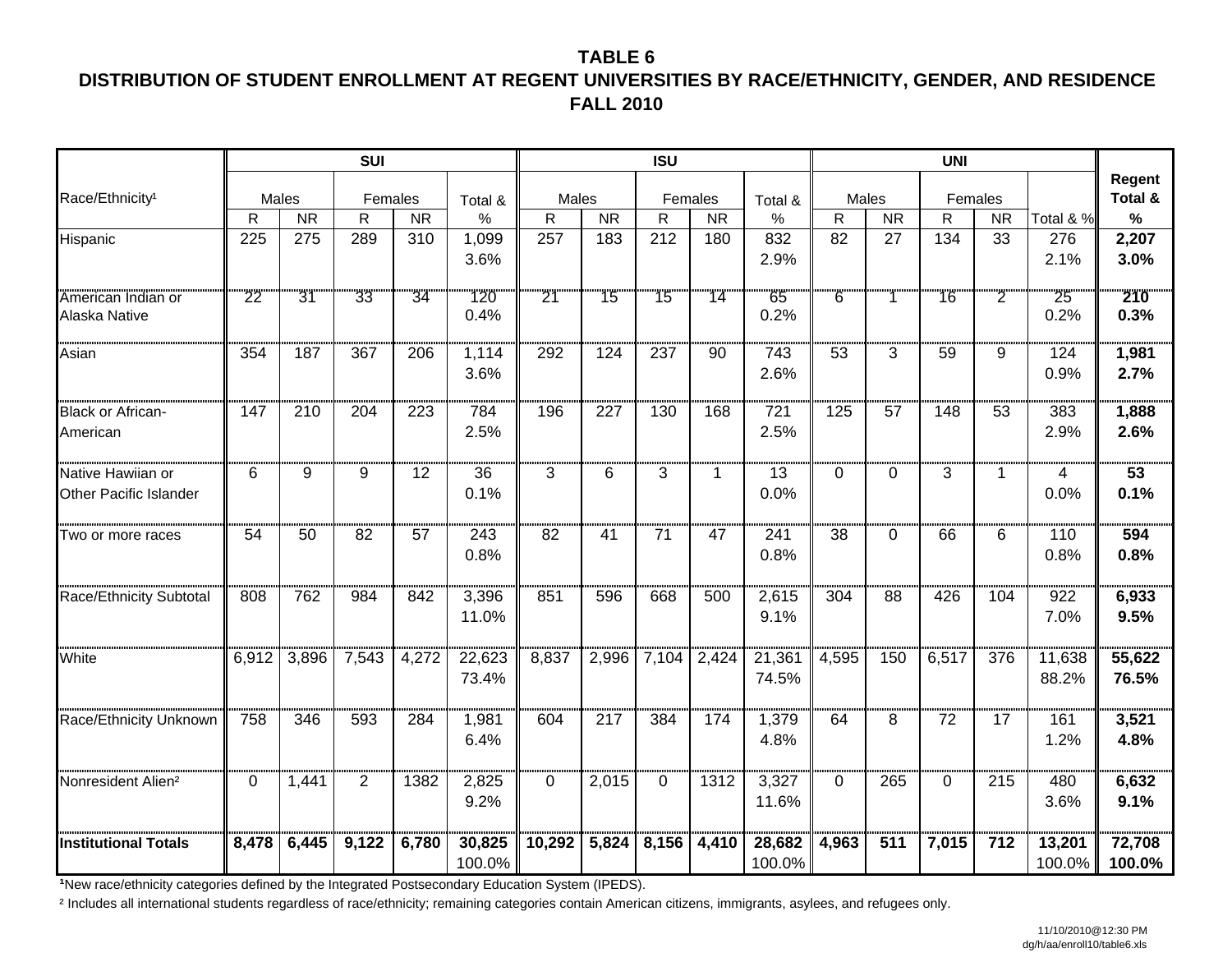#### **TABLE 6F DISTRIBUTION OF STUDENT ENROLLMENT OF NEW FRESHMEN AT REGENT UNIVERSITIES BY RACE/ETHNICITY, GENDER, AND RESIDENCE FALL 2010**

|                                             |                 |                | <b>SUI</b>      |                        |                 |                 |           | <b>ISU</b>     |                |                         |                |                | <b>UNI</b>     |                |                        |                         |
|---------------------------------------------|-----------------|----------------|-----------------|------------------------|-----------------|-----------------|-----------|----------------|----------------|-------------------------|----------------|----------------|----------------|----------------|------------------------|-------------------------|
| Race/Ethnicity <sup>1</sup>                 |                 | Males          | Females         |                        | Total &         | Males           |           | Females        |                | Total &                 | Males          |                |                | Females        | Total &                | Regent<br>Total &       |
|                                             | R               | <b>NR</b>      | R               | $\overline{\text{NR}}$ | %               | $\mathsf{R}$    | <b>NR</b> | R              | <b>NR</b>      | $\%$                    | $\mathsf{R}$   | <b>NR</b>      | R              | <b>NR</b>      | $\%$                   | $\%$                    |
| Hispanic                                    | $\overline{35}$ | 60             | 59              | 77                     | 231             | 41              | 43        | 44             | 43             | 171                     | 12             | $\mathbf{1}$   | 22             | 6              | 41                     | 443                     |
|                                             |                 |                |                 |                        | 5.1%            |                 |           |                |                | 3.8%                    |                |                |                |                | 2.1%                   | 4.0%                    |
| American Indian or<br>Alaska Native         | $\overline{2}$  |                | $\overline{3}$  | $\overline{3}$         | .<br>9<br>0.2%  | 4               |           | $\overline{2}$ | 1              | $\overline{8}$<br>0.2%  | $\overline{0}$ | Ö              | $\overline{2}$ | $\overline{0}$ | $\overline{2}$<br>0.1% | 19<br>0.2%              |
| Asian                                       | 36              | 29             | 45              | 26                     | 136<br>3.0%     | 43              | 20        | 37             | $\overline{7}$ | 107<br>2.4%             | 4              | $\mathbf{1}$   | 5              | $\Omega$       | 10<br>0.5%             | 253<br>2.3%             |
| <b>Black or African-</b><br>American        | 9               | 38             | 29              | 35                     | 111<br>2.4%     | 33              | 41        | 16             | 39             | 129<br>2.8%             | 9              | $\overline{7}$ | 20             | 9              | 45<br>2.3%             | 285<br>2.6%             |
| Native Hawiian or<br>Other Pacific Islander | $\Omega$        | $\overline{2}$ | $\mathbf 1$     | 3                      | 6<br>0.1%       | $\overline{2}$  | 3         | $\Omega$       | 1              | 6<br>0.1%               | $\Omega$       | 0              | $\mathbf 1$    | $\Omega$       | 1<br>0.1%              | $\overline{13}$<br>0.1% |
| Two or more races                           | 11              | 26             | 27              | 19                     | 83<br>1.8%      | 22              | 19        | 23             | 16             | 80<br>1.8%              | 8              | $\Omega$       | 24             | $\Omega$       | 32<br>1.6%             | 195<br>1.8%             |
| Race/Ethnicity Subtotal                     | 93              | 156            | 164             | 163                    | 576<br>12.6%    | 145             | 127       | 122            | 107            | 501<br>11.0%            | 33             | 9              | 74             | 15             | 131<br>6.6%            | 1,208<br>10.9%          |
| White                                       | 827             | 748            | 943             | 917                    | 3,435<br>75.4%  | 1,314           | 623       | 1,188          | 515            | 3,640<br>80.0%          | 651            | 26             | 1,066          | 56             | 1799<br>91.0%          | 8,874<br>80.0%          |
| Race/Ethnicity Unknown                      | 36              | 47             | $\overline{33}$ | 42                     | 158<br>3.5%     | $\overline{47}$ | 24        | 41             | 16             | $\frac{1}{128}$<br>2.8% | $\overline{2}$ | 0              | $\overline{7}$ | $\mathbf 1$    | 10<br>0.5%             | 296<br>2.7%             |
| Nonresident Alien <sup>2</sup>              | $\mathbf{0}$    | 192            | $\mathbf 1$     | 195                    | 388<br>8.5%     | $\Omega$        | 187       | $\Omega$       | 96             | 283<br>6.2%             | $\Omega$       | 23             | $\Omega$       | 15             | 38<br>1.9%             | 709<br>6.4%             |
| <b>Institutional Totals</b>                 | 956             | 1,143          | 1,141           | 1,317                  | 4,557<br>100.0% | 1,506           | 961       | 1,351          | 734            | 4,552<br>100.0%         | 686            | 58             | 1,147          | 87             | 1,978<br>100.0%        | 11,087<br>100.0%        |

**<sup>¹</sup>**New race/ethnicity categories defined by the Integrated Postsecondary Education System (IPEDS).

² Includes all international students regardless of race/ethnicity; remaining categories contain American citizens, immigrants, asylees, and refugees only.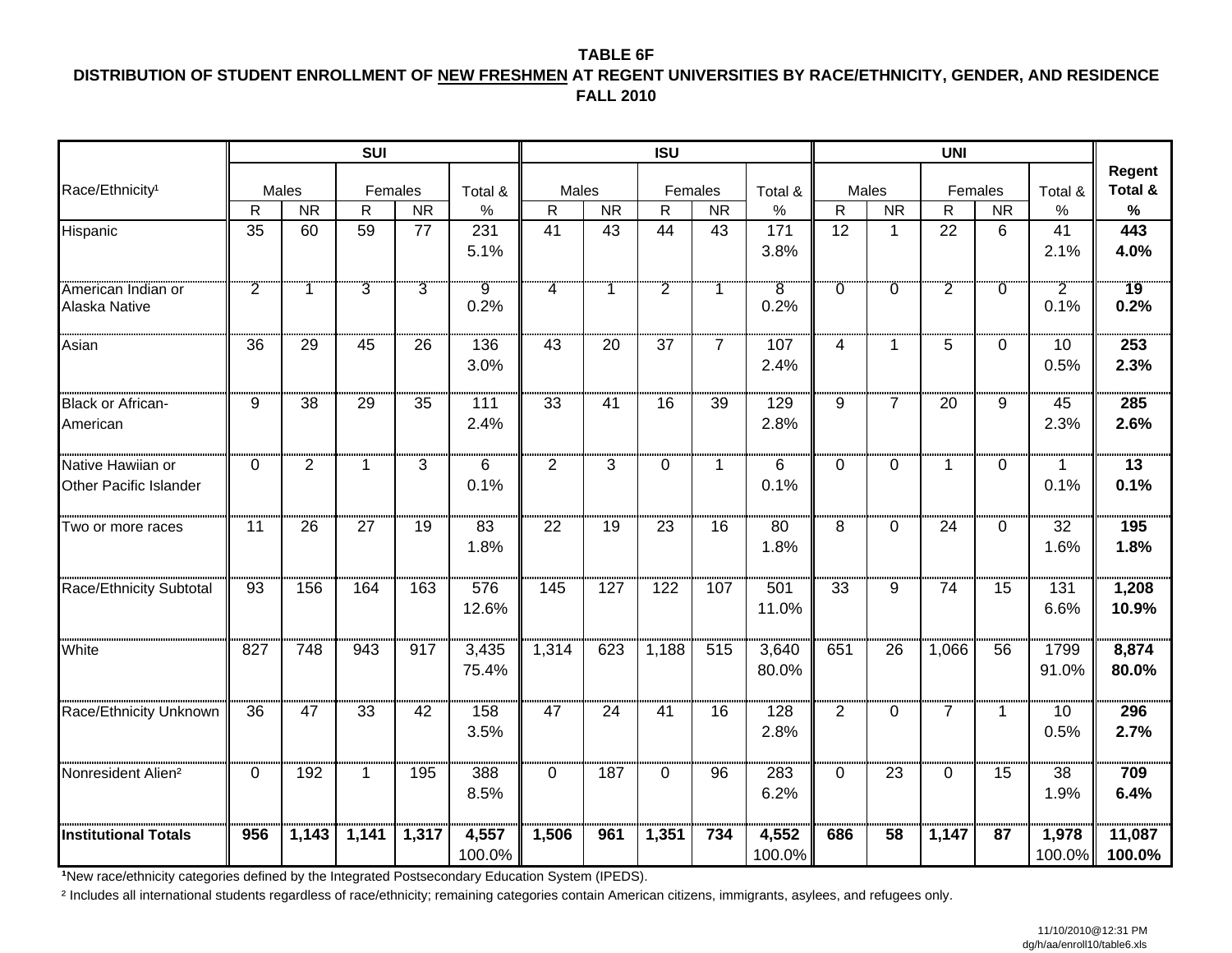#### **TABLE 6GDISTRIBUTION OF STUDENT ENROLLMENT OF GRADUATE STUDENTS AT REGENT UNIVERSITIES BY RACE/ETHNICITY, GENDER, AND RESIDENCE**

**FALL 2010**

|                                             |              |                | <b>SUI</b>      |                 |                 |                 |           | <b>ISU</b>     |           |                 |                |                | UNI            |                |                        |                   |
|---------------------------------------------|--------------|----------------|-----------------|-----------------|-----------------|-----------------|-----------|----------------|-----------|-----------------|----------------|----------------|----------------|----------------|------------------------|-------------------|
| Race/Ethnicity <sup>1</sup>                 |              | Males          | Females         |                 | Total &         | Males           |           |                | Females   | Total &         | Males          |                | Females        |                |                        | Regent<br>Total & |
|                                             | $\mathsf{R}$ | <b>NR</b>      | ${\sf R}$       | <b>NR</b>       | %               | $\mathsf{R}$    | <b>NR</b> | $\mathsf{R}$   | <b>NR</b> | $\%$            | $\mathsf R$    | <b>NR</b>      | $\mathsf R$    | <b>NR</b>      | Total & %              | $\%$              |
| Hispanic                                    | 17           | 59             | $\overline{30}$ | 74              | 180             | 20              | 39        | 11             | 23        | 93              | 10             | 5              | 21             | 8              | 44                     | 317               |
|                                             |              |                |                 |                 | 3.2%            |                 |           |                |           | 1.9%            |                |                |                |                | 2.4%                   | 2.5%              |
| American Indian or<br>Alaska Native         |              | $\overline{7}$ | $\overline{5}$  | 16              | 29<br>0.5%      | $\overline{3}$  | 4         | $\overline{2}$ | 4         | 13<br>0.3%      |                | $\overline{0}$ | $\overline{3}$ | $\overline{0}$ | 4<br>0.2%              | 46<br>0.4%        |
| Asian                                       | 37           | 38             | 34              | .<br>55         | 164<br>2.9%     | 26              | 22        | 20             | 22        | .<br>90<br>1.8% | 4              | 0              | 11             | 4              | 19<br>1.0%             | 273<br>2.2%       |
| <b>Black or African-</b><br>American        | 18           | 49             | $\overline{36}$ | $\overline{73}$ | 176<br>3.1%     | $\overline{25}$ | 50        | 21             | 52        | 148<br>3.0%     | 22             | $\overline{7}$ | 34             | 17             | 80<br>4.4%             | 404<br>3.2%       |
| Native Hawiian or<br>Other Pacific Islander | $\Omega$     | $\overline{2}$ | $\Omega$        | 2               | 4<br>0.1%       | $\Omega$        | $\Omega$  | $\Omega$       | $\Omega$  | 0<br>0.0%       | $\Omega$       | 0              | $\Omega$       | 0              | 0<br>0.0%              | 4<br>0.0%         |
| Two or more races                           | 4            | 10             | 9               | 14              | 37<br>0.7%      | 6               | 10        | 5              | 4         | 25<br>0.5%      | $\overline{2}$ | $\Omega$       | $\overline{2}$ | 3              | $\overline{7}$<br>0.4% | 69<br>0.6%        |
| Race/Ethnicity Subtotal                     | 77           | 165            | 114             | 234             | 590<br>10.5%    | 80              | 125       | 59             | 105       | 369<br>7.4%     | 39             | 12             | 71             | 32             | 154<br>8.5%            | 1,113<br>8.9%     |
| White                                       | 613          | 711            | 1,235           | 813             | 3,372<br>59.8%  | 888             | 618       | 711            | 361       | 2,578<br>51.7%  | 356            | 29             | 934            | 127            | 1446<br>79.9%          | 7,396<br>59.5%    |
| Race/Ethnicity Unknown                      | 74           | 122            | 95              | 107             | 398<br>7.1%     | 240             | 76        | 121            | 59        | 496<br>9.9%     | 20             | 5              | 26             | 12             | 63<br>3.5%             | 957<br>7.7%       |
| Nonresident Alien <sup>2</sup>              | 0            | 673            | 0               | 604             | 1,277<br>22.7%  | 0               | 918       | $\Omega$       | 630       | 1,548<br>31.0%  | $\Omega$       | 67             | 0              | 80             | 147<br>8.1%            | 2,972<br>23.9%    |
| <b>Institutional Totals</b>                 | 764          | 1,671          | 1,444           | 1,758           | 5,637<br>100.0% | 1,208           | 1,737     | 891            | 1,155     | 4,991<br>100.0% | 415            | 113            | 1,031          | 251            | 1,810<br>100.0%        | 12,438<br>100.0%  |

**<sup>¹</sup>**New race/ethnicity categories defined by the Integrated Postsecondary Education System (IPEDS).

<sup>2</sup> Includes all international students regardless of race/ethnicity; remaining categories contain American citizens, immigrants, asylees, and refugees only.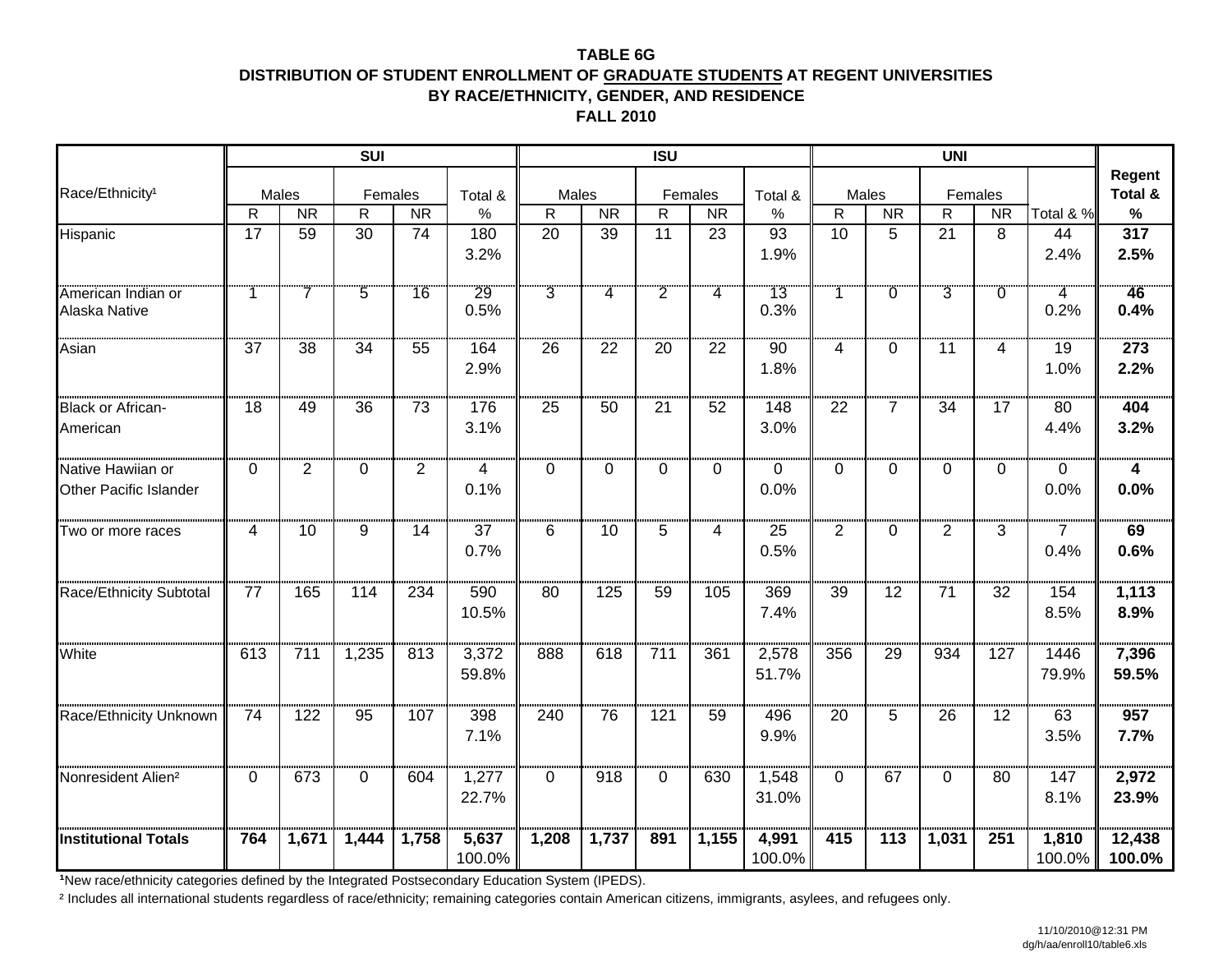#### **TABLE 6PDISTRIBUTION OF STUDENT ENROLLMENT OF PROFESSIONAL STUDENTS AT REGENT UNIVERSITIES BY RACE/ETHNICITY, GENDER, AND RESIDENCE**

**FALL 2010**

|                                                    |              |                | SUI            |                |                 |              |           | <b>ISU</b>     |                |                        |              |           | <b>UNI</b>   |           |           |                   |
|----------------------------------------------------|--------------|----------------|----------------|----------------|-----------------|--------------|-----------|----------------|----------------|------------------------|--------------|-----------|--------------|-----------|-----------|-------------------|
| Race/Ethnicity <sup>1</sup>                        |              | Males          | Females        |                | Total &         | Males        |           |                | Females        | Total &                |              | Males     |              | Females   |           | Regent<br>Total & |
|                                                    | $\mathsf{R}$ | <b>NR</b>      | $\mathsf{R}$   | <b>NR</b>      | $\%$            | R            | <b>NR</b> | $\mathsf{R}$   | <b>NR</b>      | $\%$                   | $\mathsf{R}$ | <b>NR</b> | $\mathsf{R}$ | <b>NR</b> | Total & % | $\%$              |
| Hispanic                                           | 20           | 43             | 17             | 31             | 111<br>2.8%     | $\mathbf{1}$ | $\Omega$  | $\overline{4}$ | 5              | $10$<br>1.7%           |              |           |              |           |           | 121<br>2.6%       |
| American Indian or<br>Alaska Native                | 1            | $\overline{7}$ | $\overline{3}$ | $\overline{2}$ | 13<br>0.3%      | 1            |           | -0             | $\overline{0}$ | T<br>0.2%              |              |           |              |           |           | $14$<br>0.3%      |
| Asian                                              | 78           | 38             | 74             | 44             | 234<br>5.8%     | 1            | 0         | $\Omega$       | 3              | $\overline{4}$<br>0.7% |              |           |              |           |           | 238<br>5.2%       |
| <b>Black or African-</b><br>American               | 14           | 32             | 10             | 40             | 96<br>2.4%      | $\Omega$     | $\Omega$  | $\mathbf{1}$   | 0              | $\mathbf{1}$<br>0.2%   |              |           |              |           |           | 97<br>2.1%        |
| Native Hawiian or<br><b>Other Pacific Islander</b> | $\Omega$     | $\mathbf 1$    | 3              | 0              | 4<br>0.1%       | $\Omega$     | $\Omega$  | $\Omega$       | 0              | $\mathbf 0$<br>0.0%    |              |           |              |           |           | 4<br>0.1%         |
| Two or more races                                  | 6            | $\overline{7}$ | 5              | $\overline{2}$ | 20<br>0.5%      | $\Omega$     | 1.        | $\mathbf 0$    | $\mathbf{1}$   | $\overline{2}$<br>0.3% |              |           |              |           |           | 22<br>0.5%        |
| Race/Ethnicity Subtotal                            | 119          | 128            | 112            | 119            | 478<br>11.9%    | 3            | 1.        | 5              | 9              | 18<br>3.1%             |              |           |              |           |           | 496<br>10.8%      |
| White                                              | 1,090        | 355            | 859            | 248            | 2,552<br>63.6%  | 78           | 63        | 162            | 187            | 490<br>83.5%           |              |           |              |           |           | 3,042<br>66.1%    |
| Race/Ethnicity Unknown                             | 386          | 51             | 248            | 32             | 717<br>17.9%    | 5            | 13        | 12             | 45             | 75<br>12.8%            |              |           |              |           |           | 792<br>17.2%      |
| Nonresident Alien <sup>2</sup>                     | $\mathbf{0}$ | 181            | 0              | 84             | 265<br>6.6%     | 0            | <br>2     | 0              | $\overline{2}$ | 4<br>0.7%              |              |           |              |           |           | 269<br>5.8%       |
| <b>Institutional Totals</b>                        | 1,595        | 715            | 1,219          | 483            | 4,012<br>100.0% | 86           | 79        | 179            | 243            | 587<br>100.0%          |              |           |              |           |           | 4,599<br>100.0%   |

**<sup>¹</sup>**New race/ethnicity categories defined by the Integrated Postsecondary Education System (IPEDS).

<sup>2</sup> Includes all international students regardless of race/ethnicity; remaining categories contain American citizens, immigrants, asylees, and refugees only.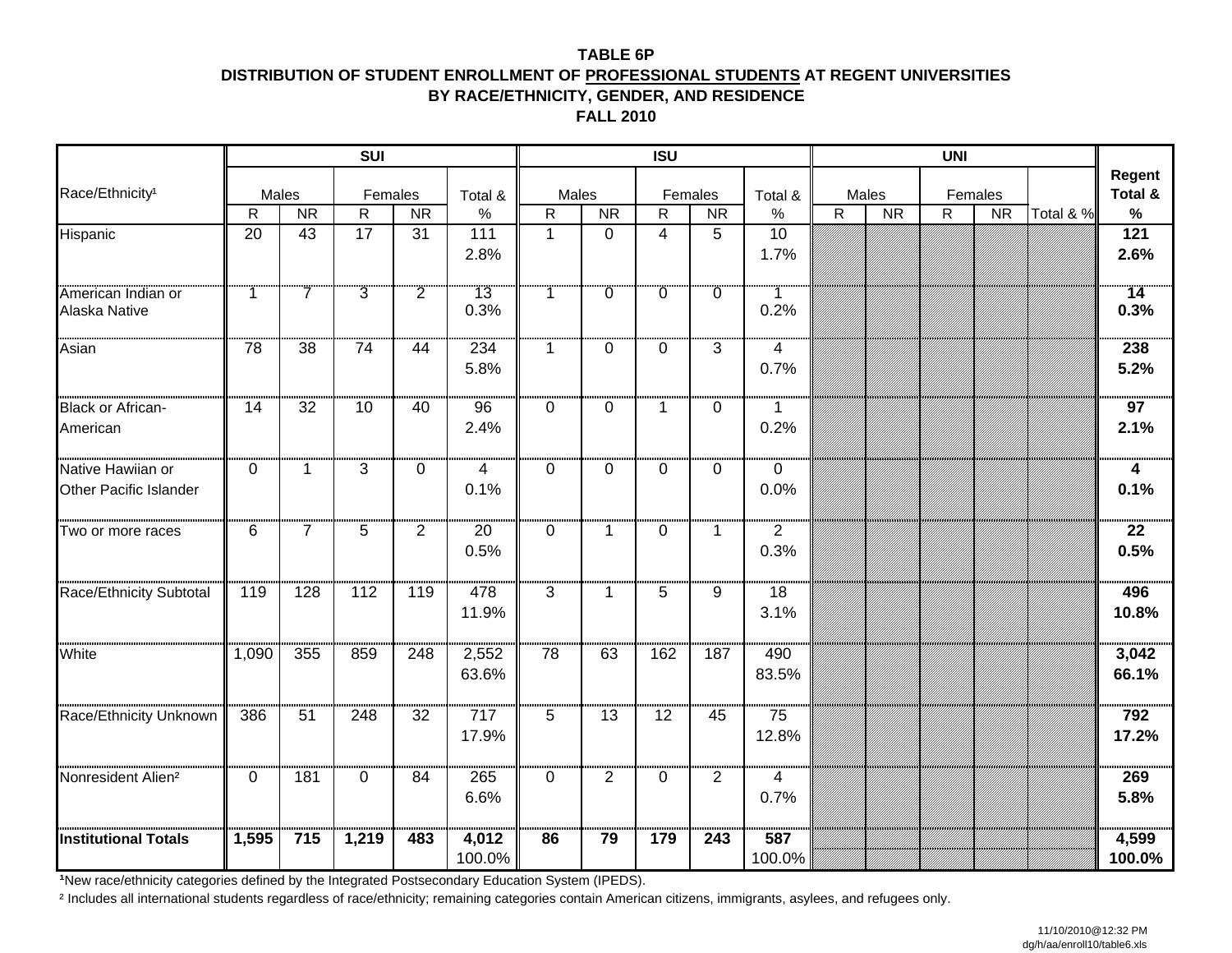#### **TABLE 6UDISTRIBUTION OF STUDENT ENROLLMENT OF UNDERGRADUATE STUDENTS AT REGENT UNIVERSITIES BY RACE/ETHNICITY, GENDER, AND RESIDENCE**

**FALL 2010**

|                                             |                 |           | <b>SUI</b> |           |                  |           |           | <b>ISU</b>  |             |                  |                 |           | <b>UNI</b> |                |                  |                   |
|---------------------------------------------|-----------------|-----------|------------|-----------|------------------|-----------|-----------|-------------|-------------|------------------|-----------------|-----------|------------|----------------|------------------|-------------------|
| Race/Ethnicity <sup>1</sup>                 |                 | Males     | Females    |           | Total &          | Males     |           |             | Females     | Total &          | Males           |           |            | Females        |                  | Regent<br>Total & |
|                                             | $\mathsf{R}$    | <b>NR</b> | R          | <b>NR</b> | $\%$             | ${\sf R}$ | <b>NR</b> | $\mathsf R$ | <b>NR</b>   | $\%$             | $\mathsf{R}$    | <b>NR</b> | ${\sf R}$  | <b>NR</b>      | Total & %        | $\%$              |
| Hispanic                                    | 188             | 173       | 242        | 205       | 808              | 236       | 144       | 197         | 152         | 729              | $\overline{72}$ | 22        | 113        | 25             | 232              | 1,769             |
|                                             |                 |           |            |           | 3.8%             |           |           |             |             | 3.2%             |                 |           |            |                | 2.0%             | 3.2%              |
| American Indian or<br>Alaska Native         | $\overline{20}$ | 17        | 25         | 16        | 78<br>0.4%       | 17        | ้11       | 13          | 10          | 51<br>0.2%       | $\overline{5}$  |           | 13         | $\overline{2}$ | 21<br>0.2%       | 150<br>0.3%       |
| Asian                                       | 239             | 111       | 259        | 107       | 716<br>3.4%      | 265       | 102       | 217         | 65          | 649<br>2.8%      | .<br>49         | 3         | 48         | 5.             | 105<br>0.9%      | 1,470<br>2.6%     |
| <b>Black or African-</b><br>American        | 115             | 129       | 158        | 110       | 512<br>2.4%      | 171       | 177       | 108         | 116         | 572<br>2.5%      | 103             | 50        | 114        | 36             | 303<br>2.7%      | 1,387<br>2.5%     |
| Native Hawiian or<br>Other Pacific Islander | 6               | 6         | 6          | 10        | 28<br>0.1%       | 3         | 6         | 3           | $\mathbf 1$ | 13<br>0.1%       | $\Omega$        | 0         | 3          | 1.             | 4<br>0.0%        | 45<br>0.1%        |
| Two or more races                           | 44              | 33        | 68         | 41        | 186<br>0.9%      | 76        | 30        | 66          | 42          | 214<br>0.9%      | 36              | $\Omega$  | 64         | 3              | 103<br>0.9%      | 503<br>0.9%       |
| Race/Ethnicity Subtotal                     | 612             | 469       | 758        | 489       | 2,328<br>11.0%   | 768       | 470       | 604         | 386         | 2,228<br>9.6%    | 265             | 76        | 355        | 72             | 768<br>6.7%      | 5,324<br>9.6%     |
| White                                       | 5,209           | 2,830     | 5,449      | 3,211     | 16,699<br>78.9%  | 7,871     | 2,315     | 6,231       | 1,876       | 18,293<br>79.2%  | 4,239           | 121       | 5,583      | 249            | 10,192<br>89.5%  | 45,184<br>81.2%   |
| Race/Ethnicity Unknown                      | 298             | 173       | 250        | 145       | 866<br>4.1%      | 359       | 128       | 251         | 70          | 808<br>3.5%      | 44              | 3         | 46         | 5              | 98<br>0.9%       | 1,772<br>3.2%     |
| Nonresident Alien <sup>2</sup>              | 0               | 587       | 2          | 694       | 1,283<br>6.1%    | 0         | 1,095     | $\Omega$    | 680         | 1,775<br>7.7%    | 0               | 198       | 0          | 135            | 333<br>2.9%      | 3,391<br>6.1%     |
| <b>Institutional Totals</b>                 | 6,119           | 4,059     | 6,459      | 4,539     | 21,176<br>100.0% | 8,998     | 4,008     | 7,086       | 3,012       | 23,104<br>100.0% | 4,548           | 398       | 5,984      | 461            | 11,391<br>100.0% | 55,671<br>100.0%  |

**<sup>¹</sup>**New race/ethnicity categories defined by the Integrated Postsecondary Education System (IPEDS).

<sup>2</sup> Includes all international students regardless of race/ethnicity; remaining categories contain American citizens, immigrants, asylees, and refugees only.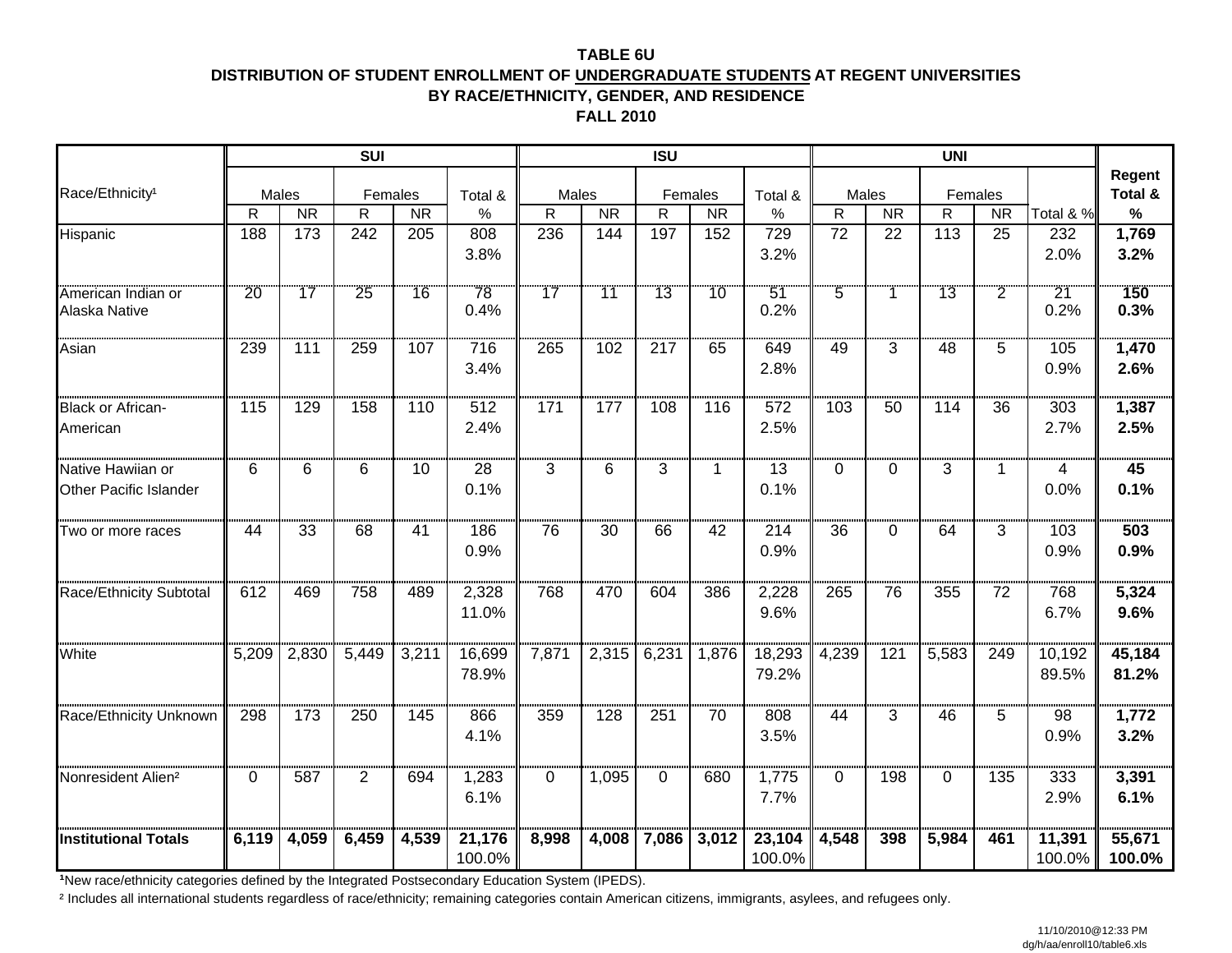## **TABLE 7a HEADCOUNT ENROLLMENT OF INTERNATIONAL STUDENTS BY CONTINENT, COLLEGE, AND EDUCATIONAL LEVEL REGENT TOTAL FALL 2010**

|                    |       | <b>TOTAL</b>   |       | <b>GRAND</b> |
|--------------------|-------|----------------|-------|--------------|
|                    | U     | P              | G     | <b>TOTAL</b> |
| <b>AFRICA</b>      | 66    | 10             | 108   | 184          |
| <b>ASIA</b>        | 3,054 | 200            | 2,429 | 5,683        |
| <b>AUSTRALIA</b>   | 13    | $\overline{1}$ | 6     | 20           |
| <b>CARIBBEAN</b>   | 6     | $\overline{0}$ | 12    | 18           |
| <b>EUROPE</b>      | 124   | 28             | 212   | 364          |
| <b>NO. AMERICA</b> | 70    | 20             | 58    | 148          |
| <b>SO. AMERICA</b> | 55    | 8              | 134   | 197          |
| U.S. TERR.         | 0     | 0              | 0     | 0            |
| <b>UNKNOWN</b>     | 3     | $\overline{2}$ | 13    | 18           |
| <b>TOTAL</b>       | 3,391 | 269            | 2,972 | 6,632        |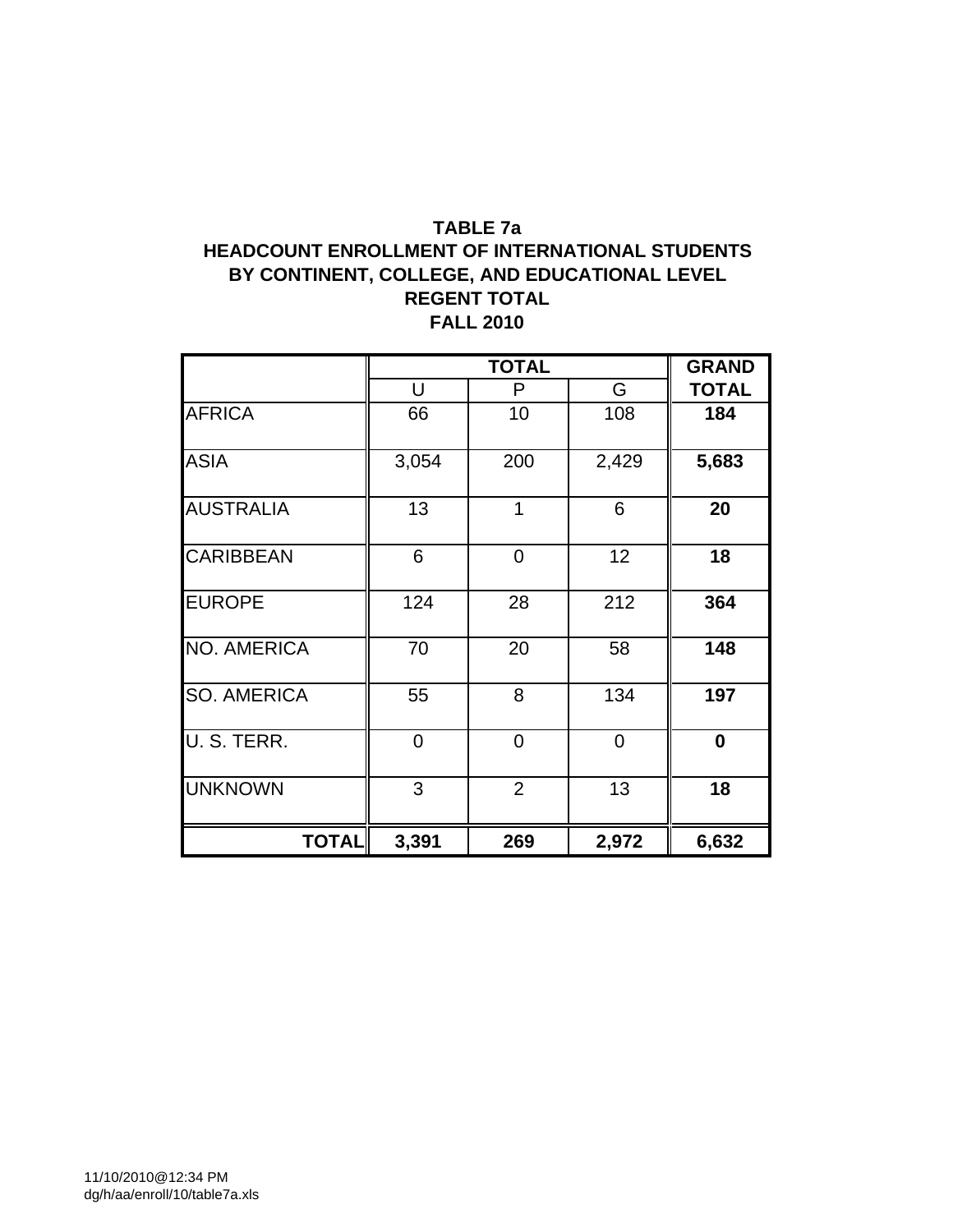#### **TABLE 7A-1HEAD COUNT ENROLLMENT OF INTERNATIONAL STUDENTS BY CONTINENT, COLLEGE, AND EDUCATIONAL LEVEL UNIVERSITY OF IOWAFALL 2010**

|                    |          | <b>BUS/MGMT</b> |              |          | <b>DENTAL</b>  |             |              | <b>ENGR</b> | <b>GRAD*</b> |             | LAW      |              |                | <b>L. ARTS</b> |          | <b>MEDICINE</b> |          | <b>NURSING</b> |          |          | <b>PHARMACY</b> |          |          | P. HLTH      |       | <b>TOTAL</b>   |          | <b>GRAND</b> |
|--------------------|----------|-----------------|--------------|----------|----------------|-------------|--------------|-------------|--------------|-------------|----------|--------------|----------------|----------------|----------|-----------------|----------|----------------|----------|----------|-----------------|----------|----------|--------------|-------|----------------|----------|--------------|
|                    |          | P               | G            |          | P              | G           |              | G           | G            |             | P        | G            |                | G              |          | P               | G        |                | G        |          | P               | G        |          | G            |       | P              | G        | <b>TOTAL</b> |
| <b>AFRICA</b>      | $\Omega$ |                 | $\Omega$     |          |                | $\Omega$    | 3            |             | 46           | $\Omega$    | 0        | $\Omega$     | 9              |                | 0        | 4               |          |                | $\Omega$ |          |                 | 0        |          | $\mathbf 0$  | 13    | 9              | 46       | 68           |
| <b>ASIA</b>        | 222      | 96              | $\Omega$     | 0        | $\overline{2}$ | $\mathbf 0$ | 75           | $\Omega$    | 993          | $\mathbf 0$ | 15       | $\mathbf 0$  | 877            | $\Omega$       |          | 80              |          | 6              | $\Omega$ | $\Omega$ | 5               | 0        | $\Omega$ | $\mathbf 0$  | 1,181 | 198            | 994      | 2,373        |
| <b>AUSTRALIA</b>   | $\Omega$ |                 | $\Omega$     |          | 0              | $\Omega$    |              | $\Omega$    | 6            | $\Omega$    | $\Omega$ | $\Omega$     | $\overline{2}$ |                | 0        | 0               | 0        | $\Omega$       | $\Omega$ | 0        | $\mathsf{C}$    | 0        | 0        | $\Omega$     | 3     |                | 6        | 10           |
| <b>CARIBBEAN</b>   | $\Omega$ | 0               | $\Omega$     | 0        | 0              | $\mathbf 0$ | 0            | $\Omega$    | 8            | $\Omega$    | $\Omega$ | 0            | 4              |                | 0        | $\Omega$        | 0        | $\Omega$       | $\Omega$ | 0        | $\Omega$        | 0        | 0        | 0            | 4     | 0              | 8        | 12           |
| <b>EUROPE</b>      | 6        | 17              | $\mathbf{0}$ | 0        |                | $\Omega$    | 4            | $\Omega$    | 130          | $\Omega$    | 3        | $\Omega$     | 39             |                | $\Omega$ | 6               | 0        | 0              | $\Omega$ | 0        |                 | 0        | 0        | 0            | 49    | 28             | 131      | 208          |
| <b>NO. AMERICA</b> |          | 6               | $\Omega$     | $\Omega$ | 0              | $\Omega$    |              | $\Omega$    | 19           | $\Omega$    | 0        | $\Omega$     | 18             | $\Omega$       | $\Omega$ | 13              | $\Omega$ |                | $\Omega$ | $\Omega$ | $\Omega$        | $\Omega$ | 0        | $\mathbf 0$  | 21    | 19             | 19       | 59           |
| <b>SO. AMERICA</b> | $\Omega$ | 4               | $\Omega$     | 0        | 0              | $\Omega$    | $\mathbf{0}$ | $\Omega$    | 61           | $\Omega$    | $\Omega$ | $\Omega$     | 9              |                | $\Omega$ | 4               | 0        | $\Omega$       | $\Omega$ | $\Omega$ | $\Omega$        | 0        | 0        | $\Omega$     | 9     | 8              | 61       | 78           |
| U. S. TERR.        | $\Omega$ | $\Omega$        | $\Omega$     |          | 0              | 0           | $\Omega$     | $\Omega$    | 0            | $\Omega$    | 0        | 0            | $\Omega$       |                | 0        | $\Omega$        | 0        | $\Omega$       | $\Omega$ | $\Omega$ | $\Omega$        | 0        |          | 0            | 0     | 0              | $\Omega$ | $\mathbf 0$  |
| <b>UNKNOWN</b>     |          | $\Omega$        | $\Omega$     | $\Omega$ | 0              | $\Omega$    | $\Omega$     | $\Omega$    | 12           | $\Omega$    | 0        | $\Omega$     | $\overline{2}$ |                | $\Omega$ | $\overline{2}$  | 0        | $\Omega$       | $\Omega$ | $\Omega$ | $\Omega$        | 0        | 0        | $\mathbf{0}$ | 3     | $\overline{2}$ | 12       | 17           |
| <b>TOTAL</b> 230   |          | 128             | 0            | $\bf{0}$ | 4              | 0           | 84           | 0           | 1,275        | $\bf{0}$    | 18       | $\mathbf{0}$ | 960            |                |          | 109             |          | 8              | $\bf{0}$ | 0        | 6               | $\bf{0}$ | 0        | $\bf{0}$     | 1,283 | 265            | 1,277    | 2,825        |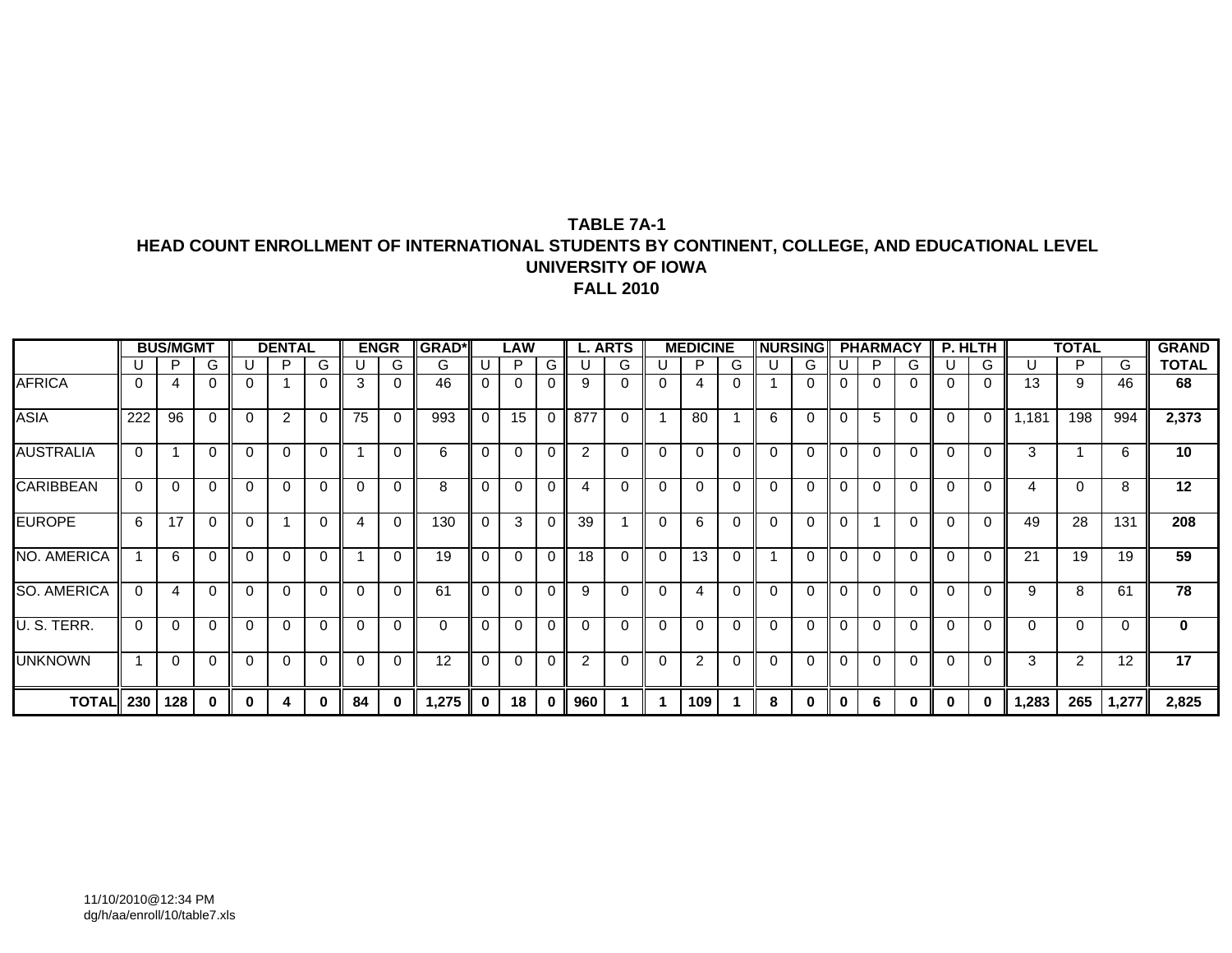### **TABLE 7a-2HEADCOUNT ENROLLMENT OF INTERNATIONAL STUDENTS BY CONTINENT, COLLEGE, AND EDUCATIONAL LEVEL IOWA STATE UNIVERSITYFALL 2010**

|                      |                | <b>AGRI</b> |     | <b>BUS</b> |     | <b>DSGN</b>    |     | <b>ENGR</b> | H SCI <sup>1</sup> |                       |     | <b>LAS</b> |   | <b>VM</b> |                |          | <b>INTR</b>    |          | <b>TOTAL</b> |          | <b>GRAND</b> |
|----------------------|----------------|-------------|-----|------------|-----|----------------|-----|-------------|--------------------|-----------------------|-----|------------|---|-----------|----------------|----------|----------------|----------|--------------|----------|--------------|
|                      |                | G           | U   | G          | U   | G              | U   | G           | U                  | G                     | U   | G          | U | P         | G              | U        | G              | U        | P            | G        | <b>TOTAL</b> |
| <b>AFRICA</b>        | $\overline{2}$ | 14          | 13  |            | 2   | $\overline{2}$ | 15  | 9           |                    | 4                     | 5   | 17         |   |           | 5              |          | 4              | 38       |              | 56       | 95           |
| <b>ASIA</b>          | 48             | 125         | 467 | 66         | 110 | 35             | 485 | 473         | 49                 | 88                    | 450 | 467        |   | 2         | 33             |          | 41             | 1,609    | 2            | 1,328    | 2,939        |
| <b>AUSTRALIA</b>     |                |             |     |            |     |                | 4   |             |                    |                       | 3   |            |   |           |                |          |                | 8        | $\Omega$     | $\Omega$ | 8            |
| <b>CARIBBEAN</b>     |                |             |     |            |     |                |     |             |                    |                       |     | 2          |   |           |                |          |                |          | $\Omega$     | 3        | 4            |
| <b>EUROPE</b>        |                | 8           | 10  |            | 3   |                | 22  | 14          | 5                  | $\overline{7}$        | 10  | 21         |   |           | $\overline{2}$ |          | 5              | 51       | $\Omega$     | 58       | 109          |
| NO. AMERICA          | 5              | 13          | 11  |            |     |                | 11  | 12          | 3                  | 2                     | 8   | 4          |   |           |                |          | 3              | 39       |              | 36       | 76           |
| <b>SO. AMERICA</b>   | $\mathcal{P}$  | 27          | 3   | 2          |     |                | 14  | 10          | 2                  | 2                     | 8   | 15         |   |           | 2              |          | $\overline{7}$ | 29       | $\Omega$     | 66       | 95           |
| U.S. TERR.           |                |             |     |            |     |                |     |             |                    |                       |     |            |   |           |                |          |                | $\Omega$ | $\Omega$     | $\Omega$ | $\mathbf 0$  |
| UNKNOWN <sup>2</sup> |                |             |     |            |     |                |     |             |                    |                       |     |            |   |           |                |          |                | 0        | $\Omega$     |          |              |
| <b>TOTAL</b>         | 58             | 187         | 505 | 71         | 117 | 39             | 551 | 518         | 60                 | 103<br>$\blacksquare$ | 484 | 527        |   | 4         | 43             | $\bf{0}$ | 60             | 1,775    | 4            | 1,548    | 3,327        |

'College of Human Science includes the former colleges of Education and Consumer and Family Sciences. ²Includes Fiji, Marshall Islands, and New Zealand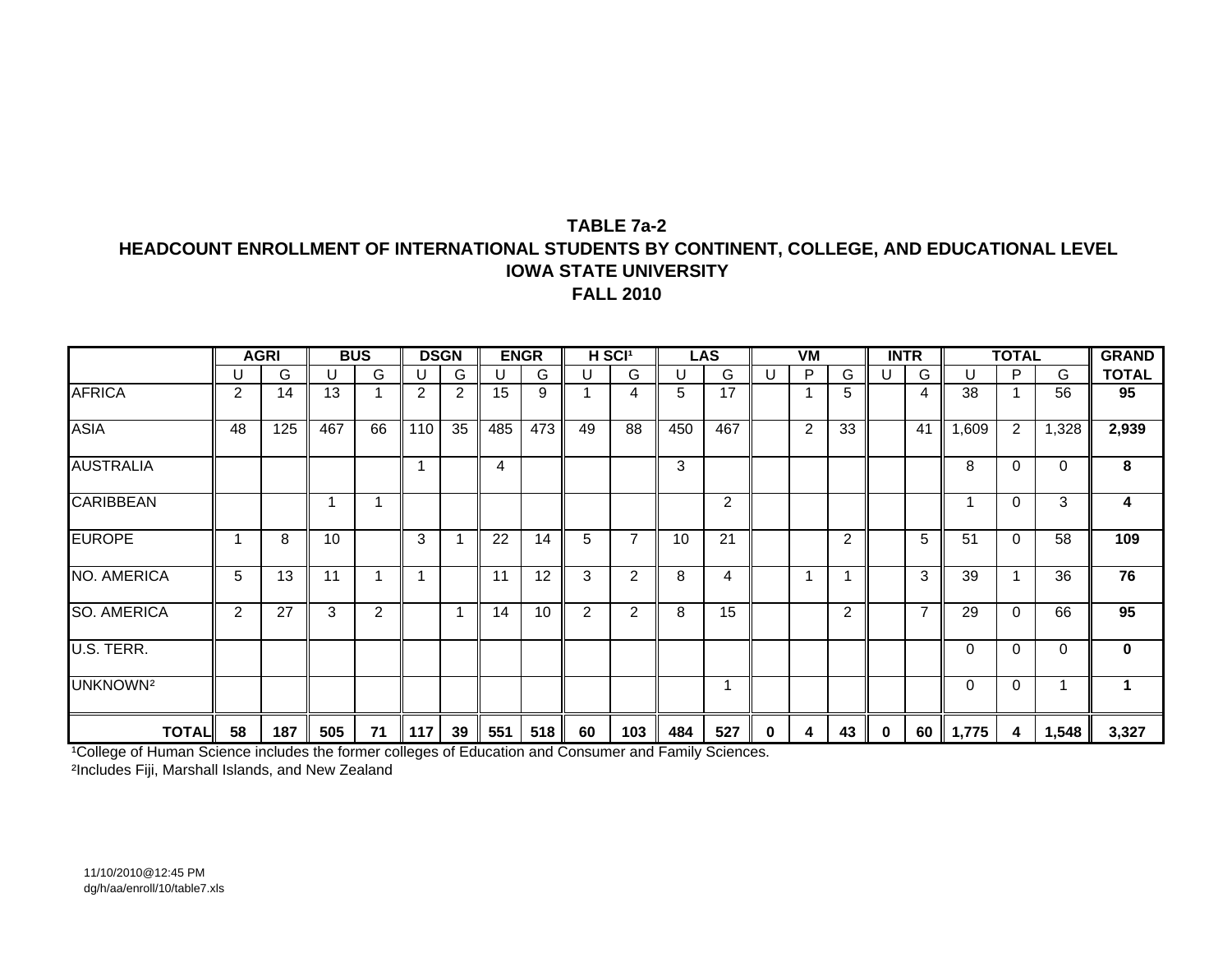#### **TABLE 7a-3HEADCOUNT ENROLLMENT OF INTERNATIONAL STUDENTS BY CONTINENT, COLLEGE, AND EDUCATIONAL LEVEL UNIVERSITY OF NORTHERN IOWA FALL 2010**

|                    |     | <b>BUSINESS</b> |                | <b>EDUCATION</b> |          | <b>HUM &amp; FAM</b> |          | <b>NAT. SCIENCE</b> |                | <b>SOCI</b> |             | <b>UNAFFIL.</b> |          | <b>TOTAL</b> | <b>GRAND</b> |
|--------------------|-----|-----------------|----------------|------------------|----------|----------------------|----------|---------------------|----------------|-------------|-------------|-----------------|----------|--------------|--------------|
|                    | U   | G               | U              | G                | U        | G                    | U        | G                   | $\cup$         | G           | U           | G               | U        | G            | <b>TOTAL</b> |
| <b>AFRICA</b>      | 6   | $\mathbf 0$     |                |                  | $\Omega$ | $\overline{2}$       | 4        |                     |                |             | 3           |                 | 15       | 6            | 21           |
| <b>ASIA</b>        | 120 | 18              | $\overline{2}$ | 19               | 6        | 10                   | 68       | 33                  | $\overline{7}$ | 8           | 61          | 19              | 264      | 107          | 371          |
| <b>AUSTRALIA</b>   | 0   | $\mathbf 0$     | 0              | 0                | 0        | $\Omega$             | $\Omega$ | 0                   |                | 0           |             | $\mathbf 0$     | 2        | 0            | $\mathbf{2}$ |
| <b>CARIBBEAN</b>   |     | $\mathbf 0$     | 0              |                  | 0        | $\Omega$             | $\Omega$ | $\mathbf 0$         | $\mathbf 0$    | 0           | $\mathbf 0$ | $\mathbf 0$     |          |              | $\mathbf{2}$ |
| <b>EUROPE</b>      |     | 3               |                | 2                | 3        | 14                   |          | $\overline{2}$      | 3              | 2           | 15          | $\mathbf 0$     | 24       | 23           | 47           |
| NO. AMERICA        | 3   |                 |                | 0                |          | 0                    |          | $\Omega$            |                |             | 3           |                 | 10       | 3            | 13           |
| <b>SO. AMERICA</b> |     | $\mathbf 0$     | 0              |                  | 4        | 5                    | 2        |                     |                | 0           | 9           | $\mathbf 0$     | 17       |              | 24           |
| U.S. TERR.         | 0   | $\mathbf 0$     | 0              | $\Omega$         | $\Omega$ | $\Omega$             | $\Omega$ | 0                   | $\Omega$       | 0           | $\Omega$    | $\mathbf 0$     | $\Omega$ |              | $\mathbf{0}$ |
| <b>UNKNOWN</b>     | 0   | $\mathbf 0$     | 0              | $\mathbf 0$      | 0        | 0                    | $\Omega$ | 0                   | $\Omega$       | 0           | $\mathbf 0$ | 0               | 0        | 0            | $\mathbf 0$  |
| <b>TOTAL</b>       | 132 | 22              | 5              | 24               | 14       | 31                   | 76       | 37                  | 14             | $12 \,$     | 92          | 21              | 333      | 147          | 480          |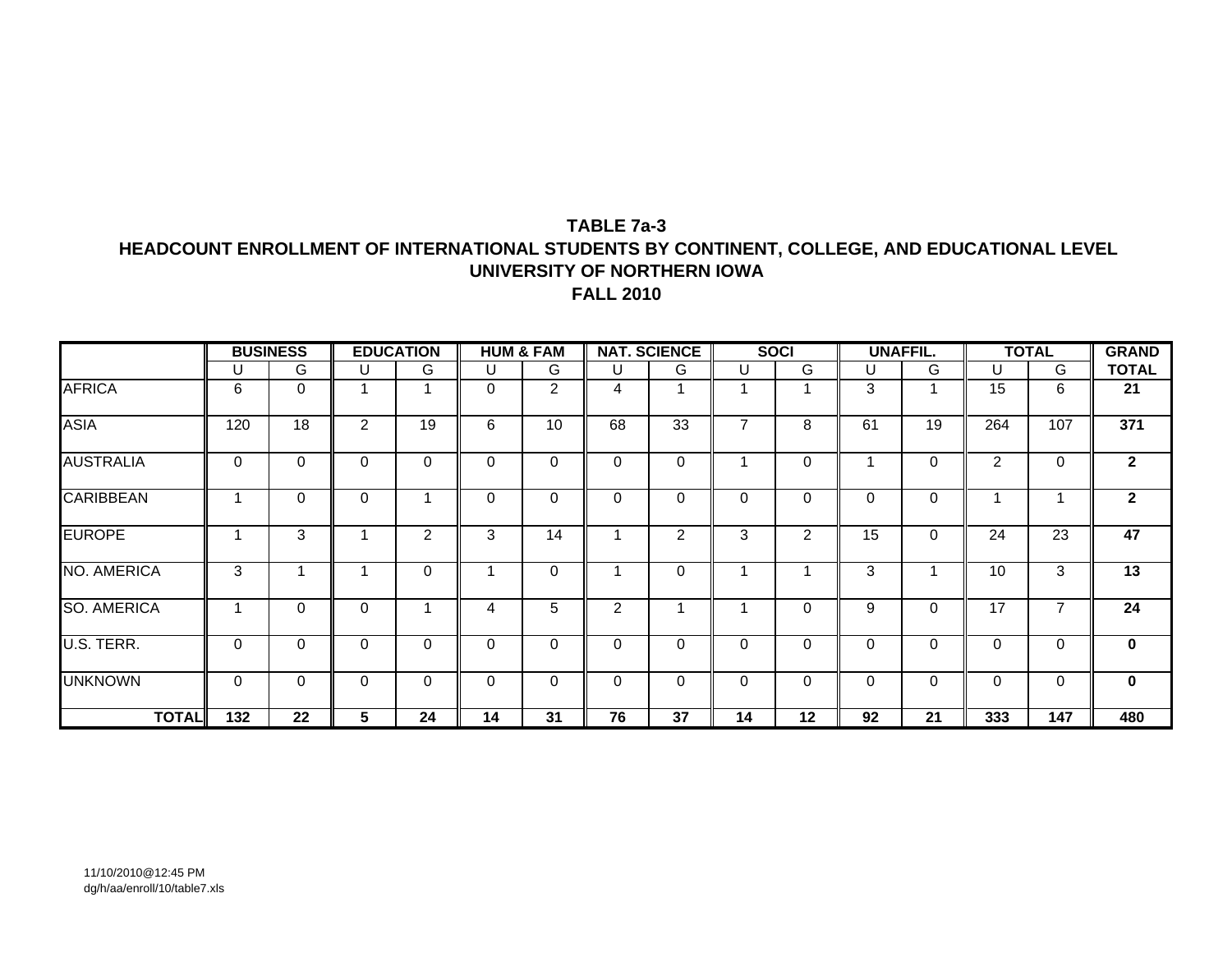# **TABLE 7bHEADCOUNT ENROLLMENT OF STUDY ABROAD STUDENTSAND STUDENTS IN U.S. PROGRAMS FALL 2007 to FALL 2010**

|       |            | <b>Number of Study Abroad Students</b> |            |              |                | Number of Students in U.S. Programs |            |              |
|-------|------------|----------------------------------------|------------|--------------|----------------|-------------------------------------|------------|--------------|
|       | <b>SUI</b> | <b>ISU</b>                             | <b>UNI</b> | <b>TOTAL</b> | <b>SUI</b>     | <b>ISU</b>                          | <b>UNI</b> | <b>TOTAL</b> |
| 2007  | 167        | 207                                    | 57         | 431          | 2              | 44                                  | 68         | 114          |
| 2008  | 148        | 244                                    | 38         | 430          | $\overline{0}$ | $\Omega$                            | 43         | 43           |
| 2009  | 158        | 216                                    | 34         | 408          | $\overline{0}$ | 41                                  | 78         | 119          |
| 2010  | 168        | 257                                    | 37         | 462          | $\Omega$       | 44                                  | 54         | 98           |
| Total | 641        | 924                                    | 166        | 1,731        | 2              | 129                                 | 243        | 374          |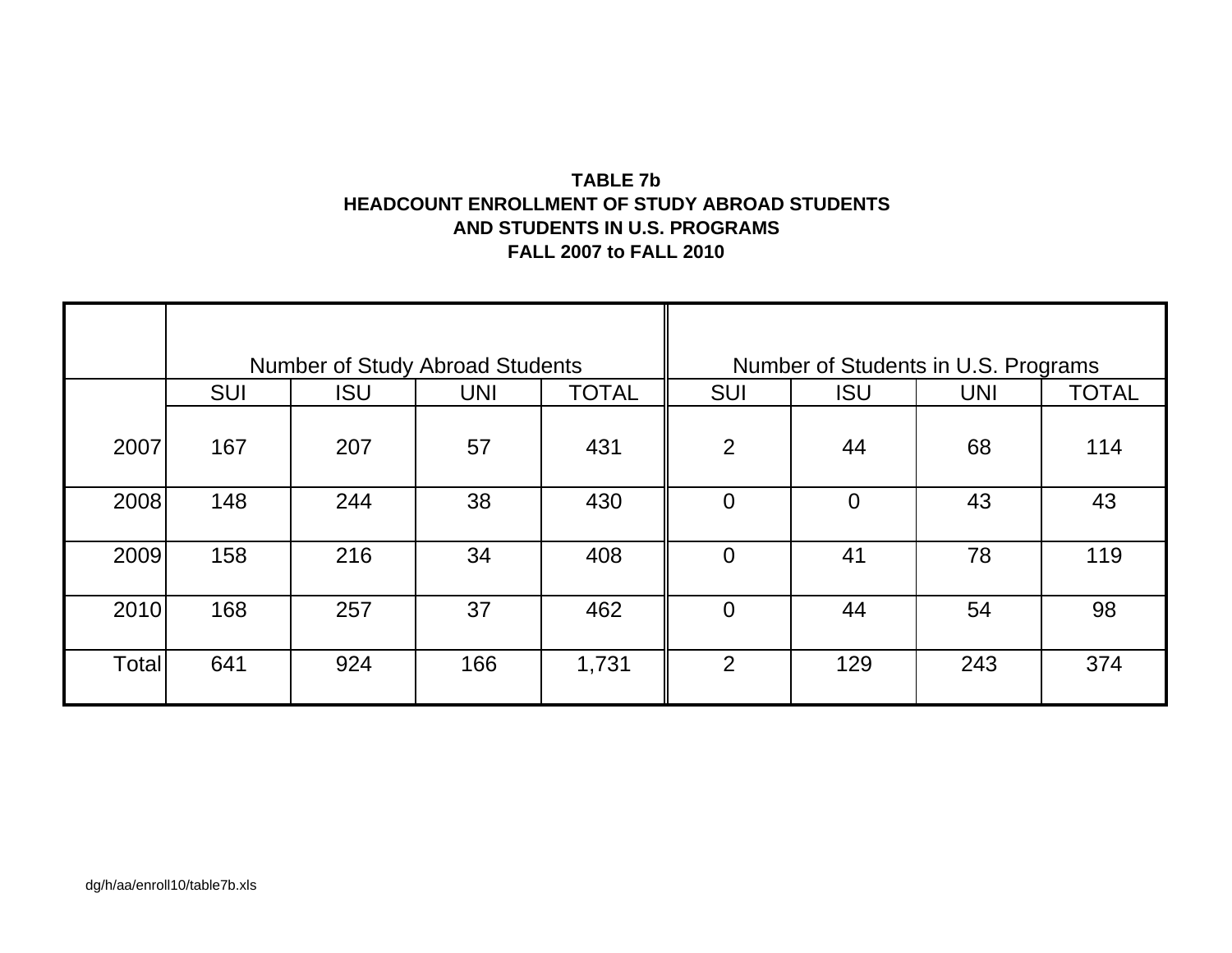## **TABLE 8aHEADCOUNT ENROLLMENT OF STUDENTS WITH DISABILITIES AT REGENT UNIVERISTIESFALL 2000 to FALL 2010**

| <b>YEAR</b> |     |            |     |         |            |            |                 | lisensory disabilitiesiimobility disabilitiesii health disabilities |     |            |     |              |     | <b>PSYCH. DISABILITIES</b> |            |        |     |            |            | <b>ILEARNING DISABILITIESI</b> |     | <b>GRAND TOTAL</b> |            |              |
|-------------|-----|------------|-----|---------|------------|------------|-----------------|---------------------------------------------------------------------|-----|------------|-----|--------------|-----|----------------------------|------------|--------|-----|------------|------------|--------------------------------|-----|--------------------|------------|--------------|
|             | SUI | <b>ISU</b> | UNI | Totalll | <b>SUI</b> | <b>ISU</b> | UNI             | Total                                                               | SUI | <b>ISU</b> | UNI | <b>Total</b> | SUI | <b>ISU</b>                 | <b>UNI</b> | Totall | SUI | <b>ISL</b> | <b>UNI</b> | Total                          | SUI | <b>ISU</b>         | <b>UNI</b> | <b>Total</b> |
|             |     |            |     |         |            |            |                 |                                                                     |     |            |     |              |     |                            |            |        |     |            |            |                                |     |                    |            |              |
| 2000        | 57  | 43         | 28  | 128     | 44         | 29         | 31              | 104                                                                 | 73  | 49         | 62  | 184          | 115 | 20                         | 30         | 165    | 481 | 226        | 71         | 778                            | 770 | 367                | 222        | 1,359        |
| 2001        | 64  | 55         | 27  | 146     | 34         | 65         | 23              | 122                                                                 | 75  | 71         | 59  | 205          | 113 | 38                         | 30         | 181    | 512 | 212        | 66         | 790                            | 798 | 441                | 205        | .444         |
| 2002        | 64  | 39         | 19  | 122     | 25         | 45         | 14              | 84                                                                  | 56  | 75         | 18  | 149          | 80  | 39                         | 11         | 130    | 555 | 265        | 60         | 880                            | 780 | 463                | 122        | 1,365        |
| 2003        | 73  | 51         | 26  | 150     | 37         | 63         | 15              | 115                                                                 | 78  | 98         | 23  | 199          | 67  | 68                         | 15         | 150    | 516 | 378        | 87         | 981                            | 77' | 658                | 166        | 1,595        |
| 2004        | 40  | 53         | 23  | 116     | 29         | 46         | 17              | 92                                                                  | 54  | 95         | 14  | 163          | 76  | 69                         | 17         | 162    | 326 | 464        | 85         | 875                            | 525 | 727                | 156        | 1,408        |
| 2005        | 39  | 44         | 31  | 114     | 34         | 39         | 10 <sup>°</sup> | 83                                                                  |     | 88         | 18  | 177          | 81  | 100                        | 16         | 197    | 290 | 507        | 73         | 870                            | 515 | 778                | 148        | 1,441        |
| 2006        | 41  | 31         | 29  | 101     | 43         | 28         | 22              | 93                                                                  | 58  | 54         | 18  | 130          | 113 | 87                         | 29         | 229    | 258 | 357        | 117        | 732                            | 513 | 557                | 215        | 1,285        |
| 2007        | 49  | 46         | 23  | 118     | 67         | 21         | 20              | 108                                                                 | 70  | 59         | 19  | 148          | 81  | 138                        | 37         | 256    | 320 | 347        | 111        | 778                            | 587 | 611                | 210        | 1.408        |
| 2008        | 54  | 49         | 29  | 132     | 61         | 14         | 22              | 97                                                                  | 76  | 57         | 31  | 164          | 106 | 160                        | 45         | 311    | 326 | 336        | 109        | 771                            | 623 | 616                | 236        | 1,475        |
| 2009        | 33  | 43         | 28  | 104     | 63         | 22         | 22              | 107                                                                 | 71  | 68         | 30  | 169          | 87  | 167                        | 58         | 312    | 307 | 346        | 114        | 767                            | 561 | 646                | 252        | 1,459        |
| 2010        | 40  | 49         | 24  | 113     | 74         | 26         | 25              | 125                                                                 | 78  | 62         | 29  | 169          | 105 | 156                        | 51         | 312    | 361 | 359        | 122        | 842                            | 658 | 652                | 251        | 1,561        |

Note: All disabilities enumerated in this table are self-identified; they may also be duplicated.

2007 Grand total for UNI does not include 25 students who requested and received temporary academic assistance during the year.

2009 ISU Grand total does not include pending folders or temporary health conditions at time of 10 day count.

ISU 2010 numbers do not include pending folders or temporary health conditions at time of 10 day count (numbers are not duplicated).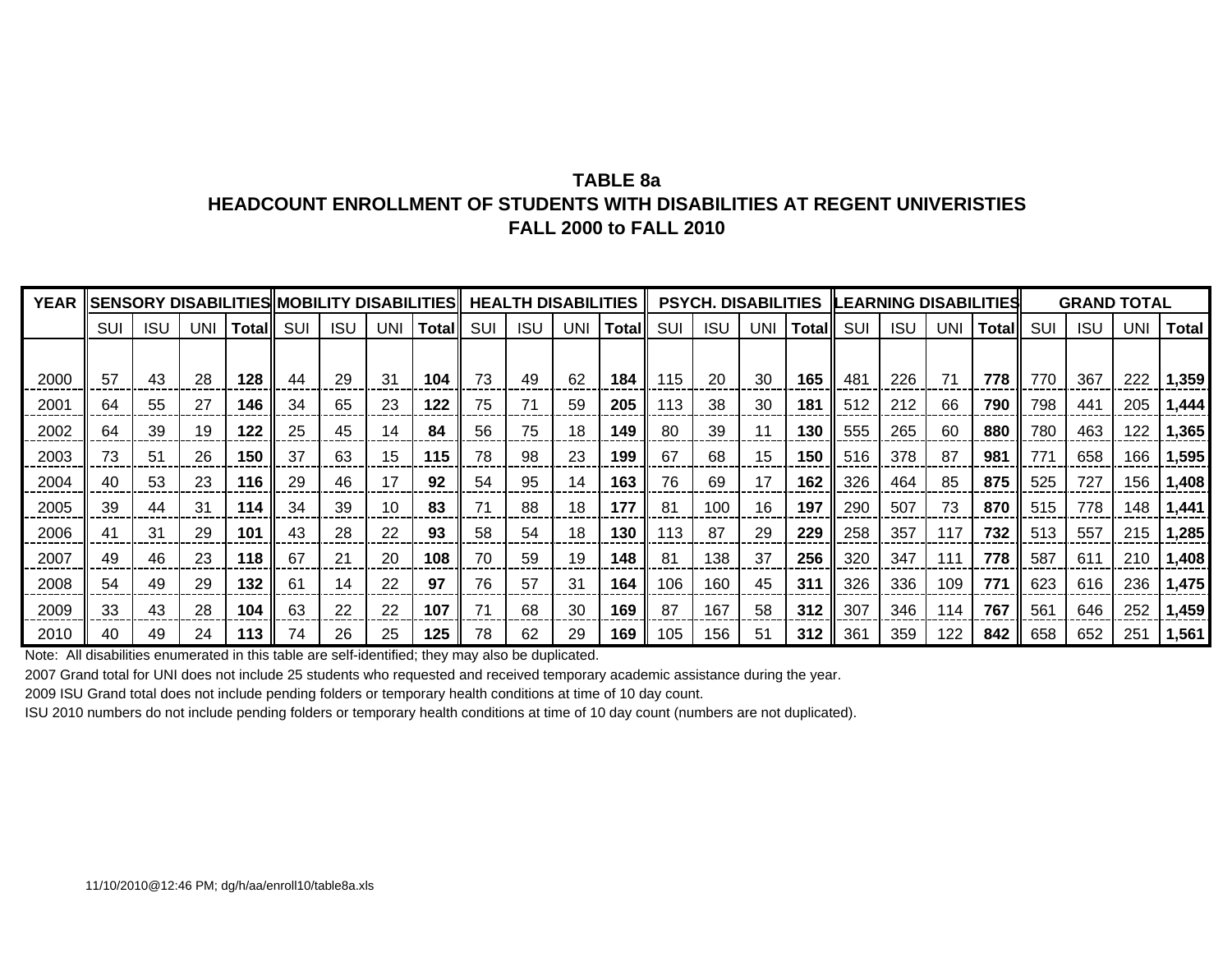#### **TABLE 8bSERVICES AND ACCOMMODATIONS FOR STUDENTS WITH DISABILITIES AT REGENT UNIVERSITIES(NUMBER OF STUDENTS SERVED) FALL 2006 to FALL 2010**

|                                                  |             |            | 2006       |       |       | 2007       |           |              |       |             | 2008       |          |       |            | 2009 |          |             | 2010       |                |                   |
|--------------------------------------------------|-------------|------------|------------|-------|-------|------------|-----------|--------------|-------|-------------|------------|----------|-------|------------|------|----------|-------------|------------|----------------|-------------------|
|                                                  | SUI         | <b>ISU</b> | <b>UNI</b> | Total | SUI   | <b>ISU</b> | <b>UN</b> | Total        | SUI   | <b>ISU</b>  | <b>UNI</b> | Total    | SUI   | <b>ISU</b> | UNI  | Total    | SUI         | <b>ISU</b> | <b>UNI</b>     | Total             |
|                                                  |             |            |            |       |       |            |           |              |       |             |            |          |       |            |      |          |             |            |                |                   |
| Readers for students (texts and tests)           | 90          | 50         | 19         | 159   | 29    | 21         | 22        | 72           | 71    | 106         | 26         | 203      | 76    | 108        | 27   | 21       | 56          | 104        | 34             | 194               |
| Books on tape<br>-----------                     | 112<br>---- | 59<br>---- | 41         | 212   | 76    | 190        | 43        | 309          | 85    | 194         | 55         | 334      | 137   | 138        | 52   | 327      | 423         | 238        | 66             | 727<br>------     |
| Braille texts and tests                          |             | 0          |            |       |       | $\Omega$   | 0         |              |       | $\mathbf 0$ |            | $\Omega$ |       |            | 0    | $\Omega$ | $\Omega$    |            | 0              | Δ                 |
| Note takers (including carbon-less paper)        | 166         | 122        | 80         | 368   | 113   | 396        | 155       | 664          | 257   | 352         | 110        | 719      | 240   | 220        | 120  | 580      | 211         | 163        | 174            | 548               |
| Scribes (exam situations)                        | 32          | 9          | 5          | 46    | 24    | 9          |           | 38           | 33    | 31          | 9          | 73       | 34    | 16         | 8    | 58       | 31          | 15         | 10             | 56                |
| Tape recorders for lectures                      | 66          | 61<br>---- | 27<br>---- | 154   | 32    | 25<br>---  | 37        | 94<br>ومسترد | 99    | 144         | 40         | 283      | 105   | 31         | 30   | 166      | 106<br>---- | 37<br>.    | 38             | 181<br>.          |
| Steno captioning/real-time captioning            | 3           | 6          |            | 9     | ີ     | 9          |           | 12           | 10    |             |            | 18       | 13    |            |      | 18       | 15          | з          | <sup>0</sup>   | 18                |
| Sign interpreters                                |             |            |            |       |       |            |           | 9            |       | 6           |            |          |       |            |      | 12       | 5           |            | 3              | $12 \overline{ }$ |
| Total                                            | 473         | 311        | 176        | 960   | 279   | 654        | 266       | 1.199        | 557   | 840         | 244        | 1.641    | 610   | 520        | 242  | 1.372    | 847         | 568        | 325            | 1,740             |
|                                                  |             |            |            |       |       |            |           |              |       |             |            |          |       |            |      |          |             |            |                |                   |
| Priority registration                            | 285         | 167        | 75         | 527   | 401   | 50         | 72        | 523          | 423   | 40          | 56         | 519      | 368   | 49         |      | 417      | 563         | 49         | 100            | 712               |
| Course substitution                              | 94          | 0<br>----  |            | 94    | 147   | $\Omega$   |           | 149          | 66    | $\Omega$    |            | 69       | 70    |            | 6    | 76       | 69          | $\Omega$   | 6              | 75<br>------      |
| Testing accommodations                           |             |            |            |       |       |            |           |              |       |             |            |          |       |            |      |          |             |            |                |                   |
| Special location                                 | 282         | 147        | 123        | 552   | 349   | 994        | 123       | 1466         | 366   | 1,147       | 135        | 1,648    | 337   | 235        | 138  | 710      | 320         | 209        | 140            | 669               |
| Extended time                                    | 375         | 365        | 143        | 883   | 363   | 1,168      | 148       | 1,679        | 383   | 1,235       | 166        | 1,784    | 344   | 283        | 172  | 799      | 319         | 215        | 175            | 709               |
| Alternative test formats                         |             | 31         | 2          | 34    | 2     | 158        | 23        | 183          |       | 116         |            | 116      |       | 43         |      | 44       | 63          | 35         | $\overline{2}$ | 100               |
| (e.g., oral, alternative mastery demonstrations) |             |            |            |       |       |            |           |              |       |             |            |          |       |            |      |          |             |            |                |                   |
| Word processors/typewriters                      | 61          |            | 37         | 98    | 49    |            | 35        | 84           | 78    | $\Omega$    | 31         | 109      | 63    |            | 26   | 89       | 52          | $\Omega$   | 29             | 81                |
| Other                                            | 103         | 67         |            | 170   | 94    |            | 16        | 110          |       |             |            |          | 89    |            |      | 89       | 86          |            | 50             | 136               |
| Other accommodations'                            | 272         | 262        | 78         | 612   | 138   |            | 55        | 193          | 150   |             | 64         | 214      | 98    |            | 55   | 153      | 110         | $\Omega$   | 98             | 208               |
| Tota                                             | 1,473       | 1,039      | 458        | 2,970 | 1,543 | 2,370      | 474       | 4,387        | 1,468 | 2,538       | 455        | 4,461    | 1,369 | 610        | 398  | 2,377    | 1,582       | 508        | 600            | 2,690             |
|                                                  |             |            |            |       |       |            |           |              |       |             |            |          |       |            |      |          |             |            |                |                   |
| <b>Grand Total</b>                               | 1.946       | 1.350      | 634        | 3.930 | 1.822 | 3.024      | 740       | 5,586        | 2,025 | 3.378       | 699        | 6.102    | 1.979 | 1.130      | 640  | 3.749    | 2.429       | 1.076      | 925            | 4.430             |

\*Other accommodations

SUI: All assignments in writing; alternatives or accommodations for class presentations and group work; allow student to volunteer responses; attendance may be impacted if condition exacerbates, please consider when grading; do not penalize spelling or grammar or in class writing assignments; e-mail/written communication when possible; fine motor control affected by CP; may need accommodations depending on nature of class assignment; would like the option, with professor's permission, to use noise cancelling headphones if the classroom is too noisy; may need to get up and move around or take breaks during class; multiple choice exams are more difficult and may not accurately reflect knowledge; please consider assigning alternative additional non-multiple choice assignments/exams; overheads should have background white and black lettering when possible; use of laptop (word processor) to take notes.

ISU: Amplification devices, 40+ movable wheelchair desks in addition to accessible classrooms, special housing arrangements, parking permits, students to make up missed assignments, software, textbooks on reserve in the library, oral assignments, moving of classes into closer proximity (35), extended deadline, makeup missed exams, shower bench, SSDR Office information: In AY 2009-10, the office administered 1,586 special accommodation exams for ISU faculty/professors. Of the 1,586 exams, there were 337 exams that used a reader and 33 exams that used a scribe. SDR Office Summary: SDR proctored 1,586 exams for professors, 976 with low distraction room, 610 with private proctor, 337 with a reader, and 33 with a scribe. Textbooks converted: In FY 2009-10, 646 textbooks were converted into alternative format.

UNI: Large print on exams (9); No Scantrons (13); Reschedule exam due to medical reasons (12); Use of calculator (6); Ear plugs (1); Electronic exams (2); Scratch paper available during exams (1); spell check/no points deducted for spelling errors (5); Exams on rose colored paper (1); Extended time on assignments when not listed on syllabus (14); May leave class abruptly (7); Appropriate table (6); Alternative to in-class discussion (3); FM Wireless (4); Handouts/syllabi in electronic format (3); Closed captioning on video (4); Verbal description of videos (1); Leniency in regard to punctuality (3); Extended absences (17); Use of food/meds in the classroom (1); Instructor availability for questions (1); Use of instructor textbook in class (1); Large print handouts (7); Preferential seating (26).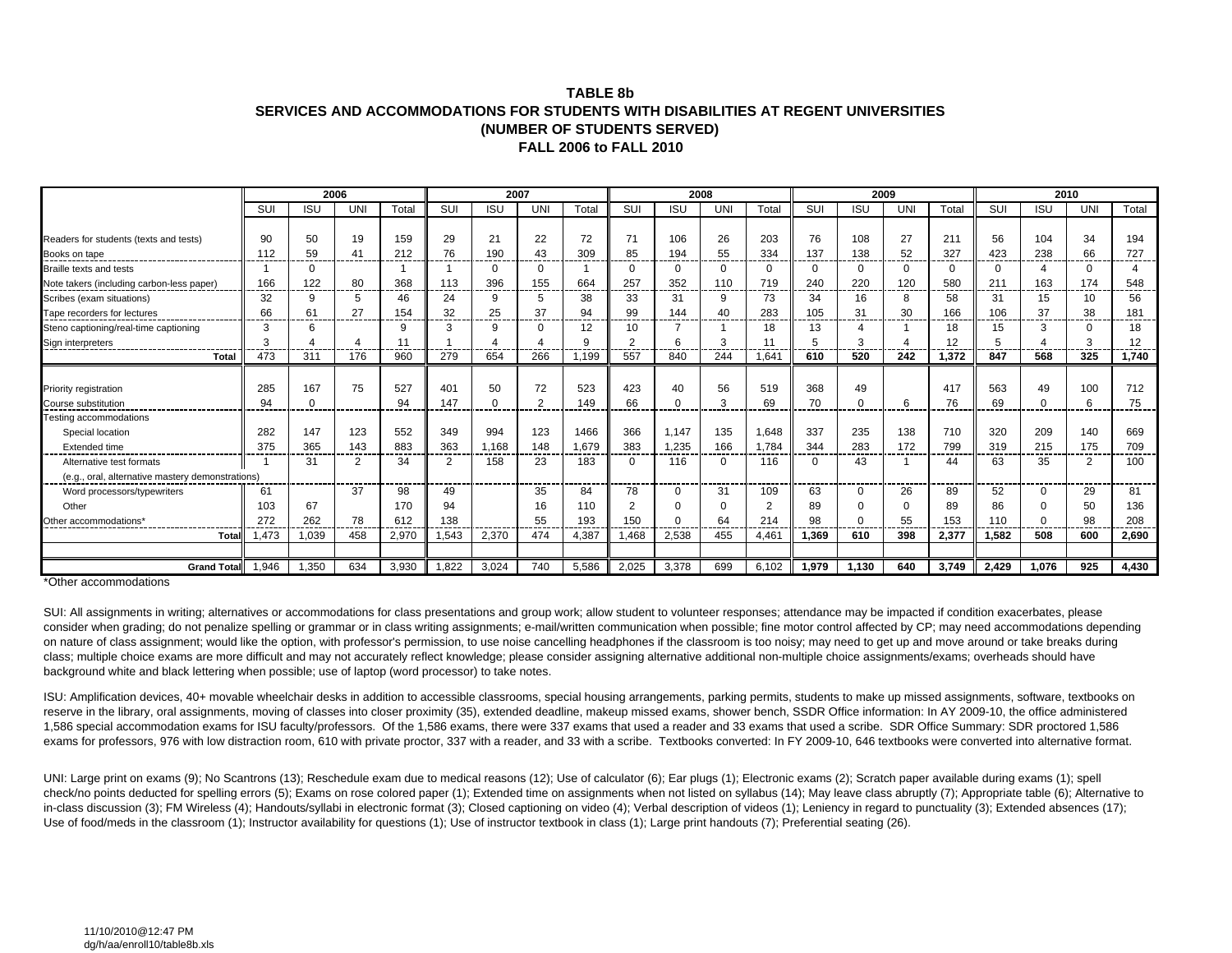#### **TABLE 9 NEW UNDERGRADUATE TRANSFER STUDENTS AT REGENT UNIVERSITIES BY CATEGORY OF TRANSFER COLLEGE FALL 1999 to FALL 2010**

|                                    |                       | <b>IOWA INDEPENDENT</b><br><b>TWO-YEAR</b> |                | <b>IOWA PUBLIC</b><br><b>TWO-YEAR</b> |            | <b>IOWA INDEPENDENT</b><br><b>FOUR-YEAR</b> |              | <b>IOWA PUBLIC</b><br><b>FOUR-YEAR</b> |                | <b>COLLEGES</b><br><b>OUTSIDE IOWA</b> | <b>TOTAL</b>   |
|------------------------------------|-----------------------|--------------------------------------------|----------------|---------------------------------------|------------|---------------------------------------------|--------------|----------------------------------------|----------------|----------------------------------------|----------------|
|                                    | #                     | $\%$                                       | #              | $\%$                                  | #          | $\%$                                        | #            | $\%$                                   | #              | $\%$                                   | #              |
| <b>SUI</b>                         |                       |                                            |                |                                       |            |                                             |              |                                        |                |                                        |                |
| <b>FALL</b><br>2010                | 4                     | 0.3%                                       | 628            | 54.0%                                 | 62         | 5.3%                                        | 91           | 7.8%                                   | 379            | 32.6%                                  | 1,164          |
| 2009<br><b>FALL</b>                | 2                     | 0.2%                                       | 656            | 57.5%                                 | 75         | 6.6%                                        | 80           | 7.0%                                   | 328            | 28.7%                                  | 1,141          |
| <b>FALL</b><br>2008                | 6                     | 0.6%                                       | 611            | 58.3%                                 | 72         | 6.9%                                        | 66           | 6.3%                                   | 293            | 28.0%                                  | 1,048          |
| <b>FALL</b><br>2007                | 10                    | 0.7%                                       | 659            | 43.0%                                 | 99         | 6.5%                                        | 69           | 4.5%                                   | 696            | 45.4%                                  | 1,533          |
| <b>FALL</b><br>2006                | 3                     | 0.2%                                       | 704            | 47.6%                                 | 108        | 7.3%                                        | 105          | 7.1%                                   | 559            | 37.8%                                  | 1,479          |
| 2005<br><b>FALL</b>                | 5                     | 0.3%                                       | 767            | 49.1%                                 | 123        | 7.9%                                        | 98           | 6.3%                                   | 569            | 36.4%                                  | 1,562          |
| 2004<br><b>FALL</b>                | 3                     | 0.2%                                       | 671            | 47.1%                                 | 90         | 6.3%                                        | 118          | 8.3%                                   | 543            | 38.1%                                  | 1,425          |
| <b>FALL</b><br>2003                | 2                     | 0.1%                                       | 656            | 46.2%                                 | 91         | 6.4%                                        | 108          | 7.6%                                   | 563            | 39.6%                                  | 1,420          |
| <b>FALL</b><br>2002                | 8                     | 0.5%                                       | 665            | 45.4%                                 | 99         | 6.8%                                        | 108          | 7.4%                                   | 586            | 40.0%                                  | 1,466          |
| 2001<br><b>FALL</b>                | 4                     | 0.3%                                       | 604            | 38.3%                                 | 104        | 6.6%                                        | 117          | 7.4%                                   | 750            | 47.5%                                  | 1,579          |
| <b>FALL</b><br>2000                | 3                     | 0.2%                                       | 617            | 39.8%                                 | 106        | 6.8%                                        | 121          | 7.8%                                   | 702            | 45.3%                                  | 1,549          |
| <b>FALL</b><br>1999                | 6                     | 0.4%                                       | 609            | 41.0%                                 | 123        | 8.3%                                        | 119          | 8.0%                                   | 630            | 42.4%                                  | 1,487          |
| <b>ISU</b>                         |                       |                                            |                |                                       |            |                                             |              |                                        |                |                                        |                |
| <b>FALL</b><br>2010                | 1                     | 0.1%                                       | 1,001          | 59.8%                                 | 128        | 7.7%                                        | 98           | 5.9%                                   | 445            | 26.6%                                  | 1,673          |
| <b>FALL</b><br>2009                | 1                     | 0.1%                                       | 982            | 60.5%                                 | 131        | 8.1%                                        | 95           | 5.9%                                   | 413            | 25.5%                                  | 1,622          |
| <b>FALL</b><br>2008<br>2007        | 2                     | 0.1%                                       | 945            | 61.5%                                 | 115        | 7.5%                                        | 92           | 6.0%                                   | 383            | 24.9%                                  | 1,537          |
| <b>FALL</b><br>2006<br><b>FALL</b> | $\overline{5}$<br>6   | 0.3%<br>0.4%                               | 948<br>869     | 62.1%<br>59.5%                        | 114<br>130 | 7.5%<br>8.9%                                | $80\,$<br>88 | 5.2%<br>6.0%                           | 380<br>368     | 24.9%<br>25.2%                         | 1,527<br>1,461 |
| <b>FALL</b><br>2005                | 5                     | 0.4%                                       | 835            | 60.2%                                 | 106        | 7.6%                                        | 90           | 6.5%                                   | 352            | 25.4%                                  | 1,388          |
| <b>FALL</b><br>2004                | 9                     | 0.6%                                       | 848            | 59.3%                                 | 109        | 7.6%                                        | 97           | 6.8%                                   | 366            | 25.6%                                  | 1,429          |
| <b>FALL</b><br>2003                | 6                     | 0.4%                                       | 883            | 61.1%                                 | 88         | 6.1%                                        | 108          | 7.5%                                   | 359            | 24.9%                                  | 1,444          |
| 2002<br><b>FALL</b>                | 14                    | 0.9%                                       | 906            | 56.3%                                 | 123        | 7.6%                                        | 94           | 5.8%                                   | 472            | 29.3%                                  | 1,609          |
| 2001<br><b>FALL</b>                | 13                    | 0.8%                                       | 930            | 53.9%                                 | 150        | 8.7%                                        | 118          | 6.8%                                   | 513            | 29.8%                                  | 1,724          |
| <b>FALL</b><br>2000                | 23                    | 1.3%                                       | 922            | 52.6%                                 | 158        | 9.0%                                        | 119          | 6.8%                                   | 531            | 30.3%                                  | 1,753          |
| <b>FALL</b><br>1999                | 23                    | 1.3%                                       | 902            | 52.3%                                 | 145        | 8.4%                                        | 131          | 7.6%                                   | 523            | 30.3%                                  | 1,724          |
| <b>UNI</b>                         |                       |                                            |                |                                       |            |                                             |              |                                        |                |                                        |                |
| <b>FALL</b><br>2010                | 0                     | 0.0%                                       | 829            | 72.8%                                 | 93         | 8.2%                                        | 84           | 7.4%                                   | 132            | 11.6%                                  | 1,138          |
| <b>FALL</b><br>2009                | 0                     | 0.0%                                       | 762            | 70.0%                                 | 108        | 9.9%                                        | 79           | 7.3%                                   | 139            | 12.8%                                  | 1,088          |
| <b>FALL</b><br>2008                | $\overline{8}$        | 0.8%                                       | 757            | 72.0%                                 | 102        | 9.7%                                        | 69           | 6.6%                                   | 116            | 11.0%                                  | 1,052          |
| <b>FALL</b><br>2007                | $\overline{7}$        | 0.6%                                       | 789            | 73.3%                                 | 87         | 8.1%                                        | 78           | 7.2%                                   | 116            | 10.8%                                  | 1,077          |
| <b>FALL</b><br>2006                | 3                     | 0.3%                                       | 798            | 71.4%                                 | 114        | 10.2%                                       | 83           | 7.4%                                   | 119            | 10.7%                                  | 1,117          |
| 2005<br><b>FALL</b>                | 12                    | 1.0%                                       | 835            | 69.5%                                 | 132        | 11.0%                                       | 76           | 6.3%                                   | 146            | 12.2%                                  | 1,201          |
| 2004<br><b>FALL</b>                | 12                    | 1.1%                                       | 757            | 70.1%                                 | 87         | 8.1%                                        | 80           | 7.4%                                   | 144            | 13.3%                                  | 1,080          |
| <b>FALL</b><br>2003                | 18                    | 1.6%                                       | 786            | 71.6%                                 | 79         | 7.2%                                        | 83           | 7.6%                                   | 131            | 11.9%                                  | 1,097          |
| <b>FALL</b><br>2002                | 26                    | 2.3%                                       | 773            | 69.1%                                 | 99         | 8.8%                                        | 71           | 6.3%                                   | 150            | 13.4%                                  | 1,119          |
| <b>FALL</b><br>2001                | 14                    | 1.1%                                       | 838            | 68.6%                                 | 103        | 8.4%                                        | 81           | 6.6%                                   | 185            | 15.2%                                  | 1,221          |
| <b>FALL</b><br>2000                | $\overline{22}$       | 1.9%                                       | 805            | 69.0%                                 | 117        | 10.0%                                       | 86           | 7.4%                                   | 137            | 11.7%                                  | 1,167          |
| FALL<br>1999                       | 16                    | 1.4%                                       | 774            | 69.5%                                 | 102        | $9.2\%$                                     | 94           | $8.4\%$                                | 128            | 11.5%                                  | 1,114          |
| <b>TOTAL</b>                       |                       |                                            |                |                                       |            |                                             |              |                                        |                |                                        |                |
| <b>FALL</b><br>2010                | 5                     | 0.1%                                       | 2,458          | 61.8%                                 | 283        | 7.1%                                        | 273          | 6.9%                                   | 956            | 24.1%                                  | 3,975          |
| <b>FALL</b><br>2009                | 3                     | 0.1%                                       | 2,400          | 62.3%                                 | 314        | 8.2%                                        | 254          | 6.6%                                   | 880            | 22.9%                                  | 3,851          |
| <b>FALL</b><br>2008                | 16                    | 0.4%                                       | 2,313          | 63.6%                                 | 289        | 7.9%                                        | 227          | 6.2%                                   | 792            | 21.8%                                  | 3,637          |
| <b>FALL</b><br>2007                | 22                    | 0.5%                                       | 2,396          | 57.9%                                 | 300        | 7.3%                                        | 227          | 5.5%                                   | 1,192          | 28.8%                                  | 4,137          |
| 2006<br><b>FALL</b><br>2005        | 12                    | 0.3%                                       | 2,371          | 58.4%                                 | 352        | 8.7%                                        | 276          | 6.8%                                   | 1,046          | 25.8%<br>25.7%                         | 4,057          |
| <b>FALL</b><br>2004<br><b>FALL</b> | 22<br>$\overline{24}$ | 0.5%<br>0.6%                               | 2,437<br>2,276 | 58.7%<br>57.9%                        | 361<br>286 | 8.7%<br>7.3%                                | 264<br>295   | 6.4%<br>7.5%                           | 1,067<br>1,053 | 26.8%                                  | 4,151<br>3,934 |
| <b>FALL</b><br>2003                | 26                    | 0.7%                                       | 2,325          | 58.7%                                 | 258        | 6.5%                                        | 299          | 7.5%                                   | 1,053          | 26.6%                                  | 3,961          |
| <b>FALL</b><br>2002                | 48                    | 1.1%                                       | 2,344          | 55.9%                                 | 321        | 7.7%                                        | 273          | 6.5%                                   | 1,208          | 28.8%                                  | 4,194          |
| <b>FALL</b><br>2001                | 31                    | 0.7%                                       | 2,372          | 52.4%                                 | 357        | 7.9%                                        | 316          | 7.0%                                   | 1,448          | 32.0%                                  | 4,524          |
| <b>FALL</b><br>2000                | 48                    | 1.1%                                       | 2,344          | 52.5%                                 | 381        | 8.5%                                        | 326          | 7.3%                                   | 1,370          | 30.7%                                  | 4,469          |
| <b>FALL</b><br>1999                | 45                    | 1.0%                                       | 2,285          | 52.8%                                 | 370        | 8.6%                                        | 344          | 8.0%                                   | 1,281          | 29.6%                                  | 4,325          |
|                                    |                       |                                            |                |                                       |            |                                             |              |                                        |                |                                        |                |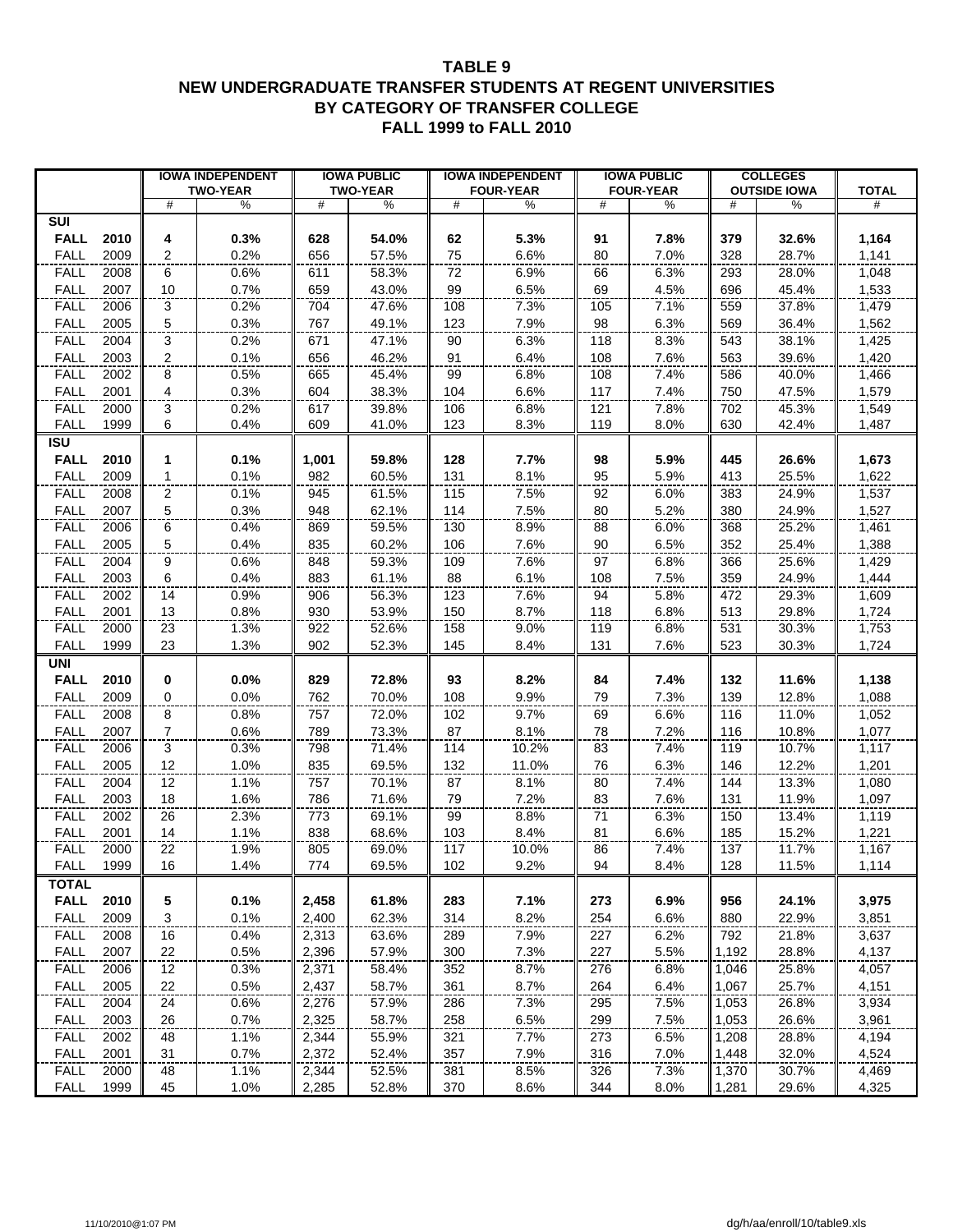## **TABLE 10HEADCOUNT ENROLLMENT AT REENT UNIVERSITIES BY CLASS LEVEL, GENDER, AND AGE FALL 2009 to FALL 2010**

|                                               |       |                                               |                   |       |            | 2009          |      |                |             |                                                                                 |      |                                 |                   |      |                  | 2010        |      |                         |       |                |
|-----------------------------------------------|-------|-----------------------------------------------|-------------------|-------|------------|---------------|------|----------------|-------------|---------------------------------------------------------------------------------|------|---------------------------------|-------------------|------|------------------|-------------|------|-------------------------|-------|----------------|
|                                               |       | SUI                                           |                   |       | <b>ISU</b> |               |      | <b>UNI</b>     |             | <b>Grand</b>                                                                    |      | <b>SUI</b>                      |                   |      | $\overline{ISU}$ |             |      | UNI                     |       | Grand          |
|                                               | м     | W                                             | Total             | M     | W          | Total         | M    | $\overline{W}$ | Total       | <b>Total</b>                                                                    | M    | W                               | Total             | M    | W                | Total       | M    | $\overline{\mathsf{W}}$ | Total | <b>Total</b>   |
| Undergrad. Students<br>Age 25 and Over        | 554   | 425                                           | 979               | 967   | 507        | 1,474         | 556  | 518            | 1,074       | 3,527                                                                           | 567  | 386                             | 953               | 986  | 535              | 1,521       | 574  | 463                     | 1,037 | 3,511          |
| <b>Jndergrad. Students</b><br>Age 30 and Over | 350   | 550                                           | 900               | 333   | 257        | 590           | 220  | 283            | 503         | 1,993                                                                           | 383  | 553                             | 936               | 351  | 246              | 597         | 224  | 248                     | 472   | 2,005          |
| <b>Undergrad. Students</b><br><b>Mean Age</b> | 21.1  | 21.1                                          | 21.1              | 21.0  | 20.7       | 20.9          | 21.7 | 21.1           | 21.2        |                                                                                 | 21.1 | 21.1                            | 21.1              | 21.0 | 20.6             | 20.9        | 21.6 | 21.0                    | 21.2  |                |
| <b>Graduate Students</b><br>Age 25 and Over   | 913   |                                               | 1,186 2,099 1,972 |       | 1,414      | 3,386         | 439  | 826            | 1,265       | 6,750                                                                           | 921  |                                 | 1,118 2,039 2,038 |      |                  | 1,390 3,428 | 396  | 865                     | 1,261 | 6,728          |
| <b>Graduate Students</b><br>Age 30 and Over   | 1,011 |                                               | 1,325 2,336       | 955   | 742        | 1,697         | 277  | 512            | 789         | 4,822                                                                           | 991  |                                 | 1,284 2,275       | 971  | 725              | 1,696       | 248  | 565                     | 813   | 4,784          |
| <b>Graduate Students</b>                      |       |                                               |                   |       |            |               |      |                |             |                                                                                 |      |                                 |                   |      |                  |             |      |                         |       |                |
| <b>Mean Age</b>                               | 30.0  | 30.5                                          | 30.4              | 30.1  | 31.0       | 30.6          | 32.0 | 31.8           | 32.8        |                                                                                 | 29.9 | 30.3                            | 30.1              | 30.0 | 30.7             | 30.3        | 31.5 | 32.1                    | 31.9  |                |
| Prof. Students<br>Age 25 and Over             | 881   | 719                                           | 1,600             | 71    | 202        | 273           |      |                |             | 1,873                                                                           | 946  | 665                             | 1,611             | 79   | 215              | 294         |      |                         |       | 1,905          |
| <b>Prof. Students</b><br>Age 30 and Over      | 846   | 417                                           | 1,263             | 14    | 30         | 44            |      |                |             | 1,307                                                                           | 822  | 426                             | 1,248             | 12   | 31               | 43          |      |                         |       | 1,291          |
| <b>Prof. Students</b><br><b>Mean Age</b>      | 28.7  | 27.5                                          | 28.5              | 25.4  | 25.3       | 25.2          |      |                |             |                                                                                 | 28.7 | 27.4                            | 28.1              | 25.4 | 25.3             | 25.3        |      |                         |       |                |
| <b>Total Students</b><br>Age 25 and Over      |       | 2,348   2,330   4,678   3,010   2,123   5,133 |                   |       |            |               | 995  |                | 1,344 2,339 | <b>12,150</b> $\ $ 2,434 $\ $ 2,169 $\ $ 4,603 $\ $ 3,103 $\ $ 2,140 $\ $ 5,243 |      |                                 |                   |      |                  |             | 970  | 1,328                   |       | $2,298$ 12,144 |
| <b>Total Students</b><br>Age 30 and Older     |       | $2,207$ $2,292$ $4,499$                       |                   | 1,302 |            | $1,029$ 2,331 | 497  | 795            | 1,292       | 8,122                                                                           |      | $2,196$   2,263   4,459   1,334 |                   |      |                  | 1,002 2,336 | 472  | 813                     | 1,285 | 8,080          |
| <b>Total Students</b><br><b>Mean Age</b>      | 23.7  | 23.8                                          | 23.8              | 22.6  | 22.5       | 22.6          | 22.8 | 22.8           | 22.8        |                                                                                 | 23.7 | 23.6                            | 23.6              | 22.6 | 22.4             | 22.5        | 22.6 | 22.8                    | 22.7  |                |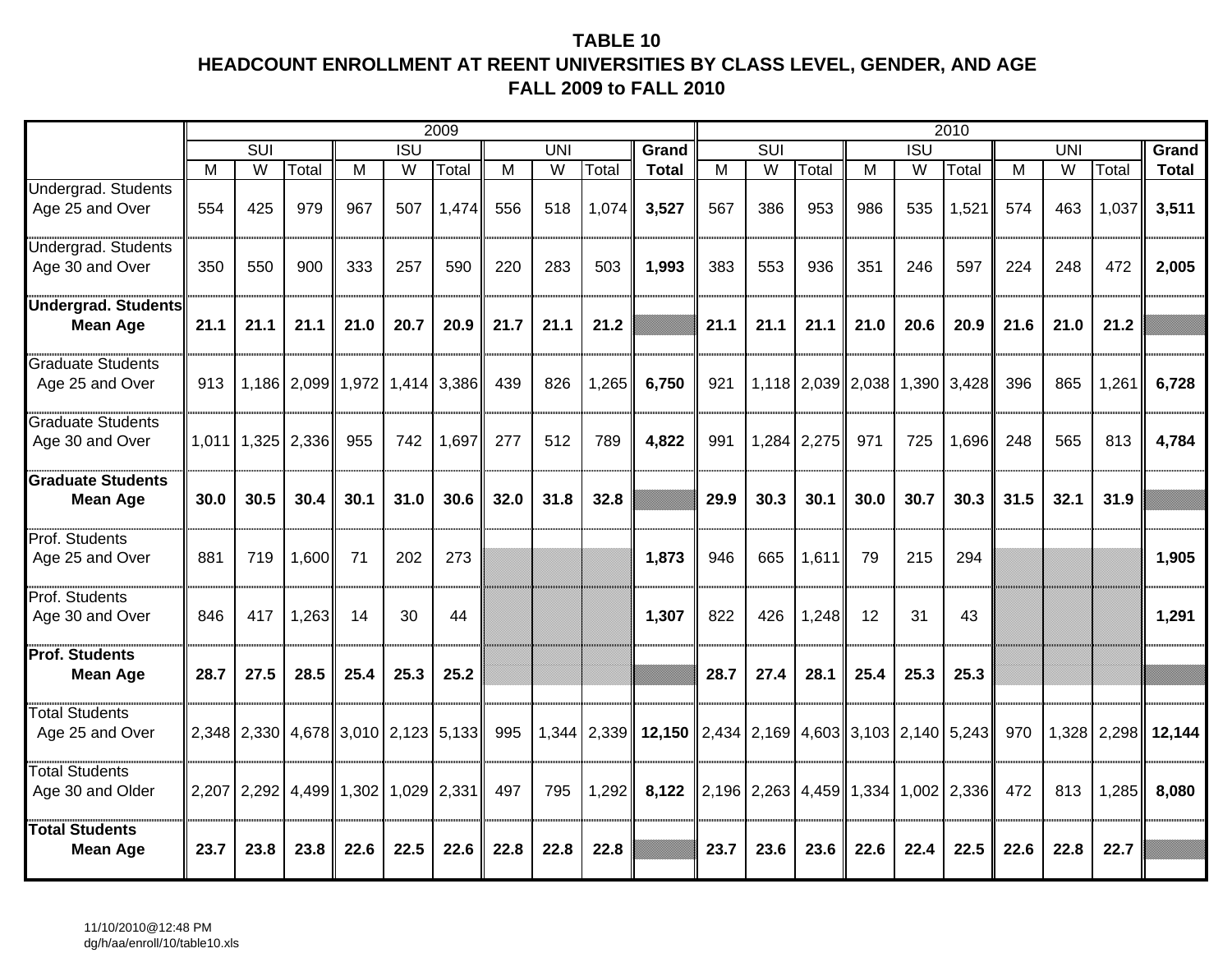# **TABLE 11ADMISSION OF FRESHMEN TO REGENT UNIVERSITIES WITH RAI<245 BY RESIDENCE STATUSFALL 2010**

|                                                                            |       | SUI    |        |       | <b>ISU</b>    |        |       | <b>UNI</b>    |       |                |
|----------------------------------------------------------------------------|-------|--------|--------|-------|---------------|--------|-------|---------------|-------|----------------|
|                                                                            | Res   | Nonres | Total  | Res   | <b>Nonres</b> | Total  | Res   | <b>Nonres</b> | Total | Grand<br>Total |
| Number of new freshmen applicants                                          | 4,345 | 12,875 | 17,220 | 5,586 | 9,480         | 15,066 | 3,456 | 636           | 4,092 | 36,378         |
| Number of new freshmen admitted                                            | 3,763 | 10,671 | 14,434 | 4,943 | 7,192         | 12,135 | 2,174 | 289           | 2,463 | 29,032         |
| Number of new freshmen enrolled<br>% of new freshmen admitted who          | 2,095 | 2,462  | 4,557  | 2,857 | 1,695         | 4,552  | 1,833 | 145           | 1,978 | 11,087         |
| enrolled                                                                   | 55.7% | 23.1%  | 31.6%  | 57.8% | 23.6%         | 37.5%  | 84.3% | 50.2%         | 80.3% | 38.2%          |
| Number of applicants with RAI <245 <sup>12</sup>                           | 366   | 741    | 1,107  | 733   | 849           | 1,582  | 648   | 139           | 787   | 3,476          |
| % of applicants with RAI <245                                              | 8.4%  | 5.8%   | 6.4%   | 13.1% | 9.0%          | 10.5%  | 18.8% | 21.9%         | 19.2% | 9.6%           |
| Number of applicants with RAI <245<br>admitted                             | 66    | 85     | 151    | 375   | 287           | 662    | 387   | 61            | 448   | 1,261          |
| % of applicants with RAI <245 admitted                                     | 18.0% | 11.5%  | 13.6%  | 51.2% | 33.8%         | 41.8%  | 59.7% | 43.9%         | 56.9% | 36.3%          |
| Number of new freshmen admitted with<br>RAI <245 who enrolled              | 48    | 52     | 100    | 236   | 77            | 313    | 264   | 21            | 285   | 698            |
| % of new freshmen admitted with RAI<br><245 who enrolled                   | 72.7% | 61.2%  | 66.2%  | 62.9% | 26.8%         | 47.3%  | 68.2% | 34.4%         | 63.6% | 55.4%          |
| % of new freshmen with RAI <245<br>enrolled to total new freshmen enrolled | 2.3%  | 2.1%   | 2.2%   | 8.3%  | 4.5%          | 6.9%   | 14.4% | 14.5%         | 14.4% | 6.3%           |

<sup>1</sup>This group does not include students without an RAI or international students.

²ISU and UNI impute an RAI for students without high school rank.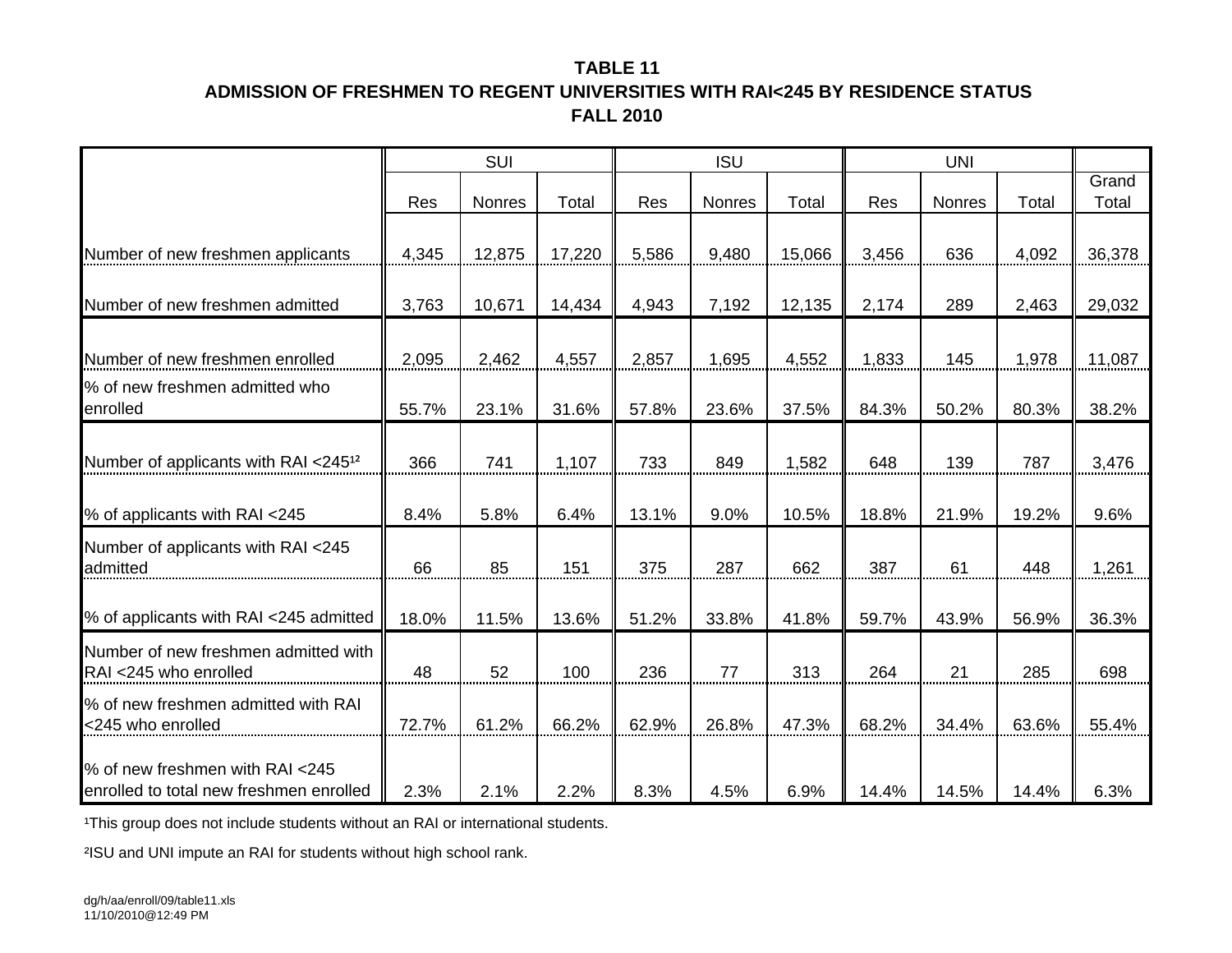#### **TABLE 12 HIGH SCHOOL DECILE RANK OF ENTERING FRESHMEN BY RACE/ETHNICITY REGENT TOTAL FALL 2010**

|                       |        | <b>ALL FRESHMEN</b> |     | <b>HISPANIC</b> |          | <b>AMERICAN</b><br><b>INDIAN/</b><br><b>ALASKA NATIVE</b> |                | <b>ASIAN</b> |     | <b>BLACK OR</b><br><b>AFRICAN-</b><br><b>AMERICAN</b> |                | <b>NATIVE</b><br><b>HAWAIIAN OR</b><br><b>OTHER PACIFIC TWO OR MORE</b><br><b>ISLANDER</b> |                | <b>RACES</b>   |                | <b>WHITE</b> |     | <b>RACE/</b><br><b>ETHNICITY</b><br><b>UNKNOWN</b> |     | <b>NONRES.</b><br><b>ALIEN/INTL</b> |
|-----------------------|--------|---------------------|-----|-----------------|----------|-----------------------------------------------------------|----------------|--------------|-----|-------------------------------------------------------|----------------|--------------------------------------------------------------------------------------------|----------------|----------------|----------------|--------------|-----|----------------------------------------------------|-----|-------------------------------------|
| <b>DECILE</b>         | #      | %                   | #   | %               |          | ℅                                                         | #              | %            | #   | %                                                     | #              | %                                                                                          | #              | %              | #              | %            | #   | %                                                  |     | %                                   |
| First                 | 2,023  | 24.44%              | 67  | 19.94%          |          | 0.00%                                                     | 39             | 24.38%       | 42  | 20.79%                                                | 3              | 27.27%                                                                                     | 26             | 18.18%         | 1,803          | 25.10%       | 43  | 20.09%                                             | 0   | 0.00%                               |
| Second                | 1.743  | 21.05%              | 66  | 19.64%          | 3        | 17.65%                                                    | 35             | 21.88%       | 34  | 16.83%                                                | 2              | 18.18%                                                                                     | 21             | 14.69%   1,536 |                | 21.38%       | 41  | 19.16%                                             | 5   | 38.46%                              |
| Third                 | 1,519  | 18.35%              | 77  | 22.92%          | 3        | 17.65%                                                    | 33             | 20.63%       | 32  | 15.84%                                                | $\overline{2}$ | 18.18%                                                                                     | 19             | 13.29%         | 1,319          | 18.36%       | 34  | 15.89%                                             |     | $0.00\%$                            |
| Fourth                | 1,178  | 14.23%              | 43  | 12.80%          |          | 23.53%                                                    | 16             | 10.00%       | 27  | 13.37%                                                | 3              | 27.27%                                                                                     | 21             | 14.69%         | 1,026          | 14.28%       | 35  | 16.36%                                             |     | 23.08%                              |
| <b>Fifth</b>          | 931    | 11.25%              | 28  | 8.33%           | 3        | 17.65%                                                    | 19             | 11.88%       | 23  | 11.39%                                                | 0              | $0.00\%$                                                                                   | 18             | 12.59%         | 814            | 11.33%       | 25  | 11.68%                                             |     | 7.69%                               |
| <b>Sixth</b>          | 535    | 6.46%               | 24  | 7.14%           | 2        | 11.76%                                                    | 9              | 5.63%        | 14  | 6.93%                                                 | 0              | 0.00%                                                                                      | 16             | 11.19%         | 451            | 6.28%        | 17  | 7.94%                                              | 2   | 15.38%                              |
| Seventh               | 203    | 2.45%               | 12  | 3.57%           |          | 5.88%                                                     | $\overline{4}$ | 2.50%        | 9   | 4.46%                                                 |                | 9.09%                                                                                      | 3              | 2.10%          | 159            | 2.21%        | 12  | 5.61%                                              |     | 15.38%                              |
| Eighth                | 90     | 1.09%               | 11  | 3.27%           |          | 5.88%                                                     | 3              | 1.88%        | 6   | 2.97%                                                 |                | $0.00\%$                                                                                   | $\overline{7}$ | 4.90%          | 57             | 0.79%        | 5   | 2.34%                                              |     | $0.00\%$                            |
| Ninth                 | 31     | 0.37%               | 0   | $0.00\%$        | $\Omega$ | $0.00\%$                                                  |                | 0.63%        |     | 3.47%                                                 |                | $0.00\%$                                                                                   | 6              | 4.20%          | 16             | 0.22%        |     | 0.47%                                              |     | $0.00\%$                            |
| Tenth                 | 26     | 0.31%               | 8   | 2.38%           | $\Omega$ | $0.00\%$                                                  |                | 0.63%        | 8   | 3.96%                                                 |                | 0.00%                                                                                      | 6              | 4.20%          | $\overline{2}$ | 0.03%        |     | 0.47%                                              |     | $0.00\%$                            |
| TOTAL WITH RANK       | 8.279  | 74.67%              | 336 | 75.85%          | 17       | 89.47%                                                    | 160            | 63.24%       | 202 | 70.88%                                                | 11             | 84.62%                                                                                     | 143            | 73.33%         | 7.183          | 80.94%       | 214 | 72.30%                                             | 13  | 1.83%                               |
| TOTAL WITHOUT RANK    | 2,808  | 25.33%              | 107 | 24.15%          | 2        | 10.53%                                                    | 93             | 36.76%       | 83  | 29.12%                                                | 2              | 15.38%                                                                                     | 52             | 26.67%         | 1,691          | 19.06%       | 82  | 27.70%                                             | 696 | 98.17%                              |
| <b>TOTAL ENTERING</b> |        |                     |     |                 |          |                                                           |                |              |     |                                                       |                |                                                                                            |                |                |                |              |     |                                                    |     |                                     |
| <b>FRESHMEN</b>       | 11.087 | 100.00%             | 443 | 4.00%           | 19       | 0.17%                                                     | 253            | 2.28%        | 285 | 2.57%                                                 | 13             | 0.12%                                                                                      | 195            | 1.76%          | 8,874          | 80.04%       | 296 | 2.67%                                              | 709 | $6.39\%$                            |

dg/h/aa/enroll/10/table12a.xls 11/10/2010@12:50 PM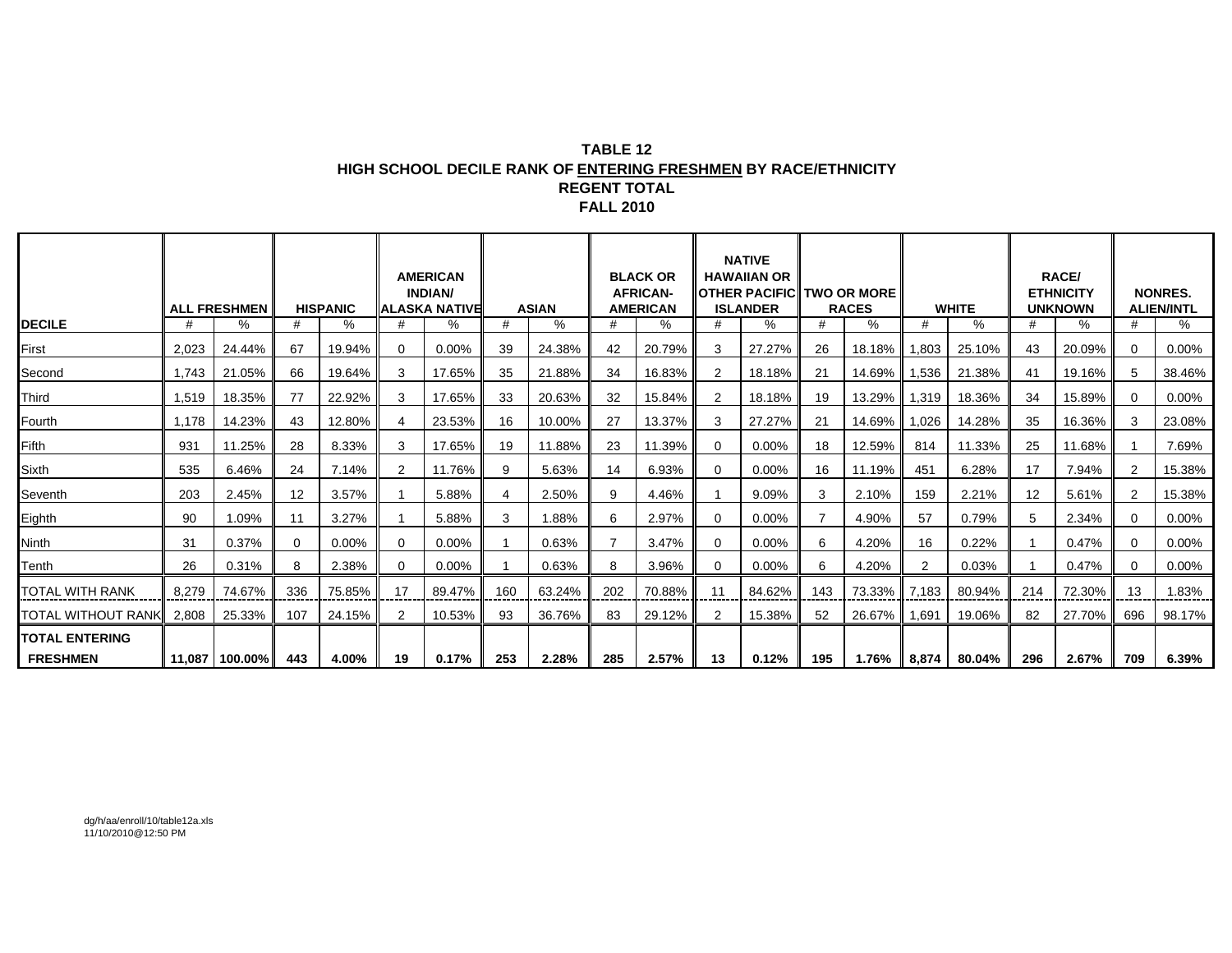#### **TABLE 12aHIGH SCHOOL DECILE RANK OF ENTERING FRESHMEN BY RACE/ETHNICITY UNIVERSITY OF IOWA FALL 2010**

|                        |       | <b>ALL FRESHMEN</b> |                | <b>HISPANIC</b> |                | <b>AMERICAN</b><br><b>INDIAN/</b><br><b>ALASKA NATIVE</b> |          | <b>ASIAN</b> |     | <b>BLACK OR</b><br><b>AFRICAN</b><br><b>AMERICAN</b> |                | <b>NATIVE</b><br><b>HAWAIIAN OR</b><br><b>OTHER PACIFIC</b><br><b>ISLANDER</b> |             | <b>TWO OR MORE</b><br><b>RACES</b> |       | <b>WHITE</b>   |                | RACE/<br><b>ETHNICITY</b><br><b>UNKNOWN</b> |     | <b>NONRES.</b><br><b>ALIEN/INTL.</b> |
|------------------------|-------|---------------------|----------------|-----------------|----------------|-----------------------------------------------------------|----------|--------------|-----|------------------------------------------------------|----------------|--------------------------------------------------------------------------------|-------------|------------------------------------|-------|----------------|----------------|---------------------------------------------|-----|--------------------------------------|
| <b>DECILE</b>          | #     | $\%$                |                | %               |                | %                                                         | #        | %            |     | ℅                                                    | #              | %                                                                              | #           | %                                  |       | %              | #              | %                                           |     | %                                    |
| First                  | 780   | 24.04%              | 34             | 18.09%          | $\Omega$       | 0.00%                                                     | 18       | 20.22%       | 22  | 23.66%                                               |                | 20.00%                                                                         | 15          | 24.59%                             | 666   | 24.85%         | 24             | 21.24%                                      |     | $0.00\%$                             |
| Second                 | 693   | 21.36%              | 49             | 26.06%          | 3              | 37.50%                                                    | 22       | 24.72%       | 18  | 19.35%                                               |                | 20.00%                                                                         | 11          | 18.03%                             | 568   | 21.19%         | 17             | 15.04%                                      |     | 50.00%                               |
| Third                  | 632   | 19.48%              | 48             | 25.53%          |                | 12.50%                                                    | 21       | 23.60%       | 23  | 24.73%                                               |                | 20.00%                                                                         | 10          | 16.39%                             | 512   | 19.10%         | 16             | 14.16%                                      |     | $0.00\%$                             |
| Fourth                 | 469   | 14.45%              | 24             | 12.77%          | $\overline{2}$ | 25.00%                                                    | 9        | 10.11%       | 12  | 12.90%                                               | $\overline{2}$ | 40.00%                                                                         | 11          | 18.03%                             | 390   | 14.55%         | 17             | 15.04%                                      |     | 25.00%                               |
| Fifth                  | 391   | 12.05%              | 16             | 8.51%           |                | 12.50%                                                    | 13       | 14.61%       | 10  | 10.75%                                               | 0              | 0.00%                                                                          | 6           | 9.84%                              | 325   | 12.13%         | 20             | 17.70%                                      | 0   | $0.00\%$                             |
| Sixth                  | 192   | 5.92%               | 14             | 7.45%           |                | 12.50%                                                    | 5        | 5.62%        |     | 4.30%                                                | $\mathbf{0}$   | $0.00\%$                                                                       | 6           | 9.84%                              | 149   | 5.56%          | 13             | 11.50%                                      |     | $0.00\%$                             |
| Seventh                | 59    | 1.82%               | $\overline{2}$ | 1.06%           | 0              | 0.00%                                                     | 0        | $0.00\%$     |     | 1.08%                                                | 0              | $0.00\%$                                                                       | $\mathbf 0$ | 0.00%                              | 51    | 1.90%          | 3              | 2.65%                                       |     | 25.00%                               |
| Eighth                 | 20    | 0.62%               |                | 0.53%           | $\Omega$       | 0.00%                                                     |          | 1.12%        |     | 1.08%                                                | 0              | $0.00\%$                                                                       | $\mathbf 0$ | 0.00%                              | 15    | 0.56%          | $\overline{2}$ | 1.77%                                       |     | $0.00\%$                             |
| Ninth                  | 8     | 0.25%               | <sup>0</sup>   | $0.00\%$        | $\Omega$       | 0.00%                                                     | $\Omega$ | 0.00%        |     | 1.08%                                                | 0              | $0.00\%$                                                                       | 2           | 3.28%                              |       | 0.15%          |                | 0.88%                                       |     | $0.00\%$                             |
| Tenth                  |       | 0.03%               | 0              | $0.00\%$        | $\Omega$       | 0.00%                                                     | $\Omega$ | $0.00\%$     |     | 1.08%                                                | 0              | $0.00\%$                                                                       | 0           | 0.00%                              |       | 0.00%          | $\Omega$       | $0.00\%$                                    |     | $0.00\%$                             |
| <b>TOTAL WITH RANK</b> | 3,245 | 71.21%              | 188            | 81.39%          | 8              | 88.89%                                                    | 89       | 65.44%       | 93  | 83.78%                                               | 5              | 83.33%                                                                         | 61          | 73.49%                             | 2,680 | 78.02%         | 113            | 71.52%                                      |     | 2.06%                                |
| TOTAL WITHOUT RANK     | 1,312 | 28.79%              | 43             | 18.61%          |                | 11.11%                                                    | 47       | 34.56%       | 18  | 16.22%                                               |                | 16.67%                                                                         | 22          | 26.51%                             | 755   | 21.98%         | 45             | 28.48%                                      | 380 | 97.94%                               |
| <b>TOTAL ENTERING</b>  |       |                     |                |                 |                |                                                           |          |              |     |                                                      |                |                                                                                |             |                                    |       |                |                |                                             |     |                                      |
| <b>FRESHMEN</b>        | 4,557 | 100.00%             | 231            | 5.07%           | 9              | 0.20%                                                     | 136      | 2.98%        | 111 | 2.44%                                                | 6              | 0.13%                                                                          | 83          | 1.82%                              |       | $3,435$ 75.38% | 158            | 3.47%                                       | 388 | 8.51%                                |

dg/h/aa/enroll/10/table12a.xls 11/10/2010@12:50 PM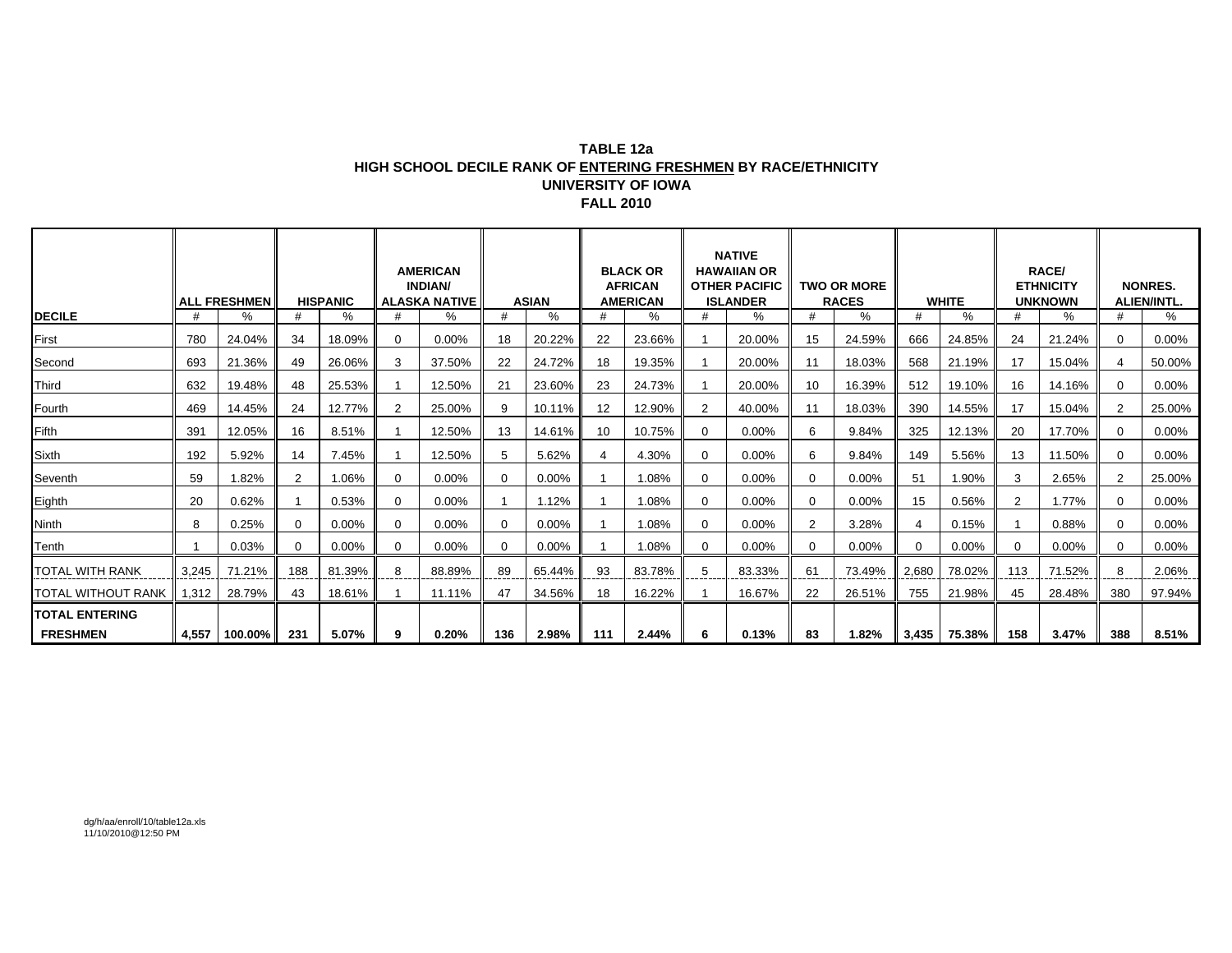#### **TABLE 12bHIGH SCHOOL DECILE RANK OF ENTERING FRESHMEN BY RACE/ETHNICITY IOWA STATE UNIVERSITY FALL 2010**

|                        |          |                     |          |                 |   | <b>AMERICAN</b><br><b>INDIAN/</b><br><b>ALASKA</b> |          |              |     | <b>BLACK OR</b><br><b>AFRICAN</b> |    | <b>NATIVE</b><br><b>HAWAIIAN OR</b><br><b>OTHER PACIFIC</b> |    | <b>TWO OR MORE</b> |             |              |                | RACE/<br><b>ETHNICITY</b> |          | <b>NONRES.</b>     |
|------------------------|----------|---------------------|----------|-----------------|---|----------------------------------------------------|----------|--------------|-----|-----------------------------------|----|-------------------------------------------------------------|----|--------------------|-------------|--------------|----------------|---------------------------|----------|--------------------|
|                        |          | <b>ALL FRESHMEN</b> |          | <b>HISPANIC</b> |   | <b>NATIVE</b>                                      |          | <b>ASIAN</b> |     | <b>AMERICAN</b>                   |    | <b>ISLANDER</b>                                             |    | <b>RACES</b>       |             | <b>WHITE</b> |                | <b>UNKNOWN</b>            |          | <b>ALIEN/INTL.</b> |
| <b>DECILE</b>          | #        | ℅                   |          | %               | # | %                                                  | #        | %            | #   | %                                 | #  | %                                                           |    | $\%$               | $_{\rm \#}$ | $\%$         | #              | %                         |          | %                  |
| First                  | 959      | 29.16%              | 33       | 29.20%          | 0 | 0.00%                                              | 21       | 33.87%       | 20  | 27.03%                            | 2  | 40.00%                                                      | 11 | 20.37%             | 853         | 29.63%       | 19             | 20.88%                    | $\Omega$ | $0.00\%$           |
| Second                 | 733      | 22.29%              | 17       | 15.04%          | 0 | $0.00\%$                                           | 13       | 28.89%       | 15  | 20.27%                            |    | 20.00%                                                      | 10 | 18.52%             | 653         | 22.68%       | 24             | 26.37%                    | $\Omega$ | 0.00%              |
| Third                  | 586      | 17.82%              | 26       | 23.01%          | 2 | 28.57%                                             | 12       | 19.35%       | 8   | 10.81%                            |    | 20.00%                                                      | q  | 16.67%             | 510         | 17.71%       | 18             | 19.78%                    | $\Omega$ | $0.00\%$           |
| Fourth                 | 449      | 13.65%              | 17       | 15.04%          |   | 14.29%                                             | 6        | 5.61%        | 13  | 17.57%                            |    | 20.00%                                                      | 10 | 18.52%             | 384         | 13.34%       | 16             | 17.58%                    |          | 25.00%             |
| <b>Fifth</b>           | 298      | 9.06%               | 8        | 7.08%           | 2 | 28.57%                                             | 3        | 4.84%        | 8   | 10.81%                            | 0  | $0.00\%$                                                    | 8  | 14.81%             | 263         | 9.14%        | 5              | 5.49%                     |          | 25.00%             |
| Sixth                  | 179      | 5.44%               |          | 6.19%           | 0 | 0.00%                                              | 3        | 4.84%        | 3   | 4.05%                             | 0  | $0.00\%$                                                    | 5  | 9.26%              | 155         | 5.38%        | $\overline{4}$ | 4.40%                     | 2        | 50.00%             |
| Seventh                | 62       | .89%                |          | 3.54%           |   | 14.29%                                             | 3        | 4.84%        | 3   | 4.05%                             | 0  | 0.00%                                                       | 0  | 0.00%              | 46          | 1.60%        | 5              | 5.49%                     | ∩        | $0.00\%$           |
| Eighth                 | 15       | 0.46%               |          | 0.88%           |   | 14.29%                                             |          | 1.61%        | 3   | 4.05%                             | 0  | $0.00\%$                                                    | 0  | 0.00%              | 9           | 0.31%        | $\mathbf 0$    | $0.00\%$                  | 0        | $0.00\%$           |
| <b>Ninth</b>           | 8        | 0.24%               | $\Omega$ | 0.00%           | 0 | 0.00%                                              | $\Omega$ | 0.00%        |     | 1.35%                             |    | 0.00%                                                       |    | 1.85%              | 6           | 0.21%        | $\Omega$       | $0.00\%$                  |          | $0.00\%$           |
| Tenth                  | $\Omega$ | $0.00\%$            | $\Omega$ | 0.00%           | 0 | $0.00\%$                                           | $\Omega$ | $0.00\%$     |     | $0.00\%$                          |    | $0.00\%$                                                    | 0  | $0.00\%$           |             | $0.00\%$     | $\Omega$       | $0.00\%$                  |          | $0.00\%$           |
| <b>TOTAL WITH RANK</b> | 3,289    | 72.25%              | 113      | 66.08%          |   | 87.50%                                             | 62       | 57.94%       | 74  | 57.36%                            | 5  | 83.33%                                                      | 54 | 67.50%             | 2,879       | 79.09%       | 91             | 71.09%                    |          | 1.41%              |
| TOTAL WITHOUT RANK     | 1,263    | 27.75%              | 58       | 33.92%          |   | 12.50%                                             | 45       | 42.06%       | 55  | 42.64%                            |    | 16.67%                                                      | 26 | 32.50%             | 761         | 20.91%       | 37             | 28.91%                    | 279      | 98.59%             |
| <b>TOTAL ENTERING</b>  |          |                     |          |                 |   |                                                    |          |              |     |                                   |    |                                                             |    |                    |             |              |                |                           |          |                    |
| <b>FRESHMEN</b>        |          | 4,552 100.00%       | 171      | 3.76%           | 8 | 0.18%                                              | 107      | 2.35%        | 129 | 2.83%                             | 6. | 0.13%                                                       | 80 | 1.76%              | 3,640       | 79.96%       | 128            | 2.81%                     | 283      | 6.22%              |

dg/h/aa/enroll/10/table12a.xls 11/10/2010@12:51 PM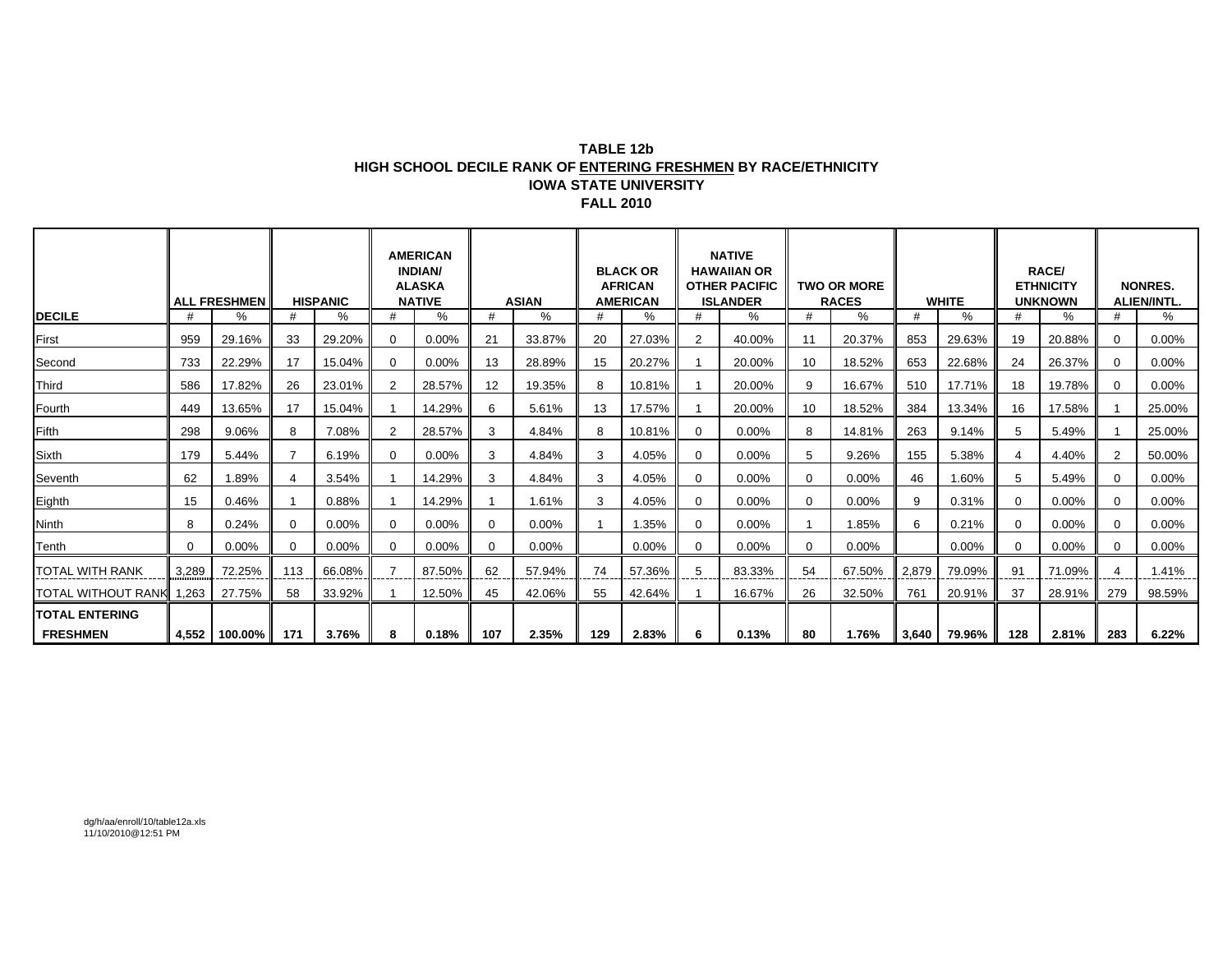#### **TABLE 12cHIGH SCHOOL DECILE RANK OF ENTERING FRESHMEN BY RACE/ETHNICITY UNIVERSITY OF NORTHERN IOWAFALL 2010**

|                       |       |                     |          |                 |              | <b>IAMERICAN INDIAN/</b> |    |              |                | <b>BLACK OR</b><br><b>AFRICAN</b> |          | <b>NATIVE</b><br><b>HAWAIIAN OR</b><br><b>OTHER PACIFIC TWO OR MORE</b> |                |                  |       |              |                | <b>RACE/</b><br><b>ETHNICITY</b> |          | <b>NONRES.</b>    |
|-----------------------|-------|---------------------|----------|-----------------|--------------|--------------------------|----|--------------|----------------|-----------------------------------|----------|-------------------------------------------------------------------------|----------------|------------------|-------|--------------|----------------|----------------------------------|----------|-------------------|
|                       |       | <b>ALL FRESHMEN</b> |          | <b>HISPANIC</b> |              | <b>ALASKA NATIVE</b>     |    | <b>ASIAN</b> |                | <b>AMERICAN</b>                   |          | <b>ISLANDER</b>                                                         |                | <b>RACES</b>     |       | <b>WHITE</b> |                | <b>UNKNOWN</b>                   |          | <b>ALIEN/INTL</b> |
| <b>DECILE</b>         | #     | %                   | #        | %               | #            | %                        | #  | %            | #              | %                                 | #        | %                                                                       | #              | %                | #     | %            | #              | %                                | #        | %                 |
| First                 | 284   | 16.28%              | $\Omega$ | $0.00\%$        | 0            | $0.00\%$                 | 0  | 0.00%        | 0              | $0.00\%$                          | 0        | $0.00\%$                                                                | $\Omega$       | $0.00\%$         | 284   | 17.49%       | $\mathbf{0}$   | $0.00\%$                         | 0        | $0.00\%$          |
| Second                | 317   | 18.17%              | $\Omega$ | 0.00%           | 0            | $0.00\%$                 | 0  | 0.00%        |                | 2.86%                             | $\Omega$ | $0.00\%$                                                                | $\Omega$       | $0.00\%$         | 315   | 19.40%       | $\mathbf{0}$   | $0.00\%$                         |          | 100.00%           |
| Third                 | 301   | 17.25%              | 3        | 8.57%           | $\Omega$     | 0.00%                    | 0  | 0.00%        |                | 2.86%                             | $\Omega$ | $0.00\%$                                                                | $\Omega$       | $0.00\%$         | 297   | 18.29%       | $\Omega$       | $0.00\%$                         | $\Omega$ | $0.00\%$          |
| Fourth                | 260   | 14.90%              | 2        | 5.71%           |              | 50.00%                   |    | 11.11%       | $\overline{2}$ | 5.71%                             | $\Omega$ | $0.00\%$                                                                | $\Omega$       | $0.00\%$         | 252   | 15.52%       | $\overline{2}$ | 20.00%                           | $\Omega$ | $0.00\%$          |
| Fifth                 | 242   | 13.87%              |          | 11.43%          | 0            | 0.00%                    | 3  | 33.33%       | 5              | 14.29%                            | $\Omega$ | $0.00\%$                                                                | $\overline{4}$ | 14.29%           | 226   | 13.92%       | $\mathbf{0}$   | 0.00%                            | 0        | 0.00%             |
| Sixth                 | 164   | 9.40%               | 3        | 8.57%           |              | 50.00%                   |    | 11.11%       |                | 20.00%                            | $\Omega$ | $0.00\%$                                                                | 5              | 17.86%           | 147   | 9.05%        | $\mathbf{0}$   | $0.00\%$                         | 0        | $0.00\%$          |
| Seventh               | 82    | 4.70%               | 6        | 17.14%          | 0            | 0.00%                    |    | 11.11%       | 5              | 14.29%                            |          | 100.00%                                                                 | 3              | 10.71%           | 62    | 3.82%        | 4              | 40.00%                           | $\Omega$ | $0.00\%$          |
| Eighth                | 55    | 3.15%               | 9        | 25.71%          | 0            | $0.00\%$                 |    | 11.11%       | 2              | 5.71%                             | $\Omega$ | $0.00\%$                                                                | 7              | 25.00%           | 33    | 2.03%        | 3              | 30.00%                           | 0        | $0.00\%$          |
| Ninth                 | 15    | 0.86%               | $\Omega$ | $0.00\%$        | $\Omega$     | 0.00%                    |    | 11.11%       | 5              | 14.29%                            | $\Omega$ | $0.00\%$                                                                | 3              | 10.71%           | 6     | 0.37%        | $\Omega$       | $0.00\%$                         | 0        | $0.00\%$          |
| Tenth                 | 25    | 1.43%               | 8        | 22.86%          | 0            | $0.00\%$                 |    | 11.11%       |                | 20.00%                            | $\Omega$ | $0.00\%$                                                                | 6              | 21.43%           |       | 0.12%        |                | 10.00%                           | 0        | $0.00\%$          |
| TOTAL WITH RANK       | 1.745 | 88.22%              | 35       | 85.37%          | 2            | 100.00%                  | 9  | 90.00%       | 35             | 77.78%                            |          | 100.00%                                                                 | 28             | 87.50%           | 1.624 | 90.27%       | 10             | 100.00%                          |          | 2.63%             |
| TOTAL WITHOUT RANK    | 233   | 11.78%              | 6        | 14.63%          | 0            | 0.00%                    |    | 10.00%       | 10             | 22.22%                            | 0        | $0.00\%$                                                                | 4              | 12.50%           | 175   | 9.73%        | $\mathbf{0}$   | 0.00%                            | 37       | 97.37%            |
| <b>TOTAL ENTERING</b> |       |                     |          |                 |              |                          |    |              |                |                                   |          |                                                                         |                |                  |       |              |                |                                  |          |                   |
| <b>FRESHMEN</b>       |       | 1,978 100.00%       | 41       | 2.07%           | $\mathbf{2}$ | 0.10%                    | 10 | 0.51%        | 45             | 2.28%                             |          | 0.05%                                                                   | 32             | $1.62\%$   1,799 |       | 90.95%       | 10             | 0.51%                            | 38       | 1.92%             |

dg/h/aa/enroll/10/table12a.xls 11/10/2010@12:52 PM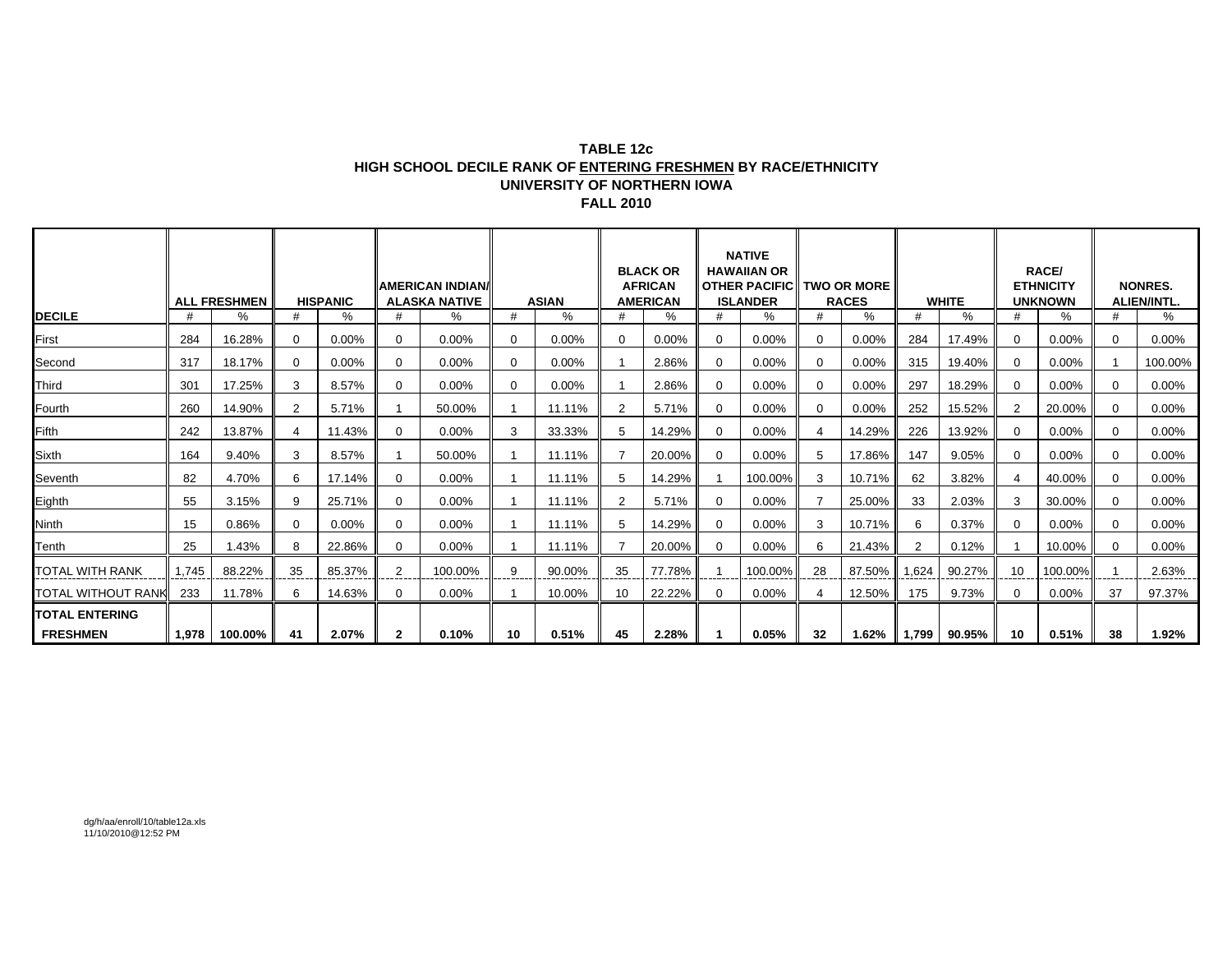# **TABLE 13 ACT COMPOSITE SCORES FOR ENTERING FRESHMEN AT REGENT UNIVERISTIES FALL 1976 to FALL 2010**

|             |             | <b>SUI</b>    |             | <b>ISU</b>                     |             | <b>UNI</b>    | <b>NATIONAL</b> | <b>STATE</b> |
|-------------|-------------|---------------|-------------|--------------------------------|-------------|---------------|-----------------|--------------|
| <b>YEAR</b> | <b>MEAN</b> | <b>MEDIAN</b> | <b>MEAN</b> | <b>MEDIAN</b>                  | <b>MEAN</b> | <b>MEDIAN</b> | <b>MEAN</b>     | <b>MEAN</b>  |
|             |             |               |             |                                |             |               |                 |              |
| 1976        | 23.0        | 24.1          | 23.9        | 25.1                           | 21.2        | 21.0          | 18.3            | 20.6         |
| 1977        | 23.1        | 24.1          | 23.5        | 24.5                           | 20.7        | 21.0          | 18.4            | 20.4         |
| 1978        | 22.9        | 24.0          | 23.8        | 24.9                           | 20.6        | 21.0          | 18.5            | 20.4         |
| 1979        | 23.1        | 23.9          | 23.4        | 24.4                           | 20.6        | 21.0          | 18.6            | 20.5         |
| 1980        | 23.1        | 23.3          | 23.4        | 24.3                           | 20.5        | 21.0          | 18.5            | 20.3         |
| 1981        | 23.2        | 23.6          | 23.4        | 24.5                           | 20.6        | 21.0          | 18.5            | 20.3         |
| 1982        | 23.4        | 23.6          | 23.5        | 24.5                           | 20.6        | 21.0          | 18.4            | 20.2         |
| 1983        | 23.3        | 23.5          | 23.0        | 24.1                           | 20.8        | 21.0          | 18.3            | 20.2         |
| 1984        | 23.4        | 23.9          | 23.1        | 24.1                           | 21.0        | 21.0          | 18.5            | 20.3         |
| 1985        | 23.6        | 24.1          | 22.8        | 23.8                           | 21.3        | 22.0          | 18.6            | 20.6         |
| 1986        | 23.7        | 24.1          | 23.0        | 23.9                           | 22.1        | 22.8          | 18.8            | 20.3         |
| 1987        | 23.6        | 24.1          | 23.1        | 24.1                           | 21.8        | 22.5          | 18.7            | 20.3         |
| 1988        | 23.7        | 24.2          | 23.2        | 24.2                           | 21.8        | 22.6          | 18.8            | 20.1         |
| 1989        | 23.7        | 24.3          | 23.1        | 24.1                           | 21.6        | 22.3          | 18.6            | 20.6         |
|             |             |               |             | <b>Enhanced ACT Assessment</b> |             |               |                 |              |
| 1990        | 24.1        | 24.4          | 24.5        | 25.2                           | 23.1        | 23.4          | 20.6            | 21.8         |
| 1991        | 24.4        | 24.1          | 24.1        | 24.6                           | 22.8        | 23.0          | 20.6            | 21.7         |
| 1992        | 24.4        | 24.1          | 24.0        | 24.4                           | 22.9        | 23.2          | 20.6            | 21.6         |
| 1993        | 24.5        | 24.3          | 24.2        | 24.6                           | 23.0        | 23.3          | 20.7            | 21.8         |
| 1994        | 24.4        | 24.0          | 24.2        | 24.7                           | 23.1        | 23.3          | 20.8            | 21.9         |
| 1995        | 24.3        | 24.0          | 24.2        | 24.5                           | 23.0        | 23.3          | 20.8            | 21.8         |
| 1996        | 24.5        | 24.4          | 24.4        | 24.7                           | 23.2        | 23.4          | 20.9            | 21.9         |
| 1997        | 24.7        | 24.5          | 24.4        | 24.8                           | 23.6        | 23.5          | 21.0            | 22.1         |
| 1998        | 24.7        | 24.5          | 24.5        | 24.8                           | 23.3        | 23.5          | 21.0            | 22.1         |
| 1999        | 24.6        | 24.5          | 24.4        | 24.8                           | 23.0        | 23.2          | 21.0            | 22.0         |
| 2000        | 24.6        | 24.0          | 24.4        | 24.7                           | 23.0        | 23.3          | 21.0            | 22.0         |
| 2001        | 24.5        | 24.4          | 24.4        | 24.7                           | 22.9        | 23.2          | 21.0            | 22.0         |
| 2002        | 24.6        | 24.4          | 24.4        | 24.8                           | 22.7        | 22.0          | 20.8            | 22.0         |
| 2003        | 24.8        | 24.7          | 24.6        | 24.5                           | 22.9        | 23.0          | 20.8            | 22.0         |
| 2004        | 24.7        | 24.6          | 24.6        | 24.5                           | 22.9        | 23.0          | 20.9            | 22.0         |
| 2005        | 24.7        | 24.6          | 24.4        | 24.2                           | 22.8        | 23.0          | 20.9            | 22.0         |
| 2006        | 24.8        | 24.8          | 24.5        | 24.3                           | 23.0        | 23.8          | 21.1            | 22.1         |
| 2007        | 25.1        | 25.1          | 24.5        | 24.3                           | 23.0        | 23.2          | 21.2            | 22.3         |
| 2008        | 25.2        | 25.1          | 24.7        | 24.6                           | 22.9        | 23.2          | 21.1            | 22.4         |
| 2009        | 25.4        | 25.3          | 24.9        | 24.7                           | 23.0        | 23.1          | 21.1            | 22.4         |
| 2010        | 25.4        | 25.2          | 24.9        | 24.9                           | 23.1        | 23.0          | 21.0            | 22.2         |

11/10/2010@12:52 PM dg/h/aa/enroll10/table13.xls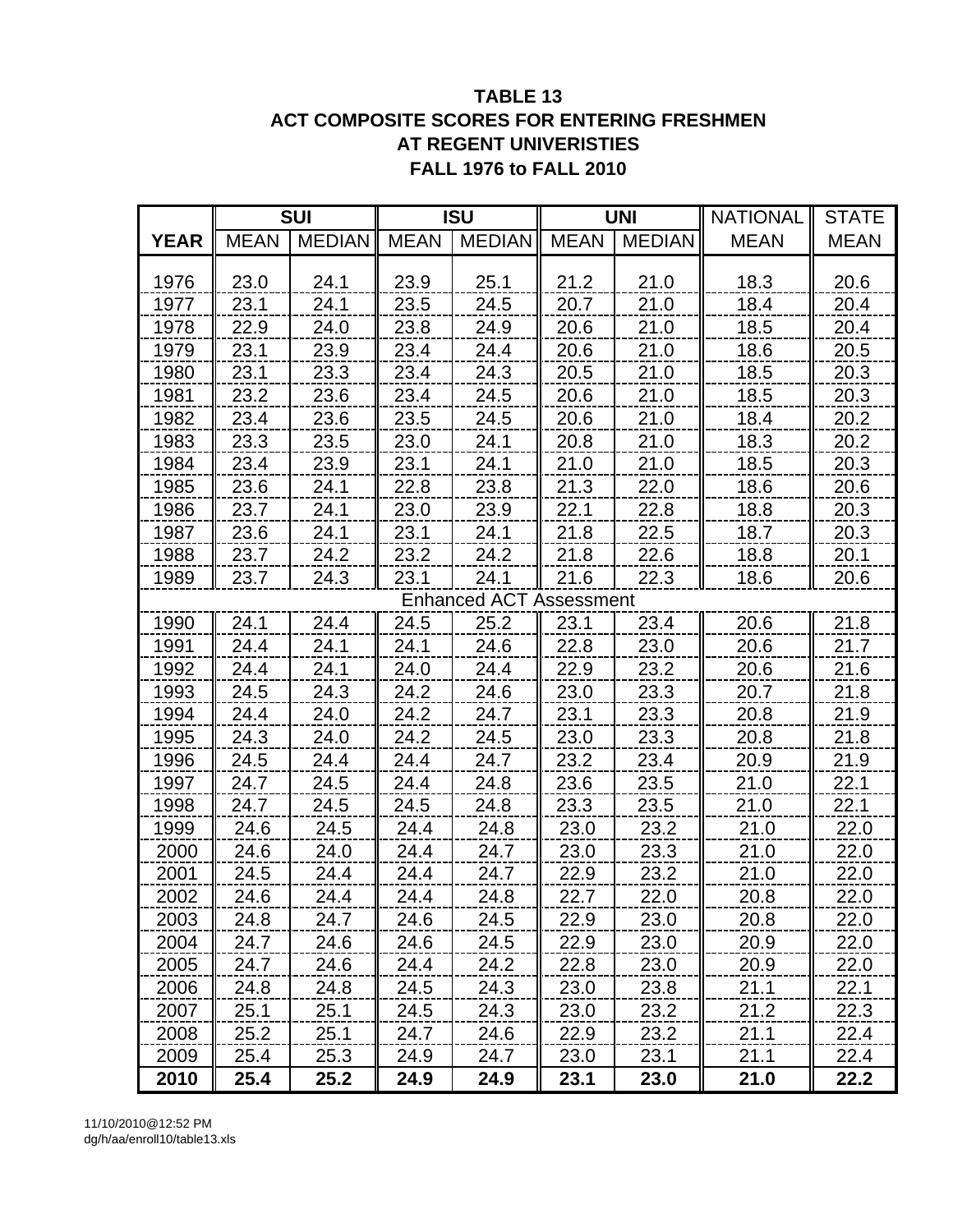| TARI F 14                                                 |
|-----------------------------------------------------------|
| ACT COMPOSITE SCORES EXPRESSSED BY QUARTILE RANGE         |
| FOR NEW ENTERING FRESHMEN STUDENTS AT REGENT UNIVERISTIES |
| <b>FALL 1988 to FALL 2010</b>                             |

|       |                 | Lower Q1                      |                             |                 | $Q2 + Q3$                   |                                                                                               |               | Upper Q4                |                               |
|-------|-----------------|-------------------------------|-----------------------------|-----------------|-----------------------------|-----------------------------------------------------------------------------------------------|---------------|-------------------------|-------------------------------|
| Year  |                 | (Lower to Upper Limits)       |                             |                 | (Lower to Upper Limits)     |                                                                                               |               | (Lower to Upper Limits) |                               |
|       | SUI             | $\overline{150}$              | <b>UNI</b>                  | SUI             | $\overline{150}$            | <b>UNI</b>                                                                                    | SUI           | $\overline{150}$        | <b>UNI</b>                    |
| 1988* | $6.00 - 21.70$  | $8.00 - 21.63$                | $9.0 - 20.39$               | $21.8 - 26.6$   | 21.64 - 27.14               | 20.40 - 26.02                                                                                 | 26.70 - 34.0  | 27.15 - 35.00           | 26.03 - 34.00                 |
|       |                 |                               |                             |                 |                             |                                                                                               |               |                         |                               |
| 1989* | $8.00 - 21.90$  | $7.00 - 21.12$                | $8.0 - 20.22$               | $22.0 - 26.6$   | $21.13 - 27.28$             | 20.23 - 26.01                                                                                 | 26.70 - 34.0  | 27.29 - 35.00           | 26.02 - 32.00                 |
|       |                 |                               |                             |                 |                             |                                                                                               |               |                         |                               |
| 1990  | $9.00 - 22.50$  | 13.00 - 21.53                 | 12.0 - 21.05                | $22.6 - 27.3$   | 21.54 - 27.24               | $21.06 - 26.15$                                                                               | 27.40 - 34.00 | 27.25 - 35.00           | 26.16 - 35.00                 |
|       |                 |                               |                             |                 |                             |                                                                                               |               |                         |                               |
| 1991  | 13.00 - 22.30   | 12.00 - 21.40                 | 11.0 - 20.86                | $22.4 - 27.4$   | 21.41 - 26.60               | 20.87 - 25.61                                                                                 | 27.50 - 35.00 | 26.61 - 35.00           | 25.62 - 33.00                 |
|       |                 |                               |                             |                 |                             |                                                                                               |               |                         |                               |
| 1992  | 14.00 - 22.30   | 13.00 - 21.27                 | 15.0 - 20.86                | $22.4 - 27.5$   | 21.28 - 26.68               | 20.87 - 25.68                                                                                 | 27.60 - 34.00 | 26.69 - 35.00           | 25.69 - 34.00                 |
|       |                 |                               |                             |                 |                             |                                                                                               |               |                         |                               |
| 1993  | 13.00 - 22.60   | 12.00 - 21.43                 | 13.0 - 20.99                | $22.7 - 27.4$   | 21.44 - 26.80               | 21.00 - 25.82                                                                                 | 27.50 - 35.00 | 26.81 - 36.00           | 25.83 - 34.00                 |
|       |                 |                               |                             |                 |                             |                                                                                               |               |                         |                               |
| 1994  | 13.00 - 22.30   | 12.00 - 21.38                 | 14.0 - 21.08                | $22.4 - 27.2$   | 21.39 - 26.95               | 21.09 - 25.87                                                                                 | 27.30 - 35.00 | 26.96 - 35.00           | 25.88 - 34.00                 |
| 1995  |                 |                               |                             |                 |                             |                                                                                               |               |                         |                               |
|       | 13.00 - 22.30   | 13.00 - 21.36                 | 13.00 - 21.03               | 22.40 - 27.10   | 21.37 - 26.81               | 21.04 - 25.75                                                                                 | 27.20 - 35.00 | 26.82 - 36.00           | 25.76 - 35.00                 |
| 1996  | 13.00 - 22.20   | 13.00 - 21.54                 | 13.00 - 21.25               | 22.30 - 27.10   | 21.55 - 27.14               | 21.26 - 26.04                                                                                 | 27.20 - 35.00 | 27.15 - 36.00           | 26.05 - 33.00                 |
|       |                 |                               |                             |                 |                             |                                                                                               |               |                         |                               |
| 1997  | 14.00 - 22.10   | 12.00 - 21.48                 | 14.00 - 21.09               | $22.2 - 27.0$   | 21.49 - 27.02               | 21.10 - 26.03                                                                                 | 27.10 - 35.00 | 27.03 - 36.00           | 26.04 - 35.00                 |
|       |                 |                               |                             |                 |                             |                                                                                               |               |                         |                               |
| 1998  | 12.00 - 22.20   | 12.00 - 21.65                 | 12.00 - 20.24               | 22.30 - 27.00   | 21.66 - 27.21               | $20.25 - 26.14$                                                                               | 27.10 - 36.00 | 27.22 - 36.00           | 26.15 - 33.00                 |
|       |                 |                               |                             |                 |                             |                                                                                               |               |                         |                               |
| 1999  | 12.00 - 22.20   | 14.00 - 21.42                 | 12.00 - 20.95               | $22.30 - 27.10$ | 21.43 - 26.98               | 20.96 - 25.87                                                                                 | 27.20 - 35.00 | 26.99 - 36.00           | 25.88 - 34.00                 |
|       |                 |                               |                             |                 |                             |                                                                                               |               |                         |                               |
| 2000  | 13.00 - 22.20   | 13.00 - 21.55                 | 12.00 - 20.00               | 22.30 - 27.10   | 21.56 - 27.18               | 20.01 - 25.74                                                                                 | 27.20 - 36.00 | 27.19 - 36.00           | 25.75 - 34.00                 |
|       |                 |                               |                             |                 |                             |                                                                                               |               |                         |                               |
| 2001  | 13.00 - 22.20   | 12.00 - 21.64                 | 10.00 - 20.75               | 22.30 - 27.10   | 21.65 - 27.00               | 20.76 - 24.74                                                                                 | 27.20 - 35.00 | 27.01 - 36.00           | 24.75 - 36.00                 |
|       |                 |                               |                             |                 |                             |                                                                                               |               |                         |                               |
| 2002  | 12.00 - 22.20   | 14.00 - 21.60                 | 11.00 - 20.00               | 22.30 - 27.00   | 21.61 - 27.14               | 20.10 - 24.9                                                                                  | 27.00 - 35.00 | $27.15 - 36.00$         | 25.00 - 34.00                 |
|       |                 |                               |                             |                 |                             |                                                                                               |               |                         |                               |
| 2003  | 11.00 - 22.10   | 13.00 - 21.73                 | 12.00 - 20.00               | 22.20 - 27.00   | 21.74 - 27.41               | 20.10 - 24.9                                                                                  | 27.10 - 36.00 | 27.42 - 35.00           | 25.00 - 34.00                 |
|       |                 |                               |                             |                 |                             |                                                                                               |               |                         |                               |
| 2004  | 13.00 - 22.10   | 13.00 - 21.69                 | 13.00 - 20.00               | $22.20 - 27.00$ | 21.70 - 27.44               | $20.10 - 25.00$                                                                               | 27.10 - 35.00 | 27.45 - 36.00           | 25.10 - 35.00                 |
| 2005  | 14.00 - 22.10   | 12.00 - 21.59                 | 12.00 - 20.00               | 22.20 - 27.00   | 21.60 - 27.03               | $20.10 - 25.00$                                                                               | 27.10 - 36.00 | 27.04 - 35.00           | 25.10 - 35.00                 |
|       |                 |                               |                             |                 |                             |                                                                                               |               |                         |                               |
| 2006  | 13.00 - 23.40   | 11.00 - 21.62                 | 13.00 - 20.97               | $23.50 - 27.00$ | 21.63 - 27.10               | 20.98 - 25.77                                                                                 | 27.10 - 35.00 | 27.11 - 36.00           | 25.78 - 35.00                 |
|       |                 |                               |                             |                 |                             |                                                                                               |               |                         |                               |
| 2007  |                 | 12.00 - 23.40   10.00 - 21.75 | $9.00 - 20.93$              |                 |                             | 23.50 - 27.00   21.76 - 27.25   20.94 - 25.73   27.10 - 36.00   27.36 - 36.00   25.74 - 34.00 |               |                         |                               |
|       |                 |                               |                             |                 |                             |                                                                                               |               |                         |                               |
| 2008  | 13.00 - 23.26   | 11.00 - 21.81                 | $10.00 - 21.02$             | 23.27 - 28.09   | 21.82 - 27.49 21.03 - 25.69 |                                                                                               | 28.10 - 36.00 | $27.50 - 35.00$         | 25.70 - 35.00                 |
|       |                 |                               |                             |                 |                             |                                                                                               |               |                         |                               |
| 2009  | 15.00 - 23.21   | 14.00 - 21.98                 | 12.00 - 21.04               | 23.22 - 28.06   | 21.99 - 27.77               | 21.05 - 25.89                                                                                 | 28.07 - 35.00 | 27.78 - 36.00           | $25.9 - 35.00$                |
|       |                 |                               |                             |                 |                             |                                                                                               |               |                         |                               |
| 2010  | $12.00 - 23.25$ |                               | 12.00 - 21.99 14.00 - 21.06 |                 |                             | 23.26 - 28.06   22.00 - 27.82   21.07 - 25.99   28.07 - 36.00                                 |               |                         | 27.83 - 36.00   26.00 - 35.00 |

\* ACT scores for year 1987 through 1989 converted to "Enhanced" ACT norms.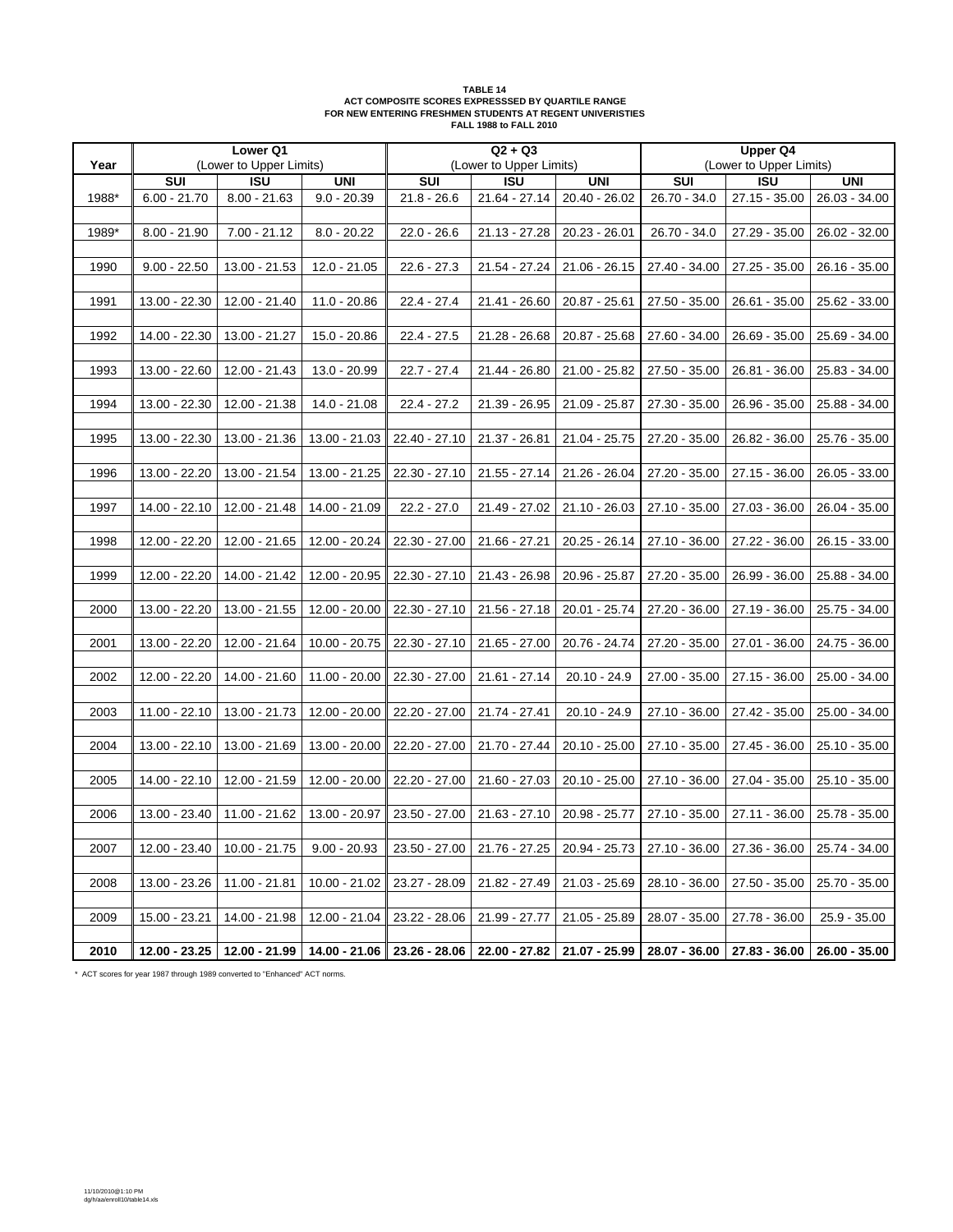# **TABLE 15ENROLLMENT AT REGENT UNIVERSITIES BY RESIDENCE AND EDUCATIONAL LEVELFALL 2005 to FALL 2010**

|                      |                                   |                          |                   | <b>Fall 2005</b> |                         |                          |                   | <b>Fall 2006</b> |                         |                          |                   | <b>Fall 2007</b> |                         |
|----------------------|-----------------------------------|--------------------------|-------------------|------------------|-------------------------|--------------------------|-------------------|------------------|-------------------------|--------------------------|-------------------|------------------|-------------------------|
|                      |                                   | SUI*                     | <b>ISU</b>        | UNI              | <b>Regent Total</b>     | <b>SUI</b>               | ISU               | UNI              | <b>Regent Total</b>     | SUI                      | <b>ISU</b>        | <b>UNI</b>       | <b>Regent Total</b>     |
| <b>Undergraduate</b> | Resident                          | 13,919                   | 15,984            | 10,185           | 40,088                  | 14,01'                   | 15,735            | 9,907            | 39,653                  | 13,808                   | 15,948            | 10,157           | 39,913                  |
|                      | Non-Resident                      | 6,381                    | 4,748             | 767              | 11,896                  | 6,727                    | 4,705             | 795              | 12,227                  | 7,099                    | 5,056             | 853              | 13,008                  |
|                      | Total                             | 20,300                   | 20,732            | 10,952           | 51,984                  | 20,738                   | 20,440            | 10,702           | 51,880                  | 20,907                   | 21,004            | 11,010           | 52,921                  |
|                      |                                   |                          |                   |                  |                         |                          |                   |                  |                         |                          |                   |                  |                         |
| Graduate             | Resident                          | 2,099                    | 2,042             | 1,215            | 5,356                   | 2,059                    | 1,973             | ,222             | 5,254                   | 2,145                    | 2,010             | 1,287            | 5,442                   |
|                      | Non-Resident                      | 3,313                    | 2,536             | 346              | 6,195                   | 3,329                    | 2,610             | 336              | 6,275                   | 3,337                    | 2,654             | 312              | 6,303                   |
|                      | Total                             | 5,412                    | 4,578             | 1,561            | 11,551                  | 5,388                    | 4,583             | ,558             | 11,529                  | 5,482                    | 4,664             | 1,599            | 11,745                  |
| <b>Professional</b>  | Resident<br>Non-Resident<br>Total | 2,878<br>052, ا<br>3,930 | 264<br>167<br>431 |                  | 3,142<br>1,219<br>4,361 | 2,833<br>020, ا<br>3,853 | 253<br>186<br>439 |                  | 3,086<br>1,206<br>4,292 | 2,971<br>049, ا<br>4,020 | 256<br>236<br>492 |                  | 3,227<br>1,285<br>4,512 |
| <b>Total</b>         | Resident                          | 18,896                   | 18,290            | 11,400           | 48,586                  | 18,903                   | 17,961            | 11,129           | 47,993                  | 18,924                   | 18,214            | 11,444           | 48,582                  |
|                      | Non-Resident<br>Total             | 10,746<br>29,642         | 7,451<br>25,741   | 1.113<br>12,513  | 19,310<br>67,896        | 11,076<br>29,979         | 7,501<br>25,462   | 1131<br>12,260   | 19,708<br>67,701        | 11,485<br>30,409         | 7,946<br>26,160   | 1,165<br>12,609  | 20,596<br>69,178        |

|                      |              |        |            | <b>Fall 2008</b> |                     |        |            | <b>Fall 2009</b> |              |        |            | <b>Fall 2010</b> |                     |
|----------------------|--------------|--------|------------|------------------|---------------------|--------|------------|------------------|--------------|--------|------------|------------------|---------------------|
|                      |              | SUI    | <b>ISU</b> | UNI              | <b>Regent Total</b> | SUI    | <b>ISU</b> | <b>UNI</b>       | Regent Total | SUI    | <b>ISU</b> | <b>UNI</b>       | <b>Regent Total</b> |
| <b>Undergraduate</b> | Resident     | 13,188 | 15,885     | 10,185           | 39,258              | 12,722 | 16,164     | 10,469           | 39,355       | 12,578 | 16,084     | 10,532           | 39,194              |
|                      | Non-Resident | 7,635  | 5,722      | 862              | 14,219              | 7,852  | 6,357      | 825              | 15,034       | 8,598  | 7,020      | 859              | 16,477              |
|                      | Total        | 20,823 | 21,607     | 11,047           | 53,477              | 20,574 | 22,521     | 11,294           | 54,389       | 21,176 | 23,104     | 11,391           | 55,671              |
|                      |              |        |            |                  |                     |        |            |                  |              |        |            |                  |                     |
| <b>Graduate</b>      | Resident     | 2,216  | 2,014      | ,377             | 5,607               | 2,265  | 2,072      | ,427             | 5,764        | 2,208  | 2,099      | ,446             | 5,753               |
|                      | Non-Resident | 3,373  | 2,704      | 484              | 6,561               | 3,455  | 2,788      | 359              | 6,602        | 3,429  | 2,892      | 364              | 6,685               |
|                      | <b>Total</b> | 5,589  | 4,718      | 1,861            | 12,168              | 5,720  | 4,860      | 1,786            | 12,366       | 5,637  | 4,991      | 1,810            | 12,438              |
|                      |              |        |            |                  |                     |        |            |                  |              |        |            |                  |                     |
| <b>IProfessional</b> | Resident     | 2,998  | 249        |                  | 3,247               | 2,856  | 267        |                  | 3,123        | 2,814  | 265        |                  | 3,079               |
|                      | Non-Resident | 1,151  | 282        |                  | 1,433               | 1,178  | 297        |                  | 1,475        | 1,198  | 322        |                  | 1,520               |
|                      | <b>Total</b> | 4,149  | 531        |                  | 4,680               | 4,034  | 564        |                  | 4,598        | 4,012  | 587        |                  | 4,599               |
|                      |              |        |            |                  |                     |        |            |                  |              |        |            |                  |                     |
| <b>Total</b>         | Resident     | 18,402 | 18,148     | 11,562           | 48,112              | 17,843 | 18,503     | 11,896           | 48,242       | 17,600 | 18,448     | 11,978           | 48,026              |
|                      | Non-Resident | 12,159 | 8,708      | .346             | 22,213              | 12,485 | 9,442      | 1,184            | 23,111       | 13,225 | 10,234     | 1,223            | 24,682              |
|                      | Total        | 30,561 | 26,856     | 12,908           | 70,325              | 30,328 | 27,945     | 13,080           | 71,353       | 30,825 | 28,682     | 13,201           | 72,708              |

\* Beginning in Fall 2000, MBA students are reported as professional school students.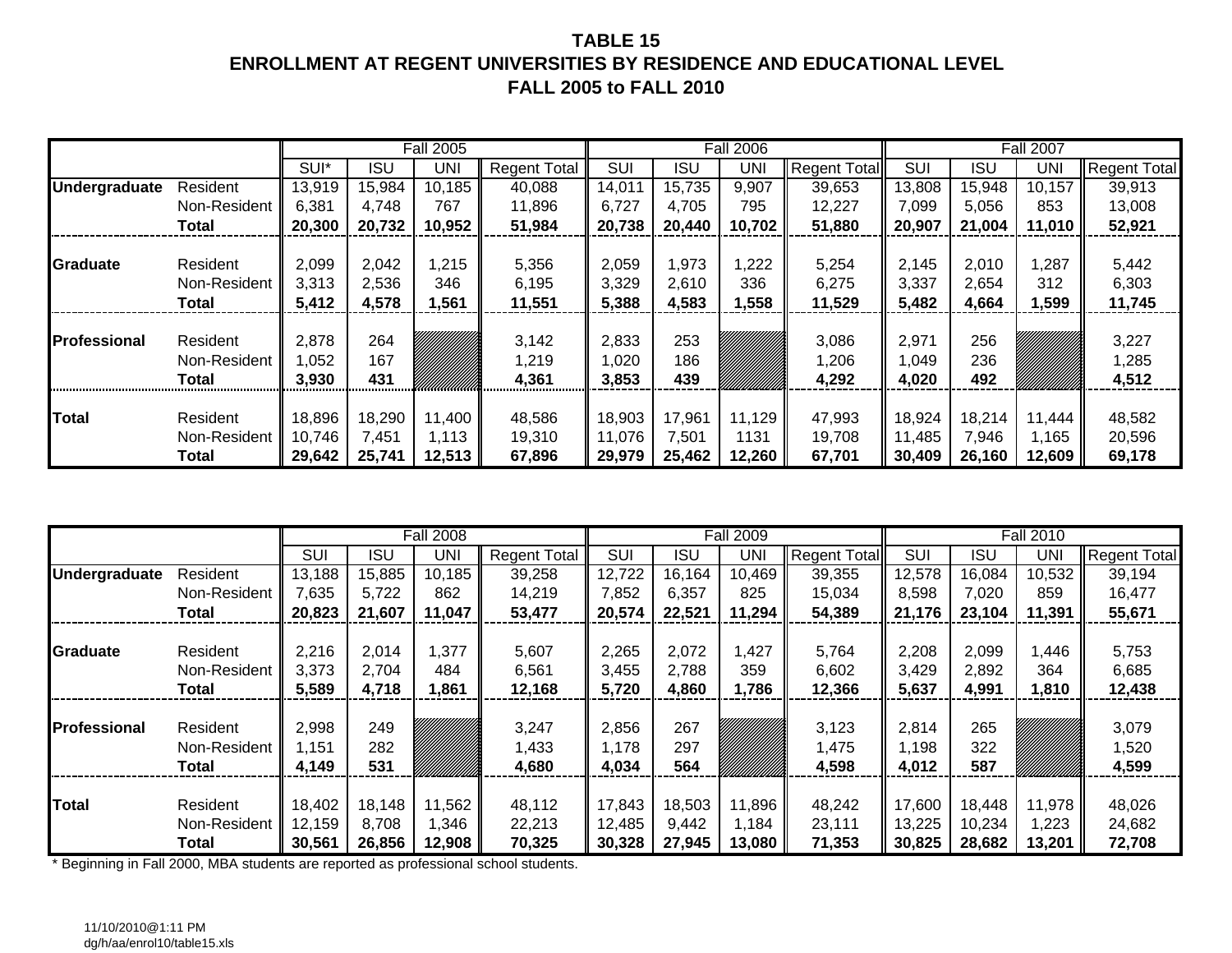| TABLE 16                                   |
|--------------------------------------------|
| ENROLLMENT OF WOMEN AT REGENT UNIVERSITIES |
| <b>FALL 2000 to FALL 2010</b>              |

|                              |        | 2000    | 2001         |              | 2002     |         |               | 2003    |        | 2004    |        | 2005    | 2006   |       | 2007           |         |                | 2008    |        | 2009           |              | 2010    |                    |                    |
|------------------------------|--------|---------|--------------|--------------|----------|---------|---------------|---------|--------|---------|--------|---------|--------|-------|----------------|---------|----------------|---------|--------|----------------|--------------|---------|--------------------|--------------------|
|                              | Number | Percent | Number       | Percent      | I Number | Percent | <b>Number</b> | Percent | Number | Percent | Number | Percent | Number |       | Percent Number | Percent | Number         | Percent | Number | Percent Number |              | Percent | One Year<br>Change | Ten Year<br>Change |
| <b>UNIVERSITY OF IOWA</b>    |        |         |              |              |          |         |               |         |        |         |        |         |        |       |                |         |                |         |        |                |              |         |                    |                    |
| Undergraduate                | 10.509 |         | 54.5% 10.705 | 54.6% 11.223 |          | 54.8%   | 11.004        | 54.4%   | 10.899 | 54.1%   | 10.851 | 53.5%   | 10.974 | 52.9% | 11.024         | 52.7%   | 10.764         | 51.7%   | 10.640 | 51.7%          | 10.998       | 51.9%   | 3.4%               | 4.7%               |
| Graduate                     | 2.990  | 54.3%   | 3.002        | 56.4%        | 3.068    | 57.4%   | 3.146         | 57.5%   | 3,09'  | 56.8%   | 3.009  | 55.6%   | 3.024  | 56.1% | 3.118          | 56.9%   | 1.752          | 31.3%   | 3.293  | 57.6%          | 3.202        | 56.8%   | $-2.8%$            | 7.1%               |
| Professional                 | 1.443  | 40.9%   | 1.570        | 40.8%        | 1.618    | 41.9%   | 1,699         | 42.0%   | 1.775  | 42.6%   | 1.698  | 43.2%   | 1.656  | 43.0% | 1.670          | 41.5%   | 3.181          | 76.7%   | 1.740  | 43.1%          | 1.702        | 42.4%   | $-2.2%$            | 17.9%              |
| <b>TOTAL</b>                 | 14.942 | 52.8%   | 15.277       | 53.1%        | 15.909   | 53.6%   | 15.849        | 53.3%   | 15.765 | 53.0%   | 15.558 | 52.5%   | 15.654 | 52.2% | 15,812         | 52.0%   | 15.697         | 51.4%   | 15.673 | 51.7%          | 15.902       | 51.6%   | 1.5%               | 6.4%               |
| <b>IOWA STATE UNIVERSITY</b> |        |         |              |              |          |         |               |         |        |         |        |         |        |       |                |         |                |         |        |                |              |         |                    |                    |
| Undergraduate                | 9.840  |         | 44.6% 10.233 | 44.4%        | 10.179   | 44.3%   | 9,753         | 43.9%   | 9.371  | 43.9%   | 9.024  | 43.5%   | 8.894  | 43.5% | 9.060          | 43.1%   | 9.453          | 43.7%   | 9.790  |                | 43.5% 10.098 | 43.7%   | 3.1%               | 2.6%               |
| Graduate                     | 1.765  | 40.4%   | 1.791        | 41.0%        | 1.816    | 40.4%   | 1.878         | 39.6%   | 1.910  | 41.4%   | 1.895  | 41.4%   | 1.930  | 42.1% | 1.877          | 40.2%   | 1.905          | 40.4%   | 2.014  | 41.4%          | 2.046        | 41.0%   | 1.6%               | 15.9%              |
| Professional                 | 250    | 63.5%   | 258          | 64.5%        | 272      | 68.0%   | 295           | 72.1%   | 299    | 73.3%   | 323    | 74.9%   | 328    | 74.7% | 368            | 74.8%   | 401            | 75.5%   | 413    | 73.2%          | 422          | 71.9%   | 2.2%               | 68.8%              |
| <b>TOTAL</b>                 | 11.855 | 44.2%   | 12.282       | 44.1%        | 12,267   | 44.0%   | 11,926        | 43.6%   | 11,580 | 43.9%   | 11.242 | 43.7%   | 11.152 | 43.8% | 11,305         | 43.2%   | 11.759         | 43.8%   | 12.217 | 43.7%          | 12,566       | 43.8%   | 2.9%               | 6.0%               |
| UNIVERSITY OF NORTHERN IOWA  |        |         |              |              |          |         |               |         |        |         |        |         |        |       |                |         |                |         |        |                |              |         |                    |                    |
| <b>Undergraduate</b>         | 7.048  | 57.7%   | 7.245        | 58.1% 7.042  |          | 57.3%   | 6.767         | 57.5%   | 6,383  | 56.9%   | 6.258  | 57.1%   | 6.091  | 56.9% | 6.254          | 56.8%   | 6.244          | 56.5%   | 6.388  | 56.6%          | 6.445        | 56.6%   | 0.9%               | $-8.6%$            |
| Graduate                     | 1.016  | 65.3%   | 1.047        | 65.6%        | 1.102    | 67.0%   | 1.110         | 66.6%   | 1.074  | 67.0%   | 1.036  | 66.4%   | 1.033  | 66.3% | 1.035          | 64.7%   | 1.284          | 69.0%   | 1.199  | 67.1%          | 1.282        | 70.8%   | 6.9%               | 26.2%              |
| <b>TOTAL</b>                 | 8.064  | 58.5%   | 8,292        | 58.9%        | 8.144    | 58.5%   | 7.877         | 58.6%   | 7.457  | 58.1%   | 7.294  | 58.3%   | 7.124  | 58.1% | 7.289          | 57.8%   | 7,528          | 58.3%   | 7.587  | 58.0%          | 7.727        | 58.5%   | 1.8%               | $-4.2%$            |
| <b>REGENTS TOTAL</b>         |        |         |              |              |          |         |               |         |        |         |        |         |        |       |                |         |                |         |        |                |              |         |                    |                    |
| Undergraduate                | 27.397 | 51.1%   | 28,183       | 51.1%        | 28,444   | 51.0%   | 27.524        | 50.7%   | 26,653 | 50.6%   | 26,133 | 50.3%   | 25,959 | 50.0% | 26,338         | 49.8%   | 26,461         | 49.5%   | 26,818 | 49.3%          | 27,541       | 49.5%   | 2.7%               | 0.5%               |
| Graduate                     | 5.77   | 50.5%   | 5.840        | 51.8%        | 5.986    | 52.1%   | 6.134         | 51.69   | 6.075  | 52.1%   | 5.940  | 51.4%   | 5.987  | 51.9% | 6.030          | 51.3%   | $4.94^{\circ}$ | 40.6%   | 6.506  | 52.6%          | 6.530        | 52.5%   | 0.4%               | 13.2%              |
| Professional                 | 1.693  | 43.2%   | 1.828        | 43.1%        | 1.890    | 44.3%   | 1.994         | 44.8%   | 2.074  | 45.4%   | 2.021  | 46.3%   | 1.984  | 46.2% | 2.038          | 45.2%   | 3.582          | 76.5%   | 2.153  | 46.8%          | 2.124        | 46.2%   | $-1.3%$            | 25.5%              |
| <b>TOTAL</b>                 | 34.861 | 50.6%   | 35.851       | 50.7%        | 36,320   | 50.8%   | 35.652        | 50.5%   | 34.802 | 50.5%   | 34.094 | 50.2%   | 33.930 | 50.1% | 34.406         | 49.7%   | 34.984         | 49.7%   | 35.477 | 49.7%          | 36.195       | 49.8%   | 2.0%               | 3.8%               |

In Fall 2000, MBA students were moved from the Graduate to the Professional school category at the University of Iowa.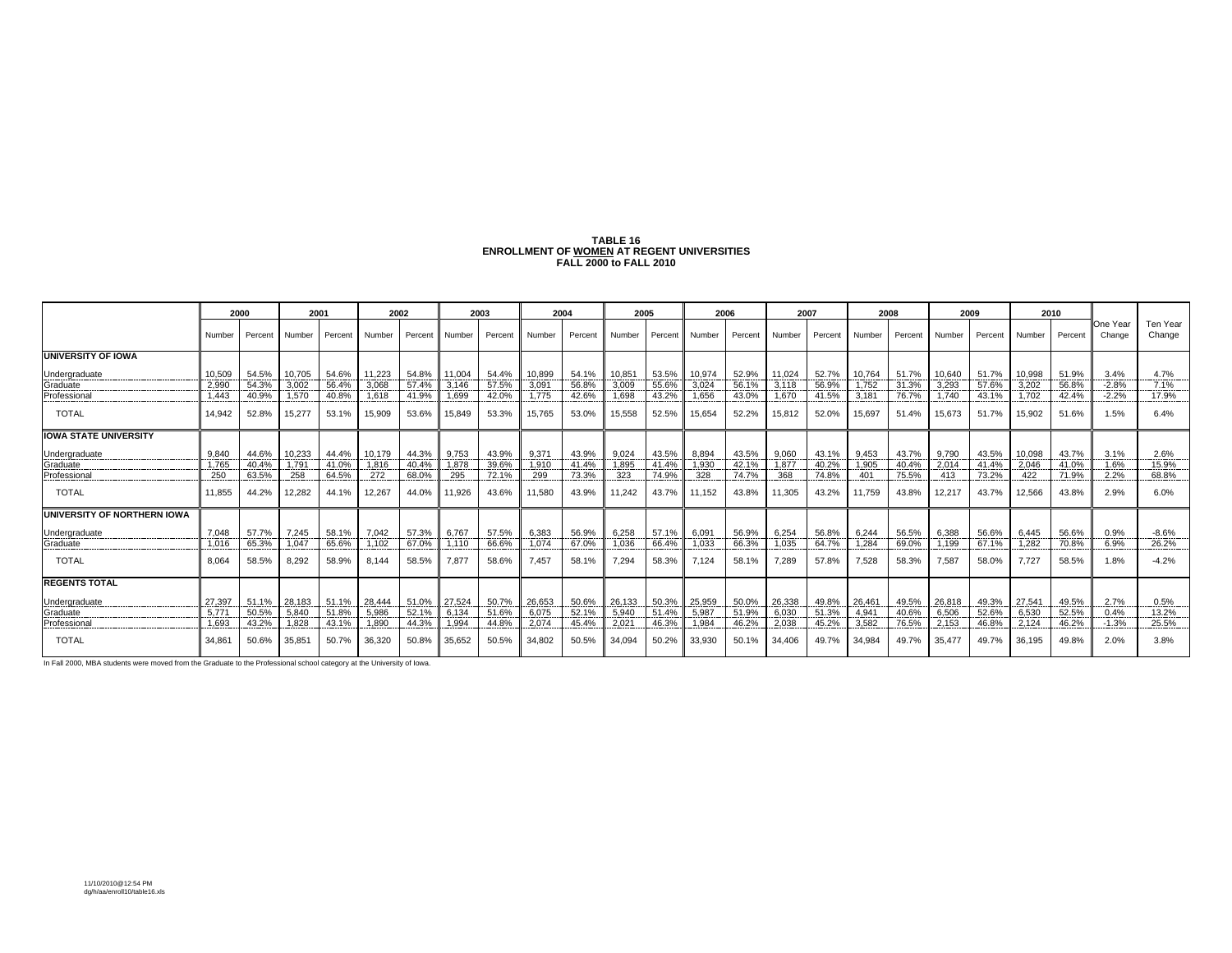**TABLE 17 a NUMBER OF DEGREES AWARDED AT REGENT UNIVERSITIES1996-1997 to 2009-2010**

|                     |        |        |        |        |           |           |        | <b>NUMBER OF DEGREES AWARDED</b> |        |        |        |        |        |        |
|---------------------|--------|--------|--------|--------|-----------|-----------|--------|----------------------------------|--------|--------|--------|--------|--------|--------|
|                     | 96-97  | 97-98  | 98-99  | 99-00  | $00 - 01$ | $01 - 02$ | 02-03  | 03-04                            | 04-05  | 05-06  | 06-07  | 07-08  | 08-09  | 09-10  |
| <b>SUI</b>          |        |        |        |        |           |           |        |                                  |        |        |        |        |        |        |
| Undergraduate       | 3,471  | 3,406  | 3,662  | 3,857  | 3,696     | 3,783     | 4,086  | 4,015                            | 4,041  | 4,105  | 4,219  | 4,482  | 4,465  | 4,483  |
| Graduate            | 1,611  | 1,640  | 1,608  | 1,611  | 1,593     | 1,600     | 1,619  | 1,658                            | 1,753  | 1,442  | 1,395  | 1,488  | 1,349  | 1,525  |
| Professional        | 540    | 513    | 512    | 550    | 558       | 570       | 552    | 547                              | 583    | 894    | 827    | 800    | 891    | 850    |
| <b>TOTAL</b>        | 5,622  | 5,559  | 5,782  | 6,018  | 5,847     | 5,953     | 6,257  | 6,220                            | 6,377  | 6,441  | 6,441  | 6,770  | 6,705  | 6,858  |
|                     |        |        |        |        |           |           |        |                                  |        |        |        |        |        |        |
| <b>ISU</b>          |        |        |        |        |           |           |        |                                  |        |        |        |        |        |        |
| Undergraduate       | 3,845  | 3,876  | 3,818  | 4,039  | 4,019     | 4,163     | 4,481  | 4,523                            | 4,679  | 4,614  | 4,269  | 4,404  | 4,129  | 4,390  |
| Graduate            | 1,026  | 1,129  | 1,033  | 998    | 1,004     | 1,041     | 1,033  | 1,046                            | 1,104  | 1,174  | 1,048  | 1,095  | 1,126  | 1,101  |
| Professional        | 91     | 100    | 94     | 99     | 97        | 98        | 96     | 104                              | 93     | 106    | 97     | 105    | 113    | 120    |
| <b>TOTAL</b>        | 4,962  | 5,105  | 4,945  | 5,136  | 5,120     | 5,302     | 5,610  | 5,673                            | 5,876  | 5,894  | 5,414  | 5,604  | 5,368  | 5,611  |
|                     |        |        |        |        |           |           |        |                                  |        |        |        |        |        |        |
| <b>UNI</b>          |        |        |        |        |           |           |        |                                  |        |        |        |        |        |        |
| Undergraduate       | 2,175  | 2,214  | 2,327  | 2,386  | 2,267     | 2,420     | 2,592  | 2,584                            | 2,669  | 2,423  | 2,259  | 2,221  | 2,268  | 2,347  |
| Graduate            | 438    | 365    | 442    | 444    | 399       | 431       | 426    | 455                              | 507    | 510    | 489    | 499    | 483    | 587    |
| <b>TOTAL</b>        | 2,613  | 2,579  | 2,769  | 2,830  | 2,666     | 2,851     | 3,018  | 3,039                            | 3,176  | 2,933  | 2,748  | 2,720  | 2,751  | 2,934  |
|                     |        |        |        |        |           |           |        |                                  |        |        |        |        |        |        |
| <b>REGENT TOTAL</b> |        |        |        |        |           |           |        |                                  |        |        |        |        |        |        |
| Undergraduate       | 9,491  | 9,496  | 9,807  | 10,282 | 9,982     | 10,366    | 11,159 | 11,122                           | 11,389 | 11,142 | 10,747 | 11,107 | 10,862 | 11,220 |
| Graduate            | 3,075  | 3,134  | 3,083  | 3,053  | 2,996     | 3,072     | 3,078  | 3,159                            | 3,364  | 3,126  | 2,932  | 3,082  | 2,958  | 3,213  |
| Professional        | 631    | 613    | 606    | 649    | 655       | 668       | 648    | 651                              | 676    | 1,000  | 924    | 905    | 1,004  | 970    |
| <b>TOTAL</b>        | 13,197 | 13,243 | 13,496 | 13,984 | 13,633    | 14,106    | 14,885 | 14,932                           | 15,429 | 15,268 | 14,603 | 15,094 | 14,824 | 15,403 |
|                     |        |        |        |        |           |           |        |                                  |        |        |        |        |        |        |

The reporting time frame is Summer, Fall, and Spring graduates.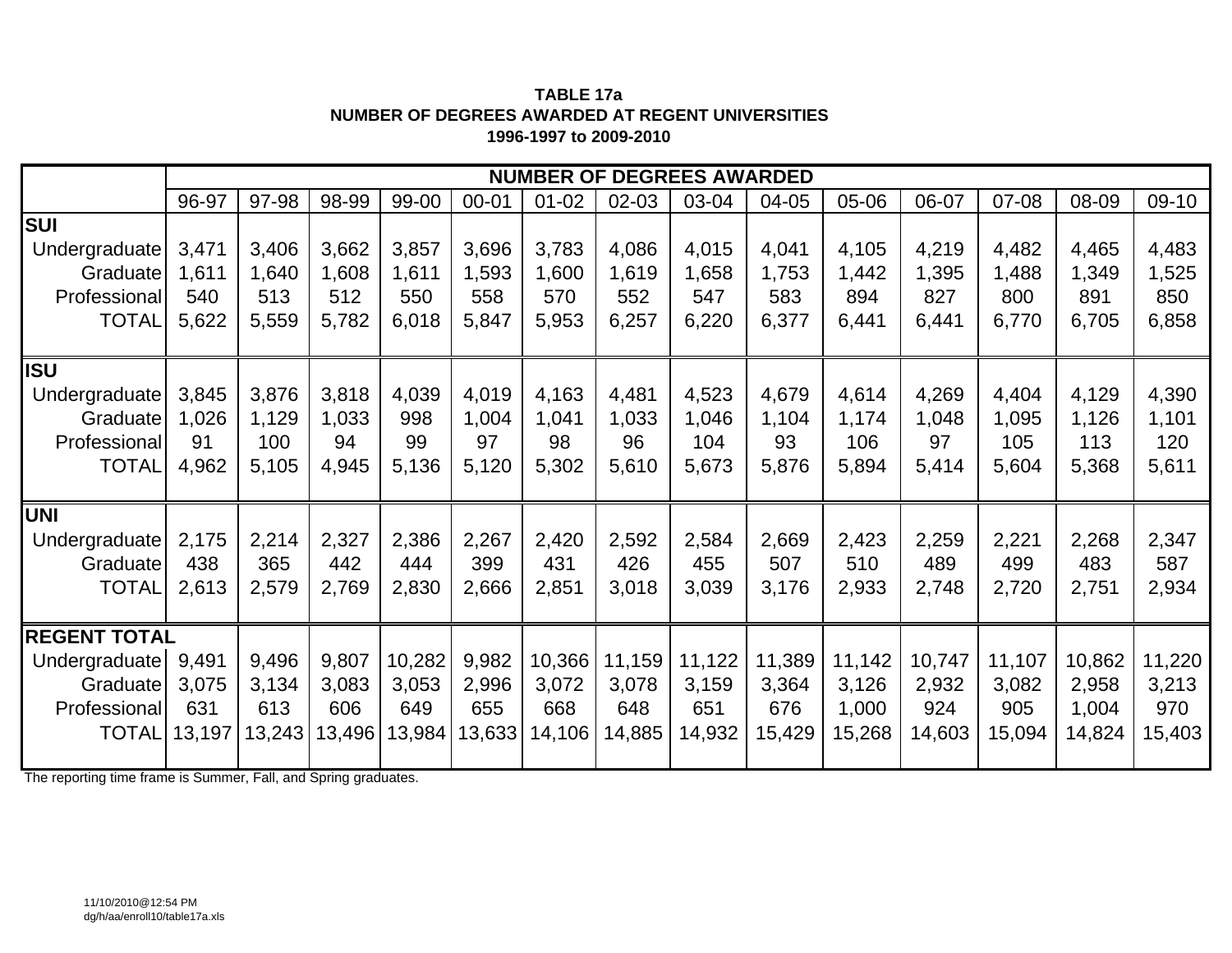# **TABLE 17b NUMBER OF GRADUATES BY GENDER AT REGENT UNIVERSITIES 2002-2003 to 2009-2010**

|                                             |             | Undergraduate |              |             | Graduate         |                  |                 | <b>Professional</b> |              |             | <b>Total</b>  |              |
|---------------------------------------------|-------------|---------------|--------------|-------------|------------------|------------------|-----------------|---------------------|--------------|-------------|---------------|--------------|
|                                             | <b>Male</b> | <b>Female</b> | <b>Total</b> | <b>Male</b> | Female           | <b>Total</b>     | <b>Male</b>     | Female              | <b>Total</b> | <b>Male</b> | Female        | <b>Total</b> |
| $\overline{\mathsf{s}\mathsf{u}\mathsf{u}}$ |             |               |              |             |                  |                  |                 |                     |              |             |               |              |
| 02-03                                       | 1,714       | 2,301         | 4,015        | 740         | 857              | 1,597            | 285             | 267                 | 552          | 2,739       | 3,425         | 6,164        |
| 03-04                                       | 1,741       | 2,175         | 3,916        | 742         | 880              | 1,622            | 270             | 276                 | 546          | 2,753       | 3,331         | 6,084        |
| 04-05                                       | 1,725       | 2,241         | 7,931        | 810         | 914              | 1,724            | 284             | 299                 | 583          | 2,819       | 3,454         | 6,273        |
| 05-06                                       | 1,853       | 2,252         | 4,105        | 590         | 852              | 1,442            | 533             | 361                 | 894          | 2,976       | 3,465         | 6,441        |
| $06-07$                                     | 1,851       | 2,368         | 4,219        | 593         | 802              | 1,395            | 438             | 389                 | 827          | 2,882       | 3,559         | 6,441        |
| $07 - 08$                                   | 2,061       | 2,421         | 4,482        | 630         | 858              | 1,488            | 457             | 343                 | 800          | 3,148       | 3,622         | 6,770        |
| $08 - 09$                                   | 2,086       | 2,379         | 4,465        | 591         | 758              | 1,349            | 533             | 358                 | 891          | 3,210       | 3,495         | 6,705        |
| $\overline{0}9-10$                          | 2,103       | 2,380         | 4,483        | 593         | 932              | 1,525            | 489             | 361                 | 850          | 3,185       | 3,673         | 6,858        |
|                                             |             |               |              |             |                  |                  |                 |                     |              |             |               |              |
|                                             | <b>Male</b> | Female        | <b>Total</b> | <b>Male</b> | Female           | <b>Total</b>     | <b>Male</b>     | <b>Female</b>       | <b>Total</b> | <b>Male</b> | <b>Female</b> | <b>Total</b> |
| ISU                                         |             |               |              |             |                  |                  |                 |                     |              |             |               |              |
| 02-03                                       | 2,328       | 2,070         | 4,398        | 586         | 440              | 1,026            | 37              | 59                  | 96           | 2,951       | 2,569         | 5,520        |
| 03-04                                       | 2,345       | 2,102         | 4,447        | 614         | 422              | 1,036            | $\overline{37}$ | 66                  | 103          | 2,996       | 2,590         | 5,586        |
| 04-05                                       | 2,418       | 2,146         | 4,564        | 636         | 455              | 1,091            | $\overline{27}$ | 64                  | 91           | 3,081       | 2,665         | 5,746        |
| 05-06                                       | 2,425       | 2,087         | 4,512        | 662         | 501              | 1,163            | 23              | 80                  | 103          | 3,110       | 2,668         | 5,778        |
| 06-07                                       | 2,267       | 1,922         | 4,189        | 567         | 466              | 1,033            | $\overline{22}$ | 72                  | 94           | 2,856       | 2,460         | 5,316        |
| 07-08                                       | 2,362       | 1,933         | 4,295        | 589         | 498              | 1,087            | $\overline{32}$ | $\overline{73}$     | 105          | 2,983       | 2,504         | 5,487        |
| 08-09                                       | 2,183       | 1,854         | 4,037        | 635         | 483              | 1,118            | $\overline{23}$ | 88                  | 111          | 2,841       | 2,425         | 5,266        |
| 09-10                                       | 2,377       | 1,948         | 4,325        | 636         | 450              | 1,086            | 29              | 90                  | 119          | 3,042       | 2,488         | 5,530        |
|                                             |             |               |              |             |                  |                  |                 |                     |              |             |               |              |
|                                             | <b>Male</b> | Female        | <b>Total</b> | <b>Male</b> | Female           | <b>Total</b>     | <b>Male</b>     | Female              | <b>Total</b> | <b>Male</b> | <b>Female</b> | <b>Total</b> |
| UNI                                         |             |               |              |             |                  |                  |                 |                     |              |             |               |              |
| $02 - 03$                                   | 1,036       | 1,556         | 2,592        | 116         | $\overline{310}$ | 426              |                 |                     |              | 1,152       | 1,866         | 3,018        |
| $03-04$                                     | 1,089       | 1,495         | 2,584        | 135         | 320              | 455              |                 |                     |              | 1,224       | 1,815         | 3,039        |
| 04-05                                       | 1,138       | 1,531         | 2,669        | 175         | 332              | 507              |                 |                     |              | 1,313       | 1,863         | 3,176        |
| 05-06                                       | 1,026       | 1,397         | 2,423        | 165         | 345              | $\overline{510}$ |                 |                     |              | 1,191       | 1,742         | 2,933        |
| 06-07                                       | 957         | 1,302         | 2,259        | 128         | 361              | 489              |                 |                     |              | 1,085       | 1,663         | 2,748        |
| 07-08                                       | 897         | 1,324         | 2,221        | 167         | 332              | 499              |                 |                     |              | 1,064       | 1,656         | 2,720        |
| $08 - 09$                                   | 965         | 1,303         | 2,268        | 168         | 315              | 483              |                 |                     |              | 1,133       | 1,618         | 2,751        |
| 09-10                                       | 1,015       | 1,332         | 2,347        | 191         | 396              | 587              |                 |                     |              | 1,206       | 1,728         | 2,934        |
|                                             |             |               |              |             |                  |                  |                 |                     |              |             |               |              |
|                                             | <b>Male</b> | Female        | <b>Total</b> | <b>Male</b> | <b>Female</b>    | <b>Total</b>     | <b>Male</b>     | <b>Female</b>       | <b>Total</b> | <b>Male</b> | <b>Female</b> | <b>Total</b> |
| <b>REGENT TOTAL</b>                         | 5,078       |               |              |             |                  |                  |                 |                     |              |             |               |              |
| 02-03                                       |             | 5,927         | 11,005       | 1,442       | 1,607            | 3,049            | 322             | 326                 | 648          | 6,842       | 7,860         | 14,702       |
| 03-04                                       | 5,175       | 5,772         | 10,947       | 1,491       | 1,622            | 3,113            | 307             | 342                 | 649          | 6,973       | 7,736         | 14,709       |
| 04-05                                       | 5,281       | 5,918         | 11,199       | 1,621       | 1,701            | 3,322            | 311             | 363                 | 674          | 7,213       | 7,982         | 15,195       |
| 05-06                                       | 5,304       | 5,736         | 11,040       | 1,417       | 1,698            | 3,115            | 556             | 441                 | 997          | 7,277       | 7,875         | 15,152       |
| 06-07                                       | 5,075       | 5,592         | 10,667       | 1,288       | 1,629            | 2,917            | 460             | 461                 | 921          | 6,823       | 7,682         | 14,505       |
| 07-08                                       | 5,320       | 5,678         | 10,998       | 1,386       | 1,688            | 3,074            | 489             | 416                 | 905          | 7,195       | 7,782         | 14,977       |
| 08-09                                       | 5,234       | 5,536         | 10,770       | 1,394       | 1,556            | 2,950            | 556             | 446                 | 1,002        | 7,184       | 7,538         | 14,722       |
| 09-10                                       | 5,495       | 5,660         | 11,155       | 1,420       | 1,778            | 3,198            | 518             | 451                 | 969          | 7,433       | 7,889         | 15,322       |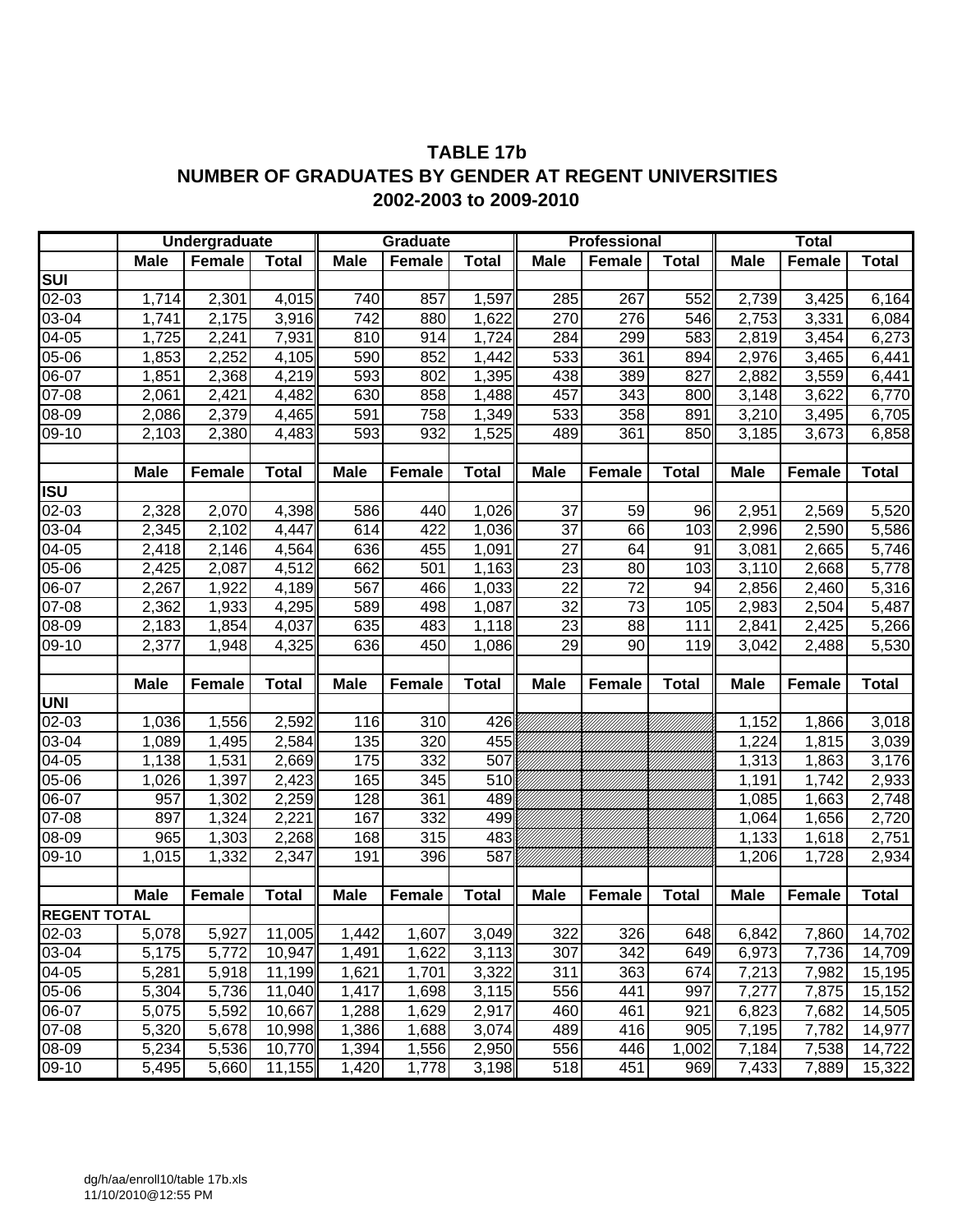#### **TABLE 18ENROLLMENT OF MINORITIES AT REGENT UNIVERSITIES FALL 2000 to FALL 2010**

|                              | 2000   |          | 2001   |                 | 2002  |                 | 2003  |                 | 2004  |          | 2005   |          | 2006   |          | 2007   |          | 2008   |          | 2009   |          | 2010   |          |                    |                    |
|------------------------------|--------|----------|--------|-----------------|-------|-----------------|-------|-----------------|-------|----------|--------|----------|--------|----------|--------|----------|--------|----------|--------|----------|--------|----------|--------------------|--------------------|
|                              | Number | Per Cent | Number | Per Cent Number |       | Per Cent Number |       | Per Cent Number |       | Per Cent | Number | Per Cent | Number | Per Cent | Number | Per Cent | Number | Per Cent | Number | Per Cent | Number | Per Cent | One Year<br>Change | Ten Year<br>Change |
| <b>UNIVERSITY OF IOWA</b>    |        |          |        |                 |       |                 |       |                 |       |          |        |          |        |          |        |          |        |          |        |          |        |          |                    |                    |
| Undergraduate                | 1,595  | 8.3%     | 1,617  | 8.2%            | 1,679 | 8.2%            | 1,717 | 8.5%            | 1,728 | 8.6%     | 1,765  | 8.7%     | 1,809  | 8.7%     | 1.845  | 8.8%     | 1.913  | 9.2%     | 2,085  | 10.1%    | 2,328  | 11.0%    | 11.7%              | 46.0%              |
| Graduate                     | 508    | 9.2%     | 458    | 8.6%            | 439   | 8.2%            | 429   | 7.8%            | 460   | 8.4%     | 477    | 8.8%     | 477    | 8.9%     | 481    | 8.8%     | 501    | 9.0%     | 565    | 9.9%     | 590    | 10.5%    | 4.4%               | 16.1%              |
| Professional                 | 429    | 12.2%    | 444    | 11.5%           | 450   | 11.6%           | 455   | 11.3%           | 477   | 11.5%    | 436    | 11.1%    | 455    | 11.8%    | 504    | 12.5%    | 508    | 12.2%    | 477    | 11.8%    | 478    | 11.9%    | 0.2%               | 11.4%              |
| <b>TOTAL</b>                 | 2,532  | 8.9%     | 2,519  | 8.8%            | 2,568 | 8.6%            | 2,601 | 8.7%            | 2,665 | 9.0%     | 2.678  | 9.0%     | 2,741  | 9.1%     | 2,830  | 9.3%     | 2,922  | 9.6%     | 3,127  | 10.3%    | 3,396  | 11.0%    | 8.6%               | 34.1%              |
| <b>IOWA STATE UNIVERSITY</b> |        |          |        |                 |       |                 |       |                 |       |          |        |          |        |          |        |          |        |          |        |          |        |          |                    |                    |
| Undergraduate                | 1,540  | 7.0%     | 1,694  | 7.3%            | 1,782 | 7.7%            | 1,804 | 8.1%            | 1,794 | 8.4%     | 1,826  | 8.8%     | 1,842  | 9.0%     | 1.885  | 9.0%     | 1.959  | 9.1%     | 2.135  | 9.5%     | 2.228  | 9.6%     | 4.4%               | 44.7%              |
| Graduate                     | 236    | 5.4%     | 241    | 5.5%            | 251   | 5.6%            | 272   | 5.7%            | 253   | 5.5%     | 290    | 6.3%     | 305    | 6.7%     | 320    | 6.9%     | 343    | 7.3%     | 382    | 7.9%     | 369    | 7.4%     | $-3.4%$            | 56.4%              |
| Professional                 | -5     | 1.3%     | 8      | 2.0%            | 8     | 2.0%            | -6    | 1.5%            | 8     | 2.0%     |        | 1.6%     | -7     | 1.6%     | 15     | 3.0%     | 15     | 2.8%     | 15     | 2.7%     | 18     | 3.1%     | 20.0%              | 260.0%             |
| <b>TOTAL</b>                 | 1.781  | 6.6%     | 1,943  | 7.0%            | 2,039 | 7.3%            | 2.082 | 7.6%            | 2,055 | 7.8%     | 2.123  | 8.2%     | 2.154  | 8.5%     | 2.220  | 8.5%     | 2.317  | 8.6%     | 2,532  | 9.1%     | 2,615  | 9.1%     | 3.3%               | 46.8%              |
| UNIVERSITY OF NORTHERN IOWA  |        |          |        |                 |       |                 |       |                 |       |          |        |          |        |          |        |          |        |          |        |          |        |          |                    |                    |
| Undergraduate                | 557    | 4.6%     | 611    | 4.9%            | 648   | 5.3%            | 668   | 5.7%            | 668   | 6.0%     | 620    | 5.7%     | 628    | 5.9%     | 631    | 5.7%     | 648    | 5.9%     | 767    | 6.8%     | 768    | 6.7%     | 0.1%               | 37.9%              |
| Graduate                     | 109    | 7.0%     | 111    | 7.0%            | 115   | 7.0%            | 139   | 8.3%            | 141   | 8.8%     | 136    | 8.7%     | 132    | 8.5%     | 114    | 7.1%     | 162    | 8.7%     | 137    | 7.7%     | 154    | 8.5%     | 12.4%              | 41.3%              |
| <b>TOTAL</b>                 | 666    | 4.8%     | 722    | 5.1%            | 763   | 5.5%            | 807   | 6.0%            | 809   | 6.3%     | 756    | 6.0%     | 760    | 6.2%     | 745    | 5.9%     | 810    | 6.3%     | 904    | 6.9%     | 922    | 7.0%     | 2.0%               | 38.4%              |
| <b>REGENTS TOTAL</b>         |        |          |        |                 |       |                 |       |                 |       |          |        |          |        |          |        |          |        |          |        |          |        |          |                    |                    |
| Undergraduate                | 3,692  | 6.9%     | 3,922  | 7.1%            | 4,109 | 7.4%            | 4,189 | 7.7%            | 4,190 | 7.9%     | 4,211  | 8.1%     | 4,279  | 8.2%     | 4,361  | 8.2%     | 4,520  | 8.5%     | 4,987  | 9.2%     | 5,324  | 9.6%     | 6.8%               | 44.2%              |
| Graduate                     | 853    | 7.5%     | 810    | 7.2%            | 805   | 7.0%            | 840   | 7.1%            | 854   | 7.3%     | 903    | 7.8%     | 914    | 7.9%     | 915    | 7.8%     | 1,006  | 8.3%     | 1.084  | 8.8%     | 1.113  | 8.9%     | 2.7%               | 30.5%              |
| Professional                 | 434    | 11.1%    | 452    | 10.6%           | 458   | 10.7%           | 461   | 10.4%           | 485   | 10.6%    | 443    | 10.2%    | 462    | 10.8%    | 519    | 11.5%    | 523    | 11.2%    | 492    | 10.7%    | 496    | 10.8%    | 0.8%               | 14.3%              |
| <b>TOTAL</b>                 | 4,979  | 7.2%     | 5,184  | 7.3%            | 5,372 | 7.5%            | 5,490 | 7.8%            | 5,529 | 8.0%     | 5,557  | 8.2%     | 5.655  | 8.4%     | 5.795  | 8.4%     | 6.049  | 8.6%     | 6,563  | 9.2%     | 6,933  | 9.5%     | 5.6%               | 39.2%              |

In Fall 2000, MBA students were moved from the Graduate to the Professional School category at the University of Iowa.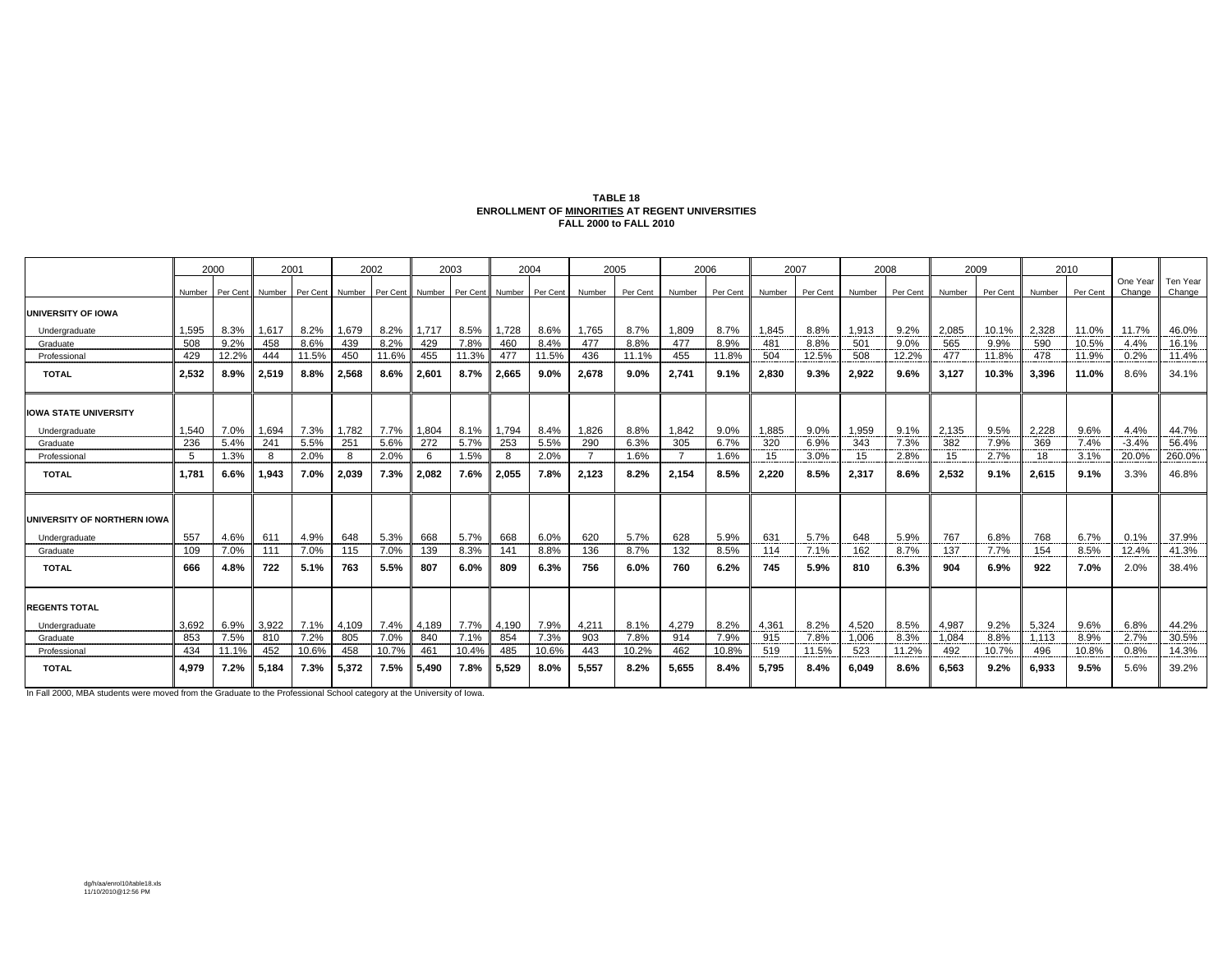## **TABLE 19TEN-YEAR HEADCOUNT ENROLLMENT PROJECTIONS AT REGENT UNIVERSITIES FALL 2011 to FALL 2020**

| Level                                                             | <b>ACTUAL</b><br>2010 | 2011            | 2012            | 2013            | 2014            | 2015            | 2016            | 2017            | 2018            | 2019            | 2020            |
|-------------------------------------------------------------------|-----------------------|-----------------|-----------------|-----------------|-----------------|-----------------|-----------------|-----------------|-----------------|-----------------|-----------------|
| <b>UNDERGRADUATE</b>                                              |                       |                 |                 |                 |                 |                 |                 |                 |                 |                 |                 |
| <b>Resident - Lower Division</b>                                  | 15,683                | 15,483          | 15,464          | 15,430          | 15,445          | 15,528          | 15,628          | 15,724          | 15,832          | 15,888          | 15,908          |
| Non Resident - Lower Division                                     | 9,294                 | 9,182           | 9,014           | 8,929           | 8,921           | 8,952           | 8,999           | 9,049           | 9,107           | 9,145           | 9,170           |
| <b>LOWER DIVISION TOTAL</b>                                       | 24,977                | 24,665          | 24,478          | 24,359          | 24,366          | 24,480          | 24,627          | 24,773          | 24,939          | 25,033          | 25,078          |
| Resident - Unclassified/Spec.                                     | 843                   | 862             | 867             | 870             | 872             | 878             | 882             | 885             | 889             | 893             | 896             |
| Non Resident - Unclass./Spec.                                     | 777                   | 697             | 699             | 702             | 706             | 705             | 707             | 709             | 711             | 713             | 715             |
| UNCLASS./SPEC. TOTAL                                              | 1,620                 | 1,559           | 1,566           | 1,572           | 1,578           | 1,583           | 1,589           | 1,594           | 1,600           | 1,606           | 1,611           |
|                                                                   |                       |                 |                 |                 |                 |                 |                 |                 |                 |                 |                 |
| <b>Resident - Upper Division</b><br>Non Resident - Upper Division | 22,668<br>6,406       | 22,776<br>6,618 | 22,699<br>6,767 | 22,628<br>6,742 | 22,639<br>6,648 | 22,667<br>6,576 | 22,722<br>6,548 | 22,815<br>6,553 | 22,921<br>6,572 | 23,027<br>6,603 | 23,140<br>6,636 |
| <b>UPPER DIVISION TOTAL</b>                                       | 29,074                | 29,394          | 29,466          | 29,370          | 29,287          | 29,243          | 29,270          | 29,368          | 29,493          | 29,630          | 29,776          |
|                                                                   |                       |                 |                 |                 |                 |                 |                 |                 |                 |                 |                 |
| <b>Resident Total</b>                                             | 39,194                | 39,121          | 39,030          | 38,928          | 38,956          | 39,073          | 39,232          | 39,424          | 39,642          | 39,808          | 39,944          |
| Non Resident Total                                                | 16,477                | 16,497          | 16,480          | 16,373          | 16,275          | 16,233          | 16,254          | 16,311          | 16,390          | 16,461          | 16,521          |
| UNDERGRADUATE TOTAL                                               | 55,671                | 55,618          | 55,510          | 55,301          | 55,231          | 55,306          | 55,486          | 55,735          | 56,032          | 56,269          | 56,465          |
| <b>PROFESSIONAL</b>                                               |                       |                 |                 |                 |                 |                 |                 |                 |                 |                 |                 |
| Resident                                                          | 3,079                 | 3,075           | 3,103           | 3,120           | 3,120           | 3,089           | 3,094           | 3,127           | 3,143           | 3,158           | 3,143           |
| Non Resident                                                      | 1,520                 | 1,524           | 1,539           | 1,551           | 1,555           | 1,542           | 1,543           | 1,558           | 1,565           | 1,571           | 1,564           |
| PROFESSIONAL TOTAL                                                | 4,599                 | 4,599           | 4,642           | 4,671           | 4,675           | 4,631           | 4,637           | 4,685           | 4,708           | 4,729           | 4,707           |
| <b>GRADUATE</b>                                                   |                       |                 |                 |                 |                 |                 |                 |                 |                 |                 |                 |
| Resident                                                          | 5,753                 | 5,760           | 5,818           | 5,877           | 5,916           | 5,963           | 5,991           | 6,017           | 6,043           | 6,063           | 6,078           |
| <b>Non Resident</b>                                               | 6,685                 | 6,591           | 6,598           | 6,615           | 6,614           | 6,626           | 6,624           | 6,626           | 6,636           | 6,644           | 6,649           |
| <b>GRADUATE TOTAL</b>                                             | 12,438                | 12,351          | 12,416          | 12,492          | 12,530          | 12,589          | 12,615          | 12,643          | 12,679          | 12,707          | 12,727          |
| <b>TOTAL</b>                                                      |                       |                 |                 |                 |                 |                 |                 |                 |                 |                 |                 |
| <b>Resident</b>                                                   | 48,026                | 47,956          | 47,951          | 47,925          | 47,992          | 48,125          | 48,317          | 48,568          | 48,828          | 49,029          | 49,165          |
| <b>Non Resident</b>                                               | 24,682                | 24,612          | 24,617          | 24,539          | 24,444          | 24,401          | 24,421          | 24,495          | 24,591          | 24,676          | 24,734          |
| <b>TOTAL ENROLLMENT</b>                                           | 72,708                | 72,568          | 72,568          | 72,464          | 72,436          | 72,526          | 72,738          | 73,063          | 73,419          | 73,705          | 73,899          |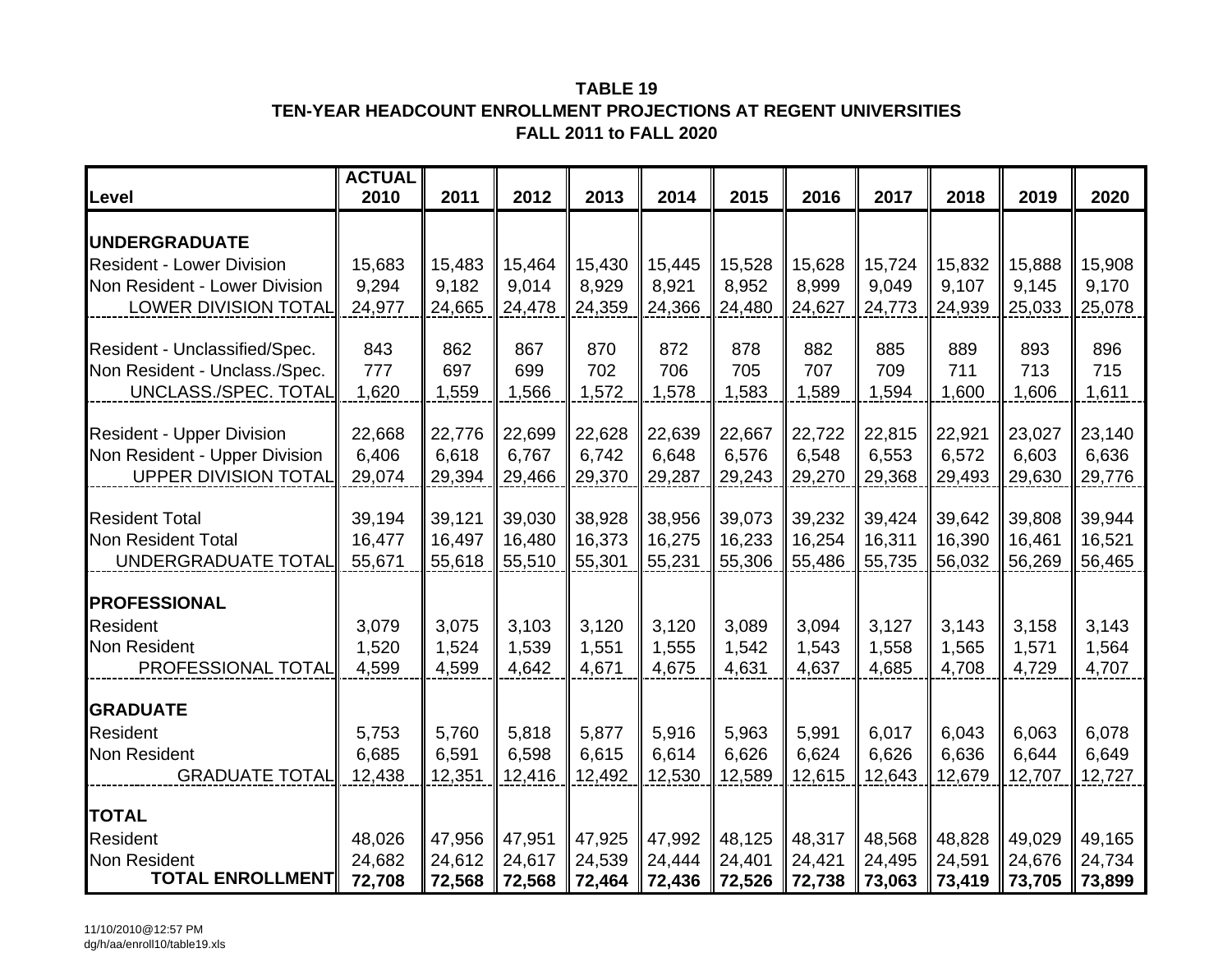### **TEN-YEAR HEADCOUNT ENROLLMENT PROJECTIONSUNIVERSITY OF IOWATABLE 19aFALL 2011 to FALL 2020**

| Level                                                             | <b>ACTUAL</b><br>2010 | 2011   | 2012   | 2013           | 2014           | 2015           | 2016           | 2017           | 2018           | 2019           | 2020   |
|-------------------------------------------------------------------|-----------------------|--------|--------|----------------|----------------|----------------|----------------|----------------|----------------|----------------|--------|
| <b>UNDERGRADUATE</b>                                              |                       |        |        |                |                |                |                |                |                |                |        |
| <b>Resident - Lower Division</b>                                  | 4,915                 | 4,967  | 5,007  | 5,044          | 5,079          | 5,112          | 5,145          | 5,176          | 5,207          | 5,237          | 5,268  |
| Non Resident - Lower Division                                     | 5,100                 | 5,153  | 5,196  | 5,234          | 5,270          | 5,305          | 5,338          | 5,370          | 5,402          | 5,435          | 5,466  |
| <b>LOWER DIVISION TOTAL</b>                                       | 10,015                | 10,120 | 10,203 | 10,278         | 10,349         | 10,417         | 10,483         | 10,546         | 10,609         | 10,672         | 10,734 |
| Resident - Unclassified/Spec.                                     | 532                   | 553    | 561    | 566            | 572            | 576            | 580            | 584            | 588            | 592            | 595    |
| Non Resident - Unclass./Spec.                                     | 302                   | 314    | 318    | 322            | 324            | 327            | 330            | 332            | 334            | 336            | 338    |
| UNCLASS./SPEC. TOTAL                                              | 834                   | 867    | 879    | 888            | 896            | 903            | 910            | 916            | 922            | 928            | 933    |
|                                                                   |                       | 7,114  | 7,156  |                |                |                |                |                |                |                | 7,556  |
| <b>Resident - Upper Division</b><br>Non Resident - Upper Division | 7,131<br>3,196        | 3,188  | 3,207  | 7,208<br>3,231 | 7,262<br>3,255 | 7,315<br>3,278 | 7,366<br>3,301 | 7,416<br>3,324 | 7,464<br>3,345 | 7,510<br>3,366 | 3,386  |
| <b>UPPER DIVISION TOTAL</b>                                       | 10,327                | 10,302 | 10,363 | 10,439         | 10,517         | 10,593         | 10,667         | 10,740         | 10,809         | 10,876         | 10,942 |
|                                                                   |                       |        |        |                |                |                |                |                |                |                |        |
| <b>Resident Total</b>                                             | 12,578                | 12,634 | 12,724 | 12,818         | 12,913         | 13,003         | 13,091         | 13,176         | 13,259         | 13,339         | 13,419 |
| Non Resident Total                                                | 8,598                 | 8,655  | 8,721  | 8,787          | 8,849          | 8,910          | 8,969          | 9,026          | 9,081          | 9,137          | 9,190  |
| UNDERGRADUATE TOTAL                                               | 21,176                | 21,289 | 21,445 | 21,605         | 21,762         | 21,913         | 22,060         | 22,202         | 22,340         | 22,476         | 22,609 |
| <b>PROFESSIONAL</b>                                               |                       |        |        |                |                |                |                |                |                |                |        |
| <b>Resident</b>                                                   | 2,814                 | 2,819  | 2,849  | 2,869          | 2,872          | 2,841          | 2,846          | 2,879          | 2,895          | 2,910          | 2,895  |
| <b>Non Resident</b>                                               | 1,198                 | 1,200  | 1,213  | 1,222          | 1,223          | 1,210          | 1,211          | 1,226          | 1,233          | 1,239          | 1,232  |
| PROFESSIONAL TOTAL                                                | 4,012                 | 4,019  | 4,062  | 4,091          | 4,095          | 4,051          | 4,057          | 4,105          | 4,128          | 4,149          | 4,127  |
| <b>GRADUATE</b>                                                   |                       |        |        |                |                |                |                |                |                |                |        |
| Resident                                                          | 2,208                 | 2,169  | 2,177  | 2,189          | 2,195          | 2,197          | 2,189          | 2,186          | 2,189          | 2,191          | 2,191  |
| <b>Non Resident</b>                                               | 3,429                 | 3,369  | 3,382  | 3,399          | 3,410          | 3,411          | 3,400          | 3,395          | 3,399          | 3,402          | 3,403  |
| <b>GRADUATE TOTAL</b>                                             | 5,637                 | 5,538  | 5,559  | 5,588          | 5,605          | 5,608          | 5,589          | 5,581          | 5,588          | 5,593          | 5,594  |
| <b>TOTAL</b>                                                      |                       |        |        |                |                |                |                |                |                |                |        |
| <b>Resident</b>                                                   | 17,600                | 17,622 | 17,750 | 17,876         | 17,980         | 18,041         | 18,126         | 18,241         | 18,343         | 18,440         | 18,505 |
| Non Resident                                                      | 13,225                | 13,224 | 13,316 | 13,408         | 13,482         | 13,531         | 13,580         | 13,647         | 13,713         | 13,778         | 13,825 |
| <b>TOTAL ENROLLMENT</b>                                           | 30,825                | 30,846 | 31,066 | 31,284         | 31,462         | 31,572         | 31,706         | 31,888         | 32,056         | 32,218         | 32,330 |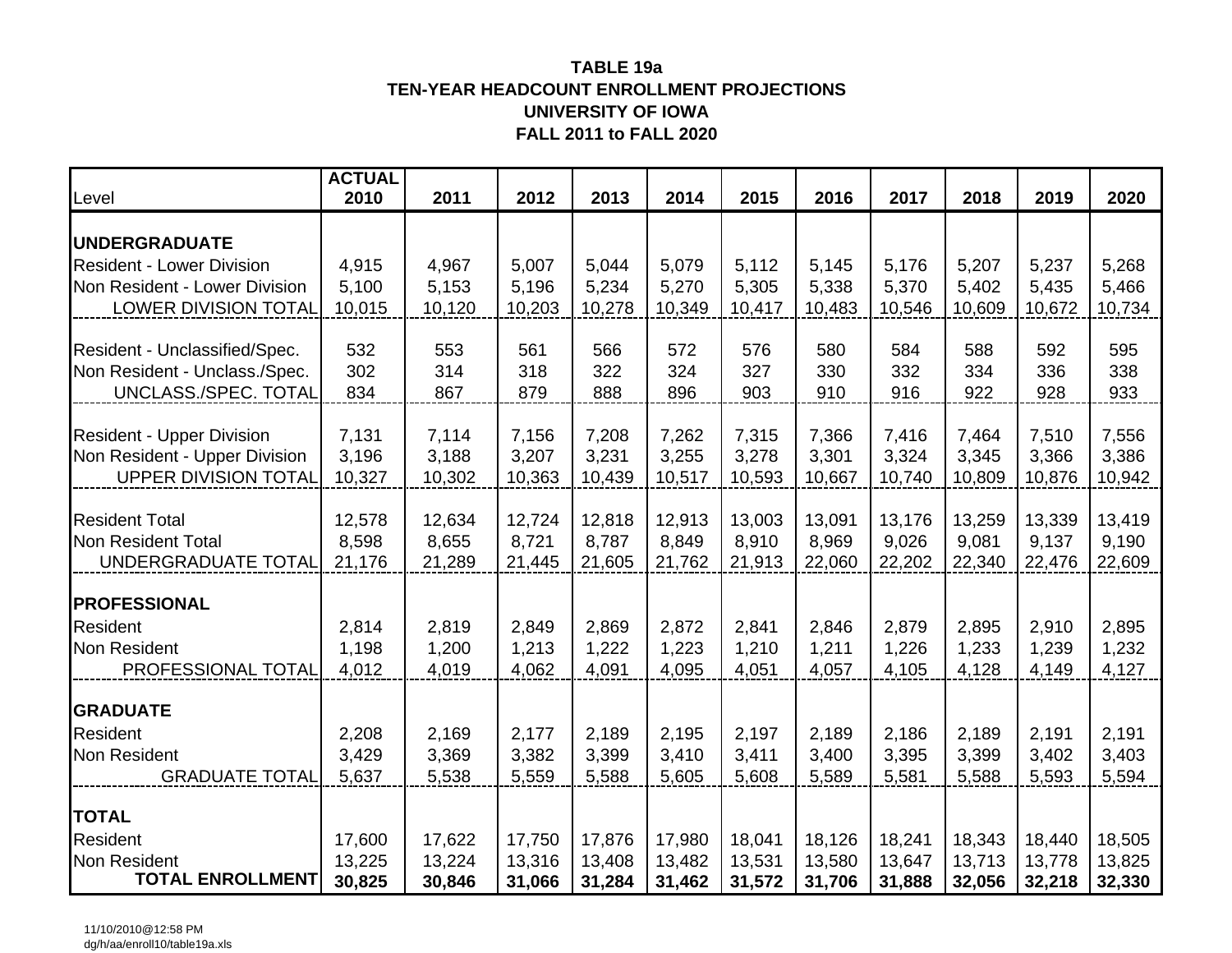## **TEN-YEAR HEADCOUNT ENROLLMENT PROJECTIONSIOWA STATE UNIVERSITYFALL 2011 to FALL 2020TABLE 19b**

| Level                            | <b>ACTUAL</b><br>2010 | 2011   | 2012   | 2013   | 2014   | 2015   | 2016   | 2017   | 2018   | 2019   | 2020   |
|----------------------------------|-----------------------|--------|--------|--------|--------|--------|--------|--------|--------|--------|--------|
|                                  |                       |        |        |        |        |        |        |        |        |        |        |
| <b>UNDERGRADUATE</b>             |                       |        |        |        |        |        |        |        |        |        |        |
| <b>Resident - Lower Division</b> | 6,636                 | 6,442  | 6,340  | 6,251  | 6,187  | 6,164  | 6,180  | 6,214  | 6,259  | 6,274  | 6,268  |
| Non Resident - Lower Division    | 3,805                 | 3,626  | 3,411  | 3,286  | 3,239  | 3,227  | 3,235  | 3,250  | 3,273  | 3,277  | 3,272  |
| <b>LOWER DIVISION TOTAL</b>      | 10,441                | 10,068 | 9,751  | 9,537  | 9,426  | 9,391  | 9,415  | 9,464  | 9,532  | 9,551  | 9,540  |
|                                  |                       |        |        |        |        |        |        |        |        |        |        |
| Resident - Unclassified/Spec.    | 173                   | 175    | 175    | 175    | 175    | 175    | 175    | 175    | 175    | 175    | 175    |
| Non Resident - Unclass./Spec.    | 354                   | 265    | 265    | 265    | 265    | 265    | 265    | 265    | 265    | 265    | 265    |
| UNCLASS./SPEC. TOTAL             | 527                   | 440    | 440    | 440    | 440    | 440    | 440    | 440    | 440    | 440    | 440    |
| <b>Resident - Upper Division</b> | 9,275                 | 9,240  | 9,122  | 8,982  | 8,875  | 8,787  | 8,723  | 8,691  | 8,691  | 8,710  | 8,741  |
| Non Resident - Upper Division    | 2,861                 | 3,092  | 3,222  | 3,172  | 3,051  | 2,953  | 2,898  | 2,876  | 2,871  | 2,879  | 2,890  |
| <b>UPPER DIVISION TOTAL</b>      | 12,136                | 12,332 | 12,344 | 12,154 | 11,926 | 11,740 | 11,621 | 11,567 | 11,562 | 11,589 | 11,631 |
|                                  |                       |        |        |        |        |        |        |        |        |        |        |
| <b>Resident Total</b>            | 16,084                | 15,857 | 15,637 | 15,408 | 15,237 | 15,126 | 15,078 | 15,080 | 15,125 | 15,159 | 15,184 |
| <b>Non Resident Total</b>        | 7,020                 | 6,983  | 6,898  | 6,723  | 6,555  | 6,445  | 6,398  | 6,391  | 6,409  | 6,421  | 6,427  |
| UNDERGRADUATE TOTAL              | 23,104                | 22,840 | 22,535 | 22,131 | 21,792 | 21,571 | 21,476 | 21,471 | 21,534 | 21,580 | 21,611 |
| <b>PROFESSIONAL</b>              |                       |        |        |        |        |        |        |        |        |        |        |
| Resident                         | 265                   | 256    | 254    | 251    | 248    | 248    | 248    | 248    | 248    | 248    | 248    |
| Non Resident                     | 322                   | 324    | 326    | 329    | 332    | 332    | 332    | 332    | 332    | 332    | 332    |
| PROFESSIONAL TOTAL               | 587                   | 580    | 580    | 580    | 580    | 580    | 580    | 580    | 580    | 580    | 580    |
|                                  |                       |        |        |        |        |        |        |        |        |        |        |
| <b>GRADUATE</b>                  |                       |        |        |        |        |        |        |        |        |        |        |
| Resident                         | 2,099                 | 2,065  | 2,049  | 2,038  | 2,021  | 2,021  | 2,021  | 2,021  | 2,021  | 2,021  | 2,021  |
| Non Resident                     | 2,892                 | 2,841  | 2,818  | 2,804  | 2,779  | 2,779  | 2,779  | 2,779  | 2,779  | 2,779  | 2,779  |
| <b>GRADUATE TOTAL</b>            | 4,991                 | 4,906  | 4,867  | 4,842  | 4,800  | 4,800  | 4,800  | 4,800  | 4,800  | 4,800  | 4,800  |
| <b>TOTAL</b>                     |                       |        |        |        |        |        |        |        |        |        |        |
| <b>Resident</b>                  | 18,448                | 18,178 | 17,940 | 17,697 | 17,506 | 17,395 | 17,347 | 17,349 | 17,394 | 17,428 | 17,453 |
| <b>Non Resident</b>              | 10,234                | 10,148 | 10,042 | 9,856  | 9,666  | 9,556  | 9,509  | 9,502  | 9,520  | 9,532  | 9,538  |
| <b>TOTAL ENROLLMENT</b>          | 28,682                | 28,326 | 27,982 | 27,553 | 27,172 | 26,951 | 26,856 | 26,851 | 26,914 | 26,960 | 26,991 |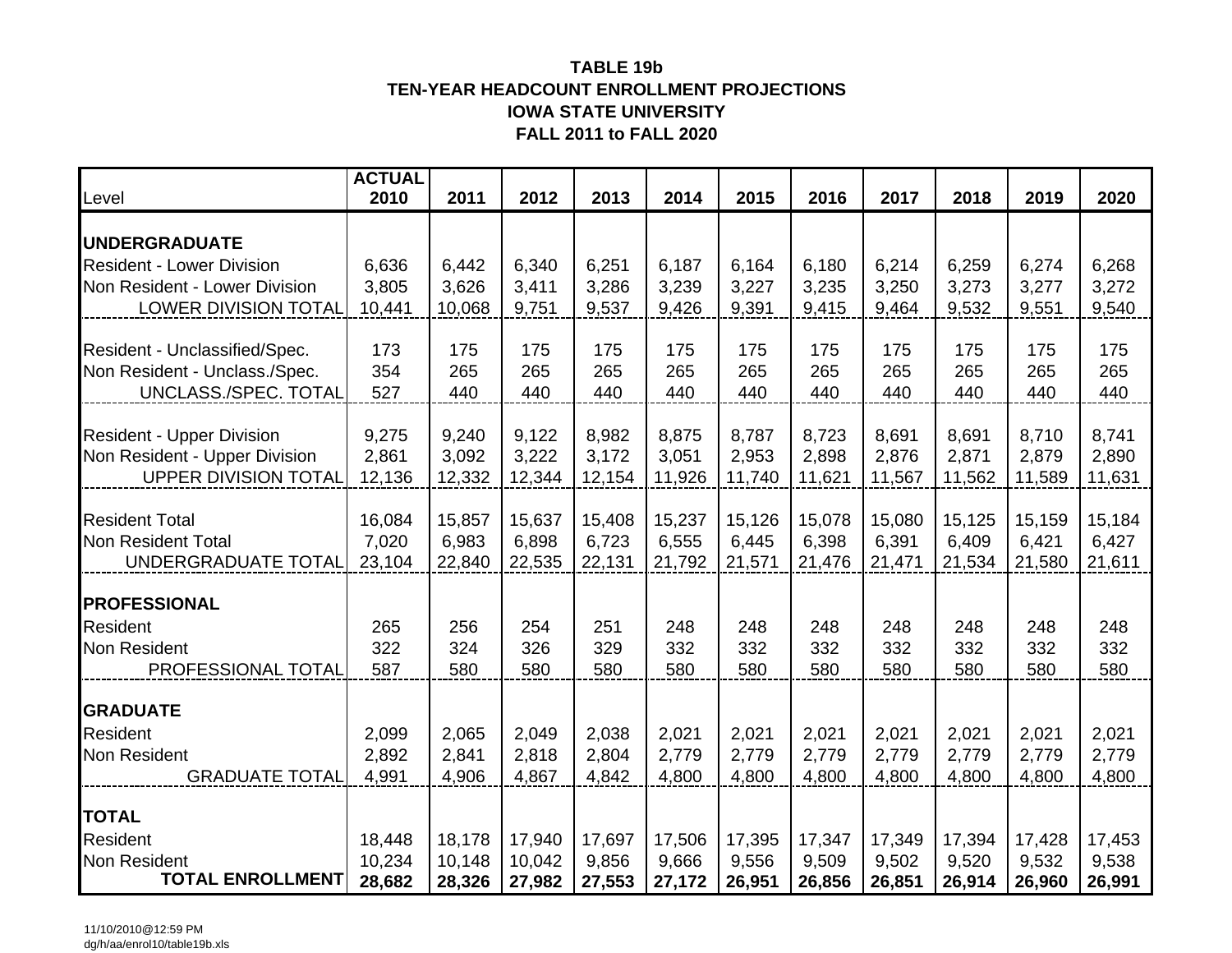### **TEN-YEAR HEADCOUNT ENROLLMENT PROJECTIONSUNIVERSITY OF NORTHERN IOWAFALL 2011 to FALL 2020TABLE 19c**

|                                                                | <b>ACTUAL</b><br>2010 |                 |                 |                 |                 |                 |                 |                 |                 |                 |                 |  |
|----------------------------------------------------------------|-----------------------|-----------------|-----------------|-----------------|-----------------|-----------------|-----------------|-----------------|-----------------|-----------------|-----------------|--|
| Level                                                          |                       | 2011            | 2012            | 2013            | 2014            | 2015            | 2016            | 2017            | 2018            | 2019            | 2020            |  |
| <b>UNDERGRADUATE</b>                                           |                       |                 |                 |                 |                 |                 |                 |                 |                 |                 |                 |  |
| <b>Resident - Lower Division</b>                               | 4,132                 | 4,074           | 4,117           | 4,135           | 4,179           | 4,252           | 4,303           | 4,334           | 4,366           | 4,377           | 4,372           |  |
| Non Resident - Lower Division                                  | 389                   | 403             | 407             | 409             | 412             | 420             | 426             | 429             | 432             | 433             | 432             |  |
| <b>LOWER DIVISION TOTAL</b>                                    | 4,521                 | 4,477           | 4,524           | 4,544           | 4,591           | 4,672           | 4,729           | 4,763           | 4,798           | 4,810           | 4,804           |  |
|                                                                |                       |                 |                 |                 |                 |                 |                 |                 |                 |                 |                 |  |
| Resident - Unclassified/Spec.<br>Non Resident - Unclass./Spec. | 138<br>121            | 134<br>118      | 131<br>116      | 129<br>115      | 125<br>117      | 127<br>113      | 127<br>112      | 126<br>112      | 126<br>112      | 126<br>112      | 126<br>112      |  |
| UNCLASS./SPEC. TOTAL                                           | 259                   | 252             | 247             | 244             | 242             | 240             | 239             | 238             | 238             | 238             | 238             |  |
|                                                                |                       |                 |                 |                 |                 |                 |                 |                 |                 |                 |                 |  |
| <b>Resident - Upper Division</b>                               | 6,262                 | 6,422           | 6,421           | 6,438           | 6,502           | 6,565           | 6,633           | 6,708           | 6,766           | 6,807           | 6,843           |  |
| Non Resident - Upper Division                                  | 349                   | 338             | 338             | 339             | 342             | 345             | 349             | 353             | 356             | 358             | 360             |  |
| <b>UPPER DIVISION TOTAL</b>                                    | 6,611                 | 6,760           | 6,759           | 6,777           | 6,844           | 6,910           | 6,982           | 7,061           | 7,122           | 7,165           | 7,203           |  |
| <b>Resident Total</b>                                          | 10,532                | 10,630          | 10,669          | 10,702          | 10,806          | 10,944          | 11,063          | 11,168          | 11,258          | 11,310          | 11,341          |  |
| Non Resident Total                                             | 859                   | 859             | 861             | 863             | 871             | 878             | 887             | 894             | 900             | 903             | 904             |  |
| UNDERGRADUATE TOTAL                                            | 11,391                | 11,489          | 11,530          | 11,565          | 11,677          | 11,822          | 11,950          | 12,062          | 12,158          | 12,213          | 12,245          |  |
| <b>PROFESSIONAL</b>                                            |                       |                 |                 |                 |                 |                 |                 |                 |                 |                 |                 |  |
| <b>Resident</b>                                                |                       |                 |                 |                 |                 |                 |                 |                 |                 |                 |                 |  |
| <b>Non Resident</b>                                            |                       |                 |                 |                 |                 |                 |                 |                 |                 |                 |                 |  |
| PROFESSIONAL TOTAL                                             |                       |                 |                 |                 |                 |                 |                 |                 |                 |                 |                 |  |
| <b>GRADUATE</b>                                                |                       |                 |                 |                 |                 |                 |                 |                 |                 |                 |                 |  |
| <b>Resident</b>                                                | 1,446                 | 1,526           | 1,592           | 1,650           | 1,700           | 1,745           | 1,781           | 1,810           | 1,833           | 1,851           | 1,866           |  |
| <b>Non Resident</b>                                            | 364                   | 381             | 398             | 412             | 425             | 436             | 445             | 452             | 458             | 463             | 467             |  |
| <b>GRADUATE TOTAL</b>                                          | 1,810                 | 1,907           | 1,990           | 2,062           | 2,125           | 2,181           | 2,226           | 2,262           | 2,291           | 2,314           | 2,333           |  |
|                                                                |                       |                 |                 |                 |                 |                 |                 |                 |                 |                 |                 |  |
| <b>TOTAL</b>                                                   |                       |                 |                 |                 |                 |                 |                 |                 |                 |                 |                 |  |
| <b>Resident</b><br><b>Non Resident</b>                         | 11,978<br>1,223       | 12,156<br>1,240 | 12,261<br>1,259 | 12,352<br>1,275 | 12,506<br>1,296 | 12,689<br>1,314 | 12,844          | 12,978<br>1,346 | 13,091<br>1,358 | 13,161<br>1,366 | 13,207<br>1,371 |  |
| <b>TOTAL ENROLLMENT</b>                                        | 13,201                | 13,396          | 13,520          | 13,627          | 13,802          | 14,003          | 1,332<br>14,176 | 14,324          | 14,449          | 14,527          | 14,578          |  |

11/10/2010@12:59 PMdg/h/aa/enroll09/table19c.xls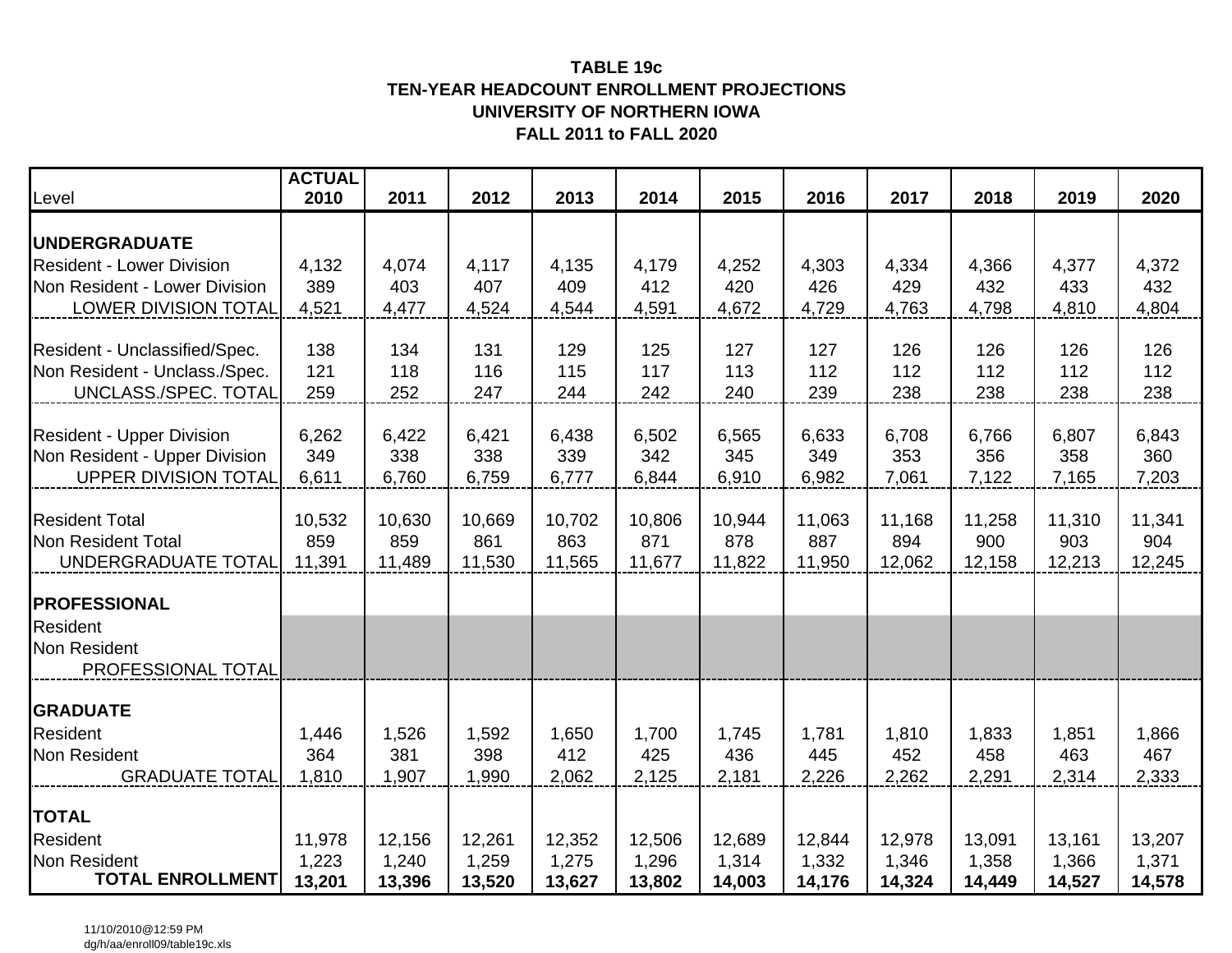### **TABLE 20**

# **NUMBER OF CREDITS¹ EARNED BY NEW, DIRECT FROM HIGH SCHOOL STUDENTS² ENTERING THE REGENT UNIVERISTIES FALL 2009 to FALL 2010**

|                    | Number of New,   | Number of        |              | Number of<br><b>NDHS</b> with | Percent with | Number of<br>NDHS with | Percent of<br><b>NDHS</b> with | Number of<br><b>NDHS</b> with | Percent of<br><b>NDHS</b> with |
|--------------------|------------------|------------------|--------------|-------------------------------|--------------|------------------------|--------------------------------|-------------------------------|--------------------------------|
|                    | Direct from High | <b>NDHS</b> with | Percent with | $0.5 - 15.0$                  | $0.5 - 15.0$ | $15.5 - 30.0$          | $15.5 - 30.0$                  | More than                     | More than                      |
|                    | School Students  | 0 Credits        | 0 Credits    | Credits                       | Credits      | Credits                | Credits                        | 30 Credits                    | 30 Credits                     |
| 2009 (Preliminary) |                  |                  |              |                               |              |                        |                                |                               |                                |
| <b>SUI</b>         | 4,063            | 2,566            | 63.2%        | 962                           | 23.7%        | 428                    | 10.5%                          | 107                           | 2.6%                           |
| <b>ISU</b>         | 4,356            | ,946             | 44.7%        | 1,483                         | 34.0%        | 746                    | 17.1%                          | 181                           | 4.2%                           |
| <b>UNI</b>         | 1,946            | 688              | 35.4%        | 829                           | 42.6%        | 356                    | 18.3%                          | 73                            | 3.8%                           |
| <b>TOTAL</b>       | 10,365           | 5,200            | 50.2%        | 3,274                         | 31.6%        | 1,530                  | 14.8%                          | 361                           | 3.5%                           |
| 2009 (Actual)      |                  |                  |              |                               |              |                        |                                |                               |                                |
| <b>SUI</b>         | 4,063            | ,724             | 42.4%        | 1,593                         | 39.2%        | 598                    | 14.7%                          | 148                           | 3.6%                           |
| <b>ISU</b>         | 4,356            | .704             | 39.1%        | 1,646                         | 37.8%        | 781                    | 17.9%                          | 225                           | 5.2%                           |
| <b>UNI</b>         | 1,946            | 634              | 32.6%        | 878                           | 45.1%        | 358                    | 18.4%                          | 76                            | 3.9%                           |
| <b>TOTAL</b>       | 10,365           | 4,062            | 39.2%        | 4,117                         | 39.7%        | 1,737                  | 16.8%                          | 449                           | 4.3%                           |
| 2010 (Preliminary) |                  |                  |              |                               |              |                        |                                |                               |                                |
| <b>SUI</b>         | 4,557            | 3,483            | 76.4%        | 898                           | 19.7%        | 148                    | $3.2\%$                        | 28                            | 0.6%                           |
| <b>ISU</b>         | 4,552            | ,999             | 43.9%        | 1,522                         | 33.4%        | 767                    | 16.8%                          | 264                           | 5.8%                           |
| <b>UNI</b>         | 1,978            | 697              | 35.2%        | 806                           | 40.7%        | 402                    | 20.3%                          | 73                            | 3.7%                           |
| <b>TOTAL</b>       | 11,087           | 6,179            | 55.7%        | 3,226                         | 29.1%        | 1,317                  | 11.9%                          | 365                           | 3.3%                           |

<sup>1</sup>Includes CLEP, AP, transfer, and PSEO.

<sup>²</sup>Includes coursework taken prior to high school graduation.